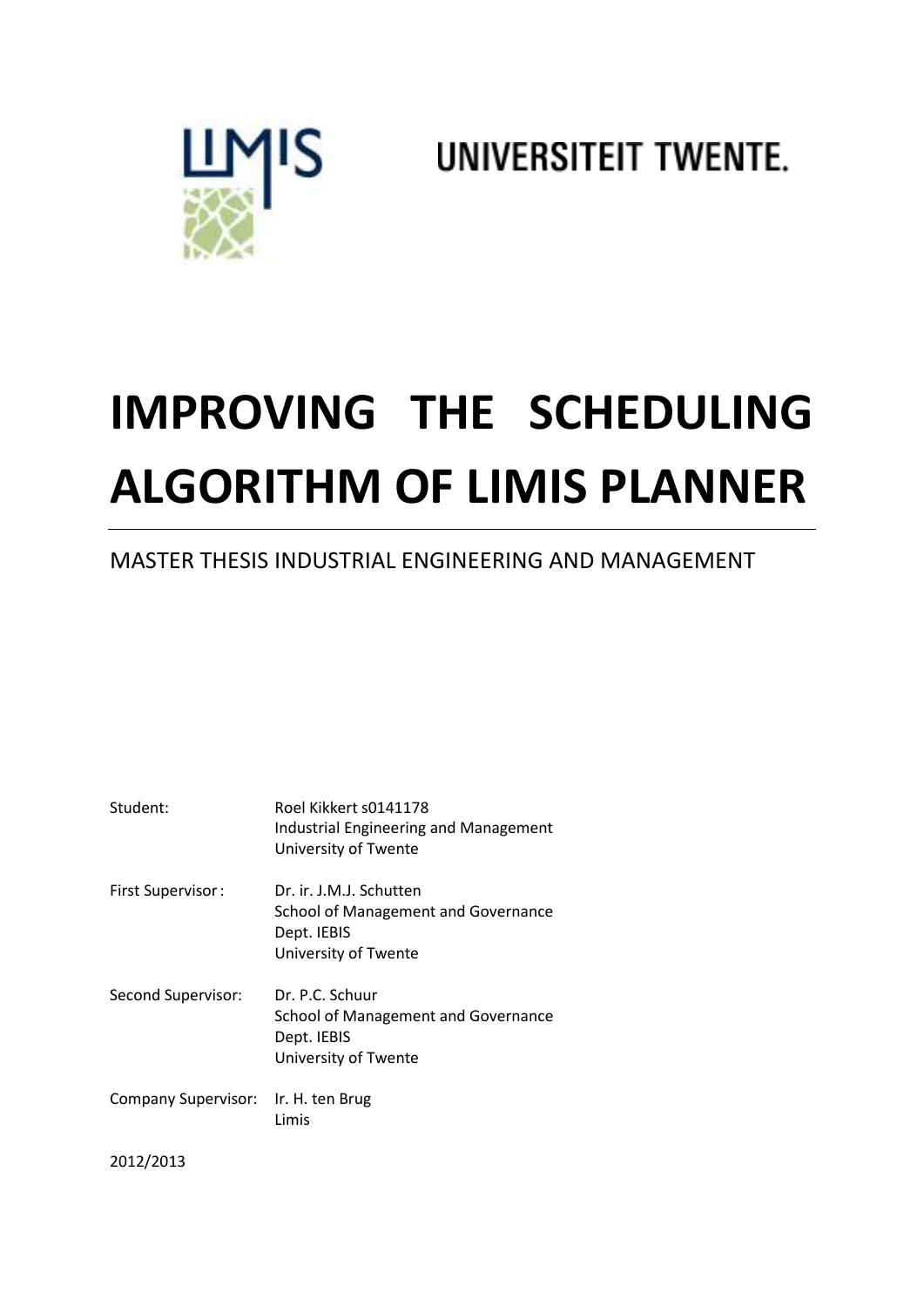## **Preface**

This report presents the results of the final project for the Production and Logistic Management track of the Master Industrial Engineering and Management at the University of Twente. This report is also an advisory report for Limis, regarding the improvement of the scheduling algorithm in Limis Planner. This research aims at developing and evaluating scheduling algorithms that could improve the current way of scheduling.

Of course, I could not have done this project without the help from others. First of all, I thank Ir. H. ten Brug as my supervisor at Limis for his ideas and support. I also thank the other colleagues of Limis for the help and interest during my research.

I thank my supervisors from the University of Twente Dr.ir. J.M.J. Schutten and Dr. P.C. Schuur for the useful comments and tips to give my research and corresponding report the appropriate structure and content.

Finally, I thank my family and friends for their interest in my proceedings and their support during my graduation project.

Roel Kikkert.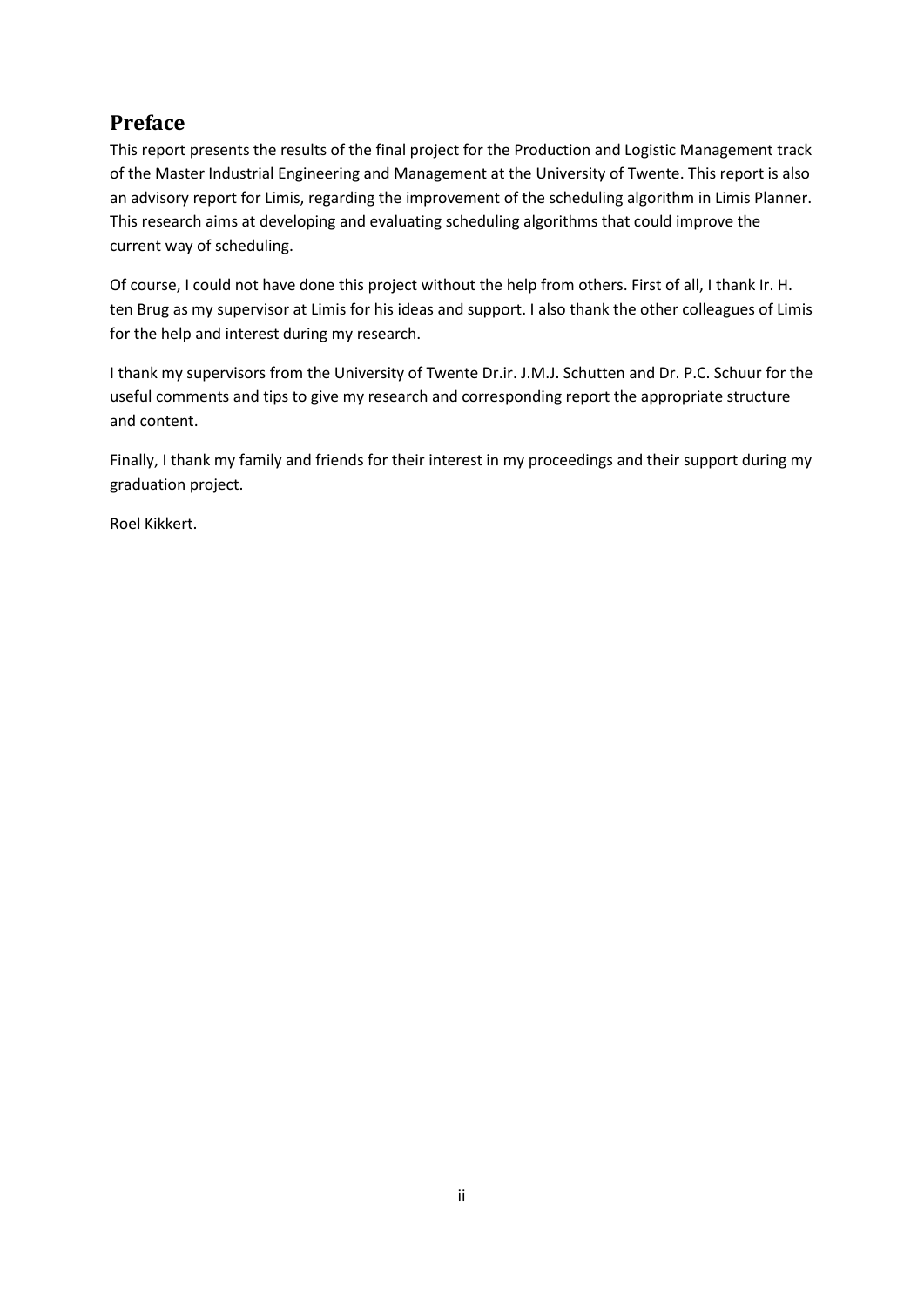### **Management Summary**

Limis is a small company in Enschede that offers the software package Limis Planner that gives insight in the planning of a company. The focus is on production companies with a complex production structure. Limis Planner consists of different modules that contain all aspects of planning in a production company. The objective of this research is to improve the scheduling algorithm in Limis Planner which is formulated as follows:

#### *The objective of this research is to develop an algorithm or a set of algorithms that schedules jobs in a good way in a short computation time*

We study the literature to get more insight in planning, especially in the different ways of scheduling appropriate for production companies with a job shop structure and associated aspects. There are different scheduling algorithms that could be used in a job shop structure. The current way of scheduling is based on different Priority Rules that could be set per resource and schedules the operations based on a parallel generation scheme. This algorithm gives advantages, but there are also missing functionalities.

We have drawn up the following list of requirements of the scheduling algorithm based on the advantages of Limis Planner and the missing functionalities that are based on the literature and the experiences with the use of Limis Planner:

- A schedule must be created in a short computation time.
- The algorithm should give good schedules.
- The algorithm should be consistent.
- The way of scheduling should be simple and logic.
- The algorithm should be suitable for a lot of different customers.
- It must be able to reach multiple objectives at the same time.
- The algorithm should prevent that operations with high priority and short processing time are processed after an operation with low priority and long processing time that is a few moments earlier available.
- The scheduling algorithm should deal with employees that are employable on multiple alternative resources.
- The scheduling algorithm should deal with operations that could be processed on multiple alternative resources.

Based on the literature, we evaluate different scheduling algorithms that are used for job shop scheduling. The scheduling algorithms that are compared in this research are given below with a short explanation:

 Priority Rules prioritize the operations that should be scheduled. In case of a serial generation scheme, a Priority Rule determines the next operation that should be scheduled. This operation is scheduled as early as possible. In case of a parallel generation scheme, the first start date is determined and the operation with the highest priority that can start at this date is scheduled.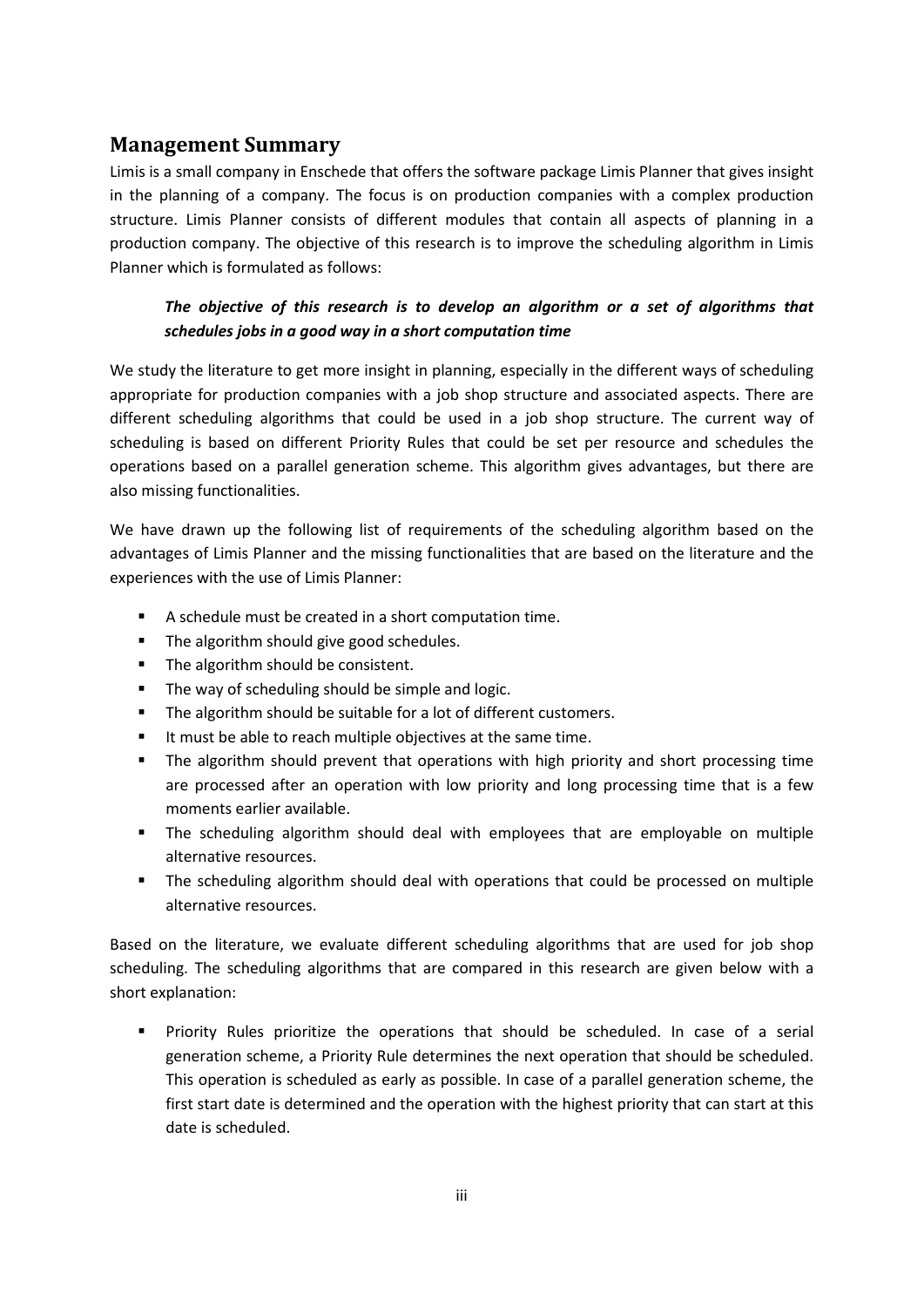- Sampling methods are multi pass procedures which mean that the best schedule is selected from several solutions. We treat three sampling methods: Random Sampling (RS), Biased Random Sampling (BRS), and Regret Based Biased Random Sampling (RBRS). RS gives each operation in the decision set the same probability, while BRS and RBRS give operations different probabilities; each operation could be selected as next one, but operations with a higher priority have more probability. RBRS uses the concept of regret for the priority values which is based on the number of regret that is created when an operation is not scheduled.
- Simulated Annealing improves a initial schedule and consists of a number of iterations. At the start of each iteration, the current schedule is compared with a randomly chosen neighbor schedule. If the neighbor schedule gives a better result, this one is accepted as the current schedule and the next iteration is started. If the neighbor schedule gives a worse solution, this schedule is accepted with a certain probability.
- Tabu Search is in many ways similar to Simulated Annealing, but the basic difference lies in the mechanism used for approving a candidate schedule. This is based on a deterministic process instead of a probabilistic one that is used in Simulated Annealing. At each iteration, the best solution from the neighbor solutions is accepted as the current solution
- Shifting Bottleneck Heuristic schedules the resources one by one by determining the bottleneck resource and schedule this resource. After that the scheduled resources are rescheduled based on release dates and precedence relations and the next bottleneck resource is scheduled as long as not all resources are scheduled.
- Constraint Satisfaction schedules operations based on constraints that are determined. If the solution meet the constraints the schedule is accepted.

|                                                            | Priority<br>Rules with<br>parallel<br>generation<br>scheme | Priority<br>Rules with<br>serial<br>generation<br>scheme | Random<br>Sampling | <b>Biased</b><br>Random<br>Sampling | Regret<br>Based<br>Biased<br>Random<br>Sampling | Simulated<br>Annealing | Tabu<br>Search | Shifting<br><b>Bottleneck</b><br>Heuristic | Constraint<br>Satisfaction |
|------------------------------------------------------------|------------------------------------------------------------|----------------------------------------------------------|--------------------|-------------------------------------|-------------------------------------------------|------------------------|----------------|--------------------------------------------|----------------------------|
| Short computation<br>time                                  | $^{++}$                                                    | $^{++}$                                                  | $\ddot{}$          | $+$                                 | $\ddot{}$                                       |                        | $ -$           | $\ddot{}$                                  |                            |
| Good schedules                                             | $\ddot{}$                                                  |                                                          | - -                |                                     | $^{++}$                                         | $^{++}$                | $^{++}$        | $+$                                        |                            |
| Simple and logic                                           | $^{++}$                                                    | $^{++}$                                                  | $^{++}$            | $^{++}$                             | $\ddot{}$                                       |                        |                |                                            |                            |
| Suitable for a lot of<br>different customers               | $^{++}$                                                    | $^{++}$                                                  |                    | $^{++}$                             | $^{++}$                                         |                        |                |                                            |                            |
| Multiple objectives at<br>the same time                    | $\ddot{}$                                                  | $\ddot{}$                                                | $^{++}$            | $^{++}$                             | $^{++}$                                         | $^{++}$                | $^{++}$        | $\ddot{}$                                  | $\ddot{}$                  |
| High priority<br>operations are<br>scheduled first         | $\ddot{}$                                                  | $^{++}$                                                  | $ -$               |                                     | $\ddot{}$                                       | $\ddot{}$              | $+$            |                                            |                            |
| Employees can operate<br>multiple alternative<br>resources | $\ddot{}$                                                  | $\ddot{}$                                                | $+$                | $\ddot{}$                           | $\ddot{}$                                       | $\ddot{}$              | $+$            | $\ddot{}$                                  | $\ddot{}$                  |
| Operations on multiple<br>alternative resources            | $^{++}$                                                    | $^{++}$                                                  | $^{++}$            | $^{++}$                             | $^{++}$                                         | $^{++}$                |                |                                            | $\ddot{}$                  |

We evaluates these scheduling algorithms on different criteria which is showed in Table 1.

**Table 1**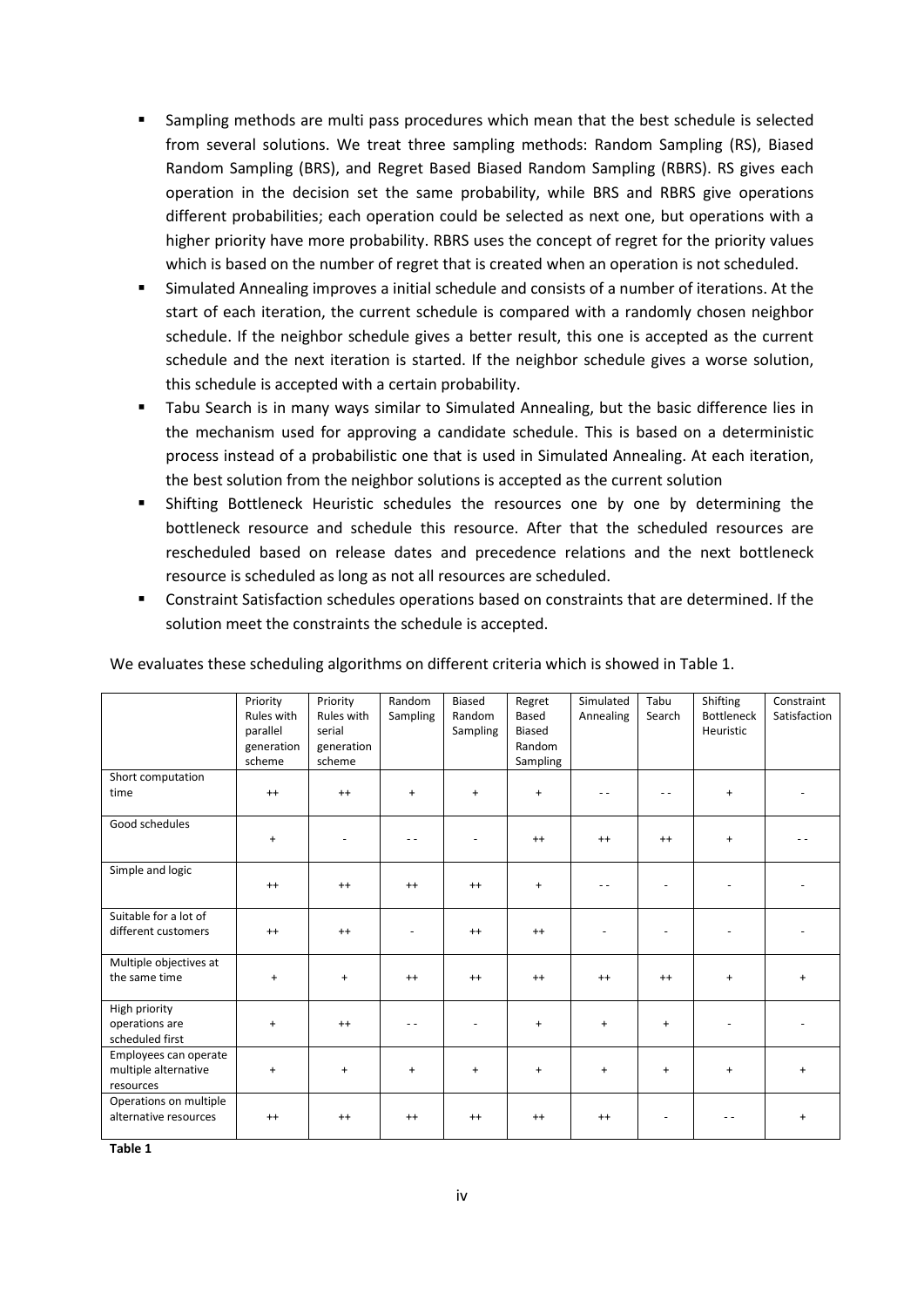We select the Priority Rules with a parallel generation scheme, Regret Based Biased Random Sampling, and Simulated Annealing for further research based on this evaluation. We test these scheduling algorithms for two different cases.

Table 2 presents the results of Case I. The job tardiness, utilization, operation tardiness, setup time, and computation time are given as results and the objective is to minimize the job tardiness. RBRS give the best results as showed in the table.

| Algorithm      | <b>Job Tardiness</b> | <b>Utilization</b> | <b>Operation Tardiness</b> | Setup Time | <b>Computation Time</b> |
|----------------|----------------------|--------------------|----------------------------|------------|-------------------------|
| RBRS with 1000 | 49.40                | 49.84              | 235.95                     | 585.7      | 850.2                   |
| RBRS with 100  | 59.90                | 50.12              | 310.45                     | 585.35     | 89.6                    |
| SA with 0.99   | 60.80                | 47.75              | 364.95                     | 572.8      | 1162.8                  |
| SA with 0.95   | 64.95                | 48.73              | 380.05                     | 582.25     | 228.6                   |
| <b>EDD</b>     | 69.45                | 49.75              | 365.40                     | 586.95     |                         |
| <b>SPT</b>     | 1134.95              | 52.09              | 6190.90                    | 584.7      |                         |
| SST            | 1639.85              | 50.32              | 8658.30                    | 499.9      |                         |

**Table 2** 

Table 3 presents the results of Case II. The objective in this case is to minimize the sum of the job tardiness and the setup time. SA gives the best results in this case as showed in the table.

| Algorithm      | Objective | <b>Job Tardiness</b> | <b>Utilization</b> | <b>Operation Tardiness</b> | Setup Time | <b>Computation Time</b> |
|----------------|-----------|----------------------|--------------------|----------------------------|------------|-------------------------|
| SA with 0.99   | 1243.7    | 59.85                | 39.05              | 549.8                      | 1183.85    | 1390.8                  |
| SA with 0.95   | 1523.2    | 59.7                 | 38.15              | 715                        | 1463.5     | 277.2                   |
| RBRS with 1000 | 1911.45   | 31.45                | 30.60              | 361.55                     | 1880       | 1297.8                  |
| RBRS with 100  | 1944.1    | 29.1                 | 29.82              | 291.2                      | 1915       | 131                     |
| <b>EDD</b>     | 2013.8    | 38.3                 | 29.62              | 357.7                      | 1975.5     |                         |
| SST            | 2438.75   | 1177.75              | 37.61              | 6966.65                    | 1261       |                         |
| SPT            | 4067.1    | 2127.6               | 31.38              | 11284.05                   | 1939.5     |                         |
|                |           |                      |                    |                            |            |                         |

**Table 3** 

Based on this research, we conclude that Regret Based Biased Random Sampling with a parallel generation scheme is the most suitable algorithm for Limis Planner. However, RBRS does not completely meet the requirement to reach multiple objectives at the same time as showed in Case II. RBRS can deal with multiple objectives, but it is difficult to create a priority in situations in which there are unrelated objectives. Simulated Annealing could be a solution for this problem, but the disadvantage of SA is that it is difficult to use it in the right way, so it could be used, but only when the knowledge of the algorithm is available. Otherwise, the generated schedules are not better than RBRS in that situations.

RBRS does also not completely meet the requirement that the algorithm should prevent that operations with high priority and short processing time are processed after an operation with low priority and long processing time that is a few moments earlier available. RBRS could be extended with a serial generation scheme to solve this problem, because with this way of scheduling, the high priority operations are scheduled first.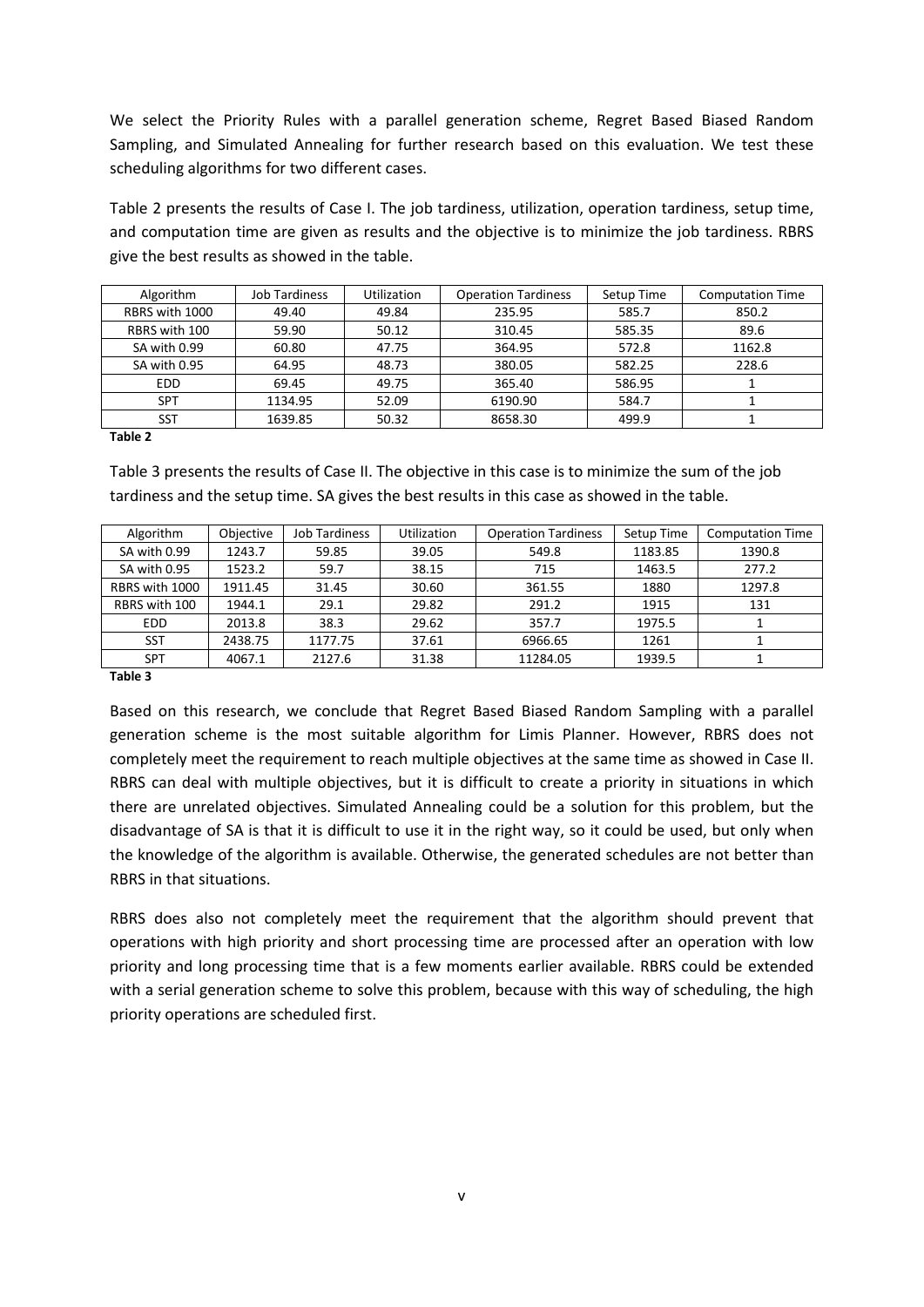Based on this, the conclusions are as follows:

- Regret Based Biased Random Sampling with a parallel generation scheme is the most suitable scheduling algorithm for Limis Planner in the most situations.
- A serial generation scheme is most suitable for cases with a large difference in importance of jobs, so when it is important to process a few jobs on time and it does not matter when other jobs are ready.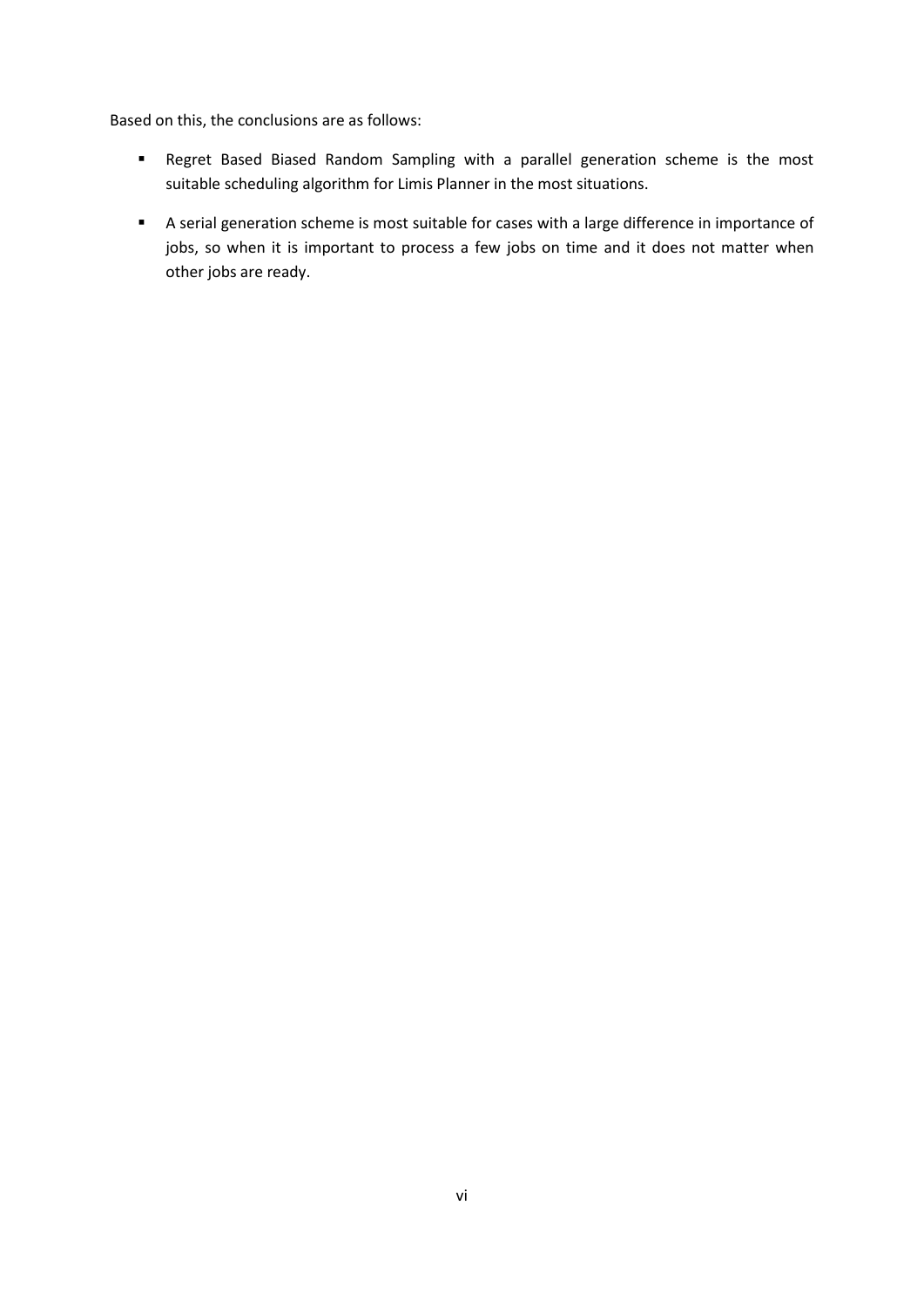## **Table of Contents**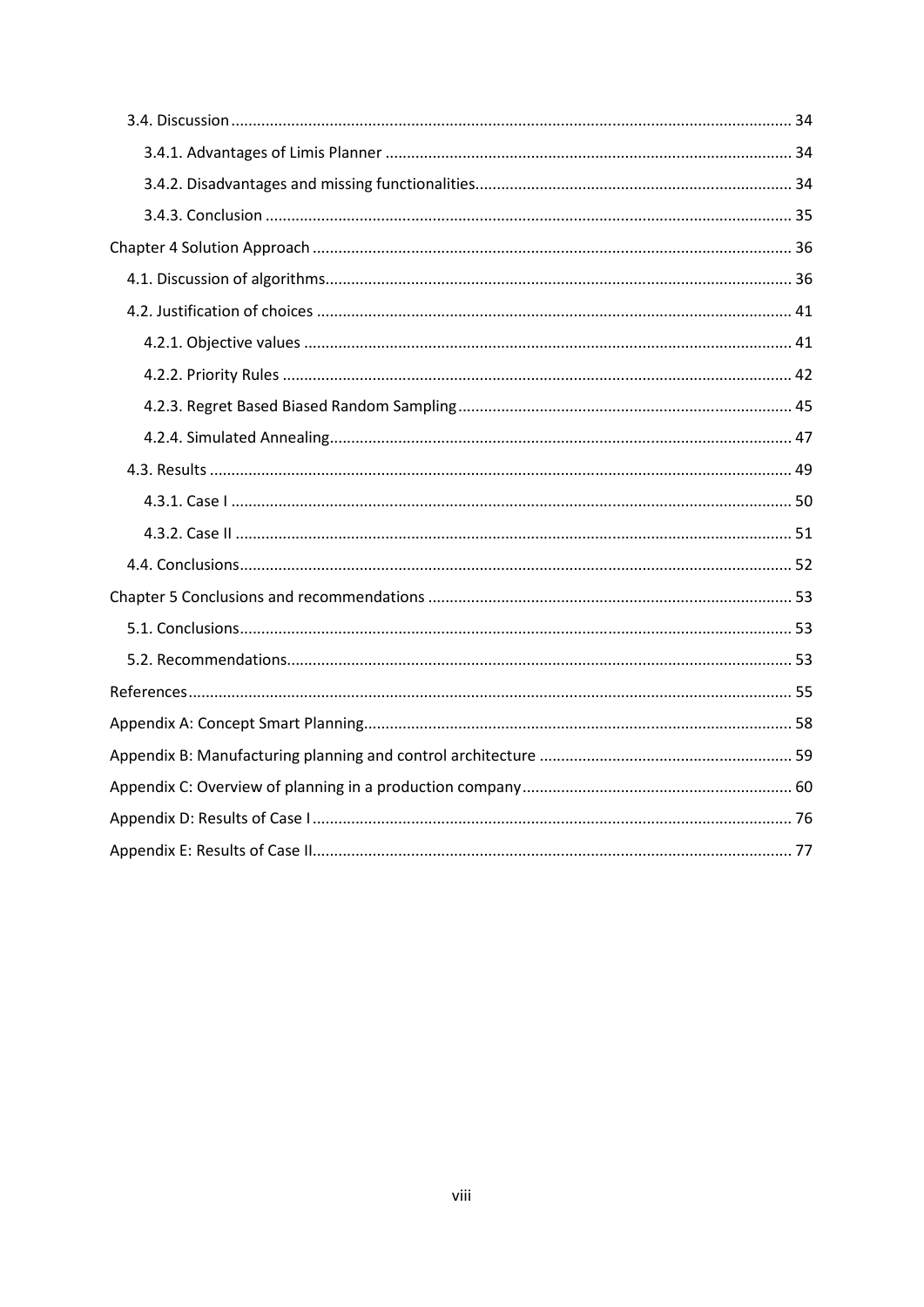## **Chapter 1 Introduction**

This report describes a project done at Limis in the context of a master thesis for the Production and Logistics Management track of Industrial Engineering and Management at the University of Twente.

This chapter introduces the research. It starts with the most important background information of Limis that is presented in Section 1.1. This section gives an idea what kind of company Limis is and shows more about the subject of this thesis. Section 1.2 gives an introduction to the problem and Section 1.3 presents the organization of this thesis.

## **1.1. Background of Limis**

Limis is a small company located in Enschede that develops and implements planning software called Limis Planner. The mission of Limis is to have the best automated solution for complex planning problems in a standard software package that is profitable for clients. This mission is associated with important values of Limis which are: smart, clarity, result, and simplicity.

Limis Planner is especially suitable for production companies with a complex production structure. The current customers of Limis are production companies and also the focus for new customers is in this industry. Limis is active in different production sectors, such as metal, wood, plastic, nutrition, and discrete manufacturing.

The small scale of the company is one of the strong points of Limis. This makes direct communication within the company possible; also communication lines with users of Limis Planner are short.

There are a lot of different planning software packages that could be used for planning. Excel and Enterprise Resource Planning (ERP) are examples of often used systems. These packages work well as long as the planning is relatively simple. If the production environment is too complex to plan with Excel or ERP, Limis Planner can be used. Limis Planner can handle a complex production environment; it gives more insight in the planning and improves it.

Limis Planner gives a 24/7 up to date insight in the planning of a production process. This results in increased reliability, shorter throughput times, and less time needed for planning. Furthermore, using Limis Planner gives savings on raw material, machinery, employees, and other production costs.

Limis Planner could be used as a stand-alone package, but it is also possible to use Limis Planner as expansion of a current system for the planning. Most of the times, the customer has something in use for planning that is not functional enough for the whole planning, but could be used for delivery of input data for Limis Planner. If this is the case, Limis Planner should be linked to that system.

Planning is the heart of the company and each part of the organization should use Limis Planner to improve their results. Limis has developed the concept Smart Planning to provide clarity. The principles of Smart Planning are the following ones: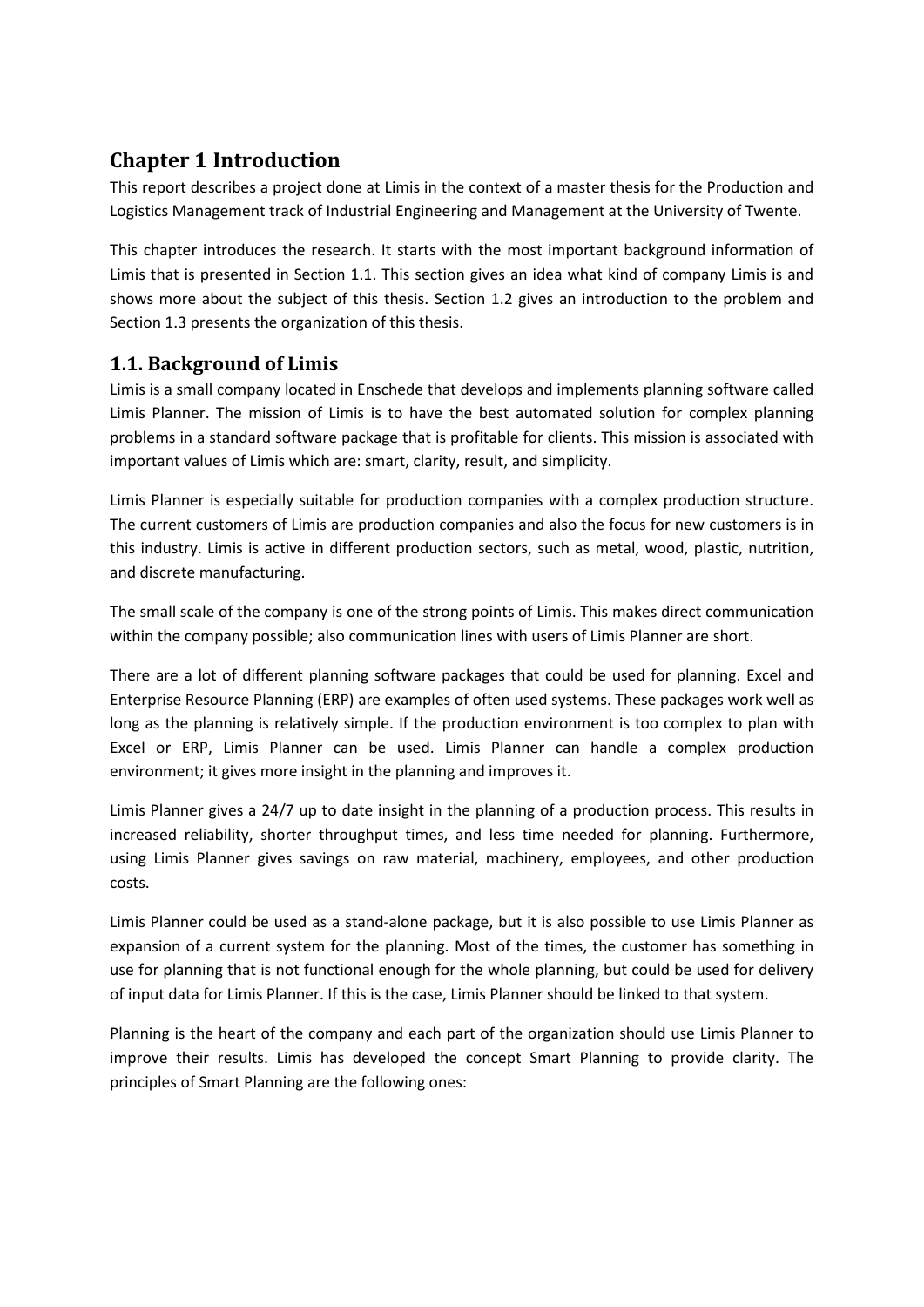- Limis Planner should be used in each department. Customers and suppliers should also be involved in the project to get a better planning for all parties. Appendix A gives a more extensive overview of the functionality of Limis Planner for the different stakeholders. However, it is possible to start with only using the basic functionalities of Limis Planner. For example, only the planner can use it for planning.
- **IMPROVING 19 IMPROVING** 15 a continuous process and not something that can be started with the press of a button. The current systems could be used for the delivery of input data for Limis Planner by linking these systems to Limis Planner. This is necessary to make the available information useful for Limis Planner. When there is no system in use, the company should be organized in such a way that the required input data for Limis Planner is available.
- The planning in the organization becomes more and more efficient and reliable.

#### **1.2. Problem introduction**

A lot of years ago, Limis has developed planning software that contains a scheduling algorithm that schedules the operations in a certain sequence on the resources. This algorithm is the basis for the planning software that is used nowadays. Limis has a lot of different customers and each customer wants other functions in Limis Planner. Therefore, the software has been extended with new functions a lot of times, but these functionalities were added one by one to solve practical problems. Limis wants to develop a new planning software package, because Limis has the idea that these functionalities could be incorporated in a more efficient way.

Limis Planner gives customers insight in their planning and corresponding aspects, but Limis has the idea that the algorithms used in Limis Planner does not give the best possible schedules. Therefore, Limis wants an algorithm in Limis Planner that gives better schedules. Retaining a short computation time is a requirement which gives the following objective of this research:

#### *The objective of this research is to develop an algorithm or a set of algorithms that schedules jobs in a good way in a short computation time*

We have used the manufacturing planning and control architecture from Zijm (2000) to determine the scope of this research. This architecture can be used as positioning framework for managerial problems in order to indicate key problem areas. There are three hierarchical levels of control and three managerial levels as shown in Appendix B. The objective of this research is to find an algorithm that improves the scheduling. Therefore, capacity planning on operational short-term level is the position in the framework.

Several research questions should be answered to achieve the research objective. First of all, the literature should be studied to get a theoretical basis for our research. We start with literature about planning in a production company to get a general overview. After that, we focus on scheduling and especially literature about job shop scheduling, because the production structure of customers of Limis consists of a job shop structure. We also need different algorithms that could be used to solve scheduling problems in job shops and in which way these algorithms could be evaluated. This results in the following research question with corresponding sub questions: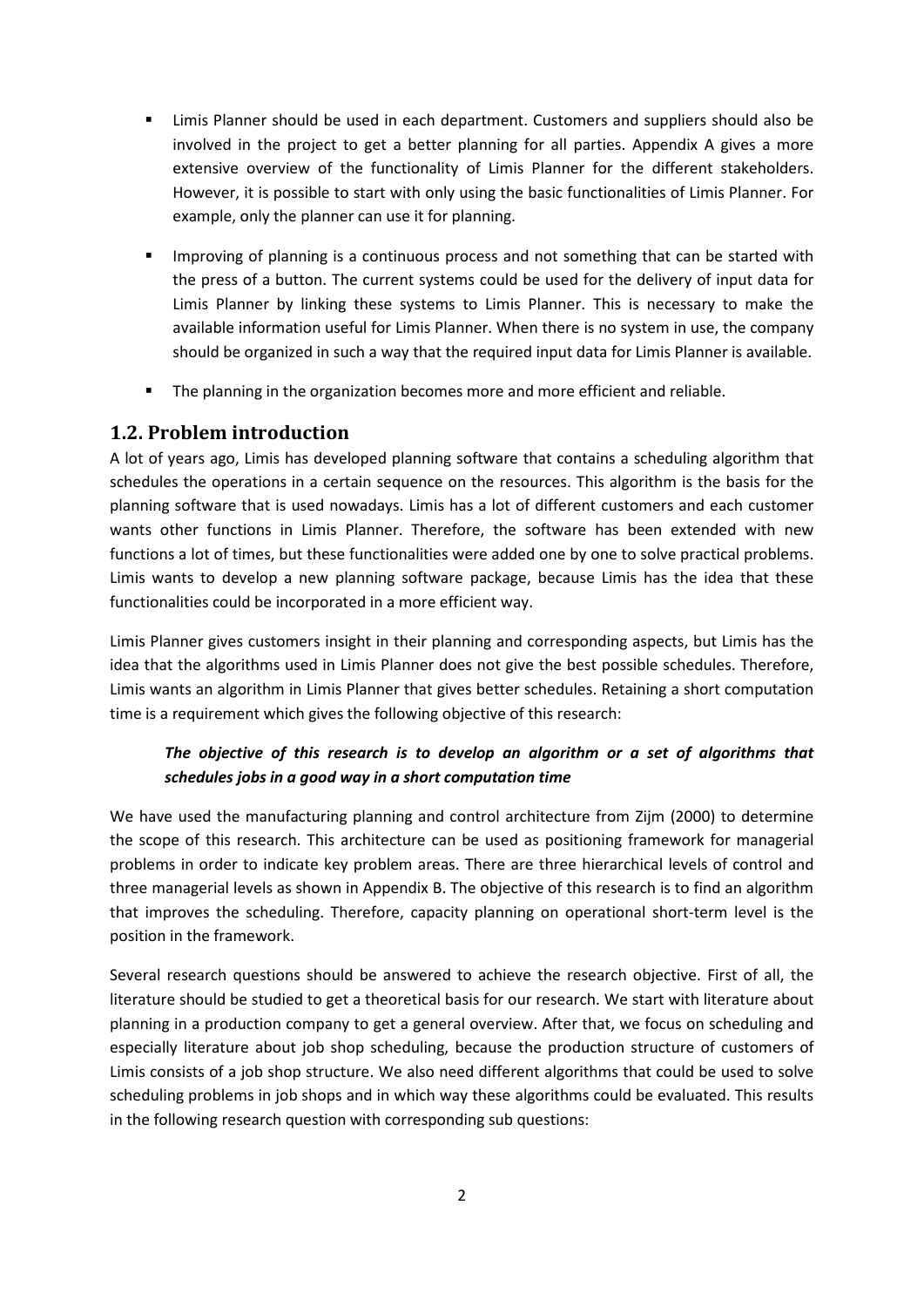#### *1) What is written in academic literature about planning and scheduling?*

- a) What is written about planning in production companies?
- b) What is written about job shop scheduling?
- c) Which scheduling algorithms could be used to solve job shop problems?
- d) In which way could these scheduling algorithms be evaluated?

The goal is to improve the way of scheduling in Limis Planner, therefore we need the current way of scheduling in Limis Planner. First of all, we want the different functionalities of Limis Planner to get a global insight in the way of working of Limis Planner. After that, the focus is on the way of scheduling in Limis Planner, so which scheduling algorithm is used. We need the advantages and missing functionalities of the current algorithm on which we can determine the requirements of the algorithm. We also want to know the characteristics of the production process of the customers of Limis, because the scheduling algorithm should fit with these. This results in the next research question with corresponding sub questions:

#### *2) What is the current way of scheduling in Limis Planner?*

- a) What are the functionalities of Limis Planner?
- b) Which algorithm is used in Limis Planner for scheduling?
- c) What are the advantages of the current algorithm?
- d) What are the missing functionalities in Limis Planner?
- e) What are the characteristics of the production process of customers of Limis?
- f) What are the requirements for the scheduling algorithm in Limis Planner?

Finally, we want to know which scheduling algorithm is the best one for Limis Planner. We select different scheduling algorithms from the literature that are suitable for Limis Planner based on the requirements for the scheduling algorithm. The algorithms are tested to compare the results of the different algorithms and decide which one is most suitable for Limis Planner. This gives the last research question with corresponding sub questions:

#### *3) What is the desired way of scheduling in Limis Planner?*

- a) Which scheduling algorithms are fulfilling the requirements and could be suitable for Limis Planner?
- b) Which scheduling algorithm gives the best results?

#### **1.3. Organization of the thesis**

This section presents the organization of the thesis and gives a short introduction to each chapter.

First of all, Chapter 2 presents an overview of relevant scientific literature. This literature study reviews the planning in production companies and introduces job shop scheduling. This chapter also shows different scheduling algorithms that are used for job shop problems and it presents aspects that should be evaluated to compare the selected scheduling algorithms.

Chapter 3 describes the different modules in Limis Planner and gives more information about the current scheduling algorithm. This chapter discusses the advantages and the missing functionalities of the current way of scheduling in Limis Planner. It also presents characteristics of the production process of the customers of Limis. At the end, it gives the requirements of a scheduling algorithm for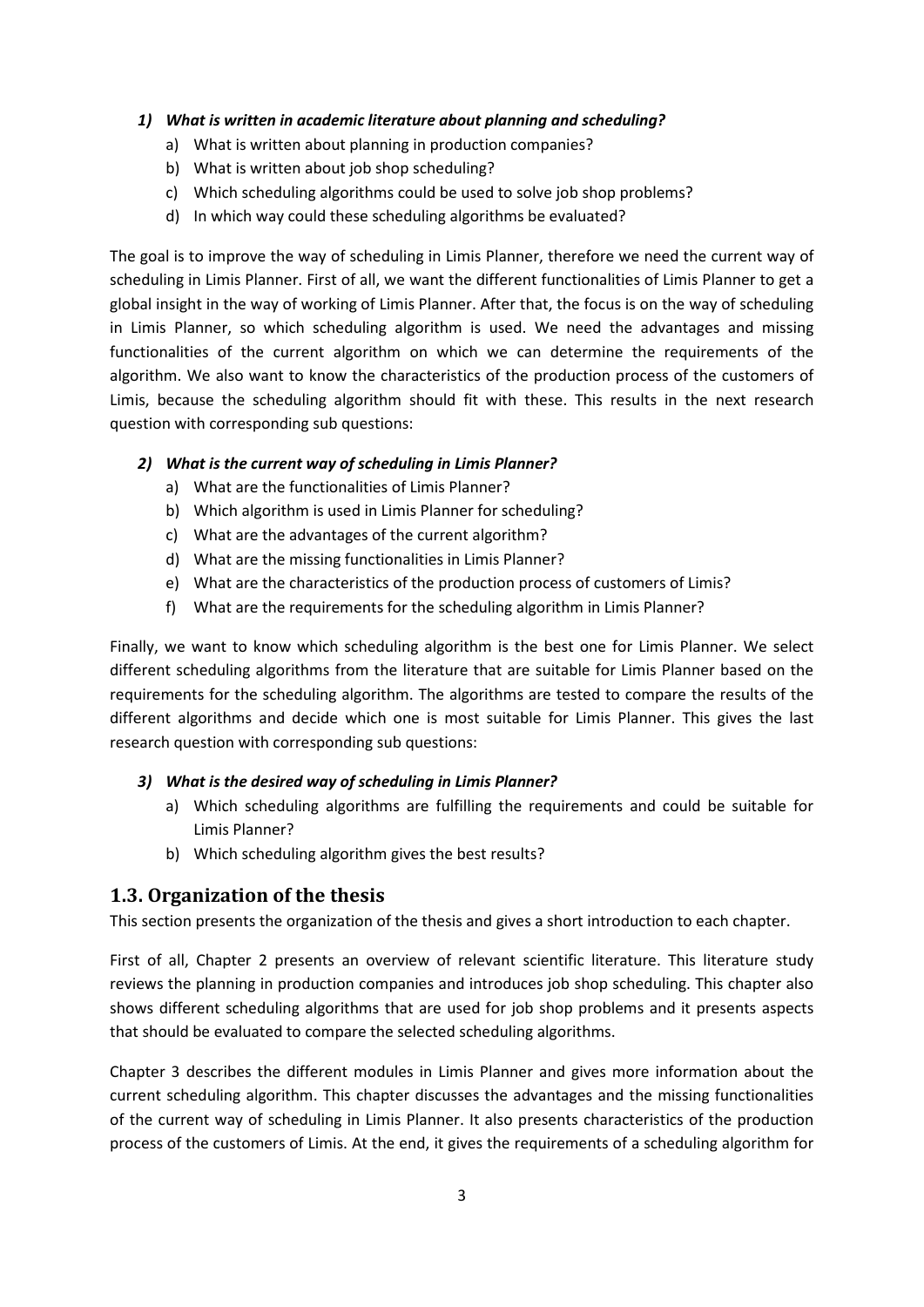Limis Planner based on these advantages, missing functionalities, and characteristics of the production process.

After that, Chapter 4 discusses which algorithms from the literature study are suitable for Limis Planner based on the requirements from Chapter 3. Chapter 4 also presents the results of the algorithms for different cases.

Finally, Chapter 5 gives the conclusions of this research. This section also presents recommendations for further research and the applicability of this thesis.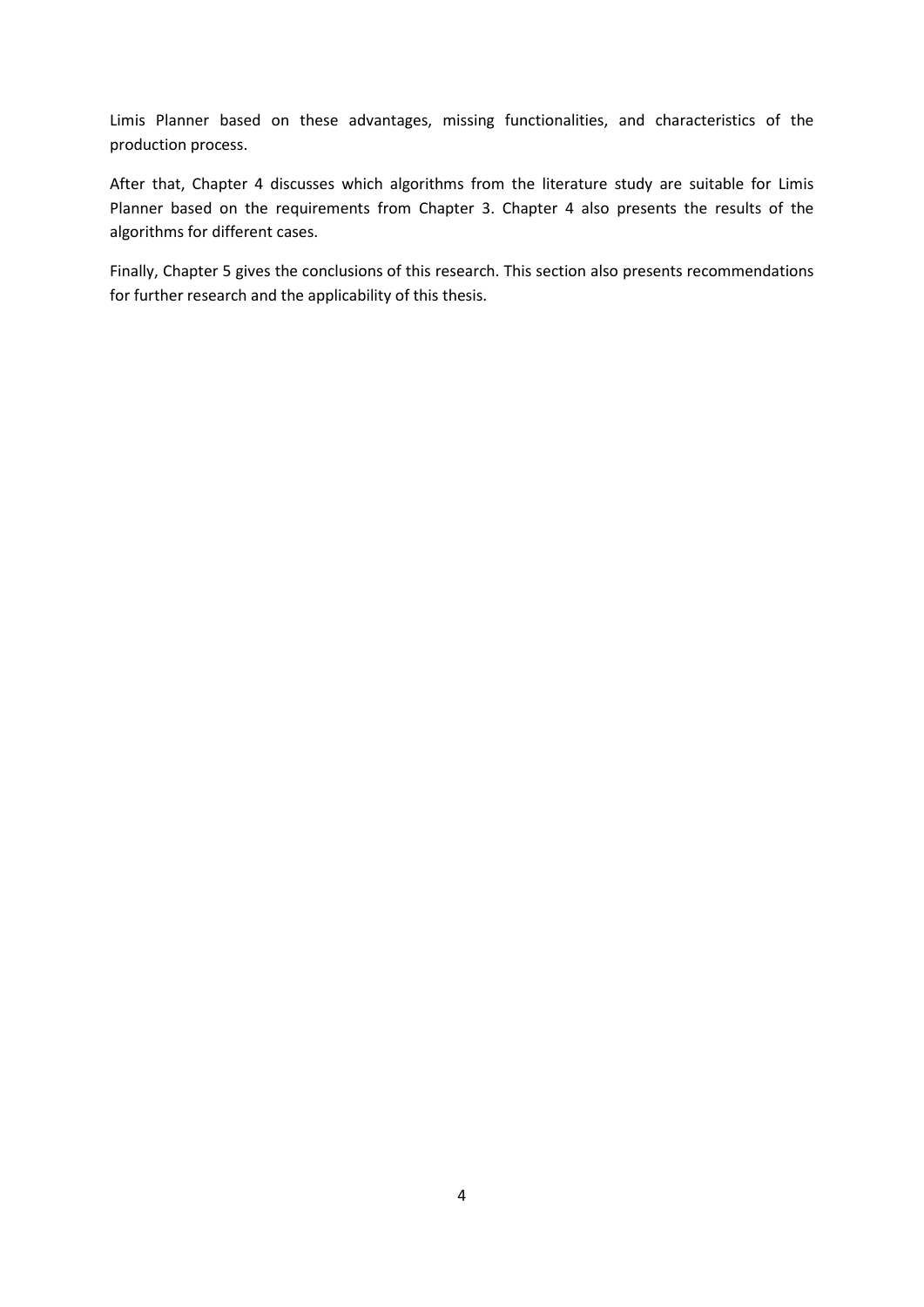## **Chapter 2 Literature overview**

This chapter describes relevant literature about planning and scheduling to solve the first research question "*What is written in academic literature about planning and scheduling"* 

Section 2.1 introduces the differences between planning and scheduling. Section 2.2 gives a general overview of the planning in manufacturing companies and Section 2.3 gives an introduction to scheduling, especially to job shop scheduling. Section 2.3 also presents different methods that solve job shop scheduling problems and gives more information about the evaluation of these algorithms.

## **2.1. Difference between planning and scheduling**

There is often confusion about the differences and similarities of planning and scheduling. Originally, planning has to deal with the generation of activities to reach a goal and scheduling has to deal with assigning activities to resources and time. Nowadays, the clear separation between planning and scheduling has disappeared in practice. Both planning and scheduling deal with finding a sequence of activities to reach goals and assigning tasks to resources and the main differences are in the purpose and results.

The purpose of planning is related to the company's long-term strategy and has as goal to create a production environment that is capable to meet the overall goals. There should be enough capacity to deal with the incoming demand, so there should be a balance between the available capacity and the acceptance of new orders and determination of delivery dates of these orders. The purpose of scheduling is to create a sequence of operations on the resources that meets the delivery dates that are determined in the planning (De Boer, 1998).

The results of planning are rough plans for a longer period of time where activities are assigned to departments, while the results of scheduling are detailed schedules for a shorter period of time where activities are assigned in a certain sequence to machines (Barták, 1999).

We clarify the difference between planning and scheduling with the hierarchical planning framework of De Boer (1998) that divides a multi-project planning in four phases. These levels are based on a strategic, tactical, and operational level as shown in **Figure 2.1**.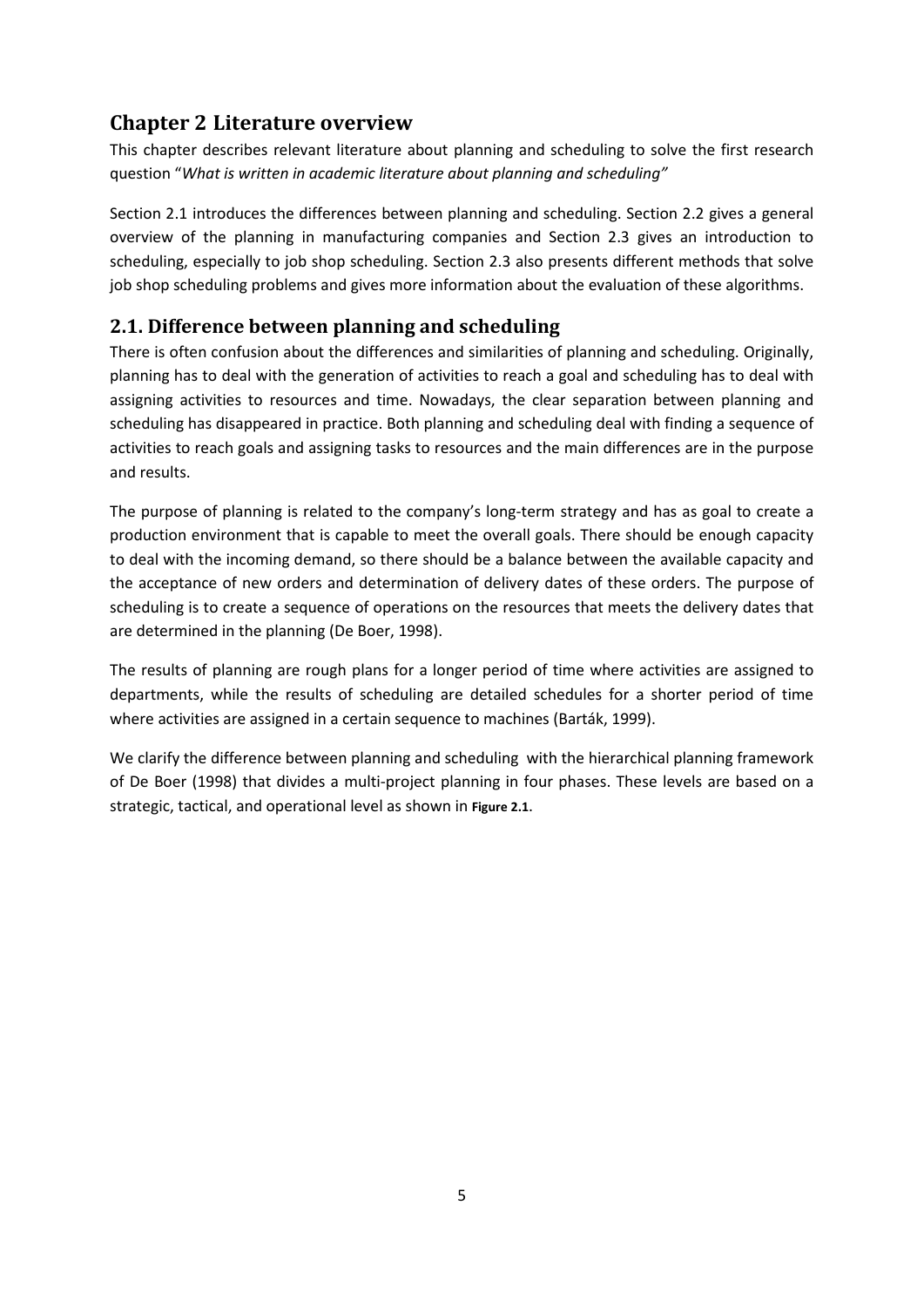

#### **Figure 2.1 Hierarchical planning framework (De Boer, 1998)**

First of all, global resource capacity levels are determined at the highest planning level that is called strategic level. Strategic decisions about resource capacity are made based on the company's longterm strategy, so the function of strategic planning is to establish a production environment that is capable to meet the company's overall goals. Usually, the planning horizon varies from one to several years (De Boer, 1998).

Tactical planning has allocating sufficient resources to deal with the incoming demand as goal. Decisions about regular and non regular capacity usage levels are made at the Rough-Cut Capacity Planning (RCCP) level. Decisions such as overtime work and outsourcing belong to this category, for example. Acceptance of new orders and determination of delivery dates are also decisions that are made in this phase. There are two RCCP methods: resource driven and time driven. Resource driven means that all resource capacity levels are fixed and the goal is to minimize the maximum lateness of the projects by using regular capacity. Time driven means that deadlines are specified for projects and the goal is to minimize the use of non regular capacity. Input for RCCP is generated by performing a rough-cut process planning. Rough-cut process planning breaks up a project into a network of work packages with estimated resource utilization and time duration. Usually, the planning horizon covers half a year or more (De Boer, 1998).

Work packages are divided into smaller activities in the next planning level, the resource-constrained project scheduling. Duration and resource utilization are determined for these activities and also precedence relations are included. Resource-constrained project scheduling determines at which moment activities are performed and assigns resource groups to these activities based on the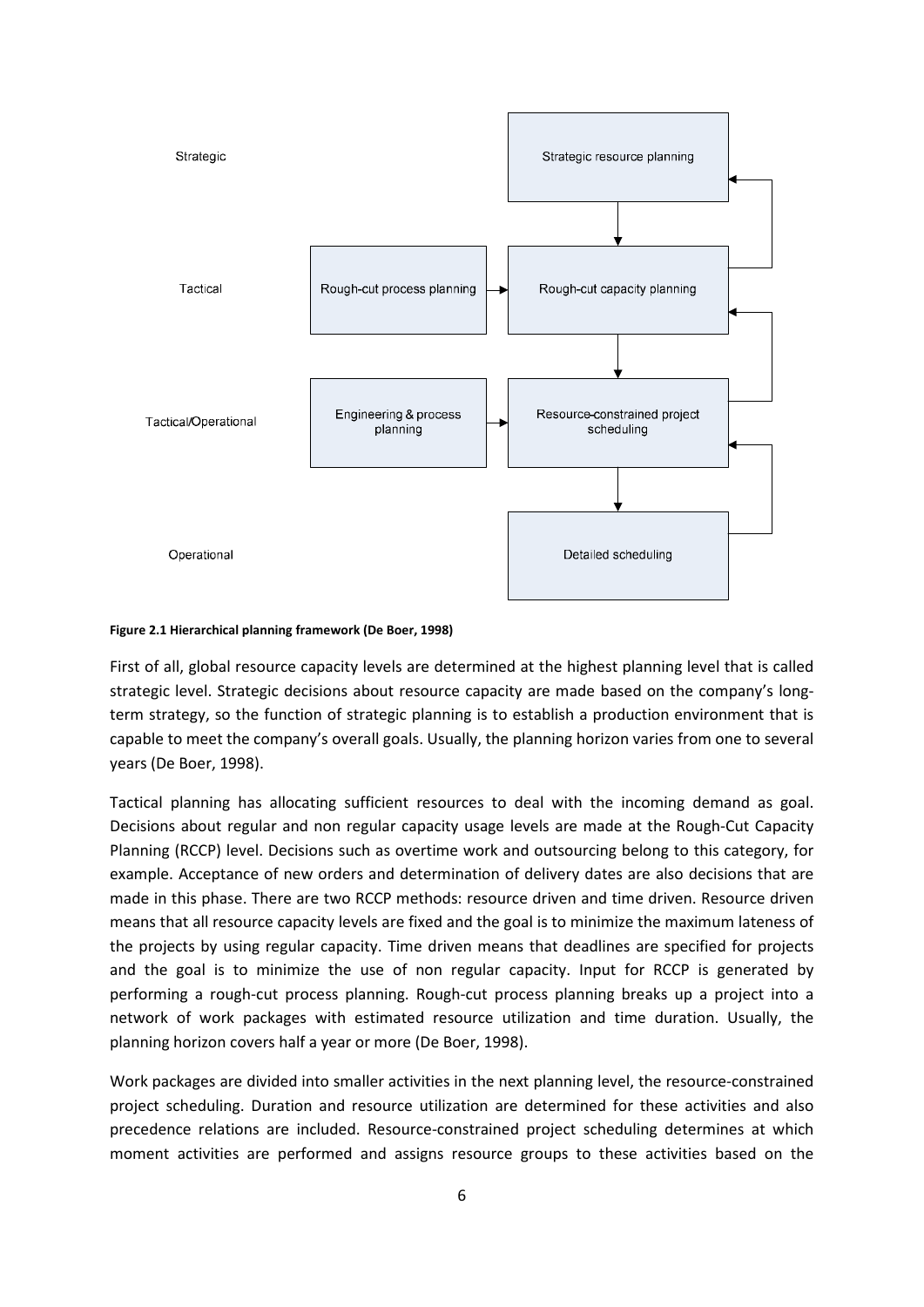detailed scheduling. The planning horizon varies from several weeks to several months (De Boer, 1998).

These activities are scheduled in the correct sequence during the detailed scheduling. Detailed scheduling is defined as the allocation of resources over time to perform a collection of tasks. The resulting schedules describe the sequencing and assignment of operations to resources (De Boer, 1998).

We treat an example to clarify the difference between planning and scheduling. We may have a marketing plan with the expected quantities and release times of products based on a forecast of the market and current orders. This marketing plan is for a longer period of time and serves as input for the planning of production. Production planning generates a production plan with a sequence of activities that satisfies the quantities and times from the marketing plan. The production plan consists of routes of activities and the availability of required materials. Also the production plan is for a longer period of time. Finally, the production scheduling allocates the activities from the production plan to individual resources over time. The resulting schedule is for a shorter period of time (Barták, 1999).

#### **2.2. Planning**

This section gives an overview of planning in production companies. Section 2.2.1 explains different types of production methods and Section 2.2.2 presents the manufacturing planning and control architecture of Zijm (2000).

#### **2.2.1. Production methods**

The production method of a company is relevant for planning and scheduling, because the way of planning should be dependent of the type of production in a company. Production methods are classified along two dimensions. The first criterion is the logistic product/market structure; the internal organization is used as second classification criterion (Zijm, 2000). The possible product/market structures are the following ones:

- Make and Assemble To Stock (MATS) is the production method for the majority of the suppliers of consumer products. Products are manufactured based on demand forecasts and customers are not actively concerned in the manufacturing process. These products can rapidly be delivered from inventory. Companies that produce food and electronic equipment are examples of companies with MATS manufacturing systems.
- Make To Stock, Assemble To Order (MTS/ATO) is used when a large variety of different products is made from a limited number of components. The components are produced to stock without direct interference of the customer. Only the final assembly is based on customer orders. Producing in this way prevents high final product inventories, while products could be delivered in a relatively short time. Manufacturing of cars and trucks are examples of MTS/ATO manufacturing systems.
- Make To Order (MTO) is used when small quantities of diverse end products are produced where diversity also exists on component level. The production is completely dependent on the customer order, only materials are often procured based on forecasts. Most metal working factories belong to MTO manufacturing systems.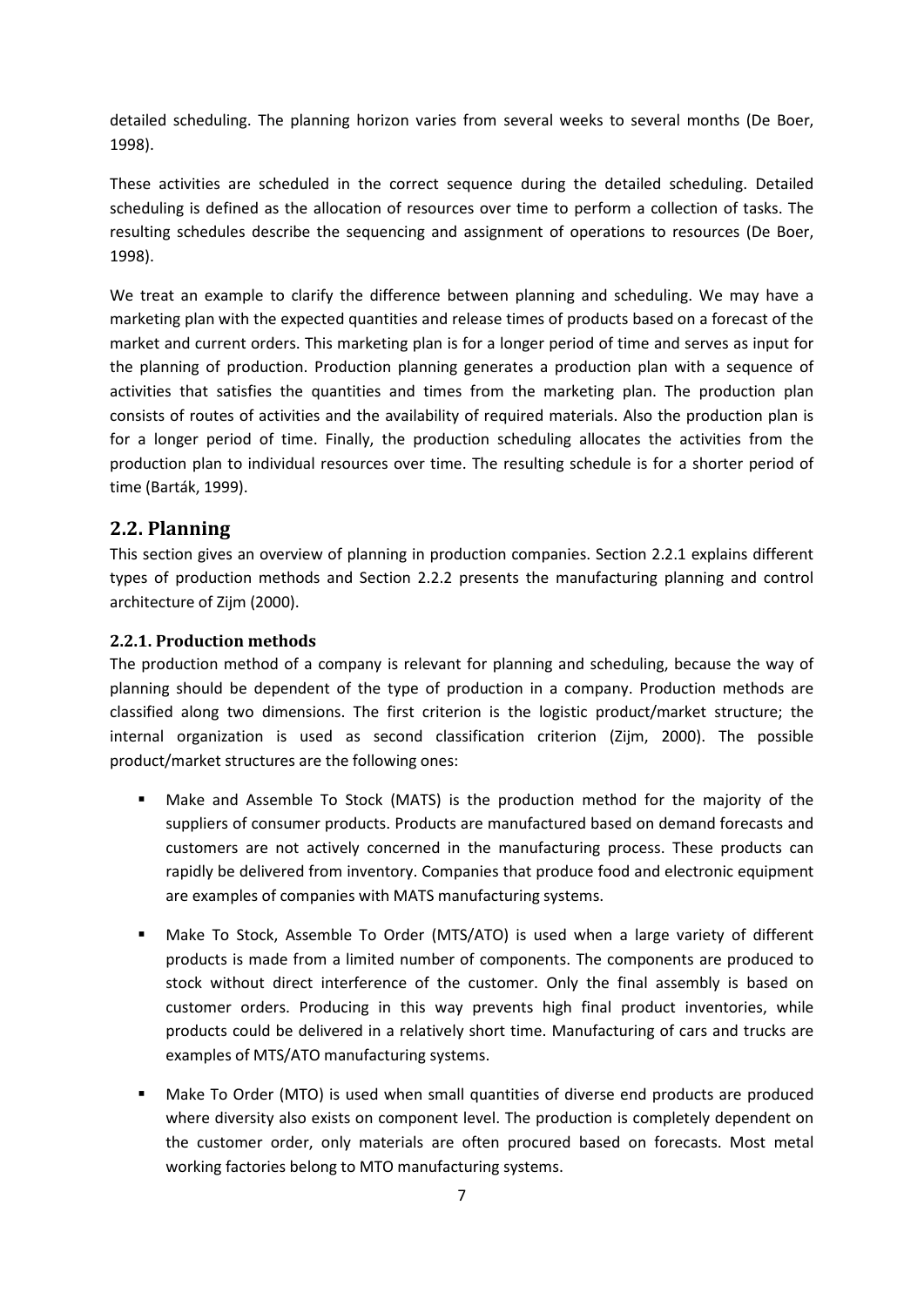Engineer To Order (ETO) is used when both the product and process are specific for a customer. Design of the product is based on specifications of the customer and the customer is actively concerned in the whole process. The production of a ship is an example of an ETO manufacturing system.

The second classification dimension concerns the internal structure of the manufacturing and assembly system. There are three basic structures that might be used stand alone or combined in a more hybrid structure (Fogarty et al, 1990). The basic structures are the following ones:

- An internal structure with dedicated flow lines is the most simple structure. This could be simple processes where products are processed on one machine, but also processes where products follow a more or less common route along a number of workstations. A sufficiently large volume and a limited product variety are the primary criteria to set up a dedicated flow line. A characteristic of dedicated flow lines is that required resources are especially designed for specific processes, most of the times.
- A job shop structure is a more complex internal structure. Systems that are typically designed to manufacture a variety of products in usually small quantities, are called job shops. In a job shop, most products require an unique set-up and sequencing of processing steps. Job shops are often characterized by a functional layout and are process oriented.
- On-site manufacturing is the most complex structure and is characterized by the fact the required resources are transferred to one place instead of the other way around. On-site manufacturing relates to large projects as the realization of complex infrastructural works.

We end up with a significant variety of manufacturing system classes when the various criteria are combined and hybrid structures are included. Dedicated flow lines are commonly used in large-scale productions, so in MATS environments. Jobs shops can be often found in MTS/ATO and MTO environments. Finally, on-site manufacturing is used in ETO environments, most of the times.

#### **2.2.2. Manufacturing planning and control architecture**

The main objective of the manufacturing planning and control architecture is to give an overview of the planning and control in production companies. The emphasis in this architecture is on an integration of technological and logistics planning. Figure 2.2 depicts a general architecture for manufacturing planning and control that is divided in nine different modules.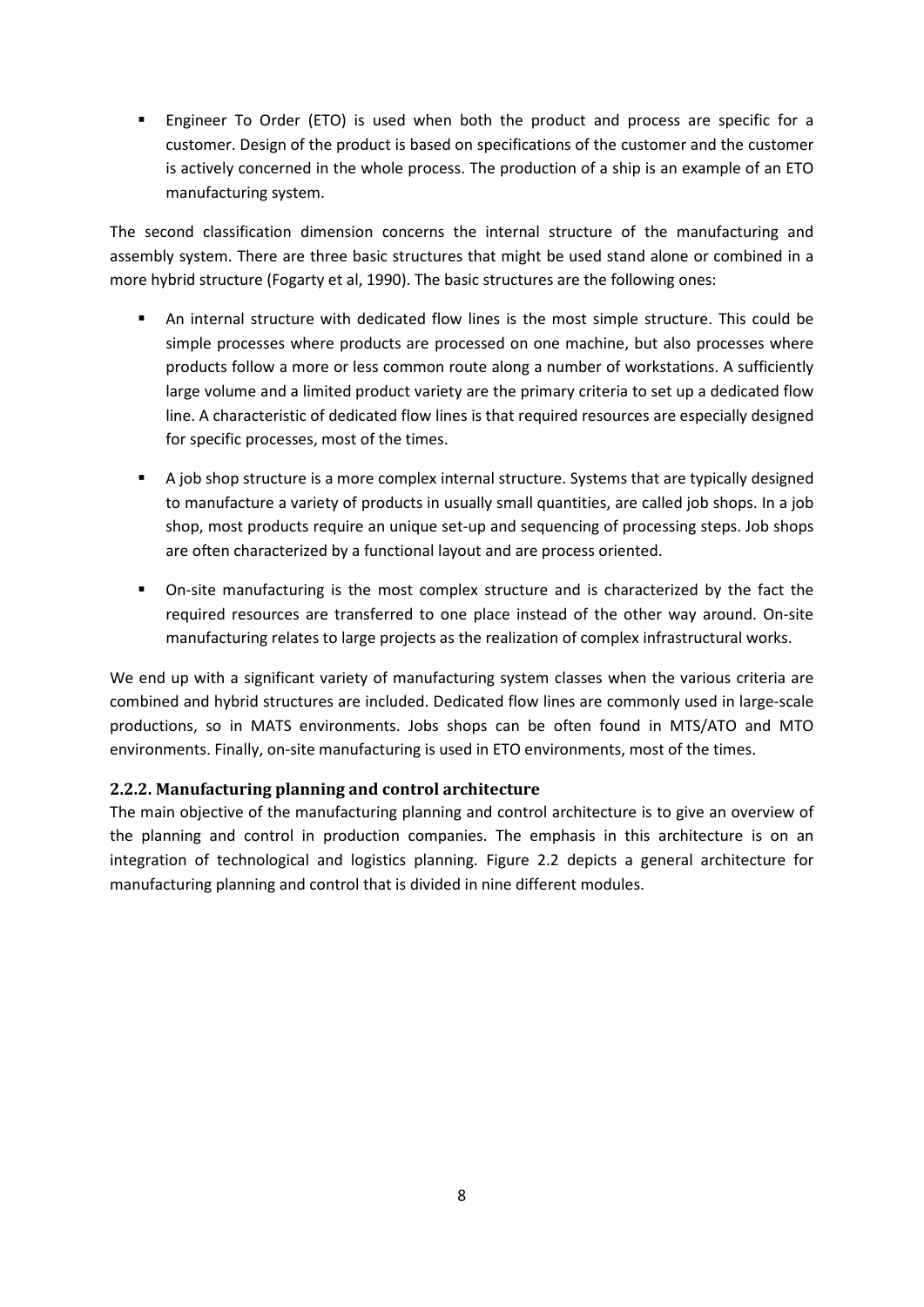

**Figure 2.2 A manufacturing planning and control architecture (Zijm, 2000)** 

#### *Product and process design*

Product and process design should be the most important function in a company, because this is the raison d'être. Most of the times, product and process are designed simultaneously, in order to get products that are distinctive, but can be made in an efficient way. There are different methods available for product and process design.

In an MTO environment, it is important to organize design of a product and process in a way that the most steps are standardized. Postponing decisions as long as possible is a general guideline to reach this without losing flexibility during the latter process. When product and process have a lot of standardized operations, specified machines could be used, because these are suitable for more products. More universal machines should be used for specific products that are produced in small quantities. Otherwise, the machine is useless after the production of that specific product (Zijm, 2000).

Methods that could be used to standardize the production process are the assembly evaluation method (Miyakawa & Ohashi, 1986), design for assembly method (Boothroyd & Dewhurst, 1990), and the producibility and processability evaluation methods (Miyakawa, 1991) and (Takahaski et al., 1989). The goal of these methods is to simplify product and corresponding process in order to reduce costs in this way.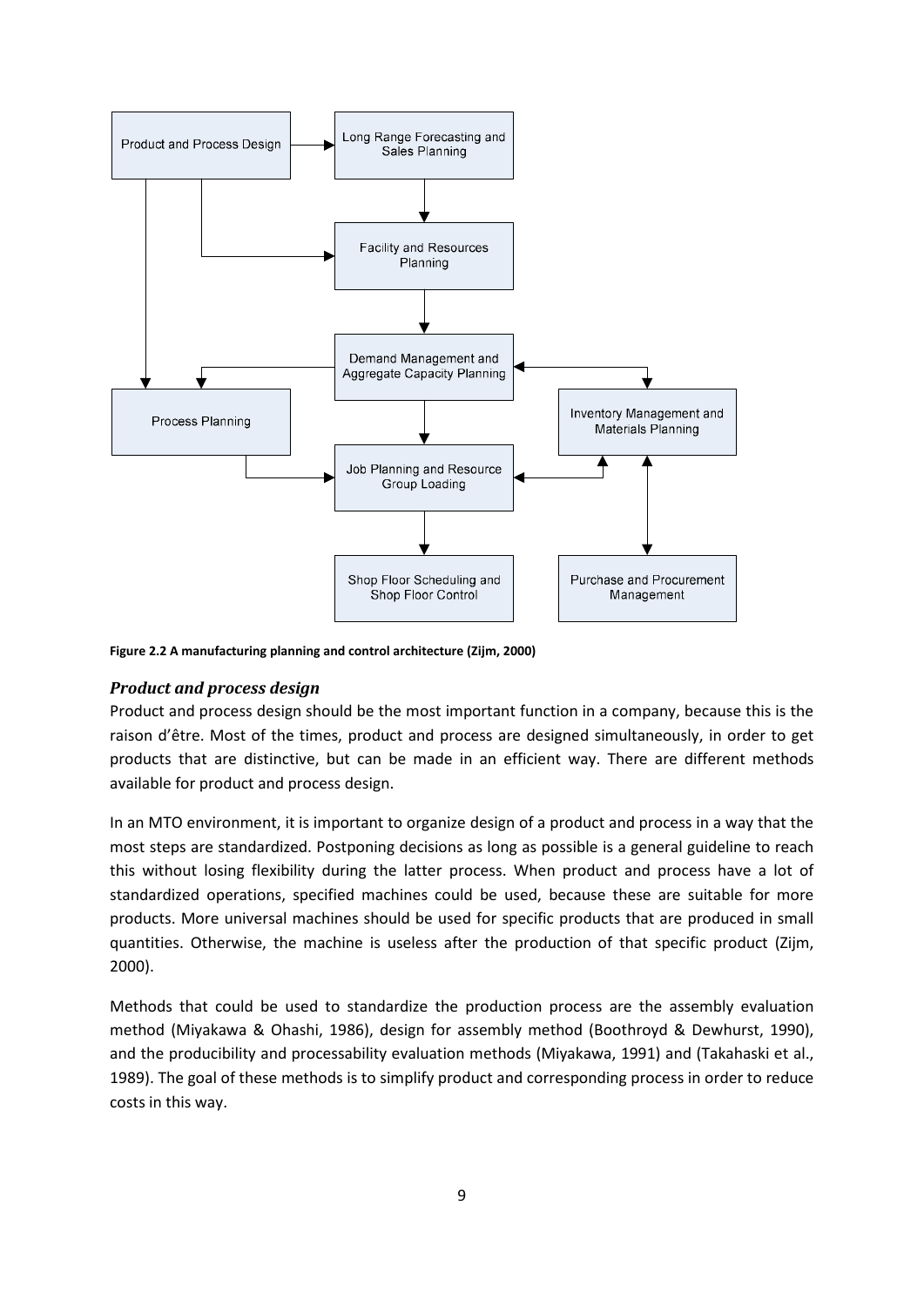#### *Long range forecasting and sales planning*

This function deals with the long term estimation of the development of the market and the achievable market share in a period. It also deals with the corresponding planning of sales in that period for the different products. Regression models are often used for forecasting. These models are based on observed relations between causal factors and the realized sales volumes (Makridakis et al., 1998).

Sales planning is often based on forecasting, but in an MTO environment it is simpler, most of the times. The production of orders covers longer time periods, so forecasting is not needed, because the sales is known for the coming period. In the long run, sales in an MTO environment depends on specific customer relations for which forecasting methods have less value (Zijm, 2000).

#### *Facility and resources planning*

Required facilities and resources should be planned to produce wished sales volumes. Therefore, the technological designs and sales planning are needed as input. Required resources are also specified in this module to ensure that planned sales volumes can be realized (Zijm, 2000).

There are a lot of models that support layout planning. These models focus on minimization of costs of the flow between various departments (Kusiak & Heragu, 1987). There are also more productfocused models as cellular manufacturing that could be used for lay out planning (Wemmerlov & Hyer, 1989).

Throughput, lead time, quality, and costs are the main criteria in planning of facility and resources. At this level, closed queuing networks models could be used to evaluate the impact on the overall performance of alternative equipment and an alternative layout (Suri et al., 1993).

#### *Demand management and aggregate capacity planning*

Demand management includes short term demand forecasting, its translation into prospective orders, and order acceptance. The order acceptance function is based on aggregate capacity planning which means the synchronization of production requirements and the available resource capacities. Also the planning of additional shifts during certain periods and the decision to outsource production of some components are part of aggregate capacity planning. To generate realistic delivery dates for customers, a clear insight into the relations between available capacity of resources, possible workload and resulting lead times is essential (Zijm, 2000).

In an MTO environment, demand management is primarily related to customer order management. Costs and due dates are relevant aspects in this case. The due date should not be only based on processing time, but there should be also reserved time for technical order specification, engineering, and process planning activities. Time does not permit a detailed engineering and process planning phase before order acceptance. Therefore, order acceptance is based on the expected impact of the order on the resource utilization and capacity. Linear programming methods could be used for this (Zijm, 2000).

#### *Process planning*

Process planning specifies all technical information that is needed before processing. In process planning, a distinction is made between macro and micro. Macro process planning concerns the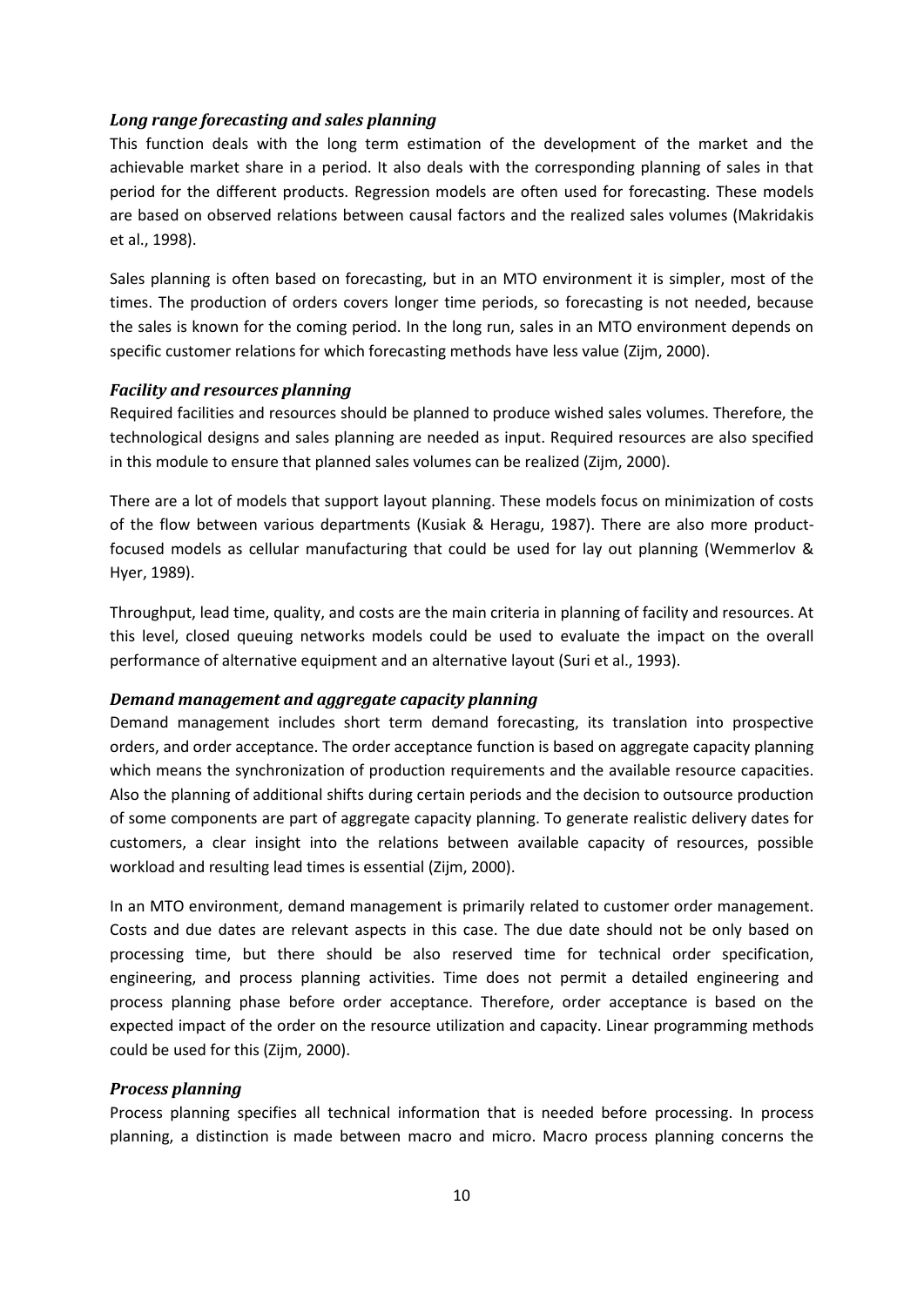selection of production routes and the global estimation of processing times, while micro process planning operates at a more detailed machine level (Zijm, 2000).

Within an MATS and MTS/ATO environment, process planning is performed during the process design phase, but this is not the case in an MTO environment. In order to speed up the process planning activities, databases are needed of possible processes, machining methods, and tool combinations that could be used. There are computer aided process planning systems that automatically generate a process planning when this data is available (Zijm, 2000).

#### *Job planning and resource group loading*

When the orders have been accepted, the jobs of the orders might be planned at resource level. In this phase, the planning consists of an allocation of jobs to resource groups. Also jobs could be split in more jobs what is called lot splitting or jobs could be combined to one job what is called batching. Loading of the resources groups aims at matching the required and available capacity within each resource (Zijm, 2000).

An often used procedure is the MRP-based time-phasing procedure. This is a good procedure as long as the load might be kept relatively stable. There are different models available to get realistic lead times, these models combine capacity loading and material control in one system (Buzacott & Shanthikumar, 1993). In particular, it is easy to establish release and due dates for jobs at resource level if there is a clear overview of inventory, capacity, and internal lead times (Zijm, 2000).

#### *Inventory management and materials planning*

Inventory management plays an important role at both aggregate and detailed level. When production plans are smoothed, inventories naturally arise as temporary capacity stocks. Also producing in batches has influence on the inventory, because this means higher inventories costs. Finally, decisions about safety stocks are relevant in this module, because safety stocks leads to higher inventory costs, but also to less moments of material shortage (Zijm, 2000).

An often used system in materials planning is Material Requirements Planning (MRP). The key contribution of MRP is to ensure that materials are available for processing and to recognize the situation when this is not the case. The generalized Kanban model is a method that gives insight in the interaction between resource capacities, inventories, and lead times (Buzacott, 1989).

#### *Purchase and procure management*

The purchase and procure management function takes care of procurement of all materials purchased from suppliers. This module is related to material planning, because purchase of material is dependent of the inventory and material planning. Purchase and procure management deal with aspects of vendor selection on a strategic level, definition of purchase contracts on a mid-term tactical level, and determination of batch sizes on operational level (Zijm, 2000).

Hence the trade-off between fixed and holding costs should be made. Therefore, the economic order quantity and the time dependent equivalents can be used (Silver et al., 1998). Contracts with suppliers over long periods, specification of minimum and maximum delivery quantities, as well as reliable delivery times are opportunities to decrease the fixed costs (Zijm, 2000).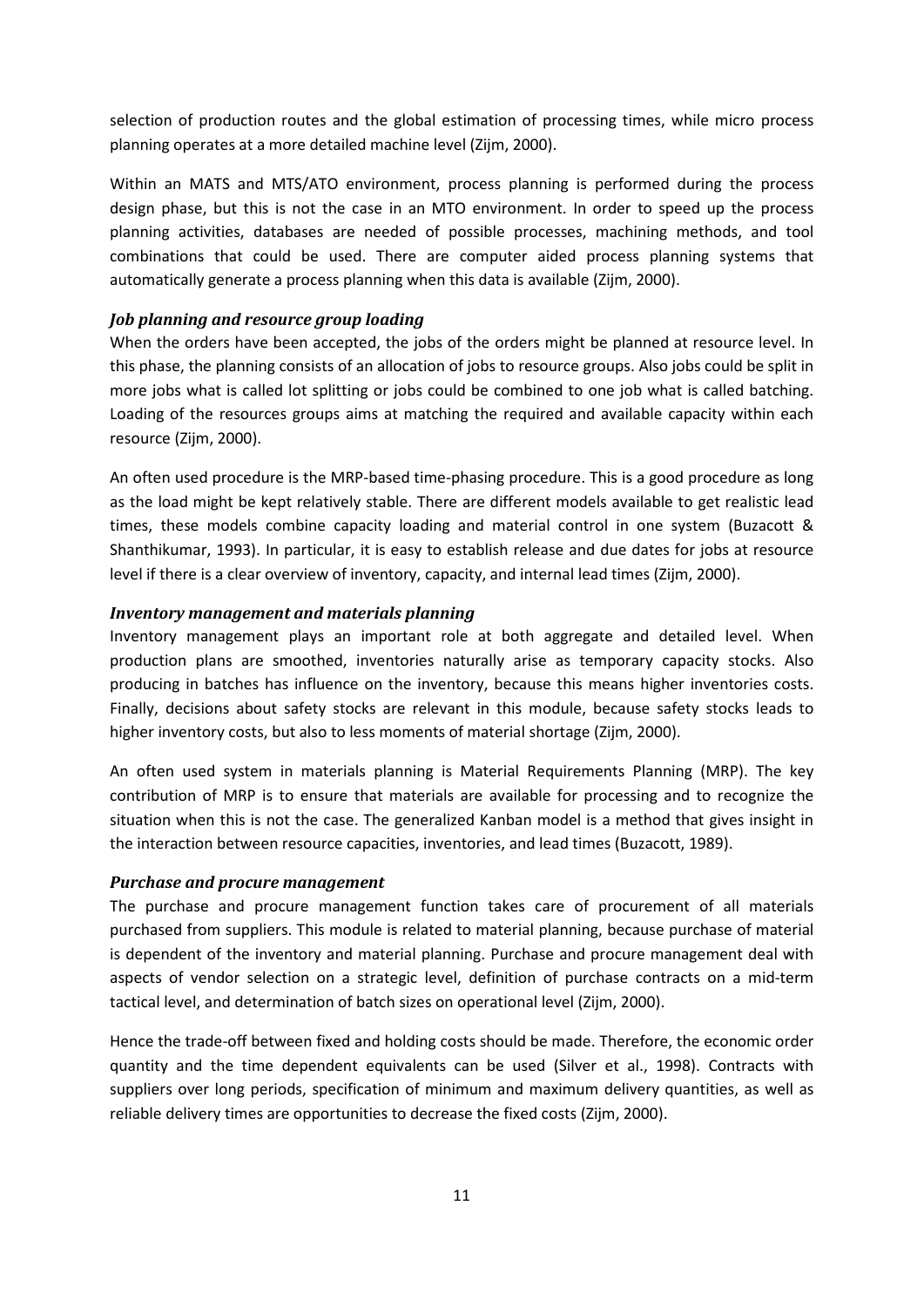#### *Shop floor scheduling and shop floor control*

Detailed scheduling of jobs takes place on this level. The sequence of the operations is determined for individual resources and the goal is to meet the due dates that are set in the planning. Shop floor control deals with the monitoring and diagnostics of the jobs, reporting on quality aspects, and signaling major disruptions (Zijm, 2000).

Most of the times, universal machines are used for production in an MTO environment. This means that a lot of different jobs needs the same machine. Therefore, most scheduling problems are job shop scheduling problems. We treat the job shop scheduling problem extensively in Section 2.3.2. Each job has its own route in a job shop and the jobs must be sequenced on the required resources. This means a lot of different possible schedules (Zijm, 2000). We treat scheduling methods for job shop problems in Section 2.3.4.

#### **2.3. Scheduling**

Section 2.3.1 gives a general introduction to scheduling and Section 2.3.2 introduces job shop scheduling. Section 2.3.3 gives information about scheduling in practical situations and Section 2.3.4 presents different algorithms that solve scheduling problems. Finally, Section 2.3.5 gives criteria to evaluate the scheduling algorithms.

#### **2.3.1. General introduction to scheduling**

Scheduling is a decision-making process that is used in many production companies. It deals with the allocation of tasks on resources over time periods with as goal to optimize one or more objectives to obtain the best possible system performance. Machines, tools, and employees are resources in a production company and the different jobs in a production process are the tasks that should be scheduled. Examples of objectives are minimization of the completion time of the last task and the minimization of the number of tasks completed after their due date (Kempf et al., 2000).

In most cases, scheduling must interact with many other functions within a company. These interactions are typically system-dependent and take place within a computer network. However, there are also situations in which information exchange between scheduling and other decision making functions occurs in meetings or through memos. The translation of orders to jobs and the size of inventory are examples of exchangeable information between scheduling and other functions within a manufacturing company (Pinedo, 2012).

Modern factories often employ elaborate manufacturing information systems involving a computer network and various databases to exchange all information between the different departments. Local computers, workstations, and data entry terminals are connected to a central server, and may be used to retrieve data from various databases and to enter new data. In most cases, the scheduling system is filled with information in this way and the output of the scheduling system also serves as input for other systems. Large companies use Enterprise Resource Planning (ERP) systems that control and coordinate all information in their divisions and different databases. Sometimes, it does not only coordinate the own company, but also customers and suppliers (Pinedo, 2005).

Another popular system that is widely used to support scheduling is the Material Requirements Planning (MRP) system. The raw materials should be available at specified times after the set up of a schedule which should be done in conjunction with an MRP system. MRP systems contain a bill of material of each job with the required parts for production and it keeps track of the inventory of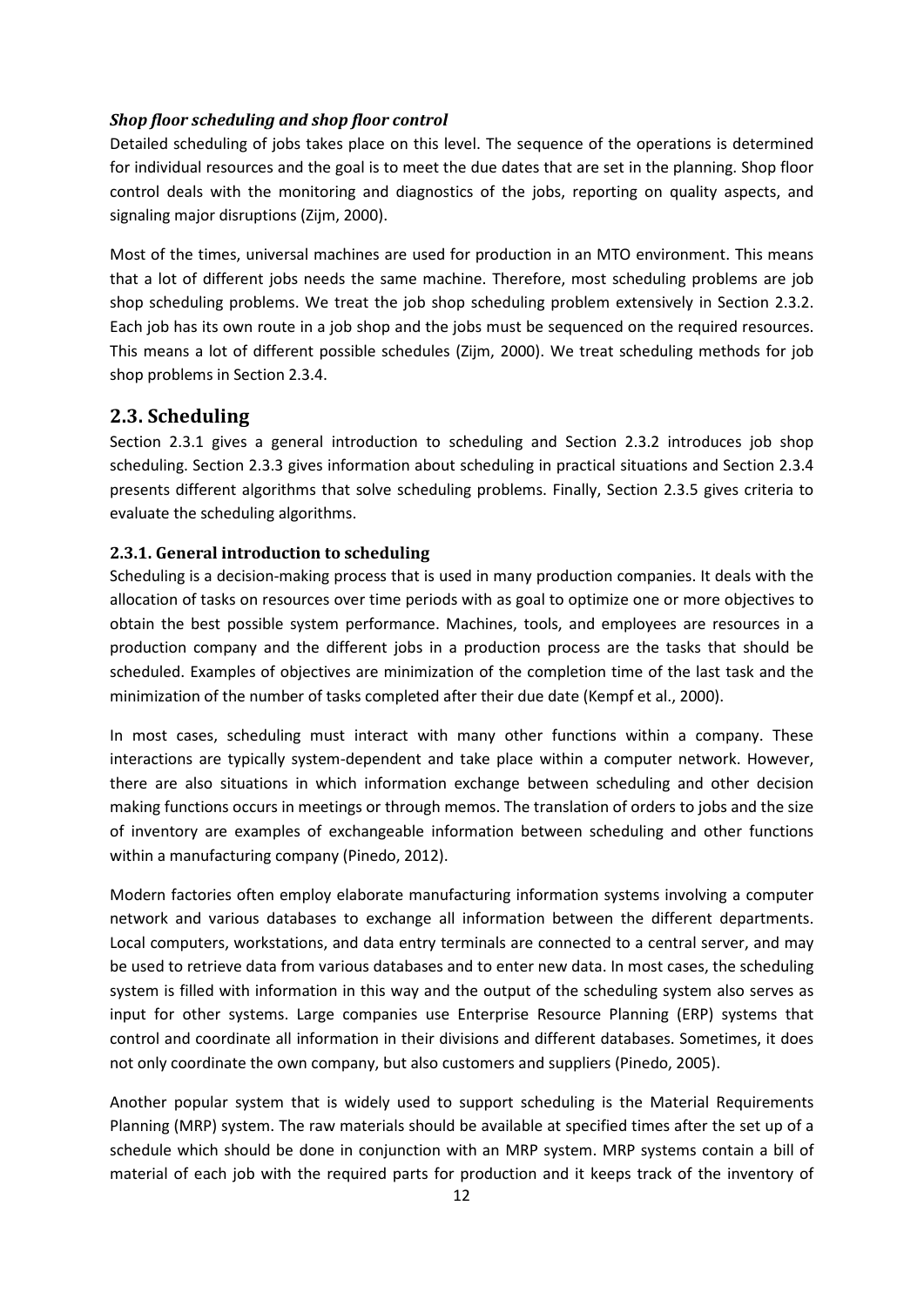these parts. Furthermore, an MRP system determines the timing of purchases of each material. MRP systems take these decisions based on scheduling, but it also serves as input for scheduling in case of too late deliveries of material (Pinedo, 2012).

Scheduling in manufacturing systems is characterized by a variety of factors. There are a different number of resources with each different characteristics and configurations as level of automation, the type of material handling system and so on. The differences in these characteristics means different scheduling models that are related to the different production methods mentioned in Section 2.2.1 (Pinedo, 2005):

- **The first class of models contains the project scheduling models. A project contains different** stages and consists of a number of jobs that may be subject to precedence constraints. This means that a job cannot be performed before another job is finished. Minimizing the completion time of the last job is often the objective of a project scheduling model, so minimizing the completion time of the project.
- **The second class of models includes single machine, parallel machine, and job shop models.** The jobs in a single and parallel machine environment consist of one operation that might be performed on any of the available machines. A job in a job shop environment consists of multiple operations that have to be produced on multiple machines. Most of the times, the objective in these models is to minimize the completion time of the last job, the number of jobs that finished too late or the total tardiness.
- The third class of models focuses on production systems with automated material handling. A job consists of a number of operations and a material handling or conveyor system controls the movement of jobs as well as the timing of processing on the different machines. Maximizing the throughput is the objective of these models.
- The fourth class of models are the lot scheduling models that are used for a continuous production and demand. In this class, there are a variety of different products that are produced in large quantities. Minimizing the total changeover and inventory costs is the goal of these models, most of the times.

An important characteristic of a scheduling model is the machine configuration that could be divided in four basic ones (Pinedo, 2005). These basis machine configurations are mentioned below:

- A single machine model consists of one machine and all jobs should be scheduled on that machine.
- A parallel machine model consists of multiple machines that have the same functionality. All jobs could be scheduled on all machines.
- A flow shop model consists of multiple machines with different functionalities. All jobs needs multiple operations on a number of different machines in the same sequence. The machines in a flow shop are set up in series and when a job is completed on a machine, the job joins the queue at the next machine.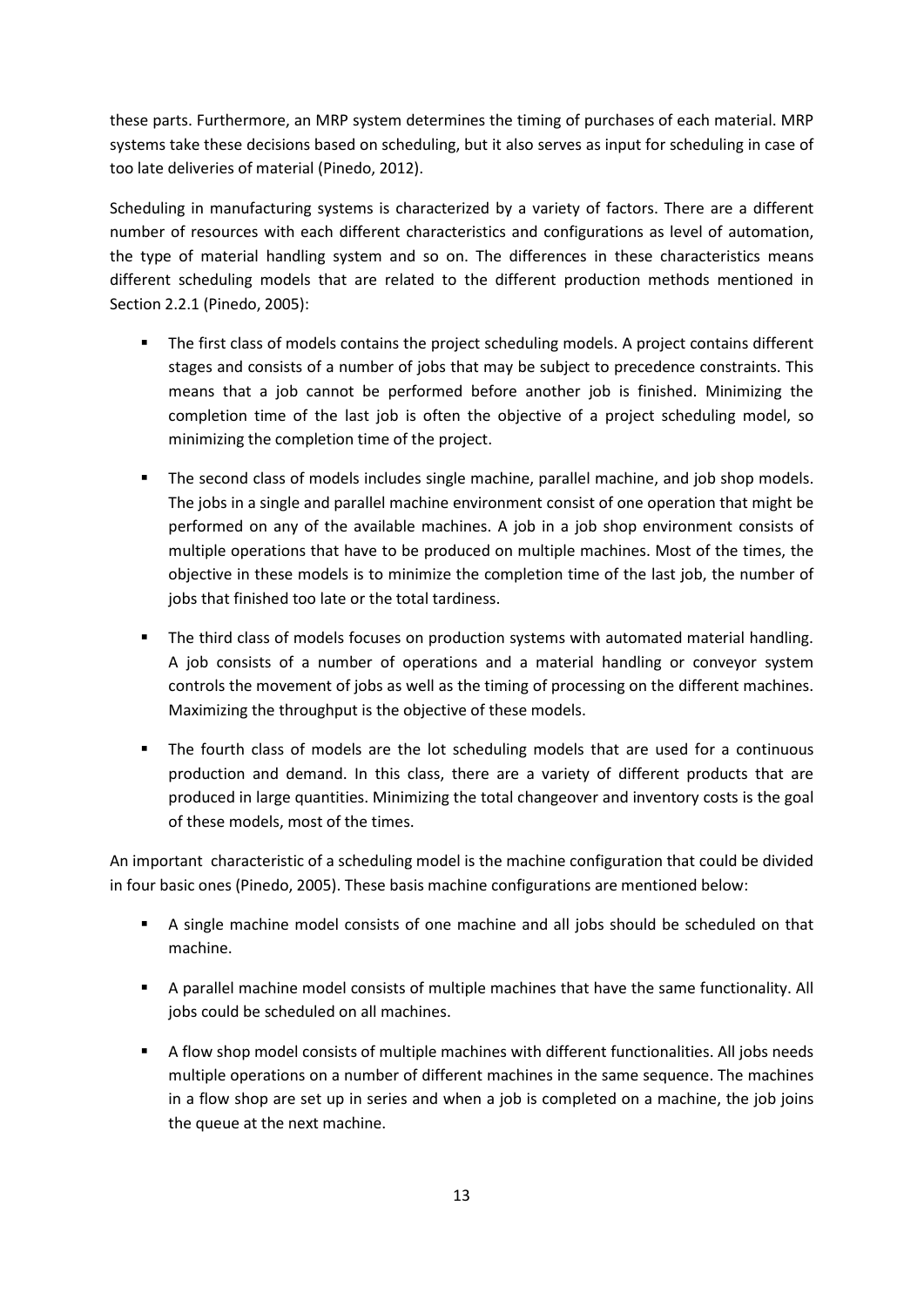A job shop model also consists of multiple machines with different functionalities and also the jobs need multiple operations on a number of different machines. The difference with the flow shop model is that not all jobs visit the same machines in the same sequence.

#### **2.3.2. Classical job shop problem**

The problem of scheduling jobs in a production company is often described as a job shop problem. A job shop consists of  $m$  machines  $M_1, M_2, ..., M_m$  and a set of  $n$  jobs  $J_1, J_2, ..., J_n$  that needs to be scheduled on these machines. Each machine is available from time 0 onwards and can process at most one job during an unit of time. Each job  $J_j$  consists of a set of operations  $0_{1j},0_{2j},...,0_{n_j,j}$ where  $n_j$  gives the number of operations of job  $J_j$ . Operation  $O_{ij}$  can only be processed after the completion of operation  $O_{i-1,j}$ , where  $i=2,...,n_j$  and operation  $O_{1j}$  is available from time 0 onwards. Each operation  $O_{ij}$  needs continuous processing on machine  $u_{ij}$  during a given nonnegative time  $p_{ij}$ . Most of the times, the objective is to find a schedule that minimizes the time needed to process all jobs, so minimizing the makespan (Schutten, 1998) and (Yamada & Nakano, 1997).

Often, a graph is used to represent a simple job shop problem. Each operation  $O_{ij}$  has a node  $v_{ij}$ with weight  $p_{ij}$ . The graph has also two auxiliary nodes s and t, both with weight 0. These nodes are the start and end note and are connected with respectively the first and the last operation of each job. The graph has a conjunctive arc  $(v_{ij}, v_{i+1,j})$   $(i = 1, ..., n_j - 1)$  for each pair of consecutive operations  $O_{ij}$  and  $O_{i+1,j}$ . The graph has two disjunctive arcs for each pair of operations  $O_{ij}$  and  $O_{kl}$ that must be processed on the same machine; these operations cannot be processed simultaneously. To get a feasible solution, one of the two disjunctive arcs should be selected between operations  $O_{ij}$ and  $O_{kl}$ , because one of these is processed before the other one. After this, the arcs that are not necessary could be removed to get more overview (Schutten, 1998) and (Yamada & Nakano, 1997).

Table 2.1 presents data of a simple example of a job shop with 3 machines and 3 jobs, where each jobs consists of 3 operations. For example, job 1 should be processed first on machine 1, then on machine 2, and finally on machine 3. The processing time of job 1 is 2, 4, and 6 on respectively machine 1, 2, and 3. Figure 2.3 shows the corresponding graph of this problem. Figure 2.4 shows how these jobs could be scheduled and Figure 2.5 shows the corresponding graph of this schedule.

|     | $u_{1i}$ | $u_{2i}$ | $u_{3i}$ | $p_{1}$ | $p_{2i}$ | $p_{3i}$ |
|-----|----------|----------|----------|---------|----------|----------|
|     | $M_1$    | $M_{2}$  | $M_3$    |         |          | o        |
| J2  | $M_{2}$  | $M_3$    | $M_1$    |         |          | J        |
| ا ? | M,       | M        | М,       |         |          | b        |

**Table 2.1 Data for Example 1**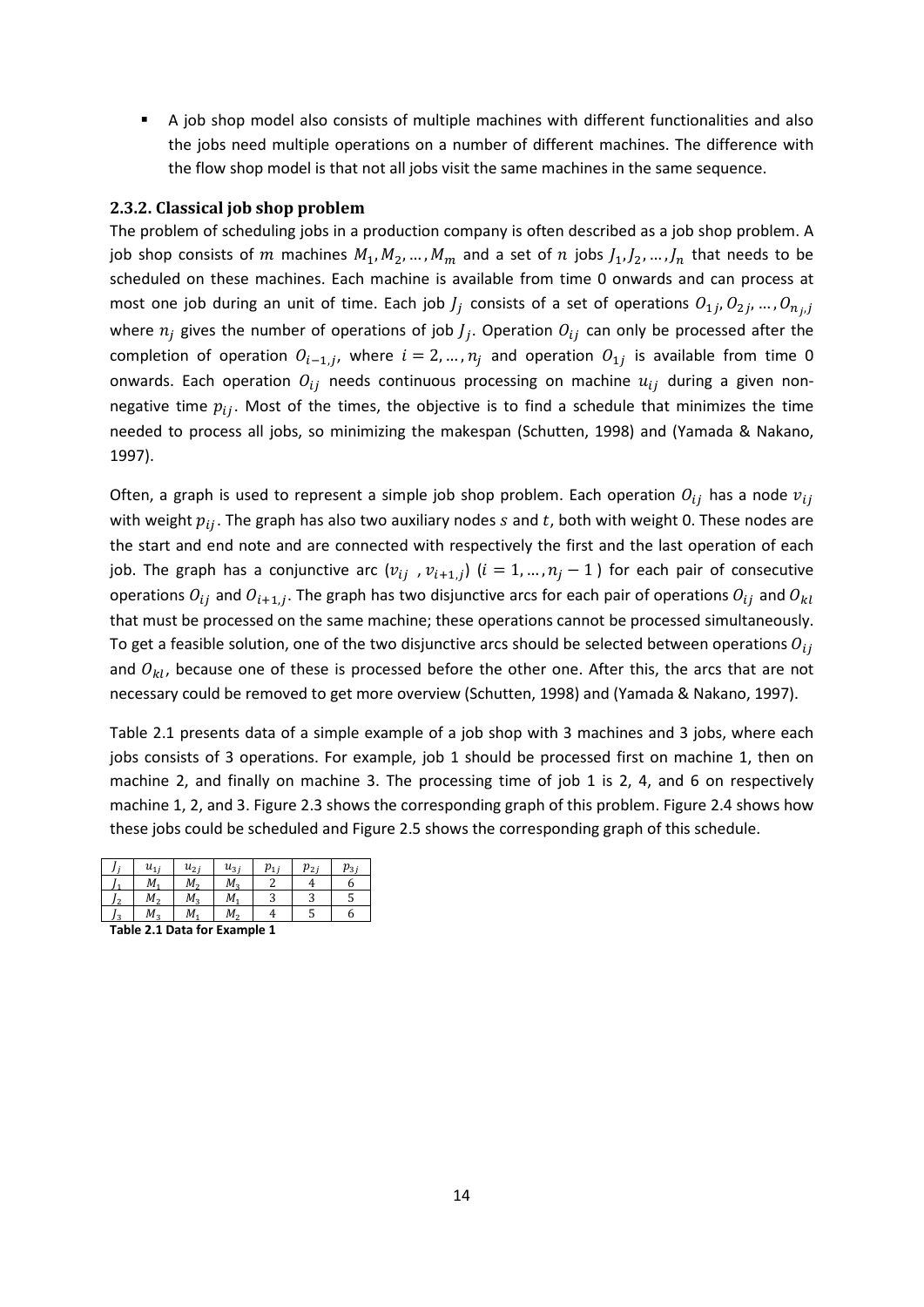

**Figure 2.3 Graph representing problem of Example 1** 



**Figure 2.4 Schedule of solution Example 1** 



**Figure 2.5 Graph representing solution Example 1** 

#### **2.3.3. Scheduling in practical situations**

In practice, the problems are not as simple as in the classical job shop problem presented in Section 2.3.2. In the classical job shop problem, all jobs become available for processing at the same time, but this is not always the case in practice. Therefore, each job has a release date which is the first possible date that the job could be processed (Schutten, 1996).

In the classical job shop problem, the goal is to minimize the makespan. In practice, each job has a due date that must be taken into account. The due date of a job represents the agreed completion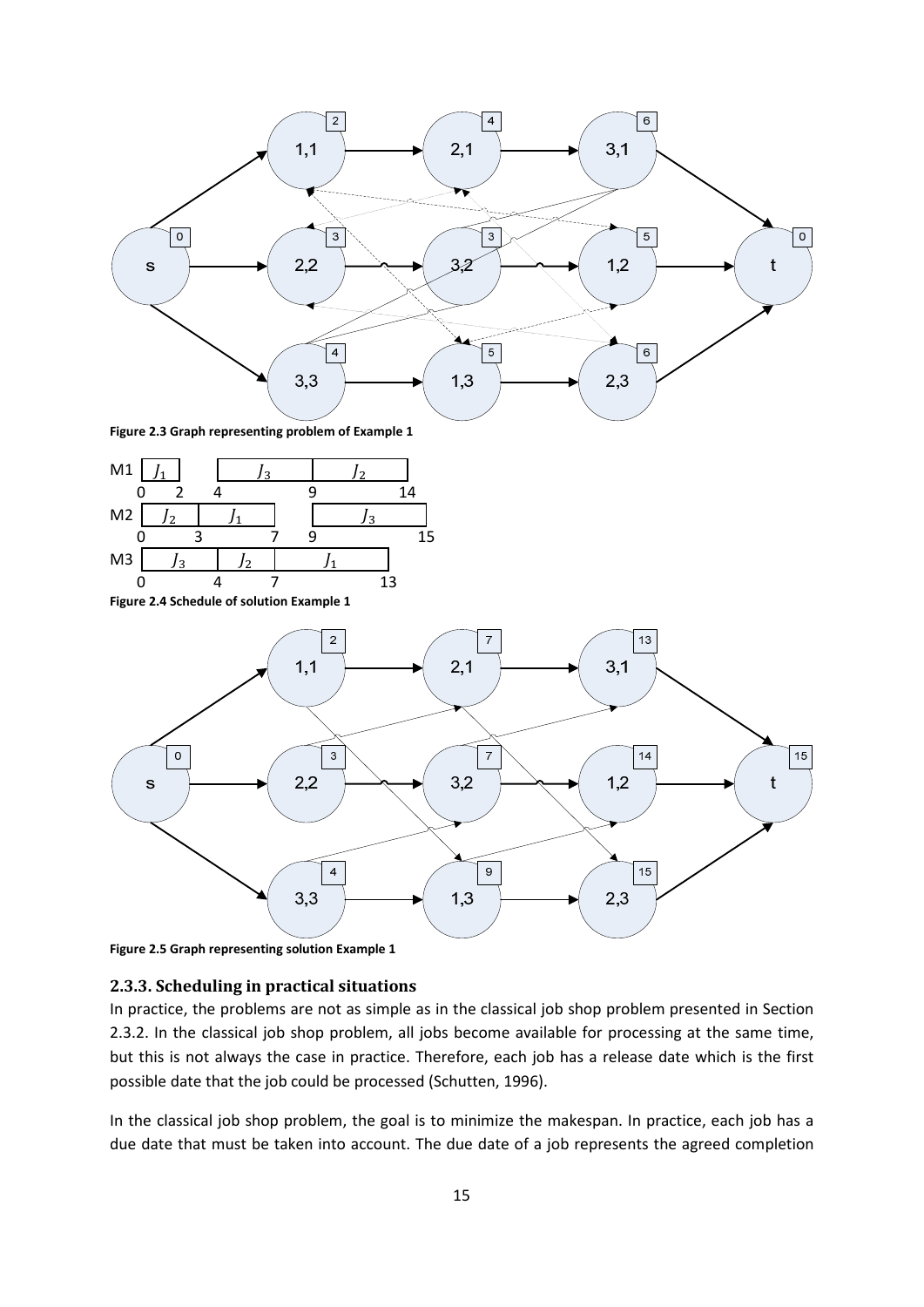date. Most of the times, completion after the due date is allowed at the expense of a penalty (Schutten, 1996).

Often, a machine is not directly available for a new operation after processing an operation. This could be the case for cleaning or other preparations and is called set up time. Set up times are ignored in the classical job shop problem, but are relevant in practice. The set up time is often dependent of the sequence of the operations and has influence on the duration of the production process (Pinedo, 2005).

There is also transportation time between operations to transport the product from machine to machine. Transportation time is not the same for each displacement and therefore relevant for a good way of scheduling. Transport between machines could be also carried out in batches (Schutten, 1998).

In practice, there are also machines with the same functionality. When this is the case, jobs could be processed on multiple alternative machines for the same operation which has influence on the way of scheduling (Schutten, 1998).

Most of the times, an operation does not only need a machine, but also other resources as tools and employees. There are two different approaches that deal with multiple resources. These are the centralized approach and the decentralized approach. In the centralized approach, every resource is seen as a machine that needs to be scheduled. In the decentralized approach, resources are grouped based on the fact that a group of resources may be restrictive. This could be done with a Flexible Manufacturing Cell (FMC). An FMC consists of a parallel machine group and a set of unique tools that could only be used by the machines of the FMC (Schutten, 1998) and (Meester & Zijm, 1993).

Not all machines have the same availability times. Some machines do not need employees and produce 24 hours a day. Other machines work 8 hours per day, because these machines needs employees who are only available during office hours. Sometimes, machines are also unavailable in case of maintenance. The period that a machine is not available is called down time of which are two types. We call a down time preemptive if an operation may start before and finish after it. For example, a weekend could be a preemptive down time, because it is often allowed that an operation starts on Friday afternoon and finishes on Monday morning. A down time is non-preemptive if each operation needs to be completely processed either before or after a down time. For example, maintenance is often a non-preemptive down time (Schutten, 1998).

Each job is a chain of operations in the classical job shop problem, but the job routings may be divergent or convergent in practice. For example, a convergent job routing occurs when components are assembled. A divergent job routing occurs when components are produced from one piece of raw material. The first steps are the same ones, but after separation each product has its own route. This means that it is possible to have multiple direct predecessors (Schutten, 1998).

#### **2.3.4. Methods to solve scheduling problems**

Scheduling problems could be modeled as combinatorial optimization problems in which there is a finite number of solutions. So a way to find the best solution is to enumerate all possible solutions and save the best one, but this could be only done in acceptable computation time for small problems. Due to the practical importance of combinatorial problems, many algorithms are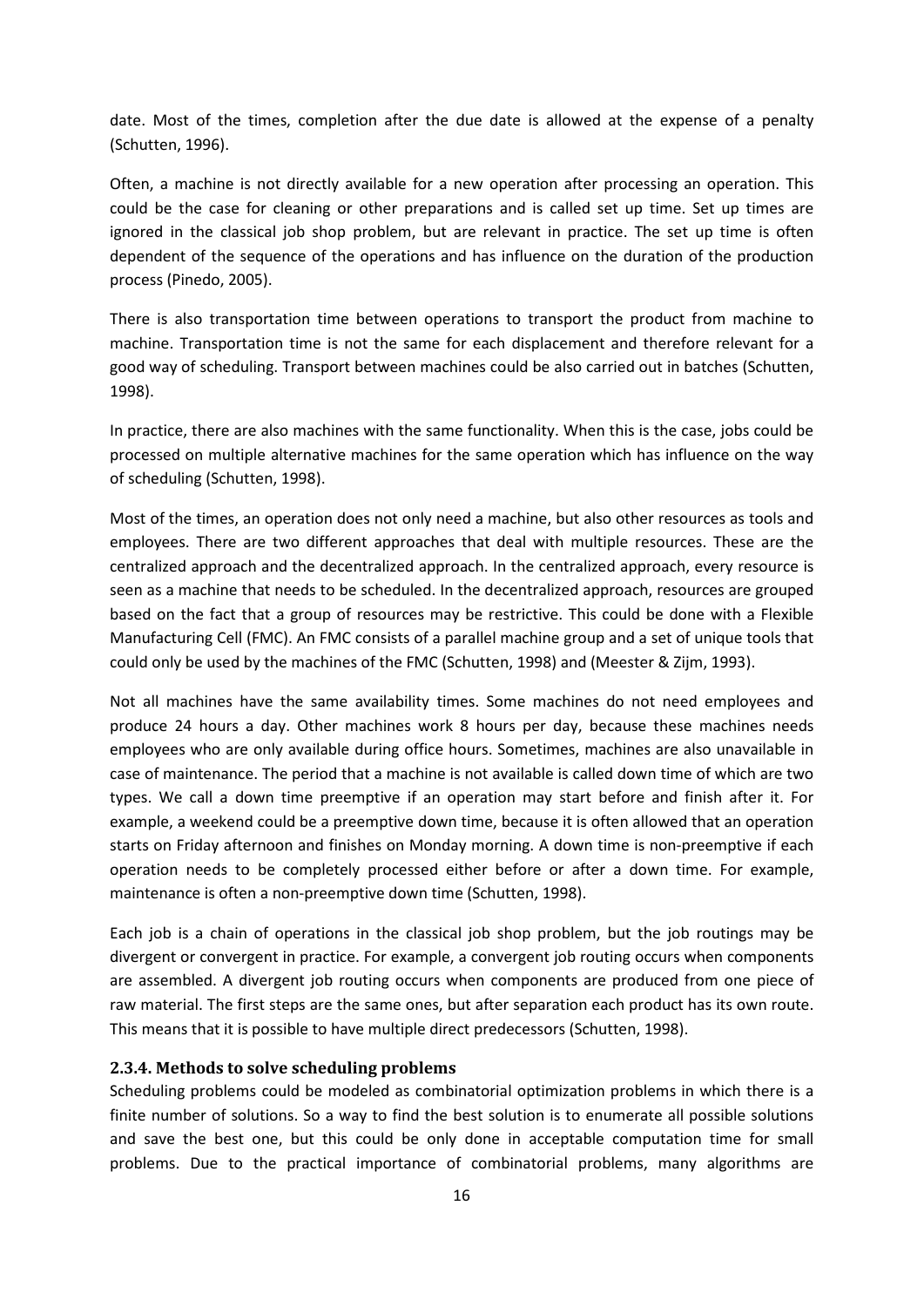developed to tackle these problems. These algorithms could be classified as either exact or approximate algorithms. Exact methods give an optimal solution, while approximation methods give an approximation of an optimal solution. Exact methods need much time to solve the problem and this leads to computation times that are too high for practical purposes. Therefore, the approximation methods get a lot of attention, the last years. The goal of the approximation algorithms is to find a good solution in less time instead of finding an optimal solution (Blum & Roli, 2003).

Exact optimization methods are not relevant in this research, because the job shop problems in this research are too large to solve with optimization methods. Therefore, we only threat different approximation methods.

#### *Priority rule based scheduling*

Priority rule based scheduling is an often used algorithm, because it is a fast and easy method to use. The priority rule based heuristics consists of two components, a Generation Scheme and a Priority Rule that are both mentioned in the sections below.

#### Generation Schemes

We distinguish two Generation Schemes: the Serial Schedule Generation Scheme (SSGS) and the Parallel Schedule Generation Scheme (PSGS). Both methods generate a feasible schedule by adding activities from a decision set that contains all schedulable activities (Kolisch, 1996).

SSGS consists of  *stages, where*  $*N*$  *is the number of activities to be scheduled. There are two activity* sets associated with each stage: the set of scheduled activities  $\mathcal{S}_n$  and the set of activities that are available for scheduling  $D_n$ . In each stage, an activity is selected from the decision set based on a Priority Rule and this activity is scheduled at the earliest precedence and resource feasible start time. The selected activity is removed from the decision set and added to the scheduled set. After that, a new decision set is generated and a new activity is selected from the decision set. SSGS finishes when all activities belong to the scheduled set (Kelley, 1963).

PSGS is a time oriented scheme and consists of at most  $N$  stages. In each stage, a set of activities is scheduled and each stage  $n$  has an associated schedule time  $t_n$ . Due to the schedule time  $t_n$ , the set of scheduled activities is divided into two subsets. Scheduled activities that are completed up to the schedule time are in the complete set  $\mathcal{C}_n$  and those that are scheduled, but not completed are in the active set  $A_n$ . The decision set  $D_n$  contains all the unscheduled activities taking into account the precedence and resource constraints (Bedworth & Bailey, 1982).

In each stage, a partial schedule is created with the activities of the complete and the active set. The schedule time in a stage is the earliest completion time of the activities in the active set of the previous stage. Each stage consists of two different steps. The first step is the determination of the schedule time. After that, the activities with a finish time equal to the new schedule time are removed from the in-process set. These activities are put into the complete set and a decision set is generated with activities. The second step is the selection of an activity based on a priority rule. This activity is scheduled at the current schedule and is removed from the available set and put into the in-process set. The second step is repeated until the available set is empty. The parallel scheme finishes when all activities are in the complete or active set (Bedworth & Bailey, 1982).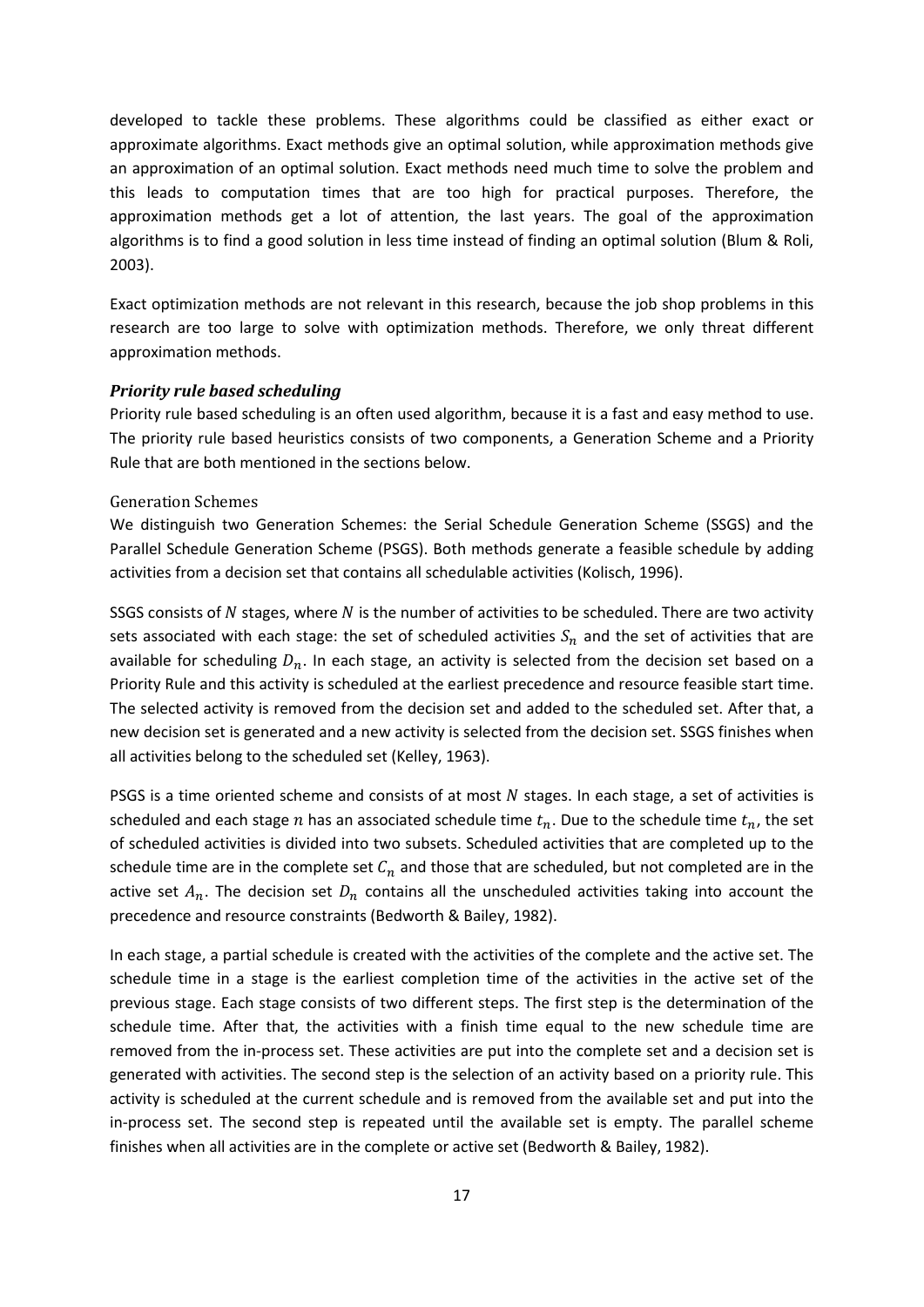The advantage of a serial generation scheme is that operations with high priority are always scheduled first. A serial generation scheme prevents that an operation with a long processing time and low priority is scheduled before an operation with a short processing time and high priority that becomes a few minutes later available. For example, there are two operations that must be scheduled. The first one is an operation with high priority and a processing time of 2 that is available from time 1. The second one has low priority and a processing time of 20 and is available from time 0.

The serial generation scheme schedules the two operations as follows:

$$
\begin{array}{|c|c|}\n\hline\n01 & 02 & \\
1 & 3 & \\
\hline\n23 & 0 & \\
\hline\n\end{array}
$$

The parallel generations scheme schedules the two operations as follows:



The serial method has as disadvantage that there are a lot of idle moments on the resources while this is not needed. For example, there are two operations that must be scheduled. The first one is an operation with high priority and processing time of 10 that can be scheduled on a resource from time 9, while an operation with low priority and a processing time of 10 can be scheduled from time 0.

The serial generation scheme schedules the two operations as follows:



The parallel generation scheme schedules the two operations as follows:



Neither of the schemes outperforms the other one as showed with the examples. Both schemes create the best schedules in certain cases. It is dependent of the importance of priorities which generation scheme is most suitable. The serial generation scheme is more suitable for cases with a few operations that must be processed on time and where tardiness for other operations is not a real problem, so when the results of a few operations are important. The parallel generation scheme is more suitable when the results of all operations are important, so when the total result is important. However, in general the parallel generation scheme performs better than the serial method in cases with a lot of activities (Bedworth & Bailey, 1982) & (Sprecher et al., 1995).

#### Priority Rules

Priority Rules prioritize the operations that should be scheduled. In case of a serial generation scheme, a Priority Rule determines the next operation that should be scheduled. This operation is scheduled as early as possible. In case of a parallel generation scheme, an operation is selected from the waiting operations when a machine is available. In this case, the machine stays only idle when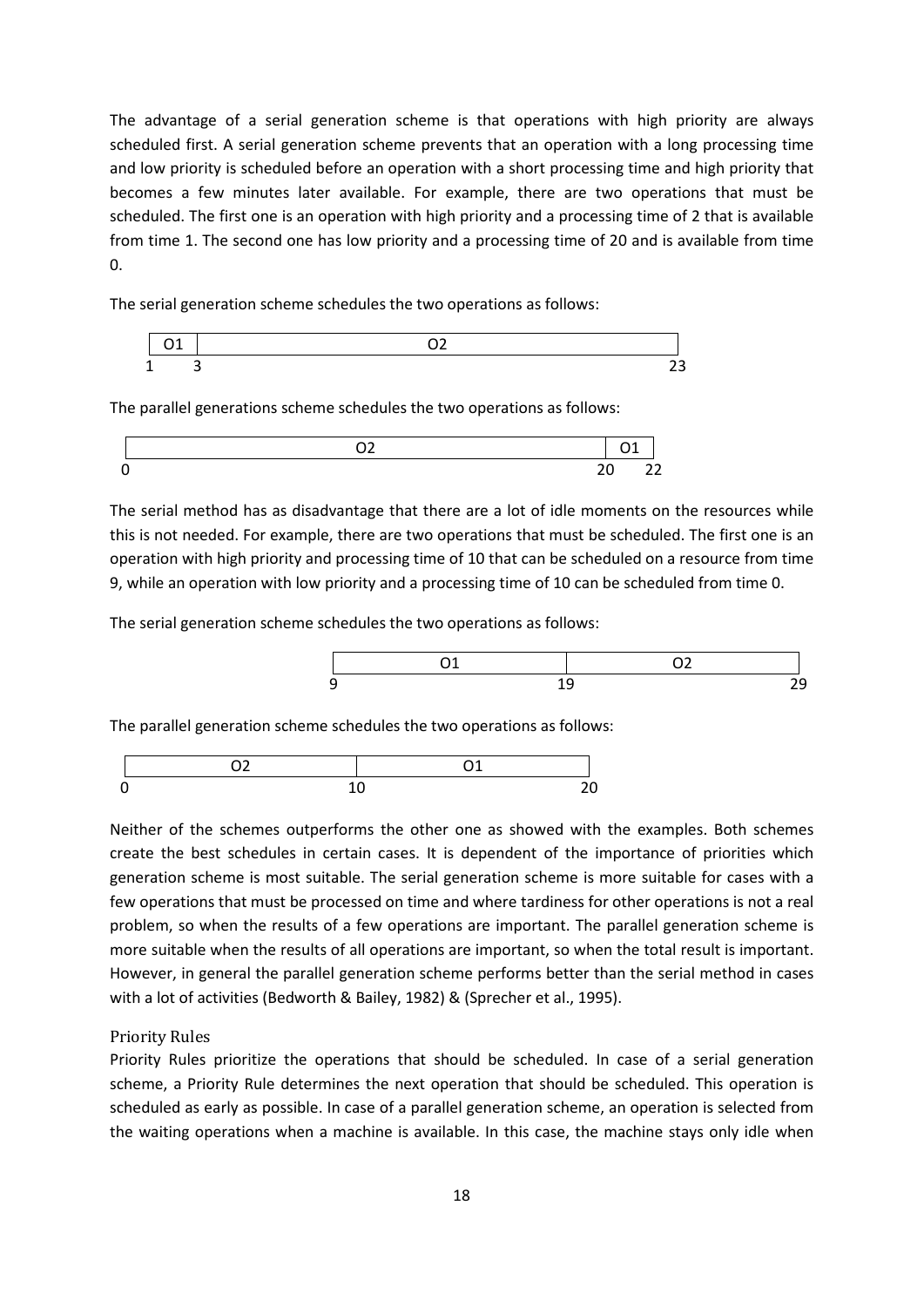there are no operations that are waiting. There are a lot of different Priority Rules. In theory, the priority of an operation could be based on everything; some well known ones are mentioned below.

The Earliest Due Date first (EDD) rule schedules operations in increasing order of due dates. So the operation with the earliest due date is scheduled as first one. The EDD rule is mostly used to minimize the maximum lateness (Pinedo, 2005).

The Earliest Release Date first (ERD) rule schedules operations in increasing order of release dates. So the operation with the earliest release date is scheduled as first one. Most of the times, the ERD rule is used to minimize the variation in the waiting times of the jobs at a machine (Pinedo, 2005).

The Minimum Slack first (MS) rule is a variation of the EDD rule. If a machine is available at time  $t$ , the remaining slack of all the operation is calculated as follows: max  $(d_j - p_j - t, 0)$ , where  $d_j$  is the due date,  $p_j$  the processing time, and  $t$  the current time. The operation with the lowest slack is scheduled as first. This rule minimizes due date related objectives (Pinedo, 2005).

The Weighted Shortest Processing Time first (WSPT) rule uses the weight  $(w_i)$  and the processing time  $(p_i)$  of operations. The operation with the highest ratio of weight over processing time is processed as next one, so the operations are ordered in decreasing order of  $w_j/p_j$ . This rule could be used to minimize the weighted sum of completion times (Pinedo, 2005). When all the jobs have the same weight, the WSPT rule is reduced to the Shortest Processing Time first (SPT) rule. The SPT rule schedules operations with the shortest processing time as first ones (Dominic et al., 2004).

The Longest Processing Time first (LPT) rule orders the operations in decreasing order of processing times. So the operation with the longest processing time is processed as next one (Dominic et al., 2004). This rule balances the workload over the machines in an environment with parallel machines, because it is easier to balance the workload when there are only operations with a short processing time at the end (Pinedo, 2005).

The Least Flexible Job first (LFJ) rule is used in cases with parallel machines that are not identical and with operations that could only be produced on a specific subset of these machines. The operation that has the fewest processing alternatives is scheduled as first one (Pinedo, 2005).

The Least Work Remaining (LWR) rule gives the highest priority to an operation from a job that is almost completed. This rule could be especially used in job shops to promote the flow of the orders during the production (Dominic et al., 2004).

The Shortest Setup Time first (SST) schedules the operation with the shortest setup time first. The setup time is dependent of the last scheduled operation on the machine. This rule could be used to minimize the setup times (Pinedo, 2005).

#### *Sampling*

Sampling methods are multi pass procedures which mean that the best schedule is selected from several solutions. We treat three sampling methods: Random Sampling (RS), Biased Random Sampling (BRS), and Regret Based Biased Random Sampling (RBRS). RS gives each operation in the decision set the same probability, while BRS and RBRS give operations different probabilities; each operation could be selected as next one, but operations with a higher priority have more probability.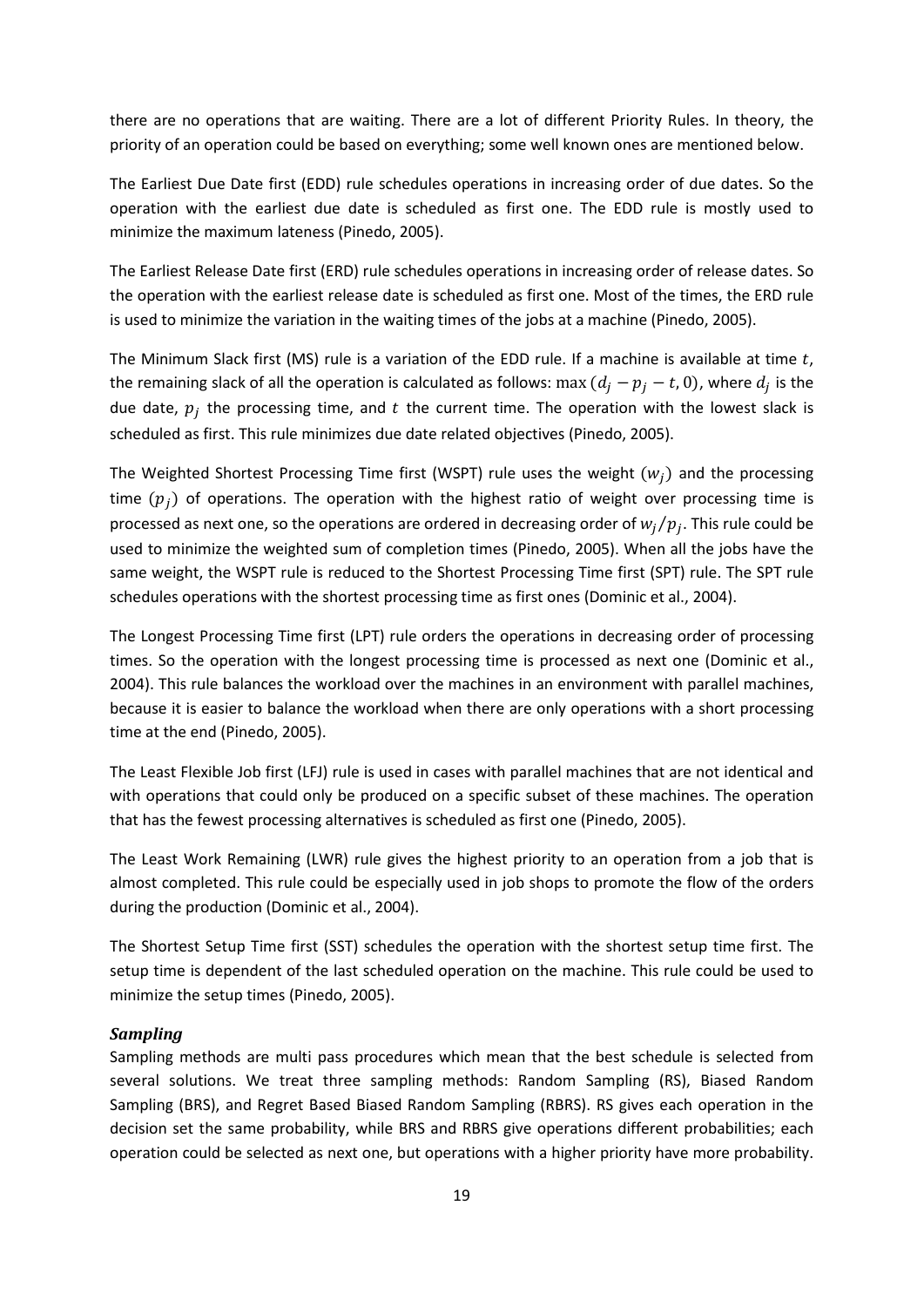RBRS uses the concept of regret for the priority values which is based on the number of regret that is created when an operation is not scheduled (Kolisch, 1996).

RS is the most simple sampling method and consists of random selection of an activity from the decision set. The decision set contains all activities that could be scheduled in a feasible way. A number of possible schedules is generated and the best one of these is selected. The schedules found with RS are in general worse than the schedules found with the other sampling methods which is plausible, because the activities are randomly selected. RS is only used if other sampling methods could not be used, so in cases where priorities cannot be determined in a good way (Baker, 1974).

BRS is introduced by Cooper (1976). It also consists of a random selection of an activity from the decision set, but not all activities in the decision set have the same probability to be selected as next scheduled operation. This probability could be calculated by dividing the priority value of the activity by the sum of the priority values of all activities in the decision set which is showed in the following formula:

$$
p(j) = \frac{v'(j)}{\sum_{j' \in D_n} v'(j')}
$$
  $(j \in D_n; v'(j) > 0)$ 

The priority should be used if activities with more priority have higher values, otherwise the inverse of the priority should be used as showed in the following formula:

$$
v'(j) = \begin{cases} \frac{1}{v(j)} & \text{if high priority activities have lowest values} \\ v(j) & \text{if high priority activities have highest values} \end{cases}
$$
  $(j \in D_n)$ 

Alvarez-Valdaz & Tamerit (1989) proposed a modification of BRS when high priority activities have lowest values to allow priority values equal to zero. M has to be large enough to guarantee that all modified priorities are nonnegative.

$$
v^{'}(j) = \begin{cases} M - v(j) & \text{if high priority activities have lowest values} \\ v(j) & \text{if high priority activities have highest values} \end{cases} \qquad (j \in D_n)
$$

RBRS is introduced by Drexl (1991). It also uses priority values, but these priority values are based on the concept of regret values. The regret value is defined as the difference between the actual value and the worst case value that might result from selecting another activity as showed in the following formula:

$$
v'(j) = \begin{cases} \max V(D_n) - v(j) & \text{if high priority activities have lowest values} \\ v(j) - \min V(D_n) & \text{if high priority activities have highest values} \end{cases} \tag{j \in D_n}
$$

The regret value should be modified with the following formula:

$$
v''(j) = (v'(j) + \varepsilon)^{\alpha} \qquad (j \in D_n)
$$

The value for  $\varepsilon$  guarantees a value unequal to zero and should be a positive value, otherwise the activities with priorities of zero could not be selected. The value for  $\alpha$  should be also a positive one and makes it possible to reduce or increase the differences between the modified priorities. A high value of  $\alpha$  gives more probability to schedule an operation with high priority. After that, the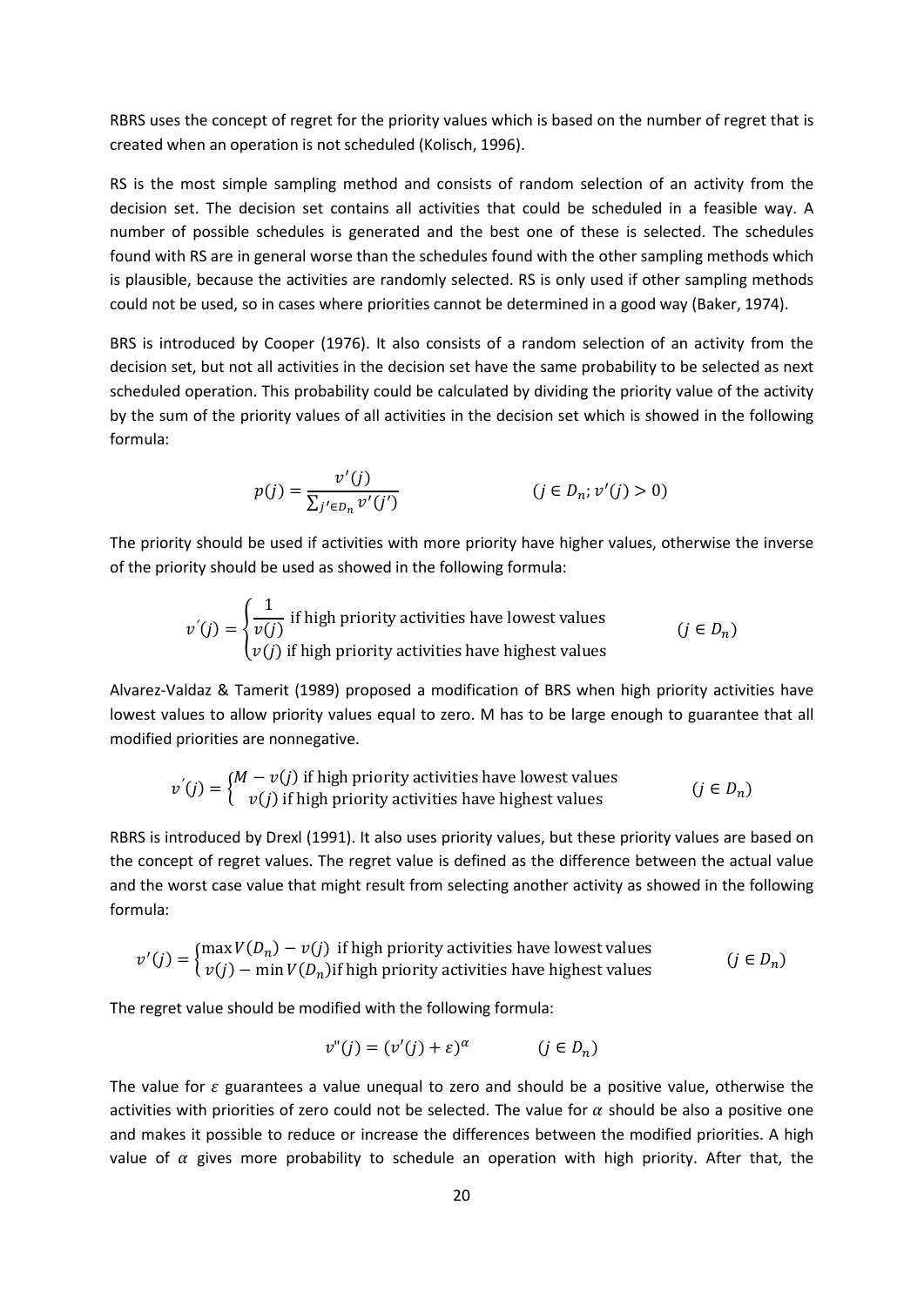probability could be calculated by dividing the priority value of the activity by the sum of the priority values of all activities in the decision set as showed in the following formula:

$$
p(j) = \frac{v''(j)}{\sum_{j' \in D_n} v''(j')}
$$
 (j \in D\_n; v(j) > 0)

#### *Local Search Algorithms*

These algorithms are improvement algorithms and start with a feasible initial schedule and try to obtain a better schedule by changing the current one with a simple change. A initial schedule could be created by one of the Priority Rules, for example. The exchange of two sequencing operations or the displacement of one operation to another place in the schedule are examples of simple changes. The resulting schedule is called a neighbor solution. A schedule is a neighbor of another schedule if it could be obtained through a well defined modification of the other one. At each iteration, a local search algorithm evaluates one or multiple neighbor solutions which is dependent of the algorithm. After that, the candidate solution is accepted or rejected based on a criterion which also vary per local search algorithm (Pinedo, 2005).

The design of the neighborhood is an important aspect of the local search algorithms. When there is only one machine, the neighborhood could be defined as all the schedules that could be obtained by a single adjacent pairwise change. So there are  $n-1$  solutions in the neighborhood of the original schedule. A larger neighborhood is got, when a random job is taken and inserted in another position in the schedule. Then, there are  $n(n - 1)$  neighbors, because each job could be inserted in  $n - 1$ other positions. The neighborhood of a schedule in a more complicated environment is yet more complex (Pinedo, 2005).

A disadvantage of the local search methods is that they ignore a large part of the solution space in some cases, because only neighbor solutions are compared.

#### Simulated Annealing

Simulated Annealing (SA) is an algorithm based on a combination of ideas from the not directly related sciences combinatorial optimization and statistical physics. In combinatorial optimization, the algorithm is used as a generalization of the iterative improvement approach to combinatorial optimization problems. In statistical physics, it is used to get the state with the lowest energy level (Laarhoven et al., 1992).

The SA procedure consists of a number of iterations. At the start of each iteration, the current schedule is compared with a randomly chosen neighbor schedule. If the neighbor schedule gives a better result, this one is accepted as the current schedule and the next iteration is started. If the neighbor schedule gives a worse solution, this schedule is accepted with a certain probability (Kirkpatrick et al., 1983).

This probability is calculated with the following formula:  $e^{\left(\frac{b-d}{c}\right)}$  $\frac{c}{c}$  where c is a positive control parameter which is decreased during the execution of the algorithm. This makes it possible to go to worse solutions and gives the opportunity to move away from a local optimum and find a better solution later on. The values  $b$  and  $d$  are the solution values of respectively the current schedule and the neighbor schedule. Since  $\bar{c}$  decreases, the probability of moving to a worse solution in later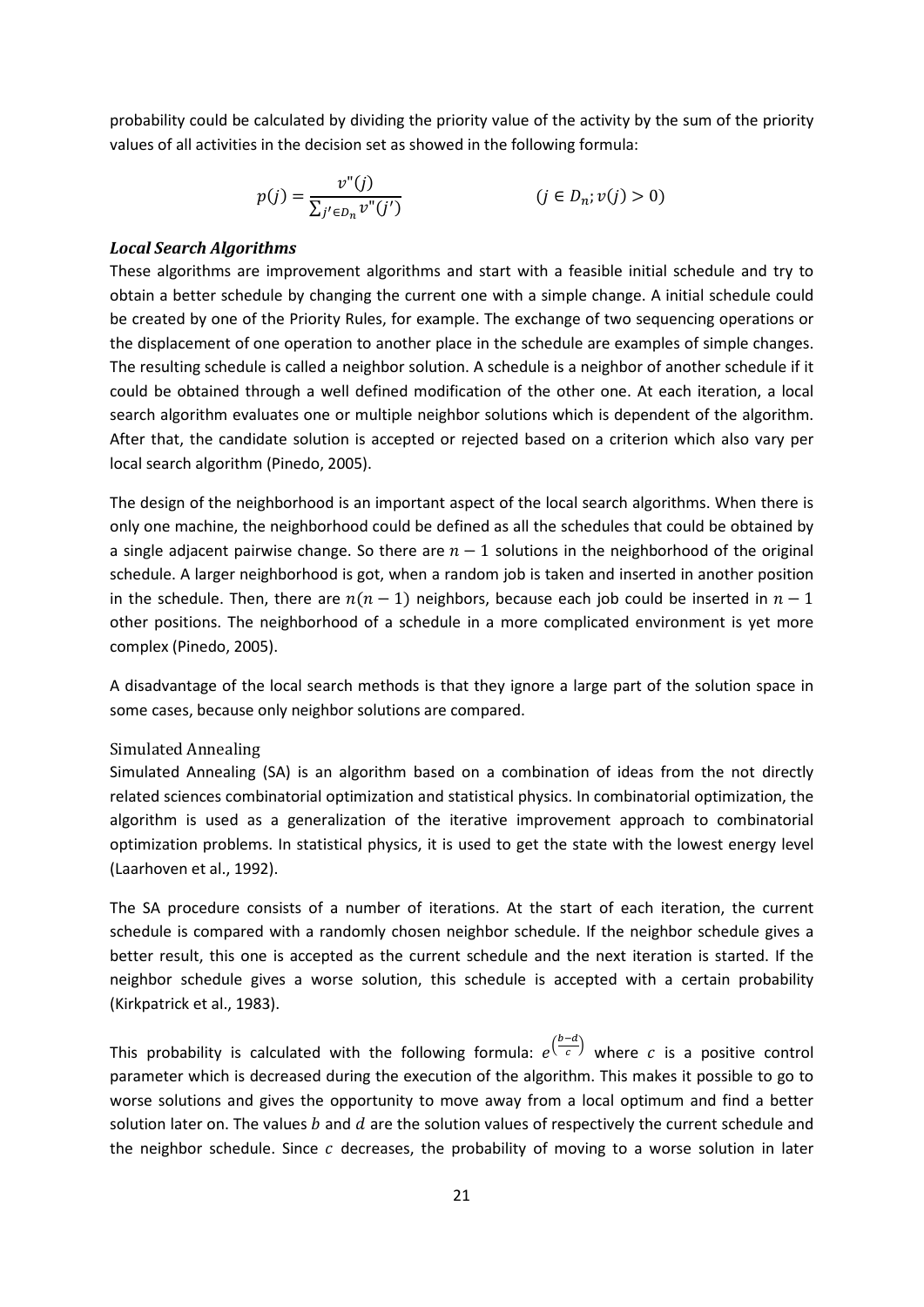iterations decreases. Also the probability to go to significantly worse solutions is low, because high differences between  $b$  and  $d$  are accepted with a low probability (Kirkpatrick et al., 1983).

There are several stop criteria to prevent too many iterations. First of all, the decreasing steps of  $\bar{c}$ could be enlarged. Another option is to let the procedure run for a specified number of iterations or let it run until no improvement is showed for a specified number of iterations (Pinedo, 2005).

#### Tabu Search

Tabu Search (TS) is a metaheuristic method that is developed to deal with combinatorial optimization problems. TS is in many ways similar to SA, but the basic difference lies in the mechanism used for approving a candidate schedule. In TS, this is based on a deterministic process instead of a probabilistic one that is used in SA. At each iteration, the best solution from the neighbor solutions is accepted as the current solution (Glover, 1986).

To prevent cyclical changes, a tabu list is made with mutations that are not allowed. This could be pairs of jobs that may be not interchanged, for example. Each iteration, the tabu list is updated with the last exchange. The other ones are pushed down one place and the last one is often removed, because the tabu list has a fixed length, most of the times. It is important to give the tabu list a right number of entries. When this number is too small, cycling may occur, while the search may be unduly constrained when the number is too large (Pinedo, 2005).

A disadvantage of TS is that potentially good solutions are discarded, because they are on the tabu list. Therefore aspiration criteria could be used; these criteria overrule tabu statements and include otherwise neglected solutions. An often used aspiration criterion is allowing solutions that are better than the current best solution (Glover, 1986).

#### *Shifting Bottleneck Heuristic*

The Shifting Bottleneck Heuristic (SBH) is an approximation method that is characterized by a disjunctive graph that is used to capture the relations and dependencies between jobs on different machine groups. The nodes of the graph represent the process steps of the jobs on certain machine groups. Conjunctive arcs between the nodes are used to model the routes of a job. Disjunctive arcs are required in order to represent pending scheduling decisions among the jobs on a given machine. The processing time of the jobs are represented on the nodes (Adams et al., 1988).

In SBH, there are two sets of machines denoted by  $M$  and  $M_0$  that are respectively the set with all machines and the set of machines that are scheduled. In each iteration, the SHB defines a schedule for another machine and this machine is added to  $M_0$ . The first step is the selection of a machine  $u$ that is not part of  $M_0$ . This bottleneck machine could be found by calculating for each operation on an unscheduled machine the earliest possible starting time and the minimal delay between the end of the operation and the end of the complete schedule based on the fixed schedules on the machines in  $M_0$  and the conjunctive arcs. A schedule is determined for each unscheduled machine and the machine with the largest maximum lateness is the bottleneck machine. For this machine, an optimal schedule is calculated based on the fixed schedules for the machines in  $M_0$ . After that, disjunctive arcs are removed and the machines in  $M_0$  are optimally rescheduled based on release dates en precedence relations. When this is done, the next bottleneck machine is selected (Adams et al., 1988).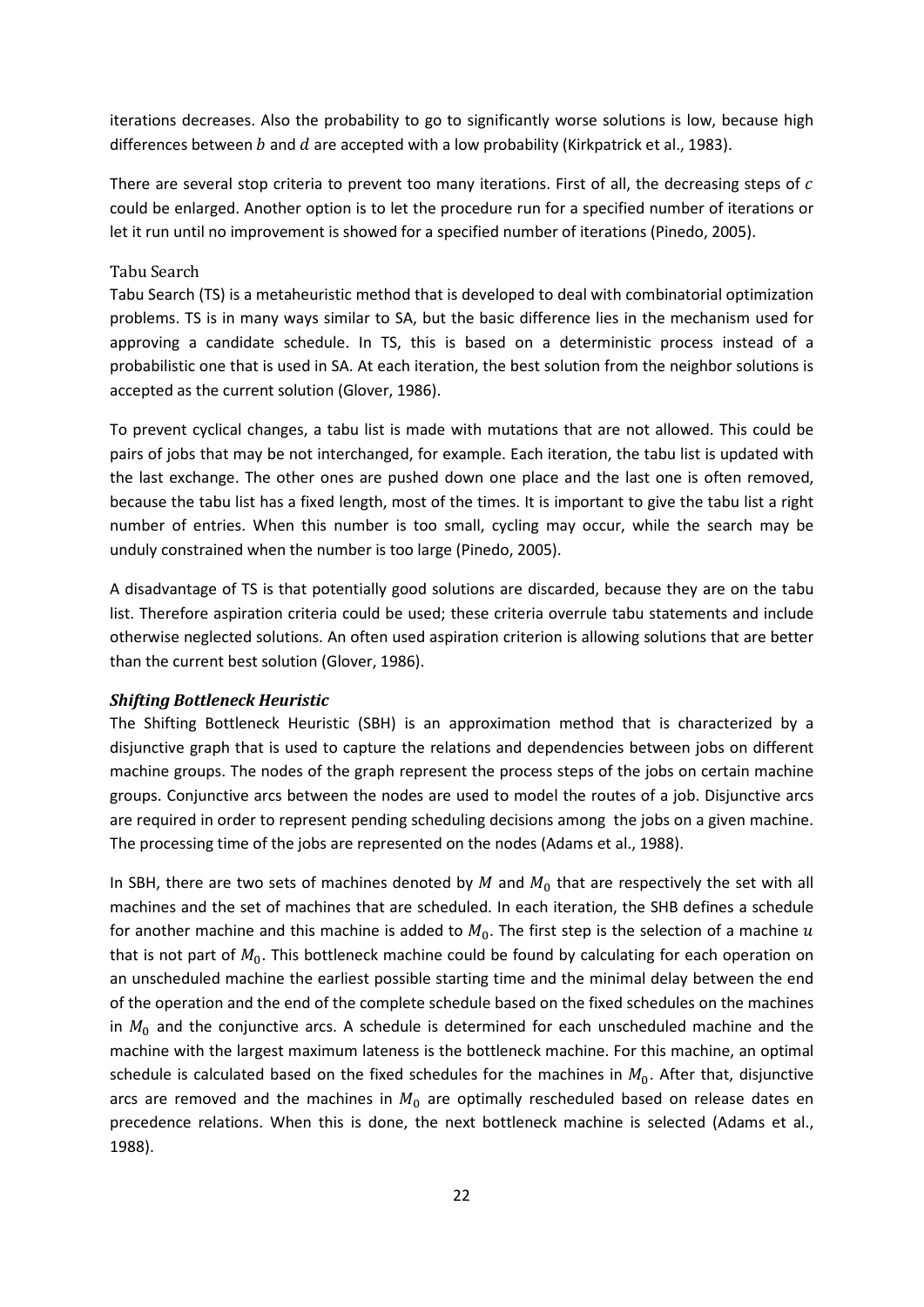#### *Constraint Satisfaction*

Constraint Satisfaction (CS) presents relations between variables in the form of constraints. It assumes  $n$  decision variables  $(x_1, ..., x_n)$  and let  $D_j$  denote the set of allowable values for decision variable  $x_j$ , so the domain (Brailsford et al.,1999).

Formally, a constraint is a mathematical relation that implies a subset S of the set  $D_1 \times D_2 \times ... \times D_n$ such that if  $(x_1, ..., x_n) \in S$ , then the constraint is said to be satisfied. A mathematical function could be defined as follows:  $f(x_1, ..., x_n) = 1$  and this function only applies when the constraint is satisfied.

This gives the following constraint satisfaction problem:

$$
f_i(x_1, \dots, x_n) = 1 \qquad i = 1, \dots, m
$$
  

$$
x_j \in D_j \qquad j = 1, \dots, n
$$

CS is typically solved via a tree search algorithm. Each node in the search tree corresponds to a partial solution and going from one node to another one is done by assigning a value to a variable. The selection of the next variable is done by variable selection heuristics and the assignment of its value is done by value assignment heuristics (Garrido et al., 2008).

When a value is assigned to a variable, inconsistent values of unassigned variables are deleted. This is called consistency checking or constraint propagation. For a variable x, the current domain  $\delta(x)$  is the set of values for which no inconsistency could be found. When a current domain is empty, because all value are removed, a so-called dead-end has been reached. In such a case, one or more assignments of variables have to be undone and alternatives have to be tried out. An instance is solved if every variable has a value and an instance is infeasible if for a variable in the root of the tree no values are remaining to be tried (Pinedo, 2005).

Most of the times, there are a lot of allowed solutions in scheduling and the best one should be selected, so therefore constraint satisfaction is not the best algorithm to use in scheduling. It could only be used when there are constraints that allow a small number of schedules.

#### **2.3.5. Qualification of scheduling algorithms**

The algorithm should be easy to use, so simplicity is the first criterion. There are two different aspects where simplicity is relevant in this case: simplicity of the scheduling algorithm itself and simplicity of using the scheduling algorithm, so the simplicity of Limis Planner.

Using the scheduling algorithm should be simple, because Limis Planner is a software package that is sold to a company and the planner of that company should work with it. Besides the planner, other personnel should understand the way of working of Limis Planner, in case of absence of the planner. So there are a lot of different people that should work with Limis Planner. This means that the way of scheduling should be easily understandable and it must be possible to learn it in a short time (Stoop & Wiers, 1996) and (Cordeau et al., 2002).

The scheduling algorithm should also be simple, because it is difficult to have a scheduling method that needs a lot of parameters with changing values for different situations. In that case, the parameters must be adapted to the situation which needs exact knowledge of the scheduling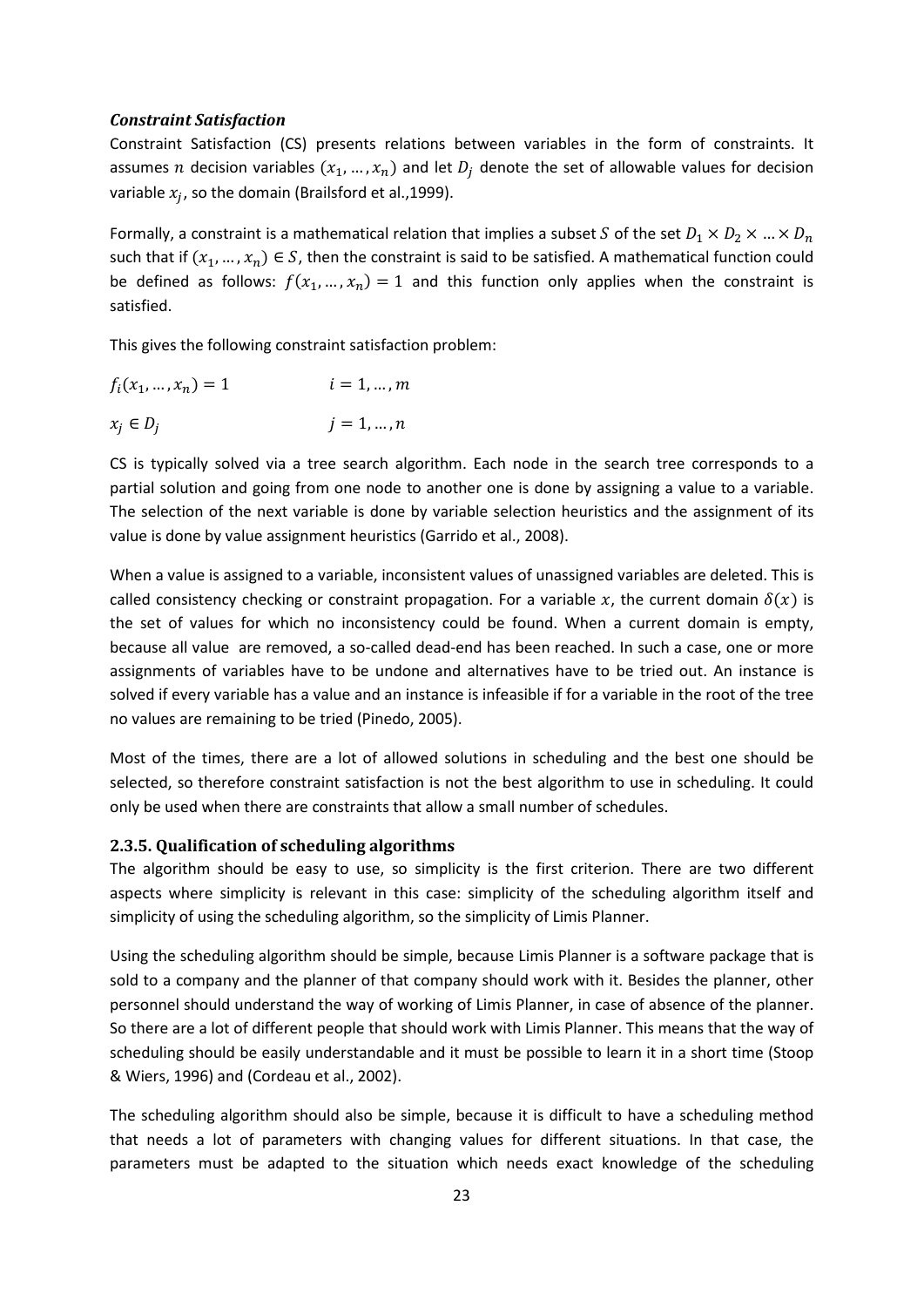algorithm. Parameters could be used, but should be easily understandable in that case. Otherwise it is too difficult to use the algorithm in an optimal way and the possibility of inefficient schedules is too large (Stoop & Wiers, 1996) and (Cordeau et al., 2002).

Simplicity of the scheduling algorithm is also important for the marketability of Limis Planner. The goal of Limis is not to have the best scheduling algorithm, but to have the algorithm that is the best one to sell. Points that are most relevant in this way are logic and performance. A potential customer cannot judge if a given schedule gives the shortest makespan and least lateness, but they can judge the logic of a schedule. A schedule that looks logically impresses a customer more than a schedule that does not, but logicality does not always mean better results. This also applies to the scheduling algorithm; a customer is more inclined to buy Limis Planner if the algorithm schedules the jobs in a logic way (Stoop & Wiers, 1996) and (Cordeau et al., 2002).

Flexibility is another criterion that is used to evaluate scheduling algorithms. The algorithm should be able to deal with different objectives and various constraints that occur in real-life applications. It is also relevant that the scheduling algorithm can deal with changes that occur in practice. This could be disturbances as order cancellations, delayed raw materials or broken machines, but also rush orders or modifications in the appointments with customers. In that case, the scheduling method should be able to make a new schedule in short time that delivers no problems in the production process (Pinedo, 2012) and (Cordeau et al., 2002).

Also speed of the algorithm, expressed in the computation time that is needed, is an important criterion; customers want less computation time for a good schedule. Importance of computation time depends on the planning level at which the problem is solved and on the degree of accuracy required. Sometimes, a schedule is needed within a few minutes while in other cases it is allowed to have a schedule after a few days (Stoop & Wiers, 1996) and (Cordeau et al., 2002).

The scheduling algorithm should give good schedules which is also called accuracy which means the difference between the value of the created schedule and the value of the optimal schedule. The optimal value of a schedule is unknown in general, but the values of the scheduling algorithms could be compared with each other to measure which scheduling algorithm gives good schedules. There are different values that can be used to measure the accuracy of the algorithms (Cordeau et al., 2002).

Reliability is the first measure of accuracy and could be defined as the ability to deliver at the right time. Most of the times, reliability is measured with tardiness. Tardiness is the amount of time a job or an operation is finished after the due date. There are different ways to evaluate tardiness. The number of jobs or operations with tardiness, the maximum tardiness of a job or operation, or the total lateness of all jobs or all operations are examples of methods to measure the reliability of a scheduling algorithm (Cavalieri et al., 2007).

Accuracy might also be measured with the total setup time. Setup time is the amount of time needed to prepare the machine for the next operation. A high setup time suggests that a significant part of the production process is used for setups which is not efficient. Sometimes, setup times could not be prevented, but in an efficient schedule the setup time should be as low as possible (Pinedo, 2012).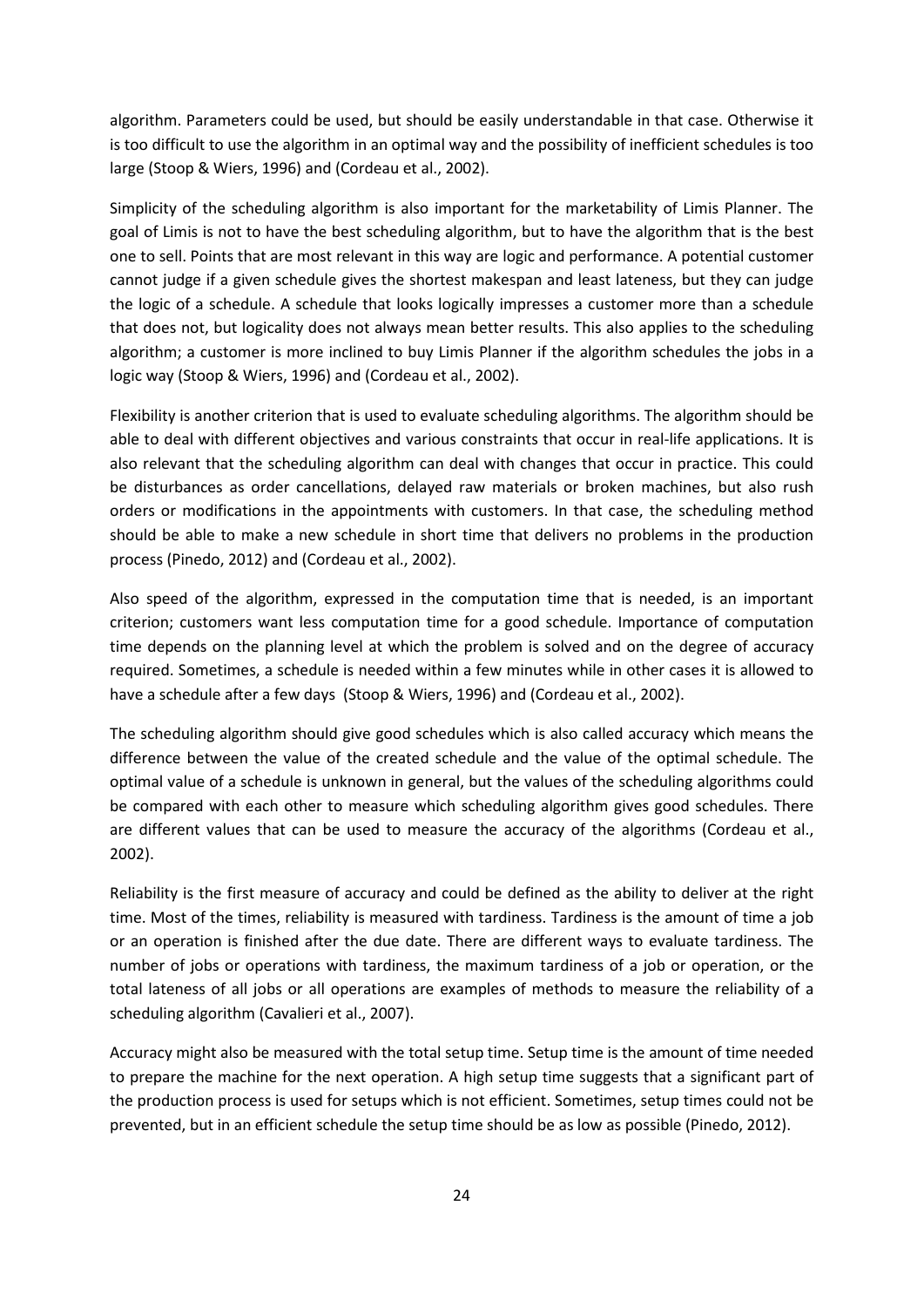The utilization of resources is also a measure of accuracy. A high utilization suggests an efficient schedule. The utilization could be measured as the utilization during the total time that resources needed to produce all jobs, but also as the utilization during the time that each resource needs to process operations on that resource (Cavalieri et al., 2007).

Transportation time is another measure of accuracy, this is the amount of time needed to transport a product from a resource to the next resource for another operation. Logically, there is time needed for transport, but these times can vary when a job could be processed on different machines or in different sequences (Pinedo, 2012).

Consistency is another evaluating criterion which is related to accuracy, As a rule, customers will prefer a scheduling algorithm that performs well all the time rather than one that may perform even better most of the times, but very poorly in some situations (Cordeau et al., 2002).

## **2.4. Summary**

This section gives a brief summary of the literature presented in the sections above.

The production structure is relevant for the best way of planning and scheduling. There are different production structures that are divided based on the logistic product/market structure and the internal organization. This gives the following most common combinations of structures:

- **•** Dedicated flow lines in Make and Assembly to Stock environments
- Jobs shops in Make To Stock/Assembly To Order and Make To Order environments
- **•** On-site manufacturing in ETO environments

The manufacturing planning and control architecture of Zijm (2000) gives an overview of the planning and control in production companies and in which way the planning should be organized.

Scheduling is a decision-making process that is used in many production companies. It deals with the allocation of tasks on resources over time periods with the goal to optimize one or more objectives to obtain the best possible system performance. Most of the times, there is a job shop scheduling structure which consists of jobs that needs different machines in a different sequence.

Solution methods for scheduling problems are divided in optimal and approximation methods. Only approximation methods are relevant in this research, because the job shop scheduling problems are too large to solve with optimal methods. The investigated approximation methods for job shop scheduling are the following ones:

- **Priority Rules Based Scheduling**
- **E** Sampling
- **E** Simulated Annealing
- **Tabu Search**
- **EXECUTE:** Shifting Bottleneck Heuristic
- **Constraint Satisfaction**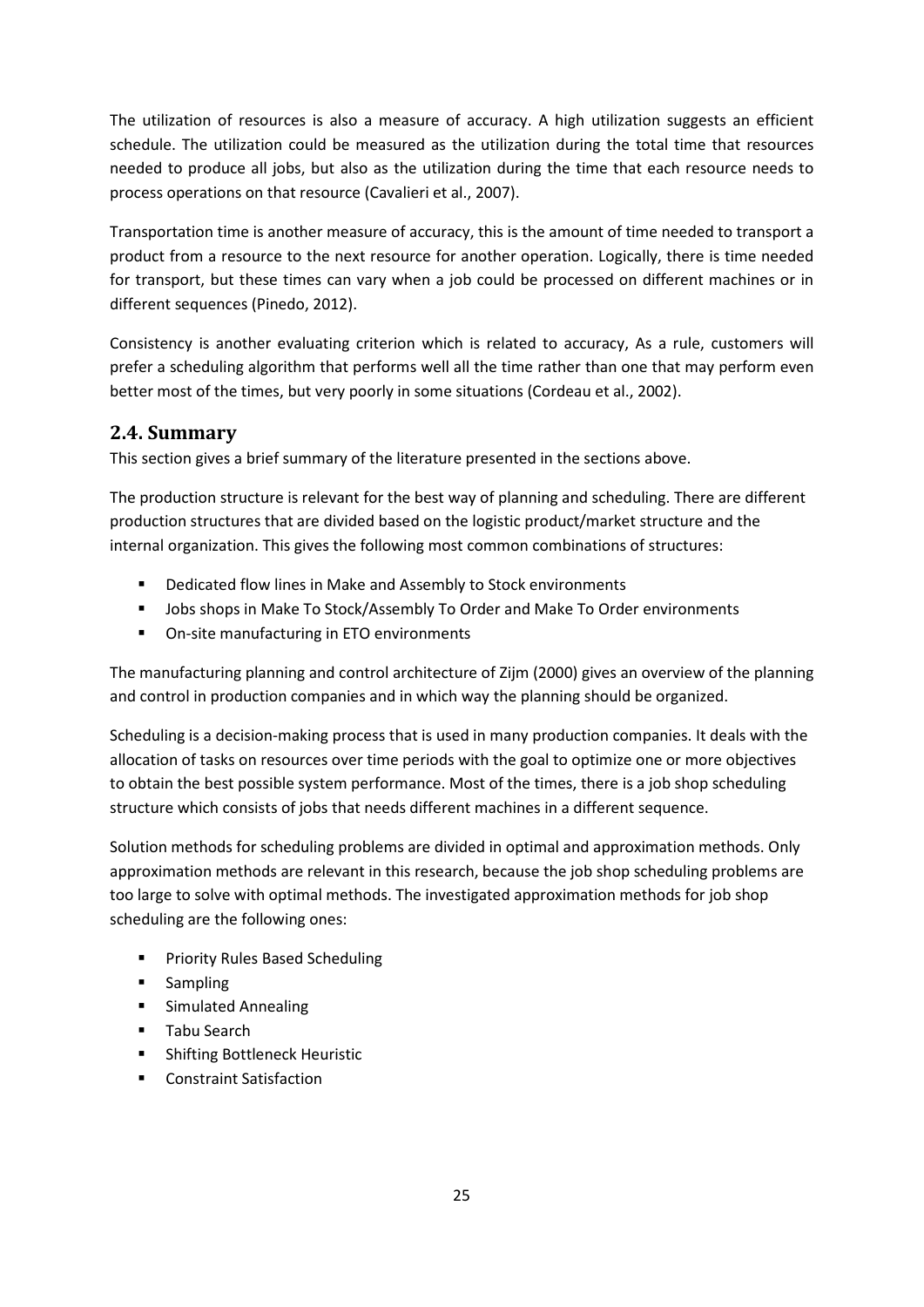The different scheduling algorithms are evaluated on the following criteria:

- **Simplicity**
- **Flexibility**
- **Speed**
- **Accuracy**
- **Consistency**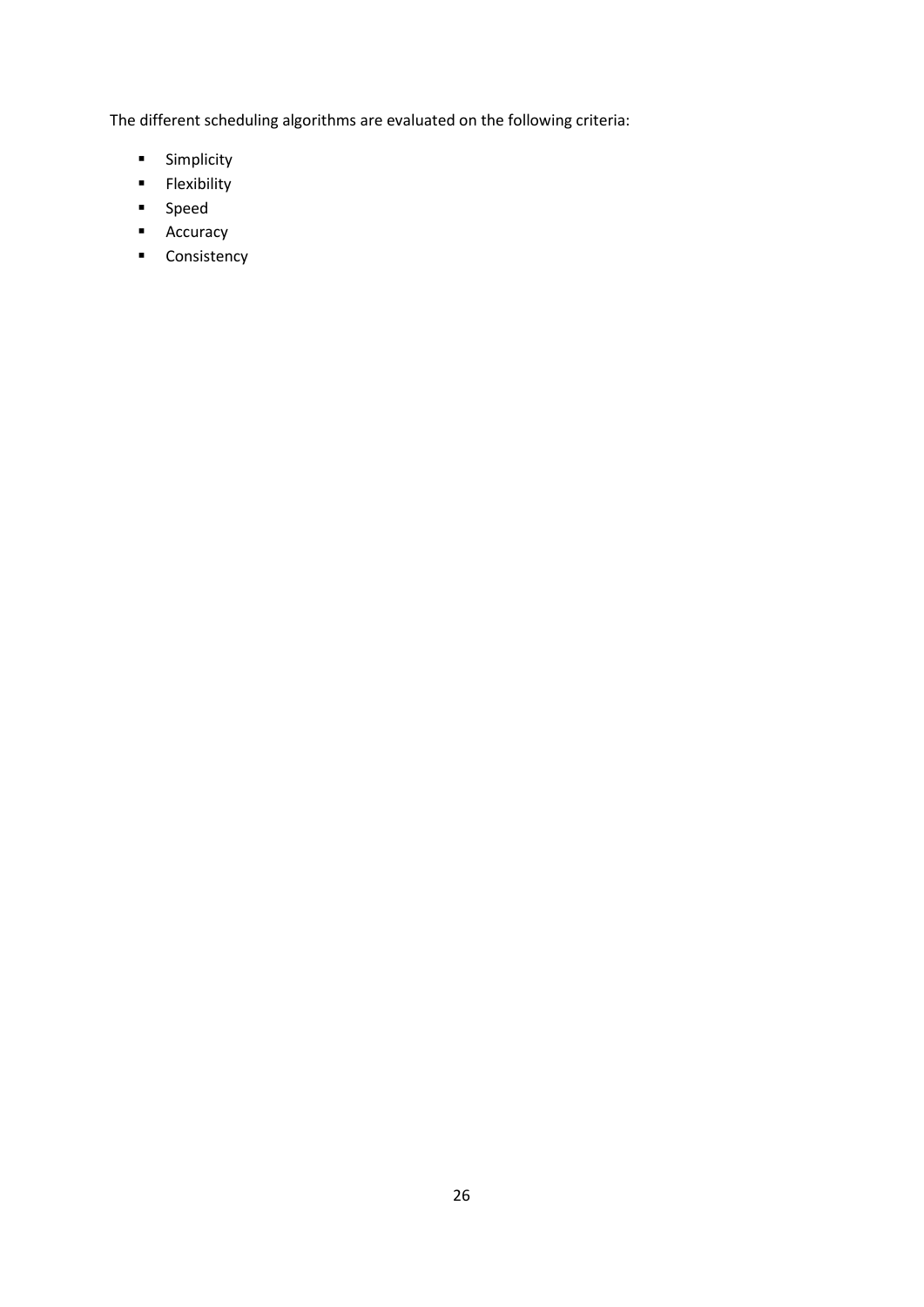## **Chapter 3 Limis Planner**

The previous chapter presents literature about planning and scheduling, but the current way of scheduling should be evaluated to give advice about a new scheduling algorithm. Therefore, this chapter answers the second research question "*What is the current way of scheduling in Limis Planner".* 

Section 3.1 introduces the different modules of Limis Planner and Section 3.2 describes the current way of scheduling. Section 3.3 describes the characteristics of the production process of the customers of Limis. At the end, Section 3.4 discusses the advantages and disadvantages of this way of scheduling in Limis Planner.

#### **3.1. Modules in Limis Planner**

Limis Planner is developed for production companies to get more insight in their planning. Limis Planner consists of different modules, whereby each module covers a part of the planning process. There are also modules that have a support function for the whole planning process. Section 3.1.1 shows the build-up of Limis Planner and Section 3.1.2 describes the module User Management. Section 3.1.3 presents the Work Preparation module and Section 3.1.4 gives more information about the Plant Manager. Section 3.1.5 describes the module Limis Web and Section 3.1.6 presents the module Timing. Section 3.1.7 presents the To-do-list and Section 3.1.8 gives more information about the Engine. Finally, Section 3.1.9 shows the Rapport Viewer and Section 3.1.10 presents the module Material Planning.

#### **3.1.1. Build-up of Limis Planner**

Limis Planner has been developed for manufacturing companies to get insight in the planning with minimal effort. Limis Planner consists of a capacity planner that provides a long term planning for the sales and a short term planning for the production. Besides the capacity planner, Limis Planner consists of different modules that support the production process. **Figure 3.1** shows the concept for the business process used by Limis.



**Figure 3.1 Concept business process** 

The long term planning contains the rough planning of orders and is based on expected processing times. The expected processing time does not exactly contain the time that is needed for processing, but also extra time that is included as buffer to take into account unpredictable events as breakdowns of machines. By means of a bucket planning, a capacity check is done and this capacity check results in expected delivery dates and serves as input for the acceptance of orders.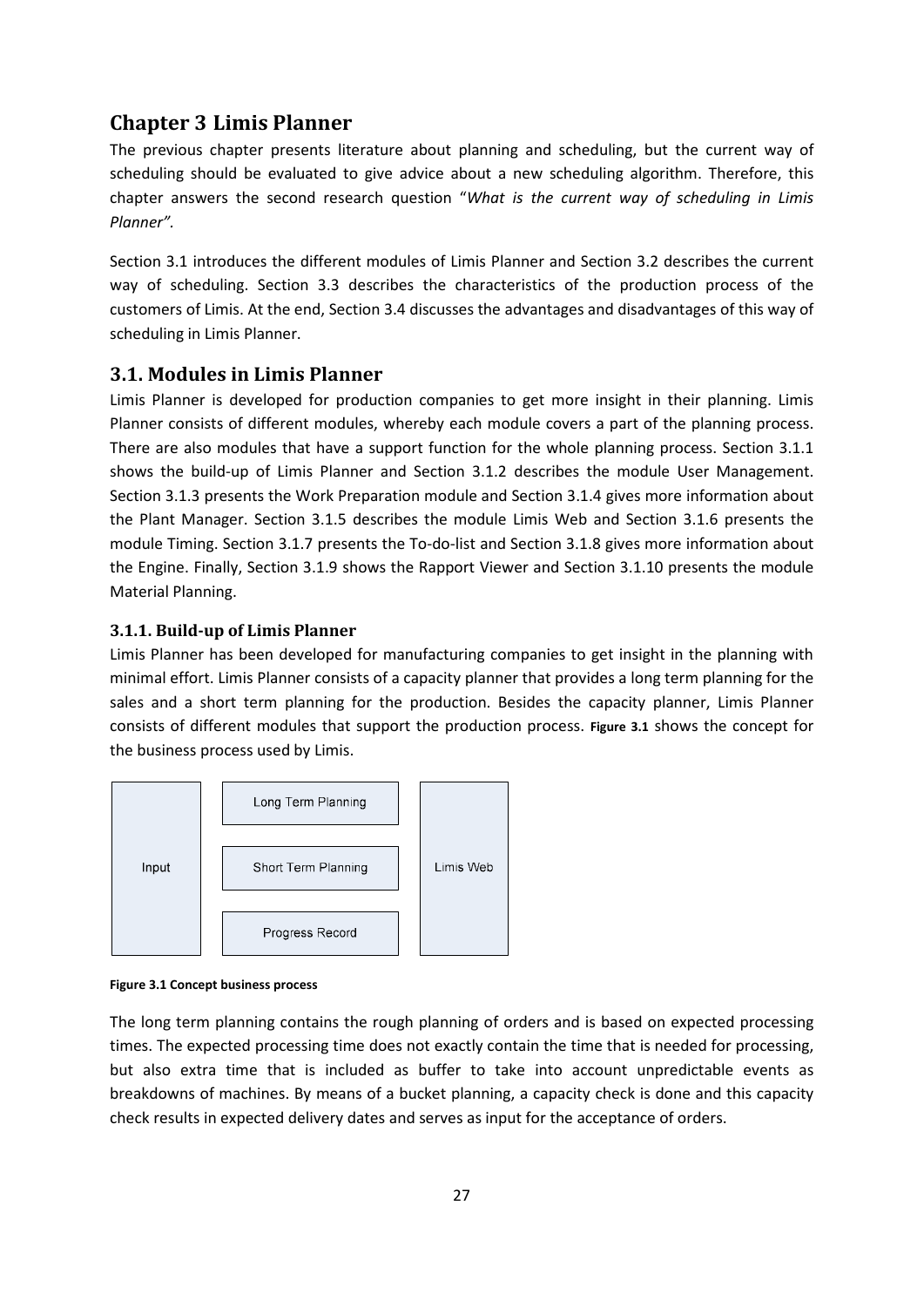Short term planning contains the detailed scheduling of jobs to resources in a time window. Scheduling in Limis Planner is based on Priority Rules. It is possible to use the same rule for all machines, but using different rules is also an option. When a machine is free, an operation is picked from the operations that are waiting for processing, based on one of the preset Priority Rules. This results in detailed schedules of the production of all jobs.

The situation in practice does not always correspond with the planning, so Progress Record is used to ascertain the actual completed operations. This gives an overview about what actually happens in the production progress. It measures the efficiency of the prior estimates and whether the employees process the orders in the time as planned. Also unpredicted events as breakdowns could be registered.

The input module creates the production orders. These production orders are combined in jobs, so each job consists of one or multiple operations. There are two methods to enter the required data in the system. The first option is to enter data manually and the second option is to import data from information systems that are used in the company.

Limis Web gives employees, suppliers, and customers 24 hours per day and 7 days per week the possibility to request information about the progress of the production via Internet. Limis Web consists of a set standard web pages that can be easily added to the website of the company. These web pages give information about current orders and the planning, for instance. It is an option to give relations limited opportunities, because it is not desirable that customers can get information about suppliers, for example.

#### **3.1.2. User Management**

Limis Planner has a module User Management that gives each user the required information and rights. It is possible to give employees limited rights and in that way Limis Planner can be used in the whole company, while a few people have the rights to change things. It is also possible to work with different databases within Limis Planner which could be useful when there are production processes that are unrelated.

Regulation of relations with customers and suppliers is also part of User Management. All relevant basic information could be added in this module and there could be made a distinction between active and passive relations.

#### **3.1.3. Work Preparation**

Data that is needed before the start of the production could be entered in the Work Preparation module. New orders are created in this module with related delivery dates and also the changes in composition of jobs could be made in Work Preparation. Jobs are linked to orders, and extended with operations on the different resources. All required data can be added in this module, so the required resource and the sequence in which the jobs should be processed, for example.

This module also regulates the way of presentation, so the way in which data is showed to the user. For example, the exact machine on which the operation is processed could be shown in the To-dolist, but it is also an option to show this per machine group.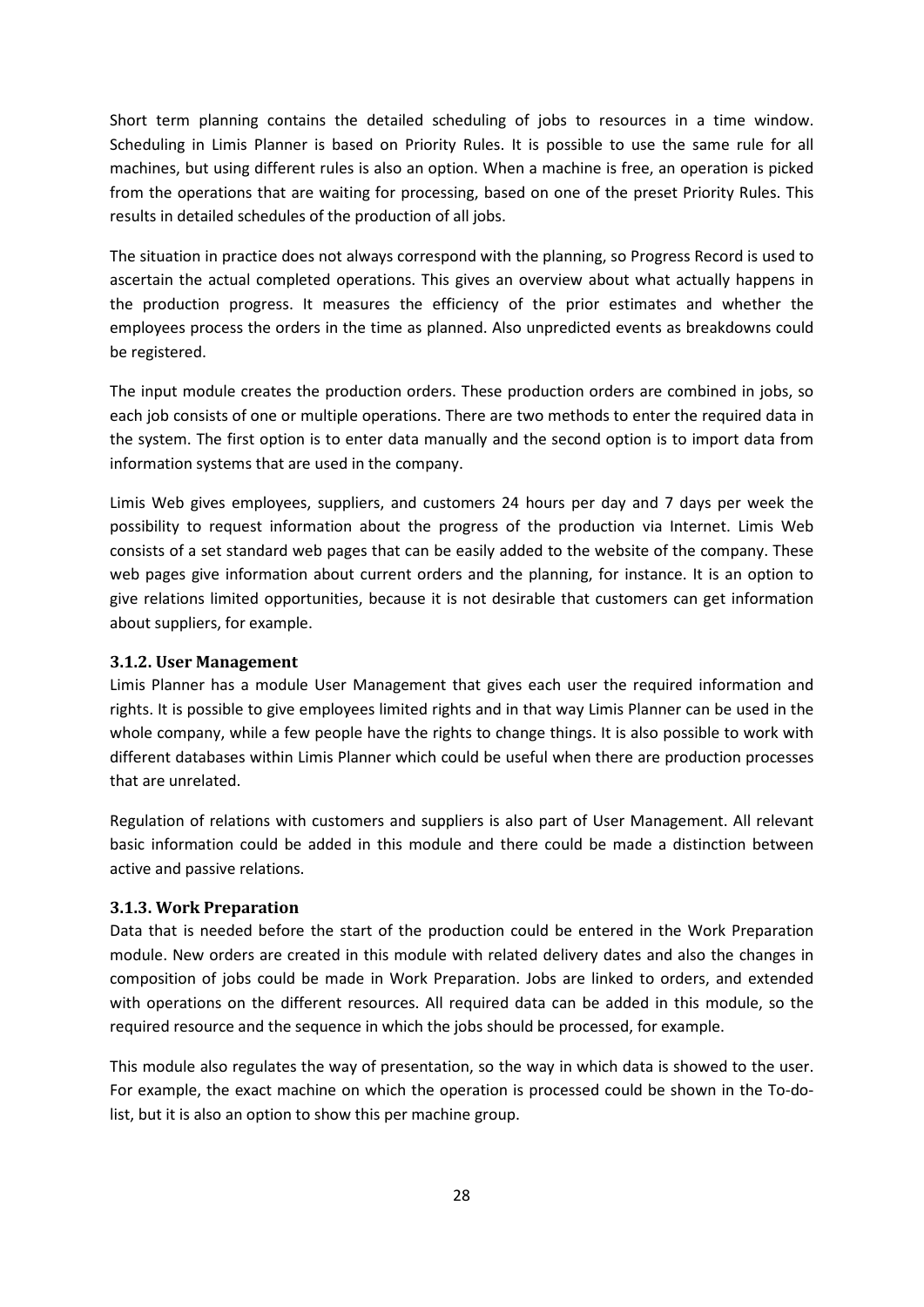#### **3.1.4. Plant Manager**

The Plant Manager module visualizes the planning by means of a bucket planning. It shows which part of the capacity is intended for the production of the current orders and which part is available for new orders. Plant Manager presents this in a general overview and in a detailed elaboration. Expected delivery dates on operation, job, and order level can be delivered based on this and the bucket planning is also used as input for acceptance of new orders.

The general overview contains for each machine a bar that has a color dependent of the available capacity. When a machine has capacity available, the bar is green for that day and when there is more capacity needed than available, the bar is red. In the case of unavailability of machines, the bar is grey. This occurs if machines needs maintenance, for example. Plant Manager uses this way of presentation, because it shows problems in the production process in a split second.

Figure 3.2 presents an example of a general overview of the bucket planning of a workplace with three machines. The workplace has enough capacity available to fulfill the production in the first coming days. Whether the workplaces do not have capacity available, this does not mean that none of the machines in the workplace has capacity available. Therefore, Plant Manager also gives the capacity of each machine.



**Figure 3.2 Overview capacity in Plant Manager** 

The detailed capacity overview gives the exact values of the bucket planning. It shows the capacity, planned capacity, and the available capacity for each machine per week. Figure 3.3 shows a screenshot of the details in the bucket planning. For example, machine 100 has a total capacity of 135 in week 13 and there are 140 hours planned this week which means that the capacity is overbooked with 5 hours. Together with the shortage of 7 hours from the week before, it gives a total overload of 12 hours.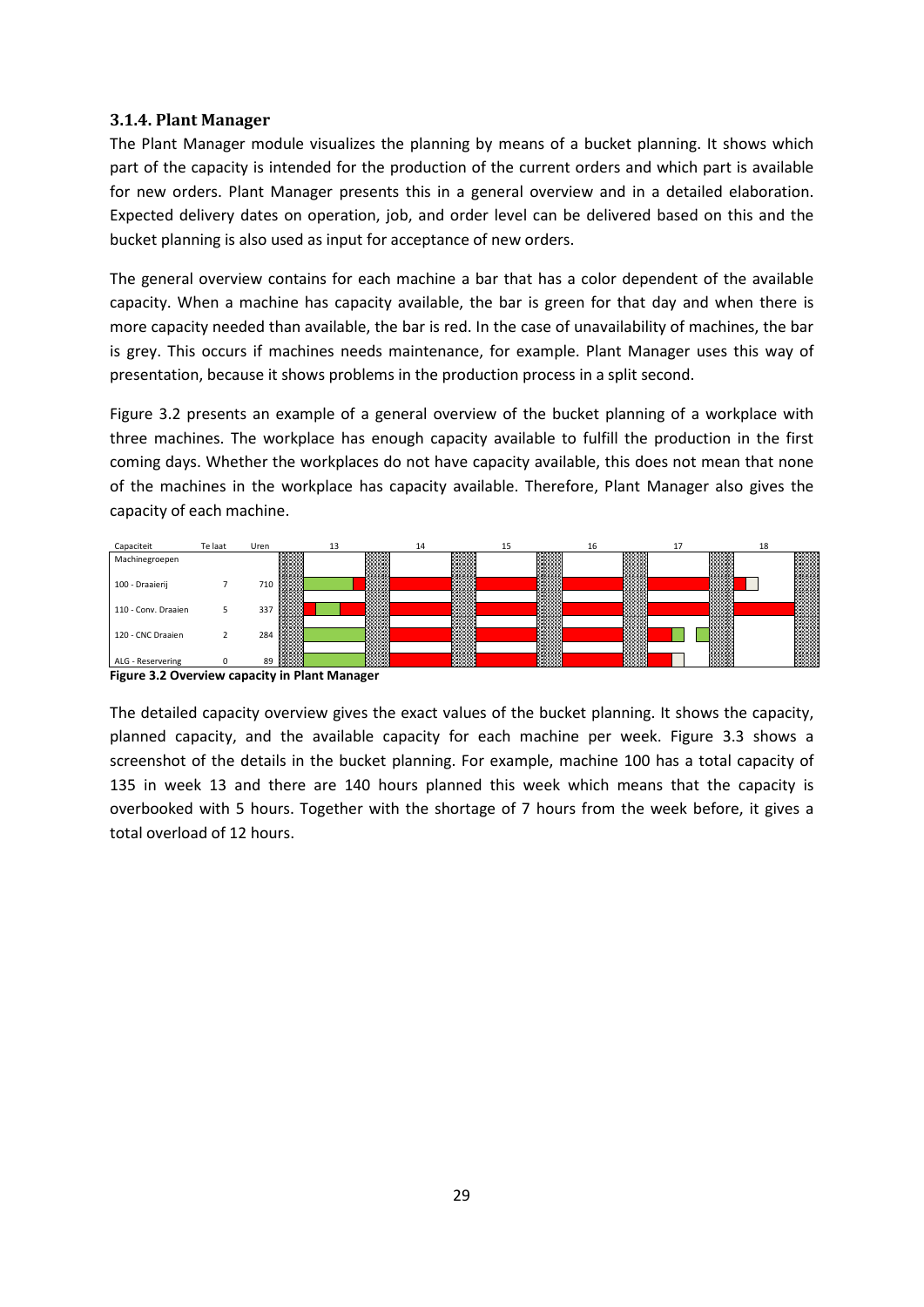| MgNr/WpNr          | Week: | $\,<\,$                  | 13    | 14     | 15     | 16     | 17       | 18          |
|--------------------|-------|--------------------------|-------|--------|--------|--------|----------|-------------|
|                    |       |                          |       |        |        |        |          |             |
| 100                | Kal.: | $\overline{\phantom{a}}$ | 135   | 135    | 135    | 135    | 135      | 135         |
| Draaierij          | Plan: | 7                        | 140   | 327    | 96     | 72     | 61       | 4           |
|                    | Vrij: | $-7$                     | $-12$ | $-204$ | $-165$ | $-102$ | $-28$    | 103         |
|                    |       |                          |       |        |        |        |          |             |
| 100/110            | Kal.: | $\overline{\phantom{a}}$ | 55    | 55     | 55     | 55     | 55       | 55          |
| Conv. Draaien      | Plan: | 5                        | 86    | 90     | 49     | 64     | 36       | 4           |
|                    | Vrij: | $-5$                     | $-36$ | $-71$  | $-65$  | -74    | $-55$    | $-4$        |
|                    |       |                          |       |        |        |        |          |             |
| 100/120            | Kal.: | $\overline{\phantom{a}}$ | 60    | 60     | 60     | 60     | 60       | 60          |
| <b>CNC Draaien</b> | Plan: | $\overline{2}$           | 44    | 182    | 26     | 6      | 25       | $\mathbf 0$ |
|                    | Vrij: | $-2$                     | 14    | $-108$ | $-74$  | $-20$  | 15       | 75          |
|                    |       |                          |       |        |        |        |          |             |
| 100/ALG            | Kal.: | $\overline{\phantom{a}}$ | 20    | 20     | 20     | 20     | 20       | 20          |
| Reservering        | Plan: | 0                        | 10    | 55     | 21     | 3      | $\Omega$ | 0           |
|                    | Vrij: |                          | 10    | $-25$  | $-26$  | -9     | 11       | 31          |

**Figure 3.3 Detailed information about capacity** 

Plant Manager presents the planning of an order with a Gantt Chart. The Gantt Chart shows the different planned operations with the corresponding processing times. It also shows the actual and delivery date to give insight in progress of an order. The yellow column is the actual date and the green column is the delivery date. Each bar is a different operation and the color gives information about the status of this operation. A blue bar means that the operation is planned or in processing. A red bar shows that the operation is blocked which is the case when there is not enough material available to produce this operation. The bar is grey when the operation is completed and the black bar means that the task is outsourced. The red arrows shows the expected completion date of the operation if this deviates from the planned completion date. **Figure 3.4** shows an example of a Gantt Chart.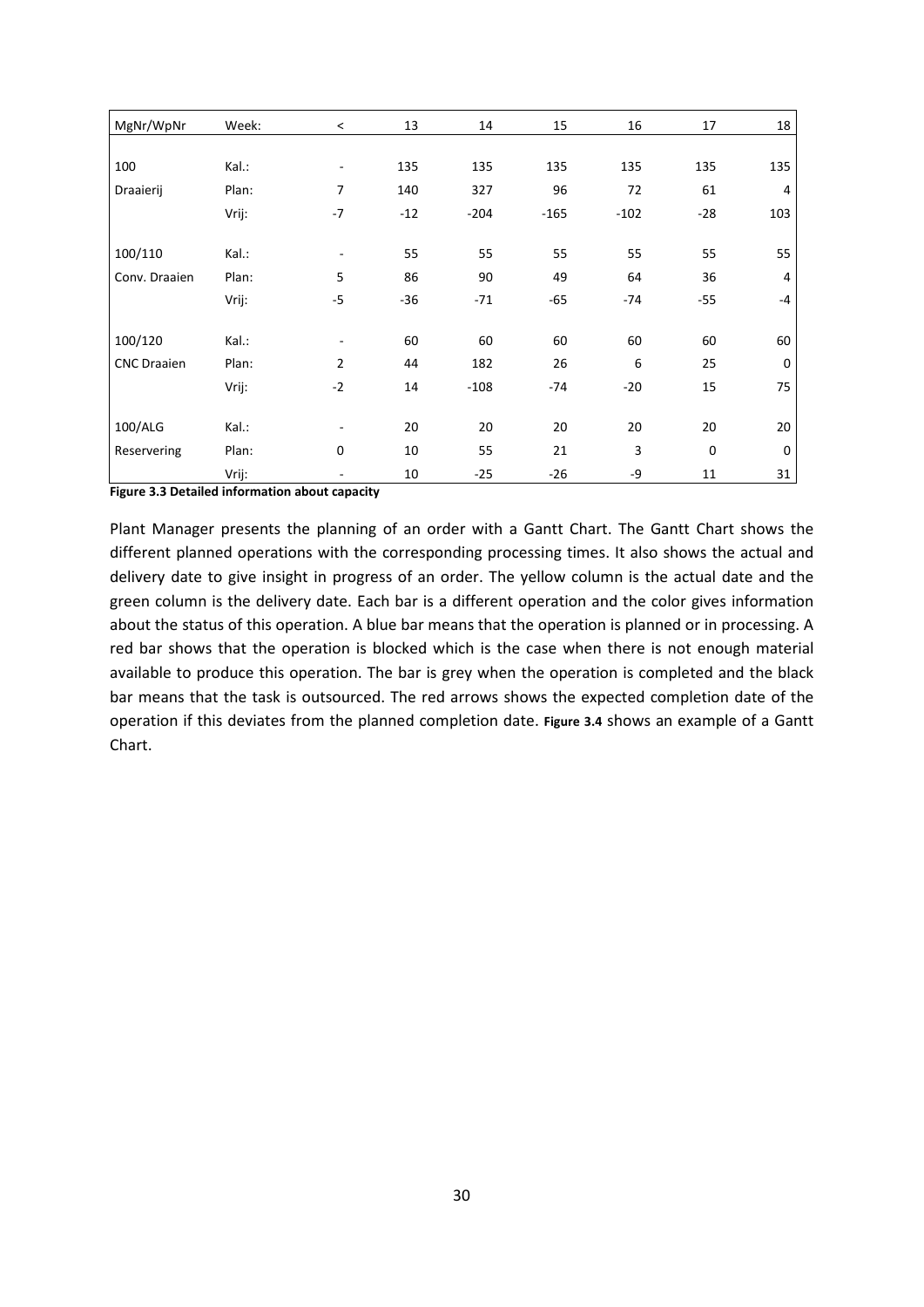

**Figure 3.4 Gantt Chart of an order** 

#### **3.1.5. Limis Web**

Limis Web gives employees, suppliers, and customers 24 hours per day and 7 days per week the possibility to request information via Internet. Limis Web consists of a set standard web pages that could be easily added to the website of the company. This web pages give information about current orders and the planning.

#### **3.1.6. Timing**

This module manages the working hours of employees, the overtime hours and hours off. The available hours of each employee are filled in and are used as input for the planning. The working hours of the employees could be linked to jobs which gives an overview of the proceedings of an employee. This gives the opportunity to see the performance of each employee which can be used to evaluate these employees. Also the differences in progress between practice and planning are defined in this module to give insight in the quality of planning.

Timing could be done manually, each employee enters the required data in a computer and the progress is calculated based on this data. Another option is to use barcodes with corresponding scanners that can be used to register the progress. Each employee gets a barcode and a scanner, and also all jobs get barcodes. Each employee must scan his barcode on the order if the employee finished the job. In this way, the progress is calculated automatically which is more reliable than the manual way.

#### **3.1.7. To-do-list**

A To-do-list is used to make the schedule visible on the work floor. The To-do-list shows all operations with required information for the employees. It presents the information in the way it is determined in the work preparation module. In general, each employee has a To-do-list with operations that should be performed that day. The To-do-list also makes delays visible on the work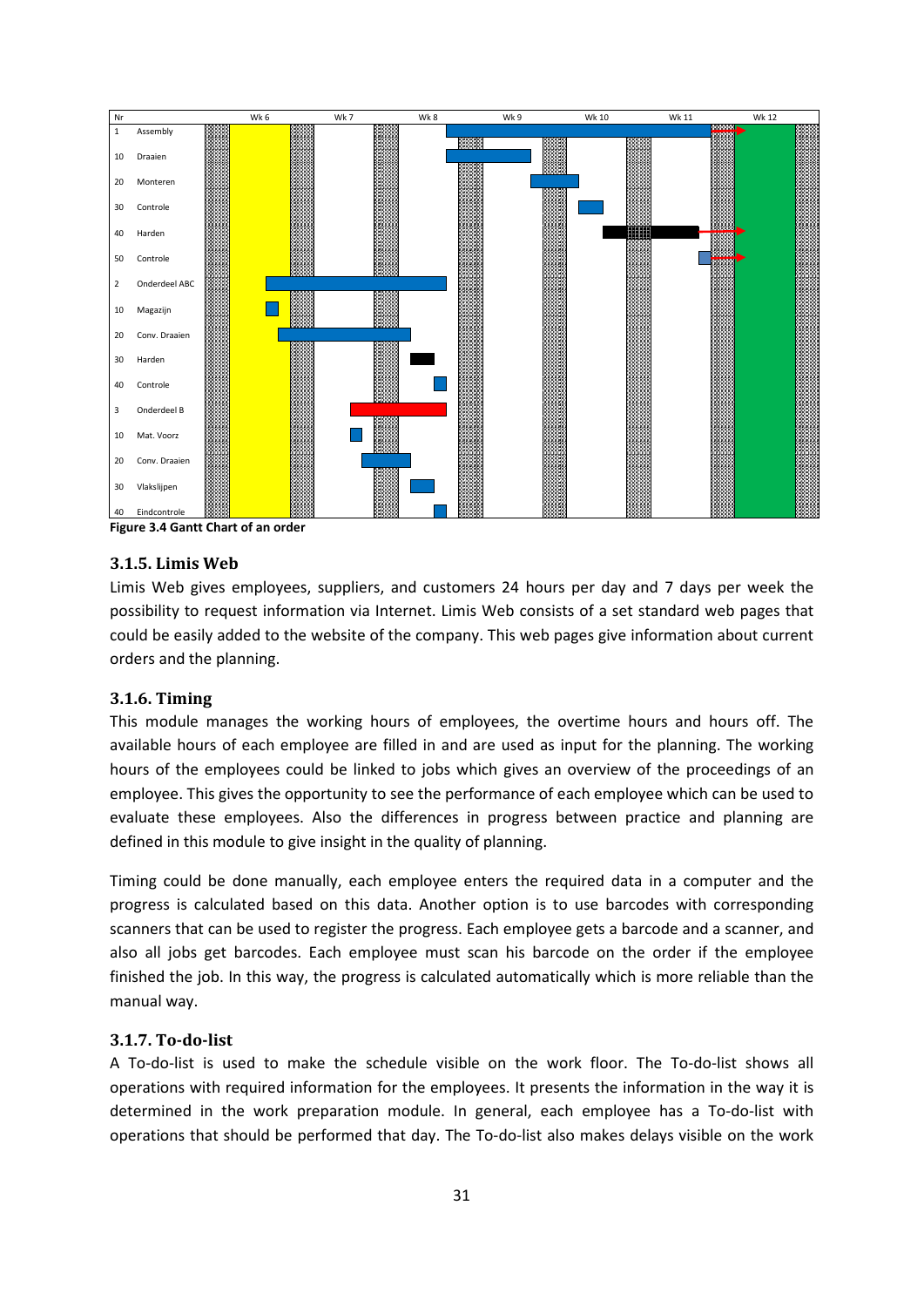floor, because operations that are scheduled after the delivery date are placed on the To-do-list of the day that is the delivery date. In this way, delays could not be overlooked.

#### **3.1.8. Engine**

The Engine contains the production model of the company. All resources and employees with corresponding capacities are defined in the engine, but also things as production hours and days are recorded in the Engine. Summarized, all data that remains the same for a long period is recorded in the Engine and should be changed in the Engine.

#### **3.1.9. Report Viewer**

This module is used to present overviews and plays an important role in almost all modules. From the Report Viewer, each overview could be saved as a separate file and opened in another software package. The Report Viewer is used to show all data in an orderly way.

#### **3.1.10. Material Planning**

The module Material Planning regulates the flow of material from and to the warehouse. This module contains, besides the picking of the goods, also the needed raw material for the production of an operation. This data could be entered manually which take a lot of time or it could be linked to a database that automatically assigns the required raw materials to an operation.

This module also checks if the required materials are available at the planned start time of operations. It shows by means of a red bar in the project overview and a cross in the detailed material planning if this is not the case. The expected inventory turnover is calculated based on the purchase of material and the planning of projects. This module also gives an ordering advice for materials, taking into account safety stocks, order sizes etc.

### **3.2. Current way of scheduling**

The current way of scheduling is based on Priority Rules with a parallel generation scheme which means that the first possible start date is determined and the operation with the highest priority that can start at this date is scheduled. Operations that are waiting for processing on a machine are scheduled according the Priority Rules in the current way of scheduling. Several rules could be used to schedule these operations. Limis Planner uses multiple rules per machine to prevent equal scores. The different rules are ordered and are used one for one until there is an operation to schedule. It is an option to have a different order of Priority Rules per machine or work place. Scheduling in Limis Planner is based on a parallel generation scheme which means that at the moment a machine is available an operation is selected from all operations that might be scheduled on that resource as explained in Section 2.3.4.

The Highest Weight (HW) rule schedules the operation with the highest weight from the operations that are waiting for processing on that machine. Operations can have a weight from zero to nine, where operations with a weight of nine have the highest priority. The HW rule gives the opportunity to execute orders quickly through the production process which is useful in the case of rush orders.

The Earliest Release Date (ERD) rule schedules the operations based on the release date of the operations. From the waiting operations, the operation with the earliest release date is scheduled as first one. This rule is used to minimize the variation in the waiting times.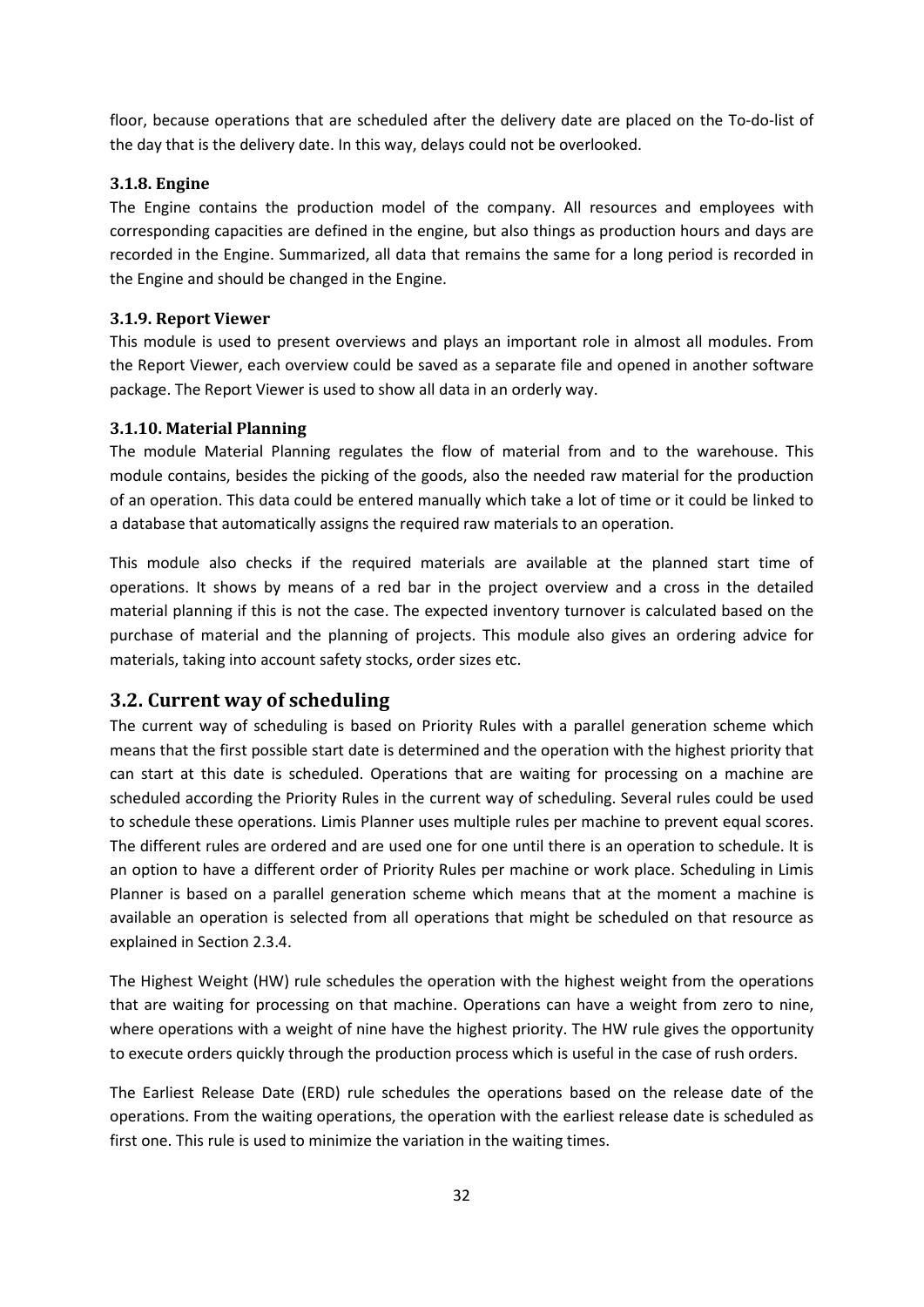The Earliest Due Date (EDD) rule schedules operations based on due dates. When a machine is free, the operation with the earliest due date is scheduled from the waiting operations. The EDD rule is used to process according the given delivery dates, which gives higher reliability or at least the lowest deviation from the delivery date.

The Shortest Processing Time (SPT) rule schedules operations based on processing time. From the operations that are waiting, the operation with the shortest processing time is scheduled as first one. The SPT rule is used to minimize the average completion time.

The Remaining Processing Time (RPT) rule also schedules the operations based on the processing time. The difference with the SPT rule is that the processing time of the complete order is taken into account. From the waiting operations, the operation for which the job has the longest remaining processing time when that operation is completed is scheduled first. The RPT rule is also used to minimize the average completion time.

The Work In Next Queue (WINQ) rule schedules operations based on the expected waiting time of the successor of the operation. This waiting time is calculated as the sum of the processing times of the operations that are waiting at the machine on which the successor must be performed. From the waiting operations, the operation whose successor has the shortest waiting time, is scheduled first. The WINQ rule is used to maximize the utilization rates of the machines and could be used if there are expensive bottleneck machines in the company.

The Same Material Code (SMC) rule schedules operations based on the material code. Operations with the same material code are processed in sequence, because there is no setup time between these operations. From the waiting operations, an operation with the same material code is scheduled as next one. This rule is used to minimize the changeover time.

The Maximum Lateness (ML) rule schedules operations based on the current lateness of the operation. From the waiting operations, the operation with the most lateness is scheduled first. The ML rule is used to minimize the maximum lateness.

The On Time (OT) rule also schedules operations based on the lateness, but this rule schedules first the operations that could be processed on time. This rule is used to maximize the number of operations that are processed on time.

### **3.3. Characteristics of customers**

The most relevant characteristics related to the production process of the customers of Limis are the following ones:

- The customers of Limis have a job shop structure which means that the jobs consist of multiple operations and the sequence in which a job uses the resources is different for the jobs.
- The customers works with a lot of jobs and operations.
- The jobs vary in size which means that some jobs consist of two operations while other jobs contains twenty operations, for example.
- **There are large differences in the length of processing times of operations. The most** operations need less than a hour, but there are operations that need multiple days.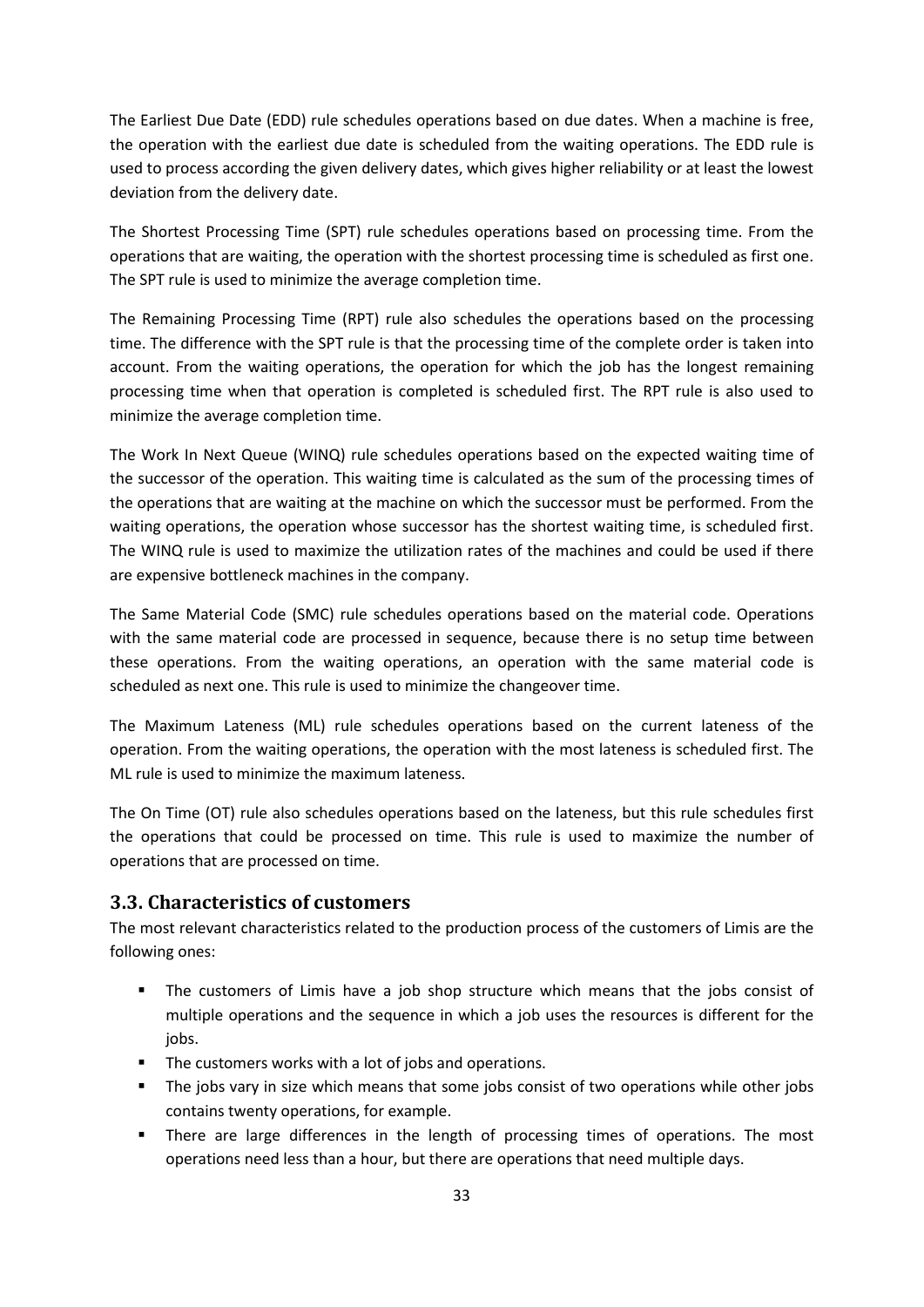- **Employees have capabilities to operate different machines.**
- **There are operations that could be processed on multiple alternative resources.**

### **3.4. Discussion**

The current way of scheduling in Limis Planner has advantages, but there are also disadvantages and missing functionalities. Section 3.4.1 presents the advantages and Section 3.4.2 gives the disadvantages and corresponding missing functionalities of this way of scheduling. At the end, Section 3.4.3 presents the requirements of the new algorithm for Limis Planner.

### **3.4.1. Advantages of Limis Planner**

Selling Limis Planner is the goal of Limis and potential customers are more likely to buy Limis Planner when the way of scheduling is logical. Priority Rules are easily understandable and schedule jobs in a simple and logic way, so simplicity and logicality are advantages of the current way of scheduling.

The current way of scheduling gives a schedule in a short computation time, so it immediately shows what changes in capacity or availability mean for progress of the production process. It also gives in large cases a schedule in a short computation time.

Limis Planner can also be easily customized to concrete problems of the customer. There are a lot of Priority Rules implemented in Limis Planner and it is possible to add new rules if the customer wants this as long as the customer has the data for these rules available. For example, operations could be sorted on product group in the case of high set up costs at a certain workplace, while the operations could be sorted on due date if lateness is the problem. The Priority Rules can be used in the same hierarchy within the whole company, but can also vary per resource or group of resources. Therefore, Priority Rules are suitable for a lot of different customers which is an advantage of Limis Planner.

The current way of scheduling can deal with employees that are employable on multiple resources and operations that could be processed on multiple alternative resources.

Summarized, the advantages of Limis Planner are the following ones:

- **Simple and logic way of scheduling.**
- **There is a short computation time needed to create a schedule.**
- **Suitable for a lot of different customers.**
- Can deal with employees that are employable on multiple resources.
- Can deal with operations that could be processed on multiple alternative resources.

### **3.4.2. Disadvantages and missing functionalities**

Limis Planner uses Priority Rules that could be set per resource and Limis customizes these rules for each customer. Each resource needs one or more Priority Rules, so for each resource should be determined which rule is the best one. It is difficult to have a good flow in a production process if different Priority Rules are used, because different rules are in conflict with each other.

Another disadvantage of Limis Planner is that it does not use an objective function. It schedules the operation that is the best one for that moment, but does not take into account the final schedule. When a resource is available, an operation from the waiting ones is scheduled based on one of the Priority Rules. This gives the disadvantage that sometimes an operation with a long processing time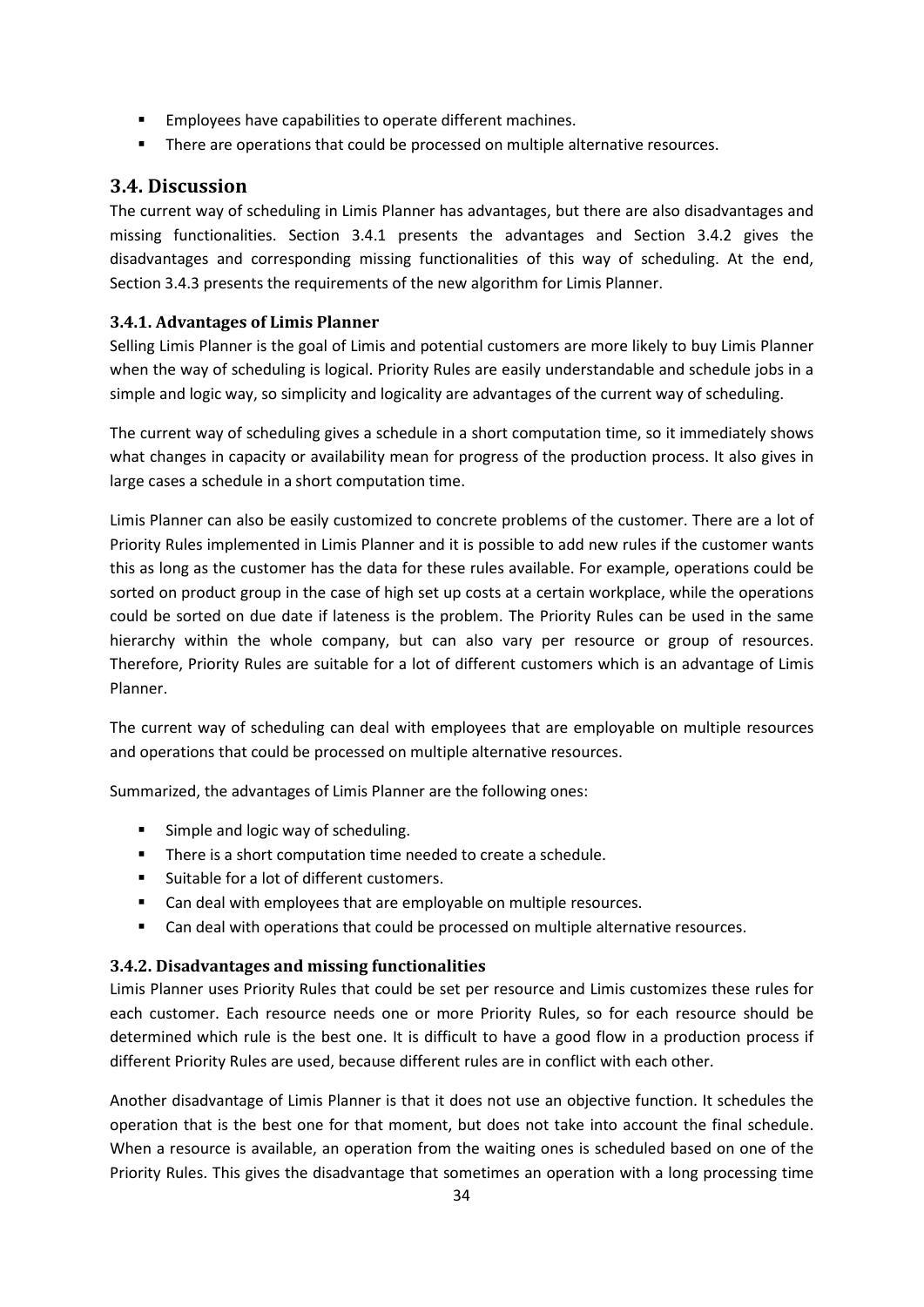and low priority is scheduled before an operation with high priority, because this job is ready for scheduling a few minutes later on.

Limis Planner only gives one possible schedule based on the selected Priority Rules. It makes no sense how often a Priority Rule is repeated, it always give the same solution and it is more likely that hundred solutions contains one good schedule. The Priority Rules could be set in general, per workgroup or per resource, so it is possible to give different schedules, but this should be done manually and has a completely different objective.

The Priority Rules that are used in Limis Planner has as objective to minimize one performance measure and cannot reach several objectives simultaneously. For example, it is not possible to find a the balance between tardiness and set up time, while it is probable that this gives better schedules than a minimization of one of these. Limis Planner can only try to minimize the tardiness or the set up time.

Summarized, the disadvantages of Limis Planner are the following ones:

- Using of different Priority Rules do not promote the flow.
- **E** Limis Planner creates one schedule.
- Operations with low priority might be scheduled before operations with high priority when they are earlier available.
- **EXECT** Limis Planner does not use an objective function to get a good schedule.
- **EXECT** Limis Planner cannot reach several objectives simultaneously.

### **3.4.3. Conclusion**

We have studied the literature about planning and scheduling and we have investigated the current functionality of Limis Planner. Based on these, we determine different requirements that the scheduling algorithm must meet. These requirements are a collection of the current advantages of Limis Planner and the most important missing functionalities. The requirements are the following ones:

- A schedule must be created in a short computation time.
- The algorithm should give good schedules.
- The algorithm should be consistent.
- **The way of scheduling should be simple and logic.**
- The algorithm should be suitable for a lot of different customers.
- It must be able to reach multiple objectives at the same time.
- **The algorithm should prevent that operations with high priority and short processing time** are processed after an operation with low priority and long processing time that is a few moments earlier available.
- The scheduling algorithm should deal with employees that are employable on multiple resources.
- The scheduling algorithm should deal with operations that could be processed on multiple resources.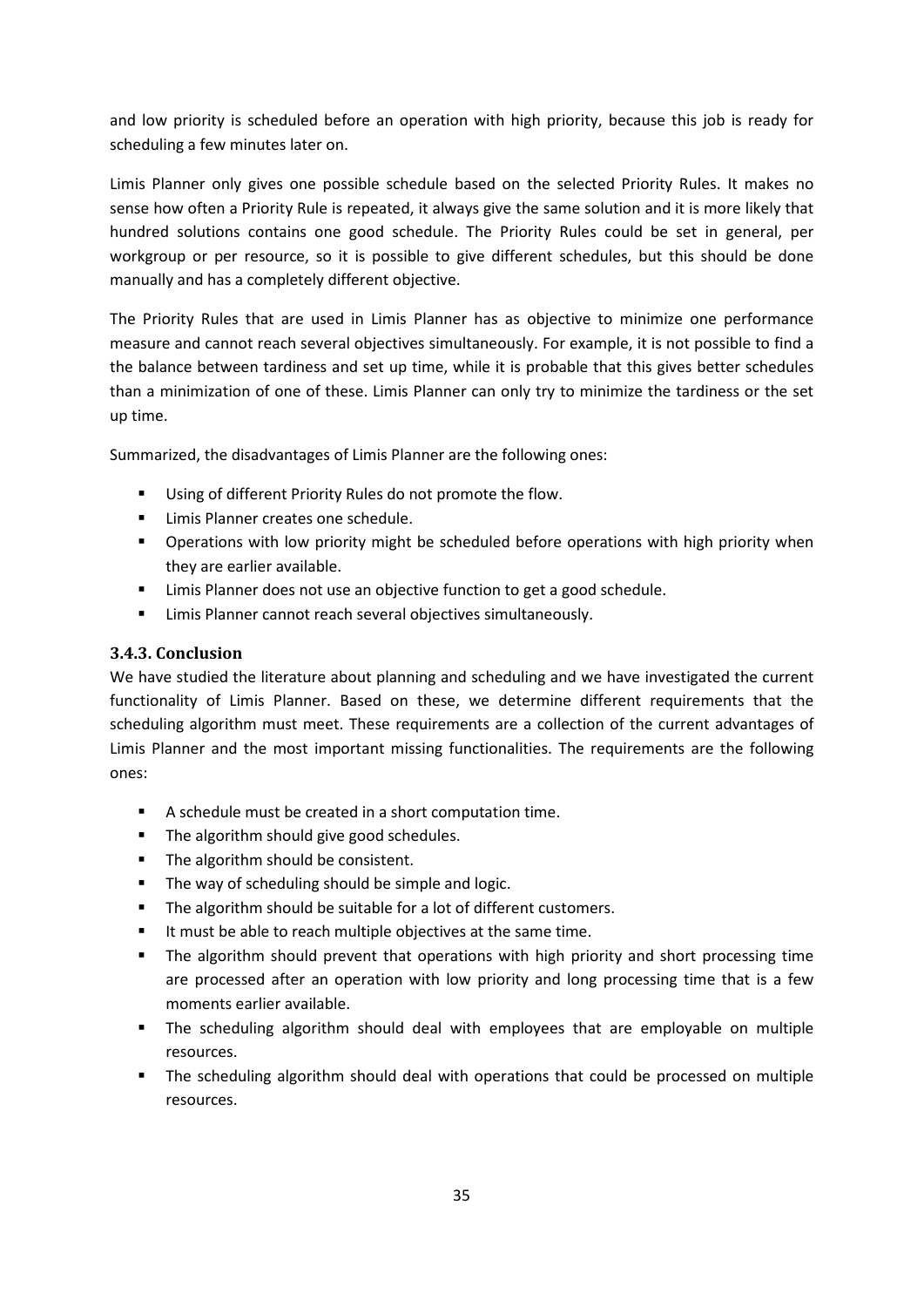# **Chapter 4 Solution Approach**

The previous chapters give an overview of relevant literature about planning and scheduling and about the current way of scheduling. This chapter describes the decisions we have made to answer the last research question "*What is the desired way of scheduling in Limis Planner"* 

Section 4.1 discusses which scheduling algorithms should be selected based on the requirements presented in Section 3.4.3 and Section 4.2 justifies the choices that are made to use the algorithms. Section 4.3 presents the cases and the results of these cases.

### **4.1. Discussion of algorithms**

This section discusses which of the scheduling algorithms presented in Section 2.3.4 are most eligible as scheduling algorithm for Limis Planner based on the requirements that we have determined in Section 3.4.3. We give each algorithm a score from  $-$  to  $++$  to evaluate in which way the algorithm meets each requirement. We cannot exactly evaluate each requirement, because scores of some requirements are dependent of the results of testing. We give these requirements an expected score based on literature. Table 4.1 shows the scores of the algorithms on the requirements and we explain the scores below the table per requirement.

|                        | Priority   | Priority   | Random        | Biased    | Regret    | Simulated | Tabu      | Shifting          | Constraint   |
|------------------------|------------|------------|---------------|-----------|-----------|-----------|-----------|-------------------|--------------|
|                        | Rules with | Rules with | Sampling      | Random    | Based     | Annealing | Search    | <b>Bottleneck</b> | Satisfaction |
|                        | parallel   | serial     |               | Sampling  | Biased    |           |           | Heuristic         |              |
|                        | generation | generation |               |           | Random    |           |           |                   |              |
|                        | scheme     | scheme     |               |           | Sampling  |           |           |                   |              |
| Short computation      |            |            |               |           |           |           |           |                   |              |
| time                   | $^{++}$    | $^{++}$    | $+$           | $+$       | $\ddot{}$ |           | $ -$      | $+$               |              |
|                        |            |            |               |           |           |           |           |                   |              |
| Good schedules         |            |            |               |           |           |           |           |                   |              |
|                        | $\ddot{}$  |            | - -           |           | $^{++}$   | $^{++}$   | $^{++}$   | $+$               |              |
|                        |            |            |               |           |           |           |           |                   |              |
| Simple and logic       |            |            |               |           |           |           |           |                   |              |
|                        | $^{++}$    | $^{++}$    | $^{++}$       | $^{++}$   | $\ddot{}$ |           |           |                   |              |
|                        |            |            |               |           |           |           |           |                   |              |
| Suitable for a lot of  |            |            |               |           |           |           |           |                   |              |
| different customers    | $^{++}$    | $^{++}$    |               | $^{++}$   | $^{++}$   |           |           |                   |              |
|                        |            |            |               |           |           |           |           |                   |              |
| Multiple objectives at |            |            |               |           |           |           |           |                   |              |
| the same time          | $\ddot{}$  | $\ddot{}$  | $^{++}$       | $^{++}$   | $^{++}$   | $^{++}$   | $^{++}$   | $\ddot{}$         | $\ddot{}$    |
|                        |            |            |               |           |           |           |           |                   |              |
| High priority          |            |            |               |           |           |           |           |                   |              |
| operations are         | $\ddot{}$  | $^{++}$    | $\sim$ $\sim$ |           | $\ddot{}$ | $\ddot{}$ | $+$       | $+$               |              |
| scheduled first        |            |            |               |           |           |           |           |                   |              |
| Employees can operate  |            |            |               |           |           |           |           |                   |              |
| multiple alternative   | $\ddot{}$  | $\ddot{}$  | $\ddot{}$     | $\ddot{}$ | $\ddot{}$ | $\ddot{}$ | $\ddot{}$ | $\ddot{}$         | $\ddot{}$    |
| resources              |            |            |               |           |           |           |           |                   |              |
| Operations on multiple |            |            |               |           |           |           |           |                   |              |
| alternative resources  | $^{++}$    | $^{++}$    | $^{++}$       | $^{++}$   | $^{++}$   | $^{++}$   |           |                   |              |
|                        |            |            |               |           |           |           |           |                   |              |

**Table 4.1 Score for different requirements** 

#### **A schedule must be created in a short computation time.**

The Priority Rules give schedules in the shortest computation time, because there is only one time a schedule created based on one by one selection of all operations which could be done in seconds (Pinedo, 2005).

Sampling also creates one schedule in a short computation time, because creating a schedule in works in the same way as the Priority Rules. (Regret Based) Biased Random Sampling determines a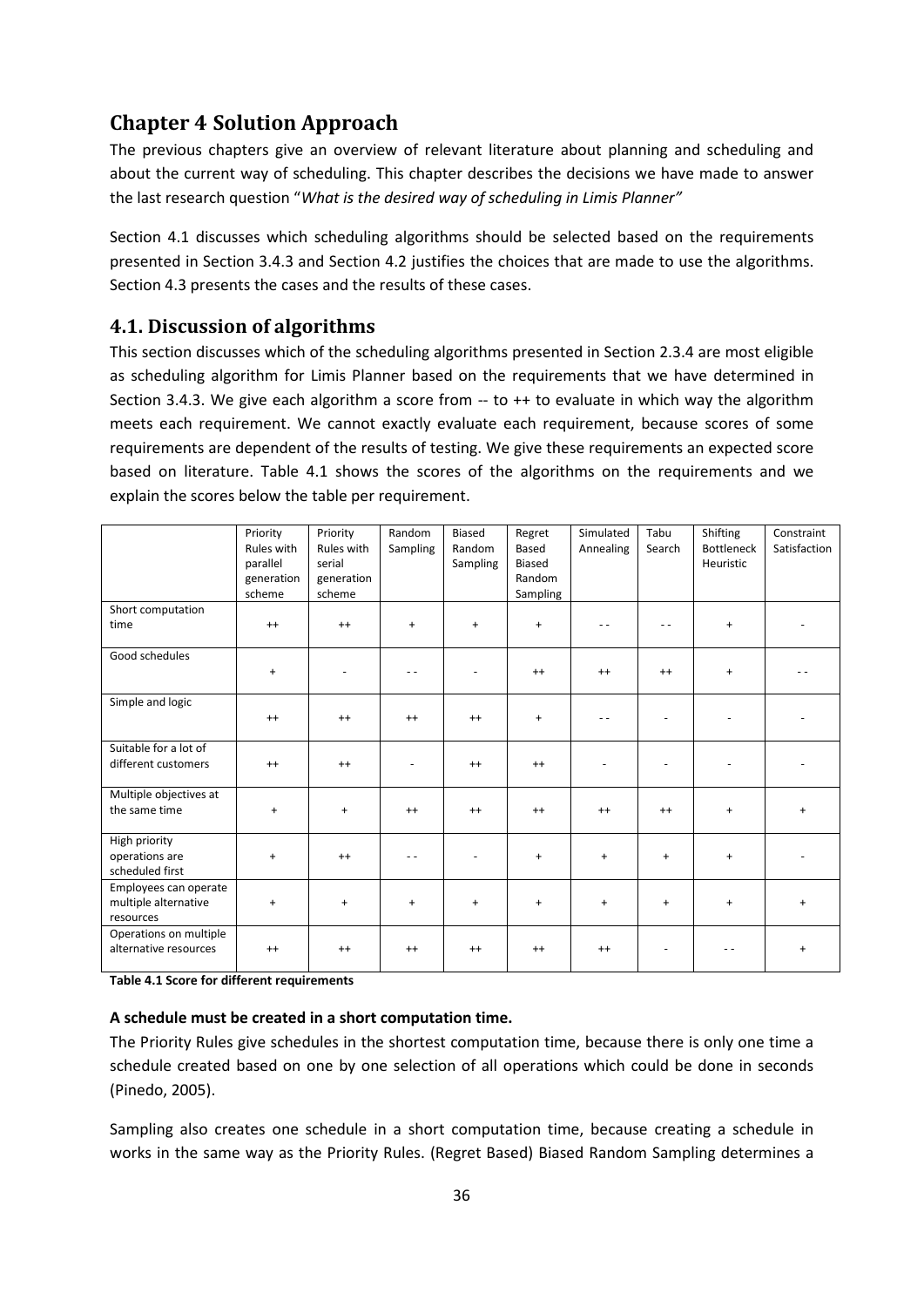probability, but this does not significantly increase the computation time. There are more iterations needed to reach a good schedule which means a longer computation time. In general, Sampling methods find good solutions in an acceptable computation time (Kolisch, 1996).

The local search algorithms Simulated Annealing and Tabu Search need more computation time, because they improve an initial schedule by comparing the neighbor solutions. SA compares a random neighbor and TS compares all neighbor solutions. There are a lot of neighbor solutions in the case of operations that could be performed on multiple alternative resources which means a lot of computation time needed for one iteration, so in this case TS needs a lot more computation time than SA for an iteration. However there are less iterations needed to get a good solution, because the best change that is not on the tabu list is chosen instead of a random change as with SA. In general, there is a lot of computation time needed to get good schedules with Simulated Annealing and Tabu Search for large cases (Kamboj & Sebgyota, 2009).

The Shifting Bottleneck Heuristic schedules each iteration a bottleneck resource and reschedules all scheduled resources after that. Therefore, the computation time is dependent of the number of resources and the number of times the resources are rescheduled during an iteration. In general, the SBH finds good schedules in a relatively short computation time (Schutten, 1996).

Constraint Satisfaction search a schedule that meets the constraints. Therefore, the computation time is dependent of the constraints that are determined. In the most cases, CS needs a lot of computation time to find a good schedule (Barták et al., 2004).

#### **The algorithm should give good schedules**

In general, the algorithms that need more computation time also give better schedules. The Priority Rules only give a good schedule when there is an objective that corresponds with the Priority Rule that is used or when there are multiple objectives that can be combined in one Priority Rule. The parallel generation scheme gives better results for the whole collection operations, while the serial generation scheme gives better results for the operations with high priority (Bedworth & Bailey, 1982).

Regret Based Biased Random Sampling gives the best results from the Sampling methods and in general, these results are good. Only cases with multiple objectives that are unrelated give bad results, because these cannot be combined in the priority. In that case, the priority should be determined based on one of the objectives (Kolisch, 1996) and (Bedworth & Bailey, 1982).

The local search algorithms give good results when there is enough computation time available. Also the Shifting Bottleneck Heuristic gives good results in general. Especially in cases with bottleneck resources, SBH is a suitable scheduling algorithm. Constraint Satisfaction accepts an schedule that meets the constraints which is not a good one, in general (Pinedo, 2005).

#### **The way of scheduling should be simple and logic.**

The Priority Rules are the most simple scheduling algorithms. The operations are scheduled in a certain sequence that is dependent of the Priority Rule that is used which is a simple and logic way of scheduling (Pinedo, 2005).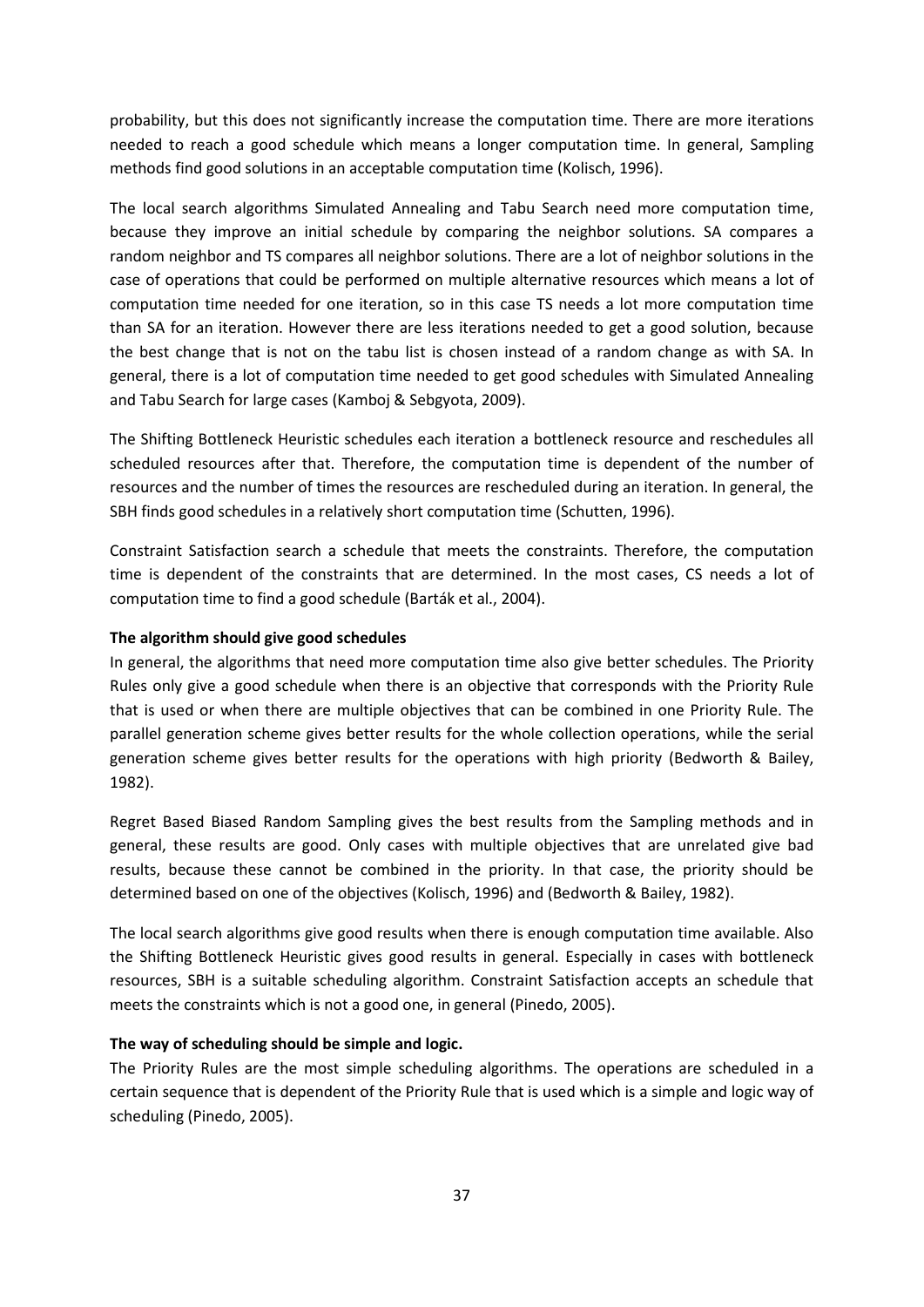The Sampling methods are also simple and logic, because the operations are scheduled in the same way as the Priority Rules. The only expansion is the probability that is used to schedule operations (Kolisch, 1996).

Simulated Annealing is less simple and logic than the other scheduling algorithms, because the random way of working is not intuitive. It also works with temperatures and an acceptance value which is not a simple way of scheduling (Kirkpatrick et al., 1983).

Tabu Search is also a bit more complex; selecting the best neighbor solution that is not on a tabu list is logic, but not the most obvious way of scheduling (Pinedo, 2005).

The Shifting Bottleneck Heuristic is a bit more complex, but scheduling the bottleneck resource as first one is logic; only the rescheduling process is a bit more complex (Adams et al., 1988).

Constraint Satisfaction is easily understandable, but difficult to use in scheduling, because the goal is to find a good schedule and CS search an allowed schedule. The constraints should be specific to let these schedules the same (Barták et al., 2004).

#### **The algorithm should be suitable for a lot of different customers.**

The Priority Rules are suitable for different customers. There are different Priority Rules that can be used in different situations dependent of the requirements of the customer. The Priority Rules works in all situations as long as the used Priority Rule corresponds with the objective. The Priority Rules can be used in the same way for all customers and does not need a lot of knowledge (Pinedo, 2005).

Regret Based Biased Random Sampling is also an algorithm that is suitable for a lot of customers, because the priorities can be based on an aspect or multiple aspects that are related to the objective function. RBRS works in all situations as long as the used priorities are related to the objective. RBRS does not need a lot of knowledge and can be used for different customers in the same way (Kolisch, 1996).

Simulated Annealing can be used for a lot of different customers, but there is knowledge of the algorithms needed to determine the different values that are needed. The chosen temperatures could be vary in different situations and also the neighbor structure could be vary in each situation. SA does not create good schedules when not the right neighbor structure and values are used. Therefore, it is difficult to use SA for different customers in a right way without knowledge of the algorithm (Senthiil & Selladurai, 2011) and (Kirkpatrick et al., 1983).

Tabu Search also needs knowledge to use it for different customers, because the schedules are less good without a right length of the tabu list and the ideal length can be vary in different situations. Also the determination of the neighborhood is important for the results and needs specific knowledge, so it is difficult to use TS for different customers without knowledge of the algorithm (Pinedo, 2012).

The Shifting Bottleneck Heuristic can be used for different customers, but there is also knowledge of the algorithm needed to use it for different objectives (Pinedo, 2012).

The constraints in Constraint Satisfaction can be determined in the way the customers wants, so also CS could be used for different customers. However, this is difficult, because good values for the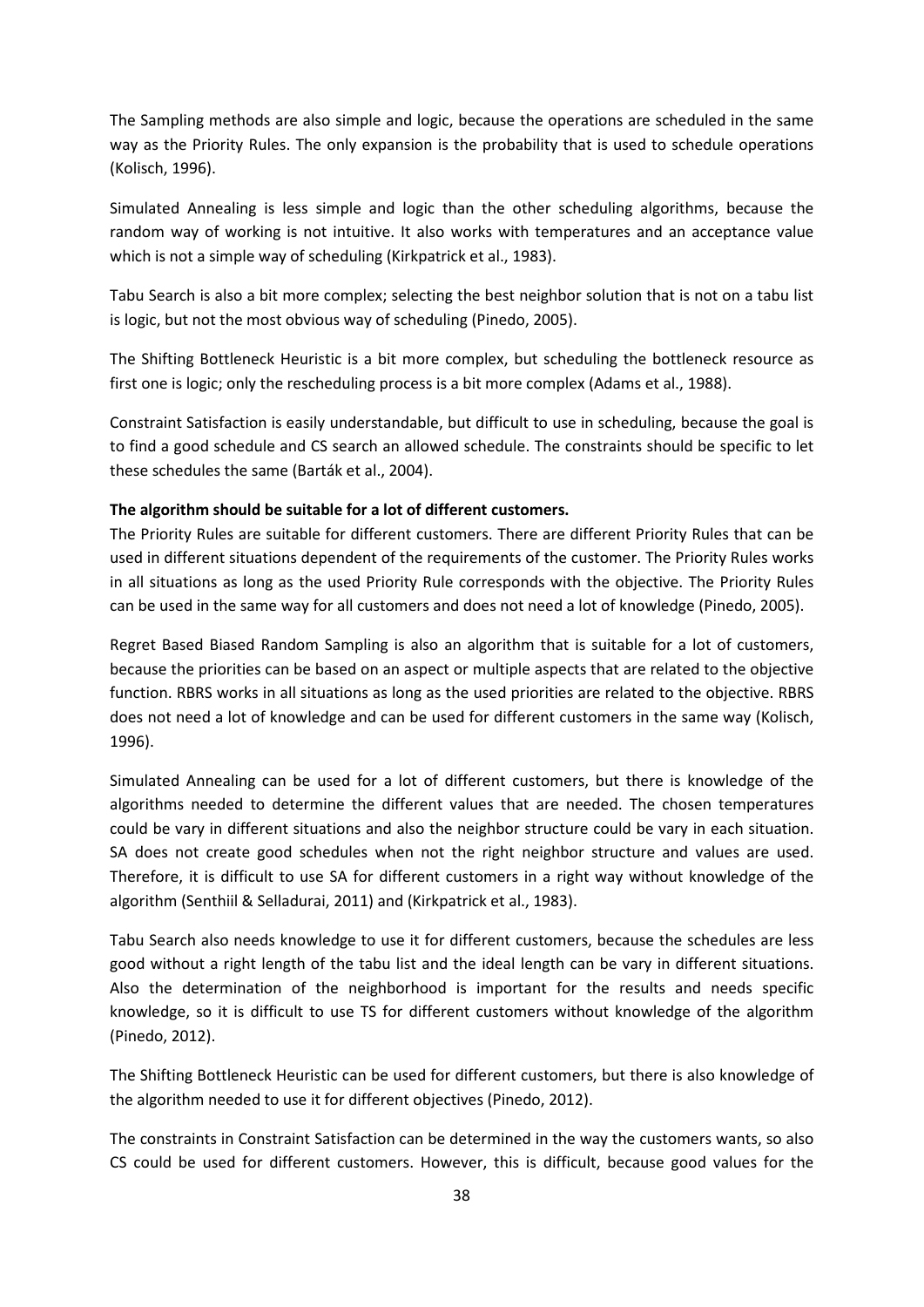constraints should be determined and these values are different in each situation (Barták et al., 2004).

#### **It must be able to reach multiple objectives at the same time.**

The way in which Priority Rules are suitable to reach multiple objectives is dependent of the way in which the objectives could be combined in one Priority Rule. The most general objectives could be combined in a Priority Rule, so Priority Rules are able to reach multiple objectives at the same time (Pinedo, 2005).

The Sampling methods could also deal with multiple objectives as long as the probabilities can be based on priorities that are related to the objectives. Besides, the Sampling methods use an objective value to determine which schedule of the created schedules is the best one (Kolisch, 1996).

Simulated Annealing and Tabu Search are suitable to reach multiple objectives at the same time, because these objectives can be combined in one value that is used as the objective value (Pinedo, 2005).

The Shifting Bottleneck Heuristic can deal with multiple objectives, because the way of scheduling of the bottleneck resource can be related to the objectives. Also the way of rescheduling the resources can be related to multiple objectives. The SBH is especially suitable to minimize the total makespan and less suitable for multiple objectives (Schutten, 1996).

Also Constraint Satisfaction is able to reach multiple objectives, but only by determining maximum or minimum values for the objectives in the constraints. This is difficult, because the right values should be determined for these constraints (Barták et al, 2004).

### **The algorithm should prevent that operations with high priority and short processing time are processed after an operation with low priority and long processing time that is a few moments earlier available.**

Priority Rules with a serial generation scheme schedules the operations based on the priorities, so first the operation with the highest priority. This means that operations with a high priority are scheduled as early as possible. With a parallel generation scheme, the operation with the highest priority that can be scheduled at the first start date is scheduled (Kolisch, 1996) and (Bedworth & Bailey, 1982).

The Sampling methods give the best schedule based on an objective value, so the best schedule does probably not contain a lot of operations with high priority that are scheduled after an operation with long processing time and low priority. The Sampling methods do not allow situations in which a resource is idle while operations are available if a parallel generation scheme is used. In cases that the first operation is an operation with low priority and long processing time, this operation is always scheduled, also while there becomes a high priority operation available in a few minutes. If the Sampling methods use a serial scheme, operations with high priorities are scheduled first (Cooper, 1974).

Simulated Annealing and Tabu Search moves an operation to another place and evaluate the objective value of this schedule. When an operation with low priority and long processing time is scheduled before one with high priority and this sequence is changed, it is probable that this gives a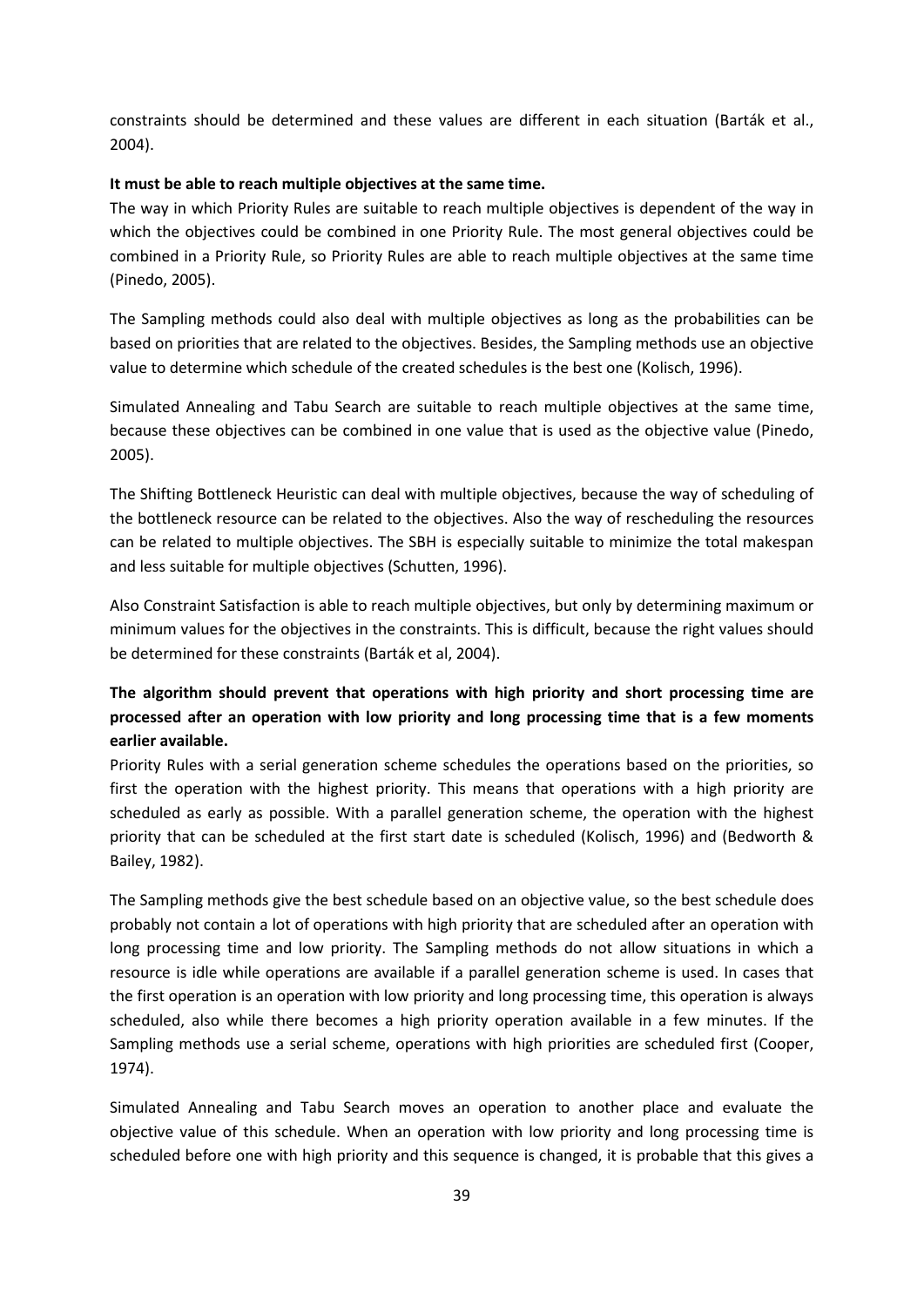better objective value. This means that these algorithms in the most cases prevent situations with an high priority operation after a low priority operation if the moments of availability are almost the same (Pinedo, 2012).

Constraint Satisfaction gives a schedule that satisfies the constraints, so it is dependent of the constraints whether the schedules contains high priority operations that are directly scheduled after low priority operations with long processing times (Pinedo, 2005).

The Shifting Bottleneck Heuristic schedules the operation on the bottleneck resource that is the best for the total result, so the schedule created with SBH does not contain a lot of such situations (Schutten, 1996).

### **The scheduling algorithm should deal with employees that are employable on multiple different resources.**

All algorithms can deal with employees that are employable on multiple alternative resources (Pinedo, 2005).

### **The scheduling algorithm should deal with operations that could be processed on multiple alternative resources.**

The Priority Rules and Sampling methods can perfectly deal with operations that could be processed on multiple alternative resources, because the operations are one by one scheduled on a resource where an available resource can be determined on that moment (Pinedo, 2005) and (Kolisch, 1996).

When operations can be processed on alternative resources, Simulated Annealing is also suitable to deal with this, because an operation can be also scheduled to another resources in a neighbor solution. Tabu Search is less suitable to deal with this, because this means a lot of neighbor solutions, so a lot of computation time that is needed to do one iteration (Pinedo, 2012).

The Shifting Bottleneck Heuristic is less suitable to deal with alternative resources, because this algorithm schedules the operations per resource, so it needs an allocation of operations to resources before the algorithm starts (Schutten, 1996).

Constraint Satisfaction can also deal with operations that could be processed on multiple resources (Pinedo, 2005).

#### **Conclusion**

Priority Rules are simple and need a small computation time. They can also deal with operations and employees that could be performed on multiple alternative resources, so we use the Priority Rules as the first scheduling algorithm in our research. In general, the parallel generation scheme gives in large cases better solutions for the whole collection of operations than the serial one. We want to give a schedule that is the best one for all operations and not only for the high priority operations, so we decide to use a parallel generation scheme.

Sampling methods are also relatively simple methods that give a schedule in short computation time when the number of iterations is small, so this algorithm meets the requirement of a small computation time. Sampling methods also use an objective value and can deal with multiple objectives at the same time. Also multiple employability of employees and operations that could be processed on multiple alternative resources give no problems with these scheduling algorithms.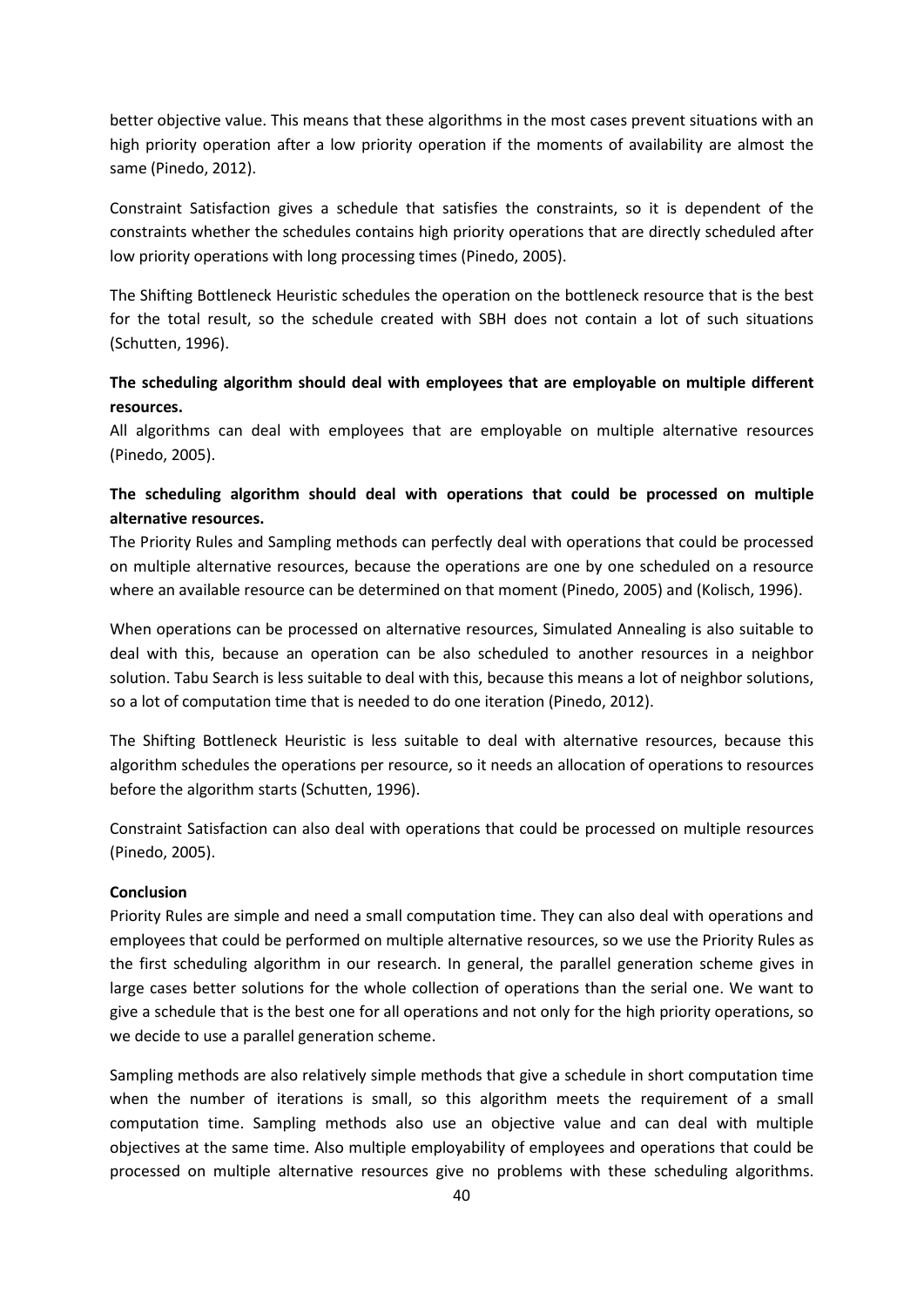Regret Based Biased Random Sampling is the best-scoring sampling method, so this is our second scheduling algorithm.

We select Simulated Annealing from the local search algorithms, because this method is more appropriate in large cases than Tabu Search. SA compares the current solution with one neighbor solution while TS compares all neighbor solutions and selects the best one taking into account the tabu list. In cases with a lot of jobs and when operations could be processed on multiple alternative resources, there are a lot of neighbor solutions. Therefore, we select Simulated Annealing as our third scheduling algorithm.

The Shifting Bottleneck Heuristic is not really simple and cannot easily deal with operations that could be performed on multiple alternative resources, because SBH is based on scheduling the resources one by one where the operations are determined to a resource. In that case there is another algorithm needed to assign operations to a resource. Therefore, the Shifting Bottleneck Heuristic is not a suitable scheduling algorithm for Limis Planner.

Constraint Satisfaction is a method that works in situations with a lot of constraints. The goal of this method is to find a solution that is feasible and not to find the best solution. In scheduling, there are typically a lot of feasible solutions, so CA is also not a suitable scheduling algorithm for Limis Planner.

### **4.2. Justification of choices**

Section 4.2.1 explains more about the objective values. Section 4.2.2 presents more about the Priority Rules and Section 4.2.3 gives the details of Regret Based Biased Random Sampling. Finally, Section 4.2.4 presents more about Simulated Annealing.

### **4.2.1. Objective values**

Delivering at agreed delivery times is an often used goal of scheduling, so tardiness is the first objective of this research. There are two ways of measuring the tardiness. The first option is to measure the percentage that is delivered on time and the second option is to take the total tardiness. Neither of them is always better; both give a distorted performance in some situations as shown in the following situations.

The first option evaluates a schedule with 9 too late orders, each with a lateness of 100 better as an order with 10 too late orders, each with a lateness of 1 time unit. On the other hand, the second option evaluates a schedule with 9 too late orders, each with a lateness of 1 better as a schedule with 1 order that is 10 time units too late.

We choose the second way of calculating the tardiness, because this way of calculating tardiness does not contain completely wrong situations and is more stable.

The second objective is the total setup time which is calculated as the sum of the setup times of all operations.

The last objective is the average utilization of the resources and is evaluated by calculating the ratio between the processing time that is needed to process all operations on a resource divided by the completion date of the last operation on that resource.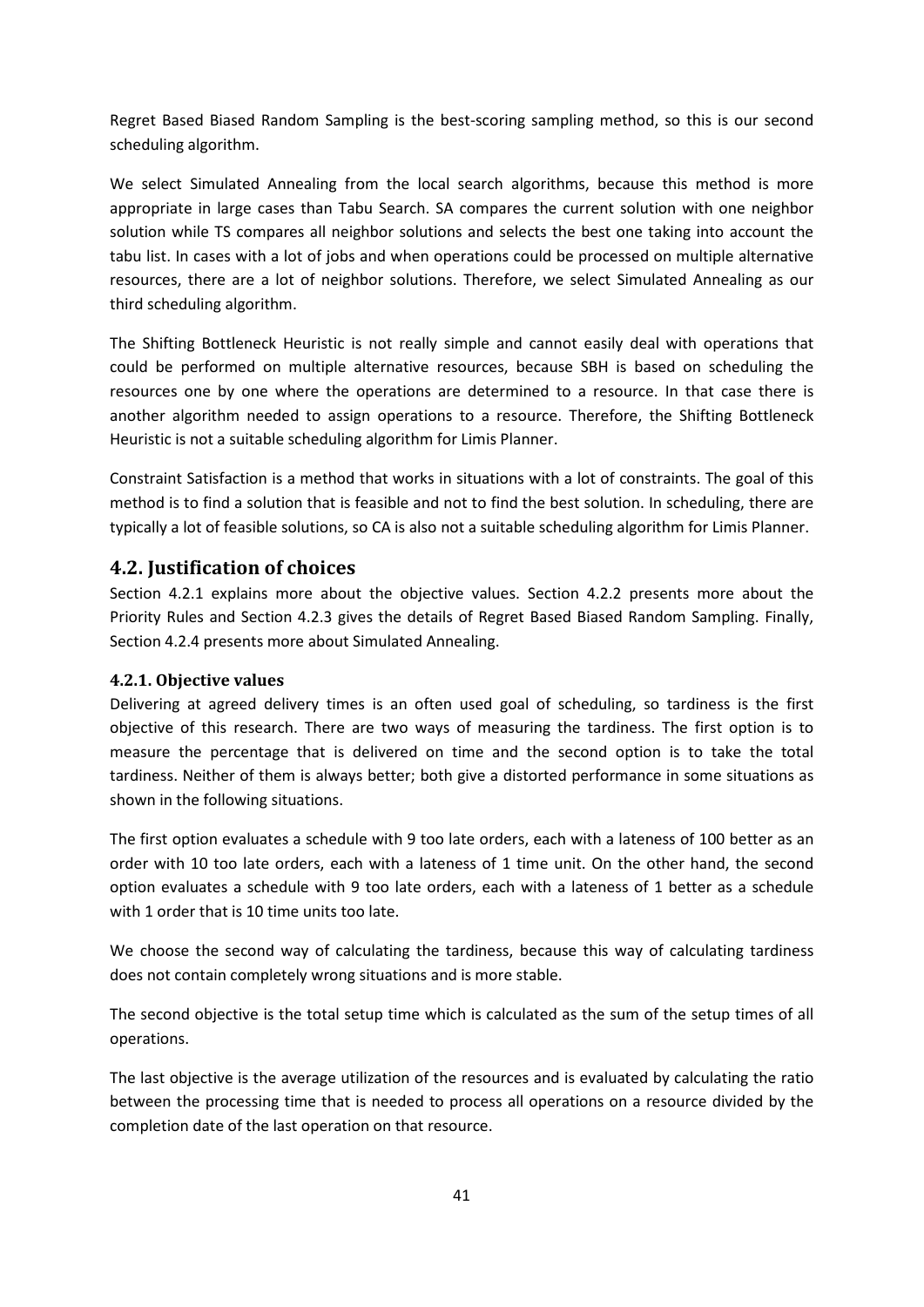The objective values could be evaluated in different ways which is dependent of the production structure in the company. The following ways of using objective values are relevant for the customers of Limis and therefore for our research:

- Comparing multiple objective values in a hierarchical way is the first way of determining an objective value that could be used for customers of Limis. Multiple objectives are compared, but there is one objective that evaluates the quality of the schedule. A schedule is better if the objective value is better and worse if the objective value is worse. Only when the objective value is equal the next objective is compared. This way of comparing should be used in the cases with one main objective.
- Comparing an objective value that is based on multiple parameters is also an option that is suitable for some customers of Limis Planner. This means that the objective value consists of different parameters with each a certain weight. This way of comparing should be used in the cases with multiple main objectives.

### **4.2.2. Priority Rules**

Figure 4.1 presents a flow chart of the way of working of the Priority Rules with a parallel generation scheme. Selecting a Priority Rule is the first step in this algorithm, so a choice should be made between the Priority Rules. We use the EDD rule, because this rule has as objective to minimize tardiness. We also use the SPT rule, because this rule has as objective to minimize the average completion time. Finally, we use the SST rule, because this rule has as goal to minimize the total setup time.

After that, the first possible start date for each operation should be determined and based on this, the start date is determined and the next operation is selected. When all operations are scheduled, the objective values are calculated and the scheduling algorithm ends, otherwise the first start date is determined again and the next operation is scheduled.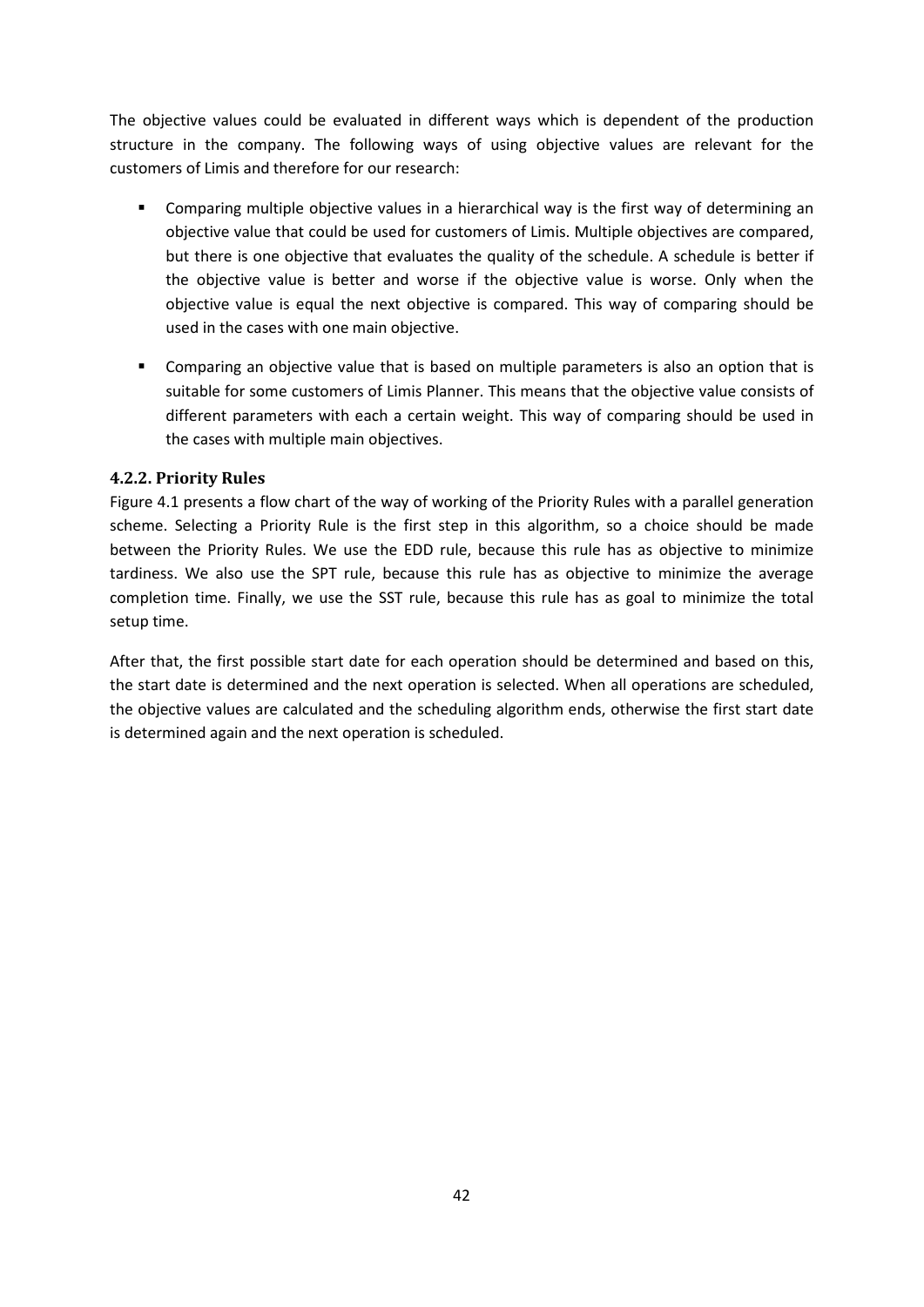

**Figure 4.1 Flow Chart of Priority Rules with a parallel generation scheme**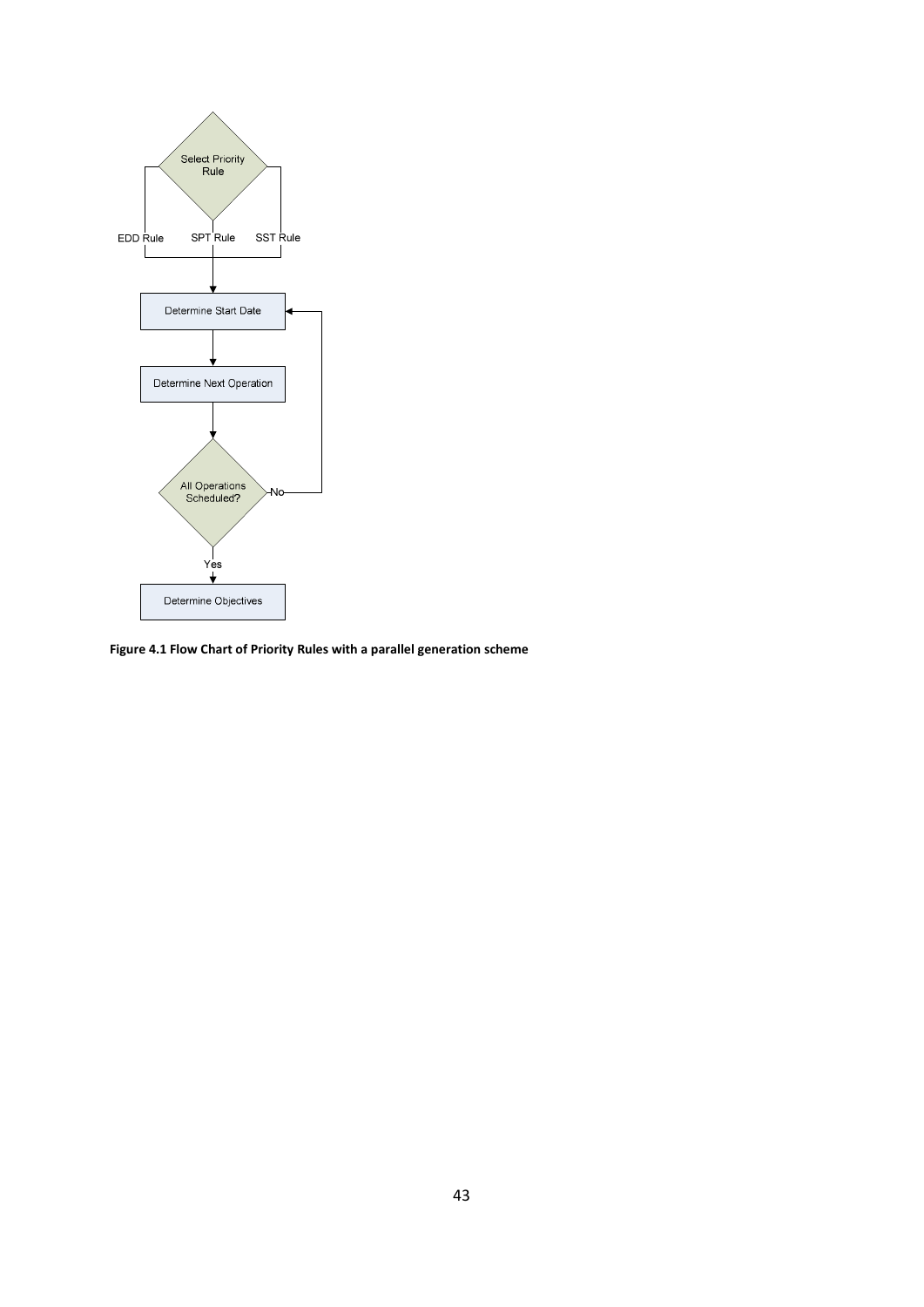Figure 4.2 presents a flow chart of the way of working of the Priority Rules with a serial generation scheme. The difference with the parallel generation scheme is the moment of determining the next operation. Now, this is done before the determination of the start date.



**Figure 4.2 Flow Chart of Priority Rules with a serial generation scheme**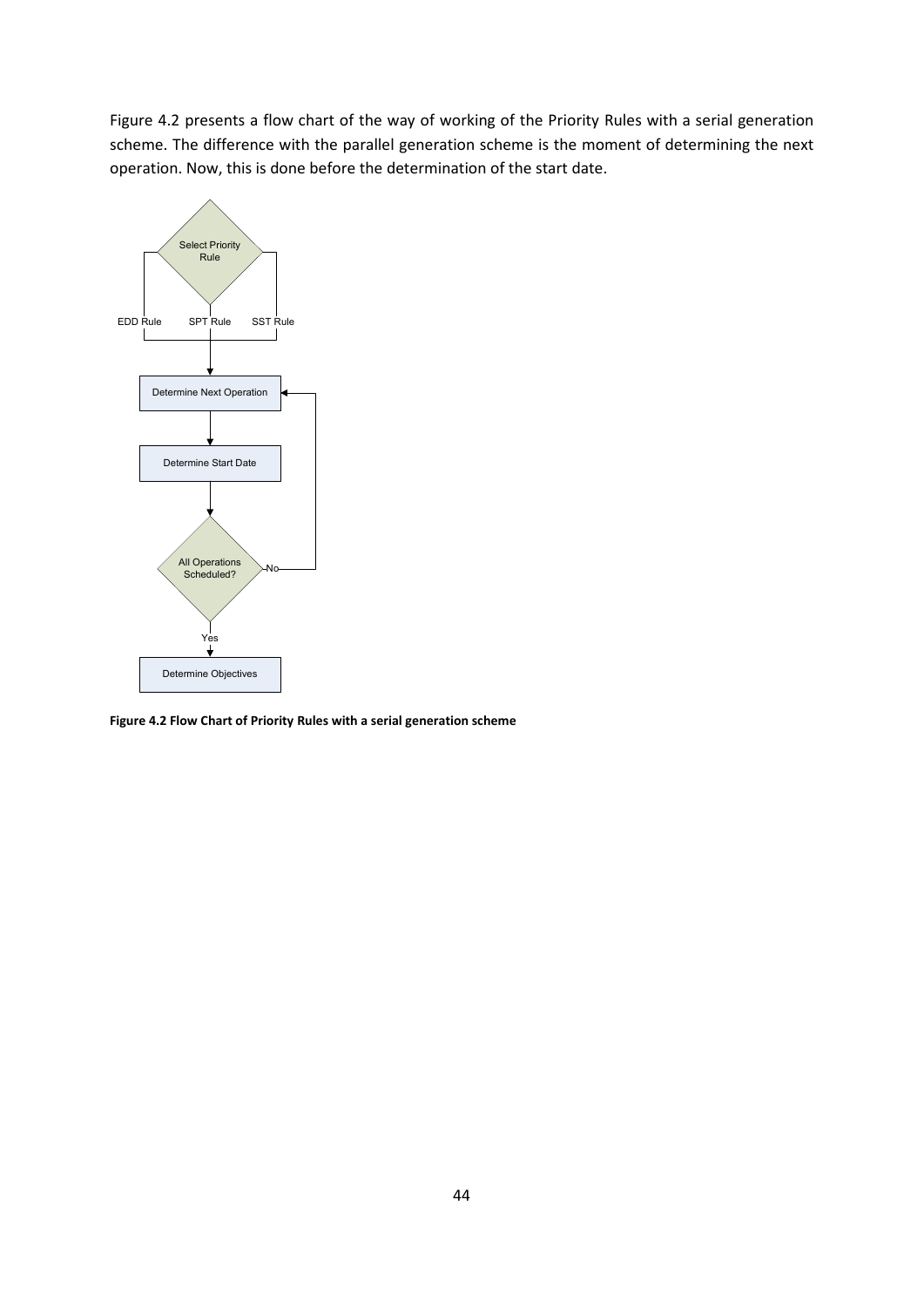#### **4.2.3. Regret Based Biased Random Sampling**

Figure 4.3 presents the flow chart of the way of working of Regret Based Biased Random Sampling.



#### **Figure 4.3 Flow Chart of Regret Based Biased Random Sampling**

RBRS schedules operations based on probabilities that are dependent of the priority of an operation. We use the due date, processing time, and the setup time as possible attributes for the priority.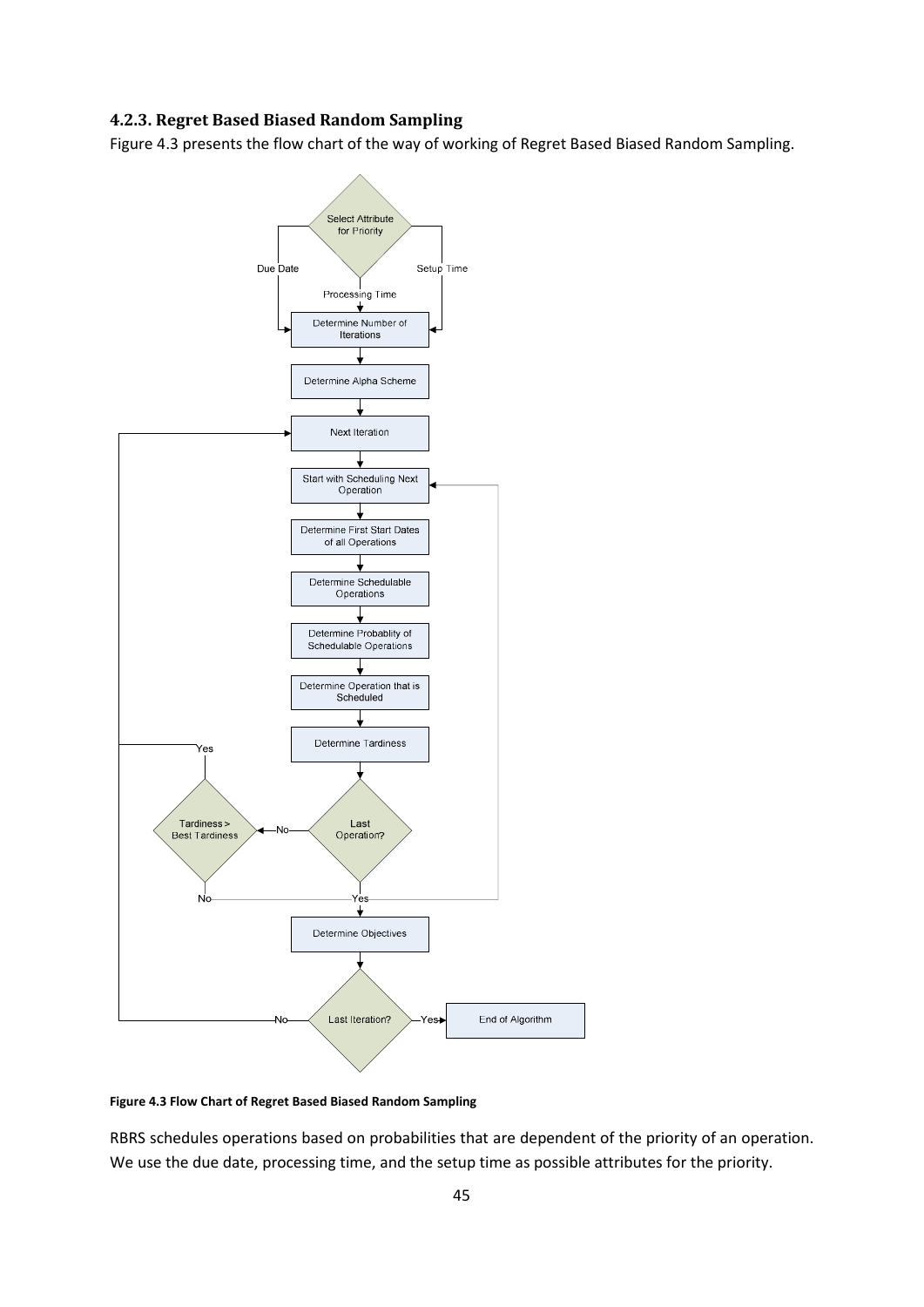Before we can start with scheduling, the number of iterations should be determined. The number of iterations determines how many times there is a start made with creating a schedule. A high number of iterations means a larger computation time, but also a higher probability to find a better schedule than with a low number of iterations.

Also the alpha scheme should be determined before we can start with scheduling. We start with a high value of alpha that gives a lot of probability to an operation with high priority and we end with a value close to zero for alpha that schedules the operations in an almost random way. We use a decreasing factor to determine the values of alpha between these values. Therefore, we have to determine a start value, an end value, and a corresponding decreasing factor. The start value could be a random value that is high enough to give a large difference in probability for a small difference in priority. We use a start value for alpha of 50 and this value gives operations with a higher priority much more priority as showed in the following example:

$$
v(1) = 10
$$
  
\n
$$
v(2) = 100
$$
  
\n
$$
v(3) = 1000
$$
  
\n
$$
v'(1) = 1000 - 10 = 990
$$
  
\n
$$
v'(2) = 1000 - 100 = 900
$$
  
\n
$$
v'(3) = 1000 - 1000 = 0
$$
  
\n
$$
v''(1) = (990 + 1)^{50} = 6.36 * 10^{149}
$$
  
\n
$$
v''(2) = (900 + 1)^{50} = 5.45 * 10^{147}
$$
  
\n
$$
v''(3) = (0 + 1)^{50} = 1
$$
  
\n
$$
p(1) = \frac{6.36 * 10^{149}}{6.36 * 10^{149} + 5.45 * 10^{147} + 1} = 0,992
$$
  
\n
$$
p(2) = \frac{5.45 * 10^{147}}{6.36 * 10^{149} + 5.45 * 10^{147} + 1} = 0,008
$$
  
\n
$$
p(3) = \frac{1}{6.36 * 10^{149} + 5.45 * 10^{147} + 1} = 1.56 * 10^{-150}
$$

We use an end value of alpha of 0.005 and this value schedules the operations almost randomly as showed with the following example.

$$
v''(1) = (990 + 1)^{0.005} = 1.0351
$$

$$
v''(2) = (900 + 1)^{0.005} = 1.0346
$$

$$
v''(3) = (0 + 1)^{0.005} = 1
$$

$$
p(1) = \frac{1.0351}{1.0351 + 1.0346 + 1} = 0.337
$$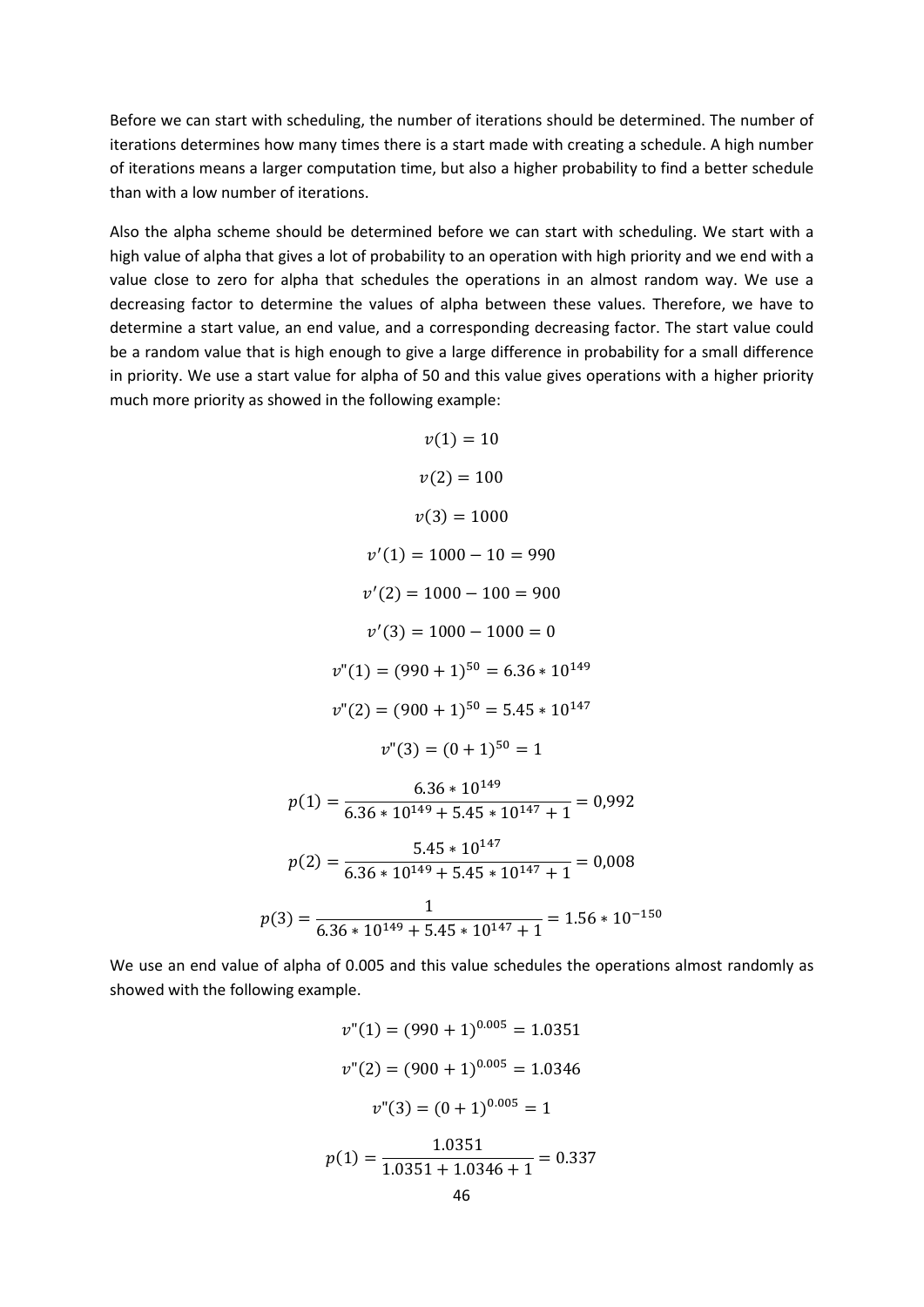$$
p(2) = \frac{1.0346}{1.0351 + 1.0346 + 1} = 0.337
$$

$$
p(3) = \frac{1}{1.0351 + 1.0346 + 1} = 0.326
$$

The decreasing factor should be that high that the first iteration has an alpha of 50 and the last iteration an alpha of 0,005. This means that the decreasing factor gets a value of  $0.0001^{\frac{1}{n-1}}$  where n is the number of iterations.

After that, the first iteration can start and the first start dates are determined for all operations. Then should be determined which operations are schedulable which is dependent of the generation scheme. With a parallel generation scheme, all unscheduled operations with a first start date that is equal to the lowest first start date are schedulable, while with a serial generation scheme, all unscheduled operations are schedulable.

All schedulable operations get a certain probability to be the next operation that is scheduled and based on these probabilities the next operation that must be scheduled is selected. The operation is scheduled and the tardiness is calculated. The iteration is stopped when tardiness of the orders is larger than tardiness of the best solution, because the schedule cannot be better than the best one in that case. When all operations are scheduled, the objectives are calculated. After that, the next iteration is started when it is not the last one, otherwise the scheduling algorithm ends.

#### **4.2.4. Simulated Annealing**

Figure 4.4 presents the flow chart of the way of working of Simulated Annealing. SA is an improvement algorithm that needs an initial schedule to improve. We use one of the Priority Rules from Section 4.2.2 to create this schedule. The schedule and corresponding values for utilization, total job tardiness, setup time, and tardiness of the operations are saved as best solution.

We should determine the value of the start temperature. The start temperature should be high enough to accept the most changes at the begin of the algorithm. Therefore, the acceptance ratio should be close to 1, which means that the most changes are accepted. This means that most changes should have an acceptance value that is close to 1. Therefore, the formula  $P_{bd} = e^{\left(\frac{b-d}{c}\right)}$  $\frac{1}{c}$ should be close to 1. The values  $b$  and  $d$  are the objective values of respectively the current schedule and the neighbor schedule and  $\ c$  is a positive control parameter which is decreased during the execution of the algorithm. We use a start temperature of 1000, because these value gives the most changes a high acceptance value which is showed with the following examples:  $e^{(\frac{100-101}{1000})} = 0.999$ ,

$$
e^{\left(\frac{100-110}{1000}\right)} = 0.990
$$
,  $e^{\left(\frac{100-200}{1000}\right)} = 0.905$ , and  $e^{\left(\frac{100-1100}{1000}\right)} = 0.368$ .

After that, we determine a neighbor schedule which is a schedule where two consecutive operations on a resource are changed. In cases that operations could be performed on multiple resources, an operation is sometimes placed on another resource to leave a local solution structure and to create a better schedule at the end.

The objective value of the neighbor structure is calculated based on the new start dates of all operations which are calculated as the maximum of the completion dates of the direct predecessors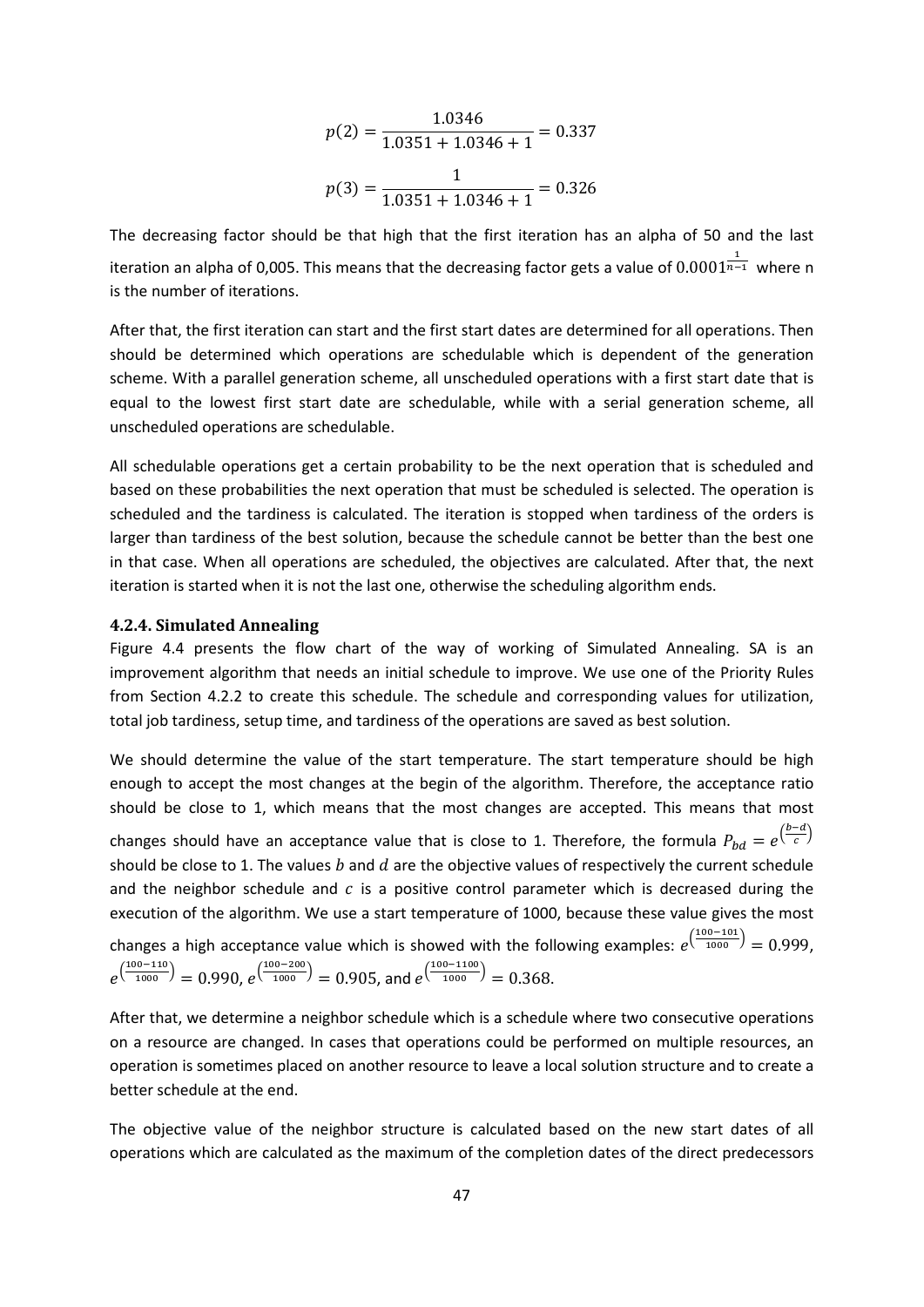and the previous operation on the resource. The objective value is calculated and when this is at least as good as the current solution, it is accepted as the new current solution. Otherwise the schedule is accepted as current schedule with a certain probability. When the objective value is also better than the best solution, it is accepted as the new best solution.

This is repeated as long as the number of iterations per temperature step is smaller than the length of the Markov Chain which determines the number of neighborhood solutions that are compared per temperature step. The length of the Markov Chain should be large enough to have a significant number of iterations per temperature step compared with the number of neighbor solutions. We use a length of 100 for the Markov Chain.

When the number of iterations is equal to the length of the Markov Chain, the temperature is decreased with the decreasing factor. The decreasing factor determines the decrease of the temperature which means the number of iterations that are needed from the start to the stop temperature. We use different decreasing factors to find a balance between computation time and results.

This is repeated as long as the stop temperature is not reached. The stop temperature should be low enough to accept almost only improvements at the end of the algorithm, so the acceptance ratio should be close to 0 for deteriorations. Therefore, the acceptance value should be close to 0, which means that the formula  $P_{bd} = e^{\left(\frac{b-d}{c}\right)}$  $\frac{c}{c}$ ) should be close to 0, so  $\frac{b-d}{c}$  must be large enough. We take a stop temperature of 0.1, because this value does also not accept solutions that have an objective value that is a bit worse as showed with the following example:  $e^{\left(\frac{100-101}{0.1}\right)} = 4.54 * 10^{-5}$ .

When the stop temperature is reached, the results of the best schedule are given as results of this scheduling algorithm and the scheduling algorithm ends.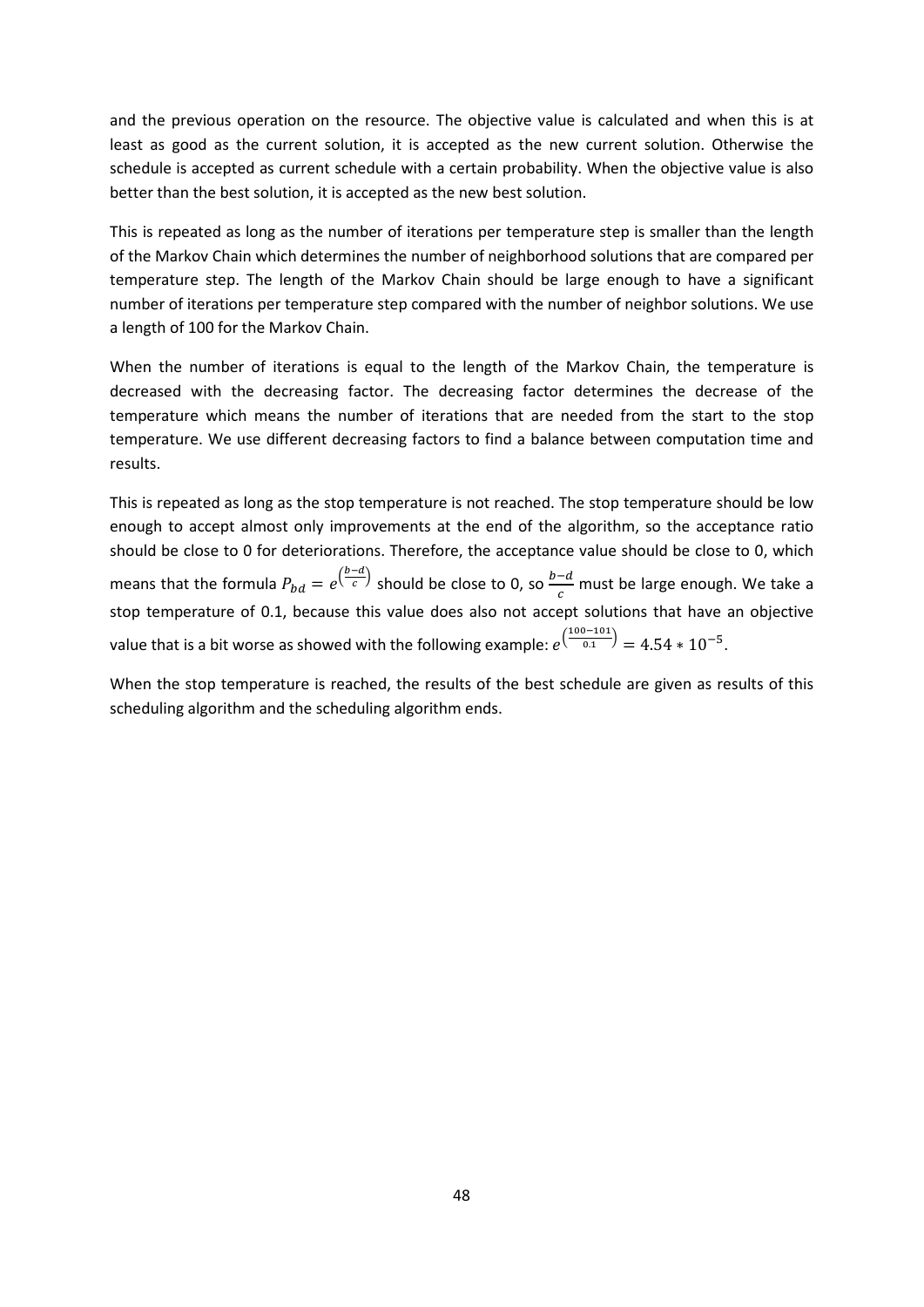

**Figure 4.4 Flow Chart of Simulated Annealing** 

### **4.3. Results**

We create two cases to test which scheduling algorithm is the best one for Limis Planner. The test cases contain different characteristics of the customers of Limis. We compare the scheduling algorithms for two cases with different objectives, because also the customers of Limis have different objectives. A lot of customers have minimization of tardiness as main objective, so Case I has the minimization of the tardiness of jobs as main objective and the other objectives are only relevant when the tardiness is the same. There are also customers with large setup times and in this case the sum of tardiness en setup time is the main objective. Therefore, Case II contains large setup times that are only needed between two sequenced operations with a different material code. The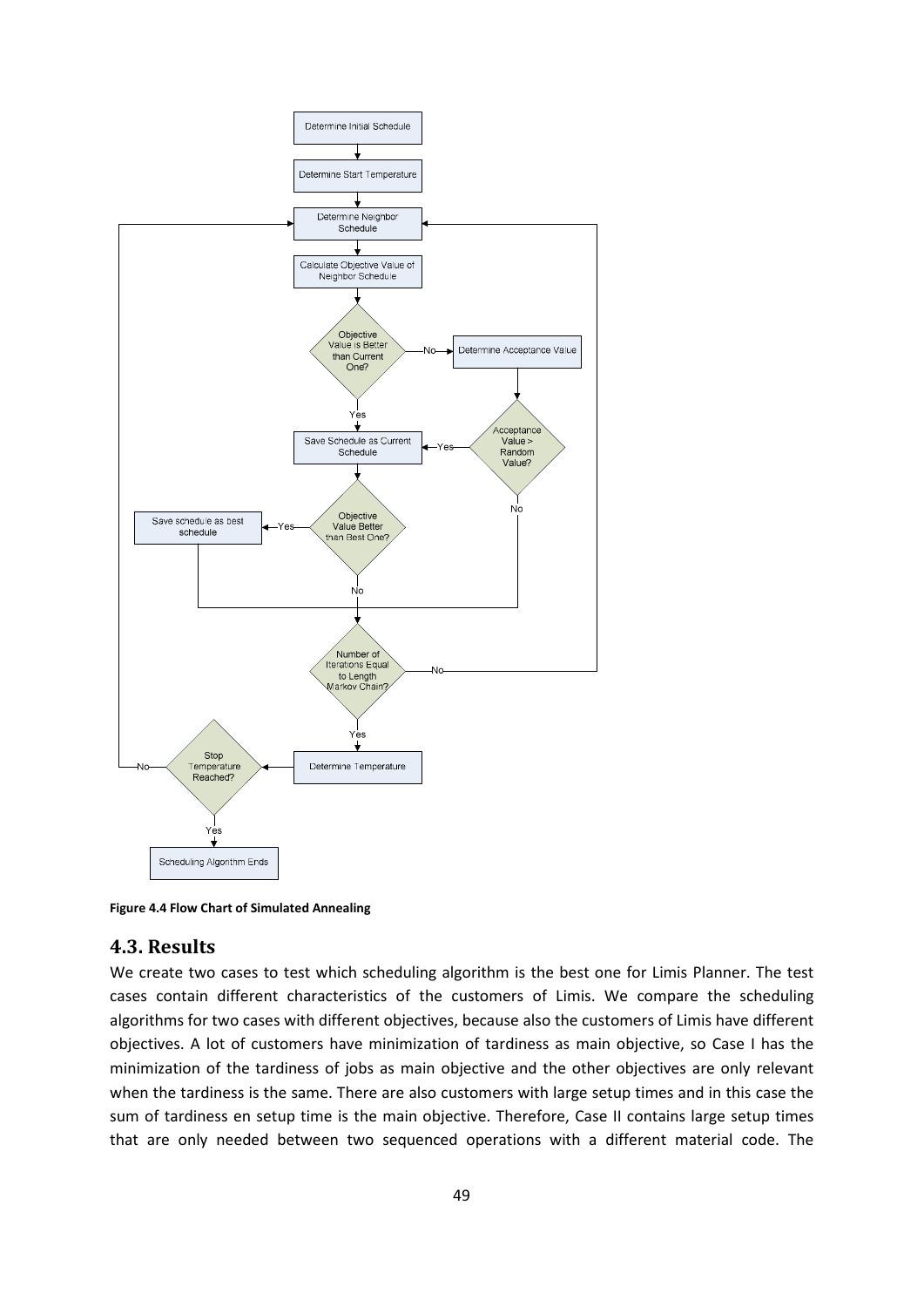objective in this case is to minimize the total setup time and the tardiness of jobs. Section 4.3.1 presents the results of Case I and Section 4.3.2 shows the results of Case II.

#### **4.3.1. Case I**

We create five different situations of Case I to decrease coincidence. These situations have the same characteristics that are based on averages of customers of Limis. Case I consists of 1000 operations that must be scheduled on 20 resources and by 20 employees. Each employee operates a certain resource and each operation is processed on one resource. The operations are collected in jobs of different length with an average length of 20. The length of the job is generated by giving each operation a number between 1 and 20 and the operations with 1 are the first operations of a job. This results in lengths that vary from 1 to 38. The processing times of the operations could be divided in three categories: operations that need a few minutes which is about 50% of the operations, operations with a processing time of a few minutes to a hour which is about 30% of the operations, and operations that need more than a hour which is about 20% of the operations. Therefore, we give 50% of the operations a processing time between 1 and 5 minutes, 30% a processing time between 5 minutes and 1 hours, and 20% of the operations a processing time between 1 hour and 1 day. These processing times are generated with the help of a random number from 1 and 10 to generate random lengths of the processing times. There is setup time needed between operations if the operations does not have the same material code. Each operation has a random generated material code and there are 20 different material codes. The set up times varies from a few minutes to 1 hour which is dependent of the difference in material code. The objective in this case is to minimize the tardiness of the jobs.

The average utilization of the resources, job tardiness, total tardiness, and total setup time are presented as results of the schedules. We also give the computation time which is relevant, because this indicates how much time is needed to get these results. Table 4.2 shows the average results of the five created situations for Case I and Appendix D shows the results per situation for the different scheduling algorithms.

| Algorithm      | <b>Job Tardiness</b> | Utilization | <b>Operation Tardiness</b> | Setup Time | <b>Computation Time</b> |
|----------------|----------------------|-------------|----------------------------|------------|-------------------------|
| RBRS with 1000 | 49.40                | 49.84       | 235.95                     | 585.7      | 850.2                   |
| RBRS with 100  | 59.90                | 50.12       | 310.45                     | 585.35     | 89.6                    |
| SA with 0.99   | 60.80                | 47.75       | 364.95                     | 572.8      | 1162.8                  |
| SA with 0.95   | 64.95                | 48.73       | 380.05                     | 582.25     | 228.6                   |
| <b>EDD</b>     | 69.45                | 49.75       | 365.40                     | 586.95     |                         |
| <b>SPT</b>     | 1134.95              | 52.09       | 6190.90                    | 584.7      |                         |
| SST            | 1639.85              | 50.32       | 8658.30                    | 499.9      |                         |

**Table 4.2 Results for Case I** 

Priority Rules need a small computation time, because there is only one schedule created. Priority Rules only score well on the objective that is related to the corresponding Priority Rule. The EDD rule gives a good result for tardiness, because the operations are sequenced on their due date. The SPT rule gives the highest value for the utilization which is applicable, because operations with a long processing time are processed at the end, so resources that does not have long processing time operations are ready earlier than with the other rules which give a high utilization. The schedule based on the SST rule contains the least setup time which is logic, because operations with the same material code are scheduled in sequence when this is possible and operations with the same material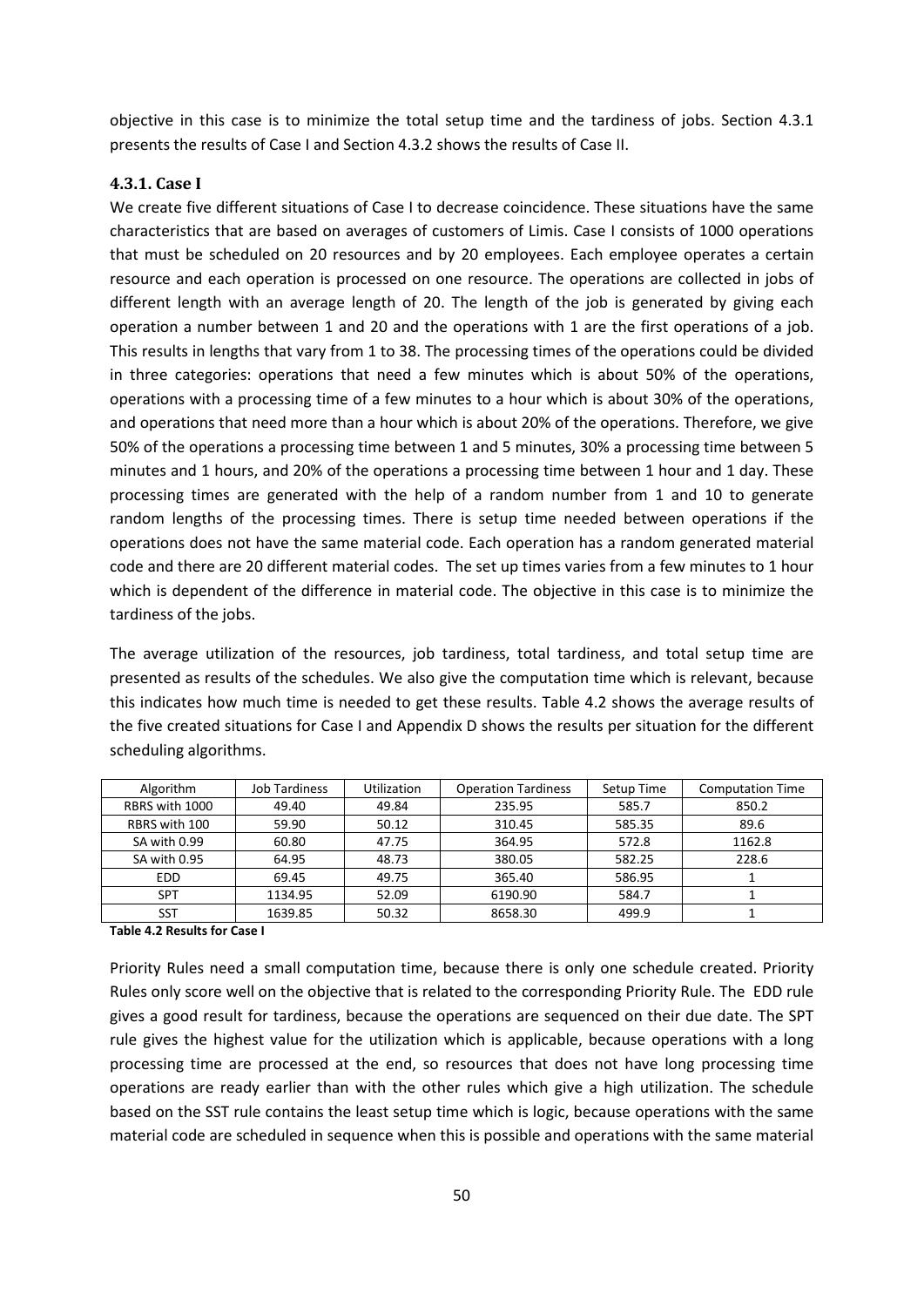code does not need setup time. The prevention of setup time is not high enough to have a good result for the tardiness.

Regret Based Biased Random Sampling needs more computation time, because there are multiple schedules created. Minimizing the job tardiness is the objective in this case, so the schedule with the least job tardiness is saved as best solution. The tardiness is lower than the schedule with the EDD rule, which can be explained by the number of iterations in combination with scheduling based on probabilities. It is probable that scheduling an operation with a slightly higher due date sometimes gives better results for the tardiness of operations later in the schedule.

Also Simulated Annealing needs a lot of computation time compared to the Priority Rules, because there are a lot of changes required to get a good schedule. The improvements are reached by changes that prevent setup time and changes that decrease the tardiness. Sometimes it is better to let a resource idle for a moment, because an operation with the same material code is available a few moments later which means no setup time. Sometimes it is better to let a resource idle for an operation that is available a few moments later to decrease the tardiness or to change operations that gives less tardiness later in the schedule.

#### **4.3.2. Case II**

We also create five different situations of Case II to decrease coincidence. It also consists of 1000 operations that must be scheduled on 20 resources and by 20 employees. Each employee operates a certain resource and each operation can only produced on one resource. The operations are collected in jobs of different length with an average length of 18. The length of the job is generated in the same way as the previous case. This results in lengths that vary from 2 to 38 operations. The processing times of the operations could be divided in operations that need less than a hour and operations that have a processing time of more than a hour. Therefore we give 80% of the operations a processing time between 1 and 60 minutes and 20% of the operations a processing time between 1 hour and 1 day. The set up times varies from 1 hour to 2 hour which is dependent of the difference in material code. The objective in this case is to minimize the sum of the tardiness and the total setup time.

The same results are presented as in the previous case extended with the objective value which is the sum of the job tardiness and the setup time. Table 4.3 shows the average results of the five created situations for Case II and Appendix E shows the results per situation for the different scheduling algorithms.

| Algorithm      | Objective | <b>Job Tardiness</b> | <b>Utilization</b> | <b>Operation Tardiness</b> | Setup Time | <b>Computation Time</b> |
|----------------|-----------|----------------------|--------------------|----------------------------|------------|-------------------------|
| SA with 0.99   | 1243.7    | 59.85                | 39.05              | 549.8                      | 1183.85    | 1390.8                  |
| SA with 0.95   | 1523.2    | 59.7                 | 38.15              | 715                        | 1463.5     | 277.2                   |
| RBRS with 1000 | 1911.45   | 31.45                | 30.60              | 361.55                     | 1880       | 1297.8                  |
| RBRS with 100  | 1944.1    | 29.1                 | 29.82              | 291.2                      | 1915       | 131                     |
| <b>EDD</b>     | 2013.8    | 38.3                 | 29.62              | 357.7                      | 1975.5     |                         |
| <b>SST</b>     | 2438.75   | 1177.75              | 37.61              | 6966.65                    | 1261       |                         |
| <b>SPT</b>     | 4067.1    | 2127.6               | 31.38              | 11284.05                   | 1939.5     |                         |

**Table 4.3 Results for Case II** 

The Priority Rules create a schedule in a short computation time, but do not give good results for the objective function. The EDD rule and the SST rule give a good score for respectively the tardiness and the total setup time. Also the utilization is high with the SST, because there is less time used for setup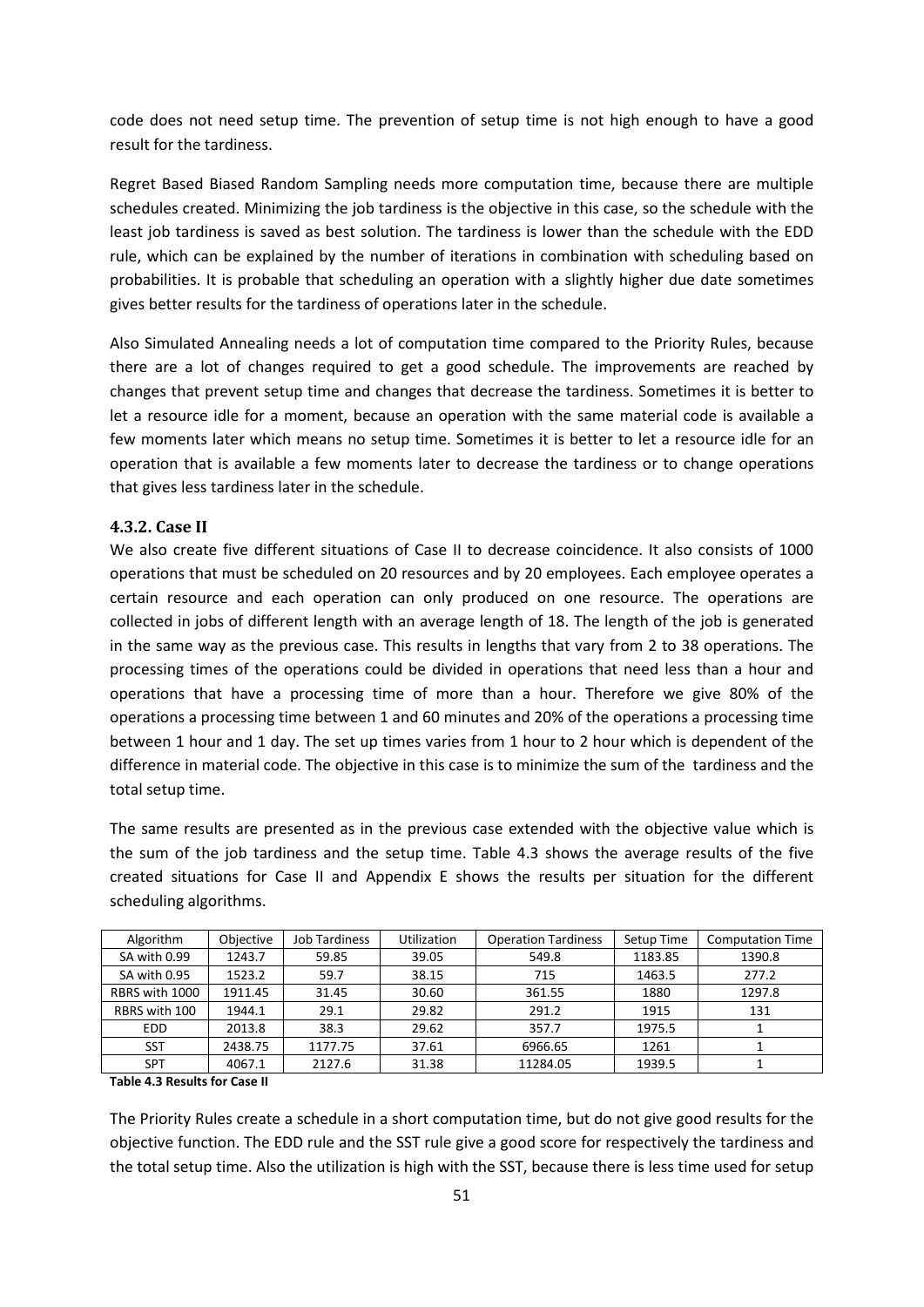time, which automatically means a better ratio between processing time and total time. The SPT rule does not give good results, also the utilization is not that high which is caused by the high setup time.

Minimizing the average of the sum of the job tardiness and the setup time is the objective in this case, so the schedule with the lowest value is saved as best solution in Regret Based Biased Random Sampling. The due dates of the operations are used as priorities, so the result for tardiness is good and the setup time is not much improved, because the priority is based on the due date.

The schedule created with Simulated Annealing gives the best schedule based on the value for the objective function. This is applicable, because Simulated Annealing evaluates the schedules based on this score and can evaluate the schedule on both objectives at the same time. The setup time is lower than with the SST rule, because SA allows that a resource stays idle when there is an operation a few moments later available with the same material code which means no setup time. Also the utilization is high, because there is less time used for setups.

### **4.4. Conclusions**

Priority Rules give good schedules in a short computation time if the Priority Rule corresponds with the objective, so the EDD rule gives good schedules when the objective is minimization of tardiness and the SMC rule gives good schedules in case of minimization of setup time.

Regret Based Biased Random Sampling needs approximately the same computation time to create a schedule, but needs more computation time for multiple iterations. Multiple iterations give better results, but a schedule that is better than the schedule created with the Priority Rules can be created in a short computation time. A disadvantage of RBRS is the way of which priorities should be determined in the case of multiple objectives that are unrelated which is showed in Case II. The priority is in this case based on one objective which gives worse results than with Simulated Annealing.

In the case of one main objective, Simulated Annealing only gives a better schedule than the initial schedule after a lot of computation time and the results are worse than RBRS. Therefore, SA is not a suitable scheduling algorithm for cases with one objective, but the results found in the case of multiple objectives are much better than found with the other algorithms, because the objectives can be easily combined in the objective value. This means that SA might be a suitable scheduling algorithm in the case of multiple unrelated objectives, because then the schedules that are created in a short computation time are also better than the schedules found with the other algorithms.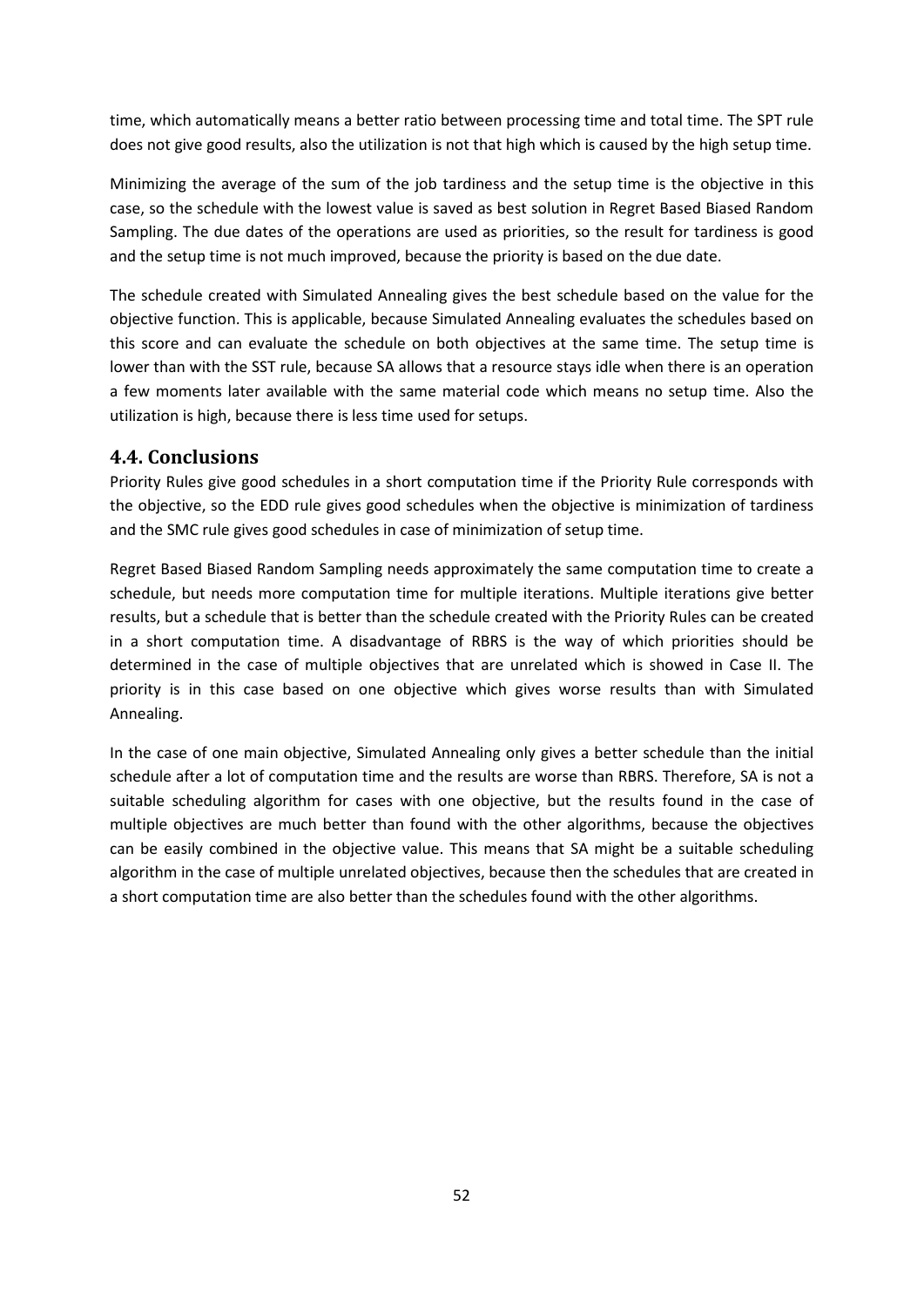## **Chapter 5 Conclusions and recommendations**

This chapter presents the conclusions and recommendations. Section 5.1 presents the conclusions about the different scheduling algorithms and Section 5.2 gives recommendations concerning the implementation and further research.

### **5.1. Conclusions**

Based on this research, we conclude that Regret Based Biased Random Sampling with a parallel generation scheme is a suitable algorithm for Limis Planner in the most cases. Finding an algorithm that schedules the operations in a good sequence in an acceptable computation time is the objective of this research and RBRS schedules the operations in a good sequence in an acceptable computation time.

However, based on the requirements that are mentioned in Section 3.4.3 and the results from testing, RBRS does not completely meet the requirement to reach multiple objectives at the same time. RBRS can deal with multiple objectives, but it is difficult to create a priority in situations in which there are unrelated objectives. The priority should be based on one of these objectives which gives not the best results. Simulated Annealing could be a solution for this problem, because SA only evaluates the score of the objective value, so it does not matter when these objectives are unrelated. The disadvantage of SA is that it is difficult to use it in the right way, so it could be used, but only when the knowledge of the algorithm is available. Otherwise, the generated schedules are not better than RBRS in that situations.

RBRS with a parallel generation scheme does also not completely meet the requirement that the algorithm should prevent that operations with high priority and short processing time are processed after an operation with low priority and long processing time that is a few moments earlier available. RBRS gives the schedule with the best result for the objective function and situations in which operations with low priority are scheduled before operations with high priority have a negative effect on the objective function. Therefore, the best schedule will not contain many of these situations, but RBRS does not allow an idle resource when there are operations available. RBRS could be extended with a serial generation scheme to solve this problem, because with this way of scheduling, the high priority operations are scheduled first.

Summarized the conclusions are the following ones:

- Regret Based Biased Random Sampling with a parallel generation scheme is the most suitable scheduling algorithm for Limis Planner in the most situations.
- A serial generation scheme is most suitable for cases with a large difference in importance of jobs, so when it is important to process a few jobs on time and it does not matter when other jobs are ready.

### **5.2. Recommendations**

Based on this research, we recommend to add Regret Based Biased Random Sampling to Limis Planner to give the best way of scheduling. In the most cases, RBRS should be used with a parallel generation scheme, because this gives the best schedules, in the most situations. Only when there is a large difference in importance of jobs, the serial generation scheme should be used.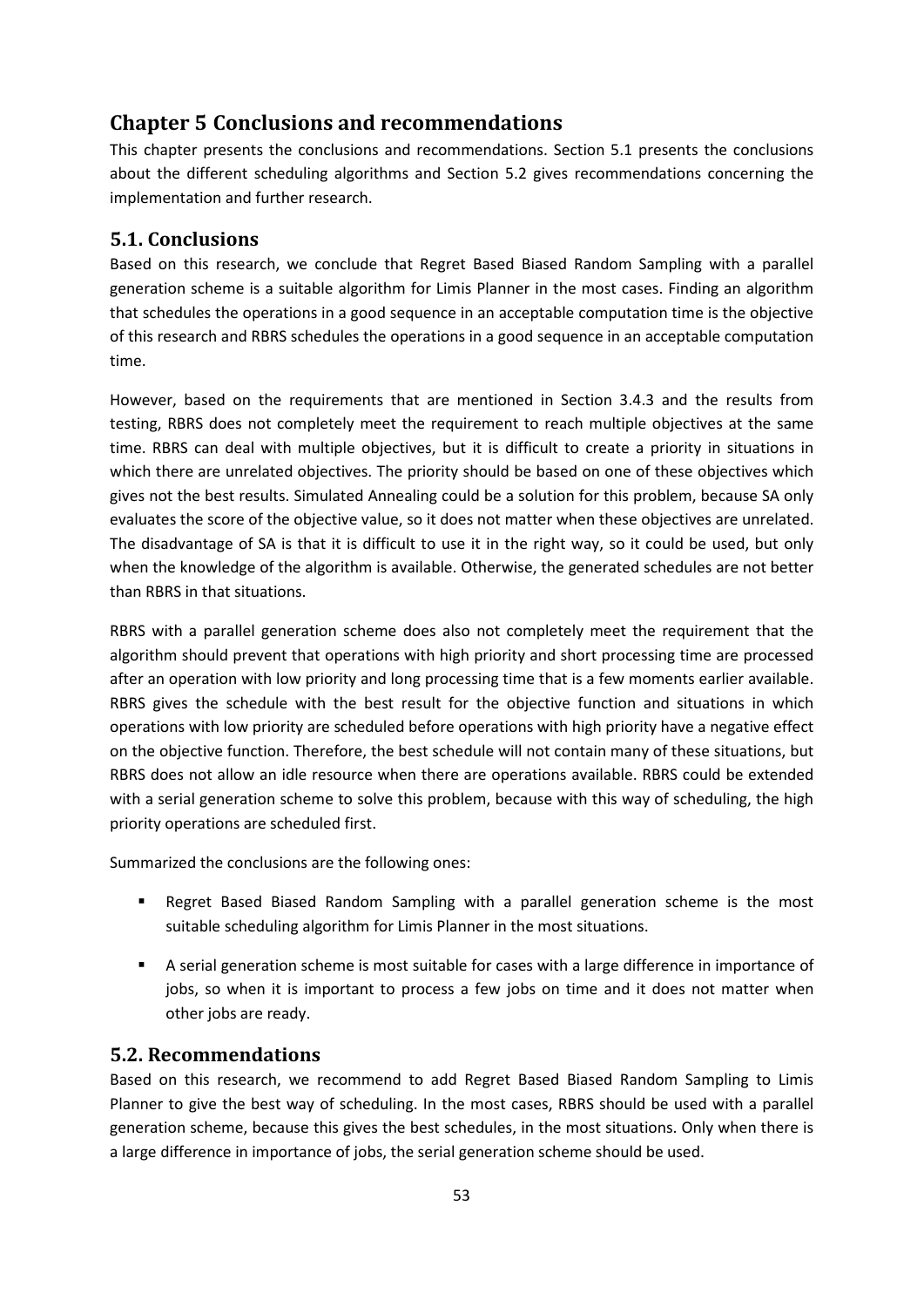This research could be used as theoretical basis for the development of a new version of Limis Planner, but the current Limis Planner contains a lot more functionality than used in this research. We take into account the basic principles of scheduling as predecessors, set up time and due dates, but not the more complex aspects like changing availabilities of resources and employees, for example. Therefore the proposed way of scheduling should be extended with more complex functionalities.

Each operation gets a priority that is based on one of the attributes. There must be provided on which of these attributes the priority is determined. This could be made as complicated as desired. It is possible to use more attributes that serve as input for the priority, but this can also give useless complexity.

The schedules are compared by means of one or multiple objective values, so these objective values should be derived from certain parameters. The parameters that are used as input for the objective values should be determined. We use the lateness of orders, the number of orders on time, the total lateness of the jobs, and the utilization of the resources as objectives. In theory, all objectives could be compared as long as the customer has the data available.

It is important to use the same aspects for the objective and the priority, so when the objective is to minimize the setup time, the priority of an operation should be based on something that is related to set up times and the priority should be based on due dates when the objective is to minimize the lateness, for example.

Possible attributes that could be used for the priorities and objectives are setup time, setup costs, lateness, transportation time, transportation costs, and makespan. Theoretically, all attributes could be used for the objective function and priorities, as long as the data could be made available. It is important to realize that some things are difficult to combine in the priority.

In Limis Planner, scheduling is not only used as input for the to-do-list on the work floor. It is also used to have an overview of the bottleneck resources and the further problems in the planning as on time delivery and delivery dates. Scheduling is also used as tool for the determination of the right capacities, employability of employees and outsourcing. There is not a clear distinction between planning and scheduling. Section 2.2.2 gives an overview in which way the planning should be organized in a production company. This section gives a clear distinction between planning and scheduling and this distinction should also be made within Limis Planner.

Finally, implementing Regret Based Biased Random Sampling can improve the functionality of Limis Planner. It gives Limis Planner more opportunities to create schedules in a different way for different situations.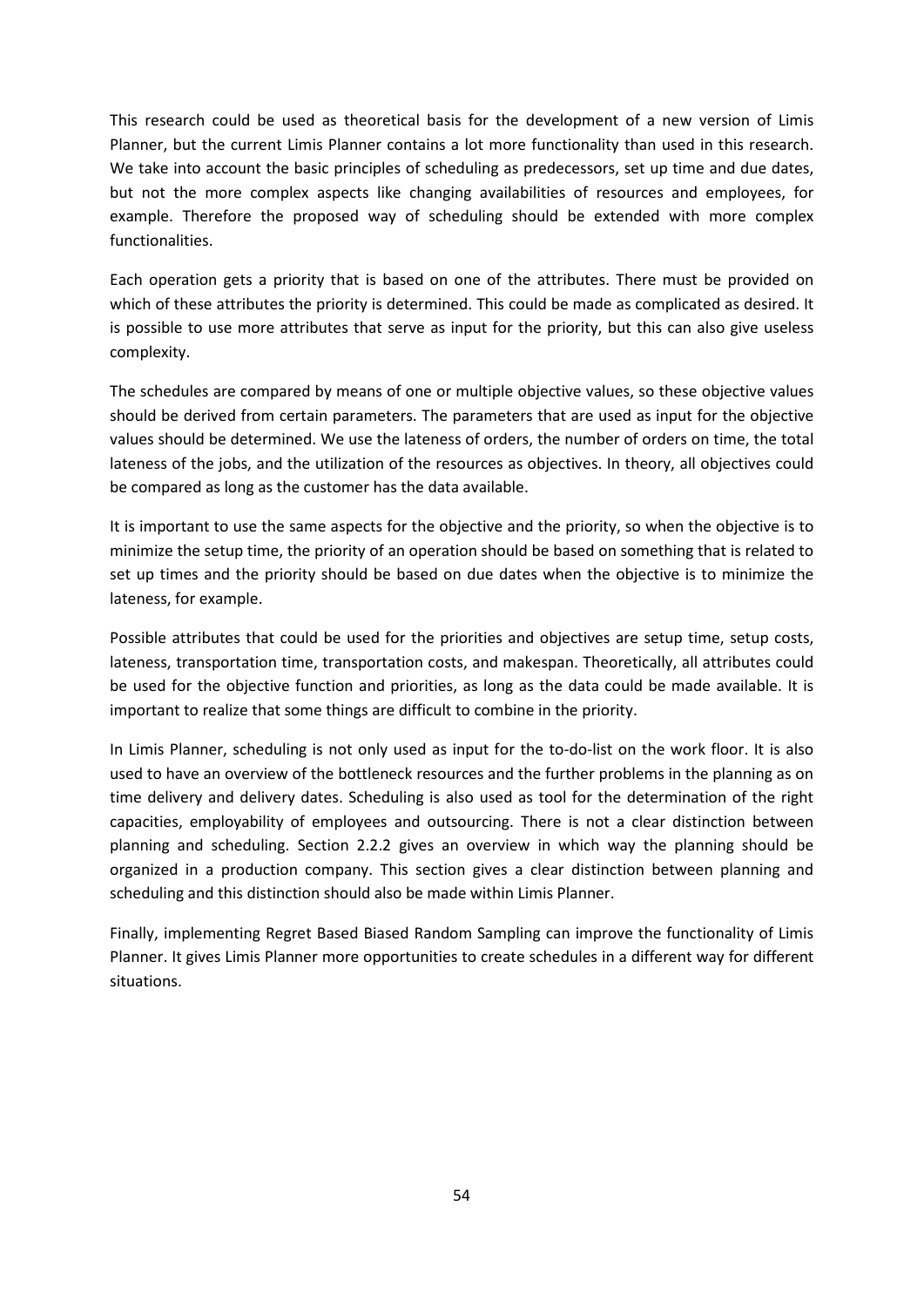### **References**

Adams, J., Balas, E. & Zawack, D., 1988. Shifting Bottleneck Procedure for Job Shop Scheduling. *Management Science,* Volume 34, pp. 391-401.

Baker, K.R., 1974. *Introduction to Sequencing and Scheduling.* 1st ed. New York: Wiley.

Barták, R., 1999. *On the Boundary of Planning and Scheduling: A Study.* Manchester.

Barták, R., Salido, M.A. & Rossi, F., 2004. New Trends in Constraint Satisfaction, Planning, and Scheduling: A Survey. *The Knowledge Engineering Review,* Volume 0, pp. 1-24,

Bedworth, D.D. & Bailey, J.E., 1982. *Integrated Production Control Systems.* 1st ed. New York: John Wiley.

Blum, C. & Roli, A., 2003. Metaheuristics in combinatorial optimization: Overview and conceptual comparison. *ACM Computing Surveys CSUR,* Volume 35, pp. 268-308.

Boothroyd, G. & Dewhurst, P., 1990. *Product Design for Assembly.* 2nd ed. Wakefield: Boothroyd Dewhurst.

Brailsford, S.C., Potts, C.N. & Smith, B.M., 1999. Constraint satisfaction problems: Algorithms and applications. *European Journal of Operational Research,* Volume 119, pp. 557-581.

Buzacott, J.A., 1989. *Generalized Kanban/MRP systems,* University of Waterloo: Department of Management Sciences.

Buzacott, J.A. & Shanthikumar, J.G., 1993. *Stochastic models of manufacturing systems.* 1st ed. Englewood Cliffs: Prentice-Hall.

Cavalieri, S., Terzi, S. & Macchi, M., 2007. A Benchmarking Service for the evaluation and comparison of scheduling techniques. *Computers in Industry,* Volume 58, pp. 656-666.

Cooper, D.F., 1976. Heuristics for scheduling resource-constrained projects: An experimental investigation. *Management Science,* Volume 22, pp. 186-194.

Cooper, D.F., 1977. A note on serial and parallel heuristics for resource-constrained project scheduling. *Foundations of Control Engineering*, Volume 2, pp. 131-134.

Cordeau, J.F., Gendreau, M., Laporte, G., Potvin, J.Y. & Semet, F., 2002. A guide to vehicle routing heuristics. *Journal of the Operational Research Society,* Volume 53, pp. 512-522.

Dominic, P.D.D., Kaliyamoorthy, S. & Kumar, M., 2004. Efficient dispatching rules for dynamic job shop scheduling. *International Journal of Advanced Manufacturing Technology,* Volume 24, pp. 70- 75.

Fogarty, D.W., Blackstone, J.H. & Hoffmann, T.R., 1990. *Production and inventory management.* 2nd ed. Cincinnati: South-Western Publishing Company.

Garrido, A., Arangu, M. & Onaindia, E., 2008. A constraint programming formulation for planning: from plan scheduling to plan generation. *Springer Science+Business Media,* pp. 227-256.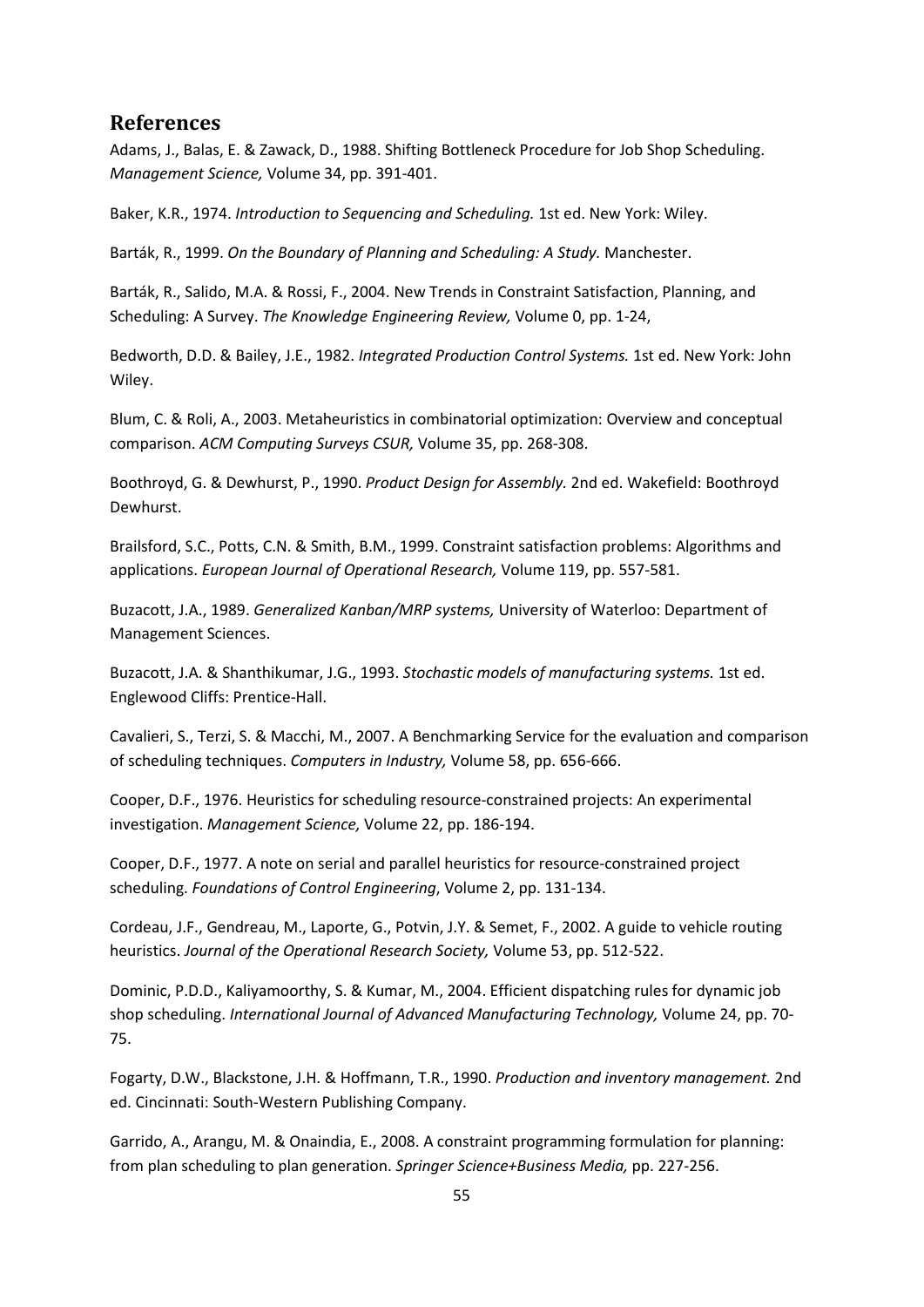Glover, F., 1986. Future paths for integer programming and links to artificial intelligence. *Computer & Operations Research,* Volume 13, pp. 533-549.

Hutchison, J. & Khumavala, B., 1990. Scheduling random flexible manufacturing systems with dynamic environments. *Journal of Operations Management,* Volume 9, pp. 335-351.

Kamboj, M.S. & Sengupta, J., 2009. Comparative Analysis of Simulated Annealing and Tabu Search Channel Allocation Algorithms. *International Journal of Computer Theory and Engineering,* Volume 1, pp. 588-591.

Kelley, J.E., 1963. The critical-path method: Resources planning and scheduling. In: J. Muth & G. Thompson, eds. *Industrial scheduling.* New Jersey: Prentice-Hall, pp. 347-365.

Kempf, K., Uzsoy, R., Smith, S. & Gary, K., 2000. Evaluation and comparison of production schedules. *Computers in Industry,* Volume 42, pp. 203-220.

Kirkpatrick, S., Gelatt, C.D. & Vecchi, M.P., 1983. Optimization by Simulated Annealing. *Science,*  Volume 220, pp. 671-680.

Kolisch, R., 1996. Serial and parallel resource-constrained project scheduling methods revisited: Theory and computation. *European Journal of Operational Research,* Volume 90, pp. 320-333.

Kusiak, A. & Heragu, S.S., 1987. The facility layout problem. *European Journal of Operational Research,* Volume 29, pp. 229-251.

Laarhoven, P.J.M. v., Aarts, E.H.L. & Lenstra, J., 1992. Job Shop Scheduling by Simulated Annealing. *Operations Research,* Volume 40, pp. 113-125.

Makridakis, S., Wheelwright, S.C. & Hyndman, R.J., 1998. *Forecasting: methods and applications.* 3rd ed. New York: Wiley.

Meester, G.J. & Zijm, W.H.M., 1993. Multi-resource scheduling for an FMC in discrete parts manufacturing. In: M. Ahmad & W. Sullivan, eds. *Flexible Automation and Integrated Manufacturing.*  Atlanta: CRC Press, pp. 360-370.

Miyakawa, S., 1991. *Simultaneous engineering and the producibility evaluation method.* Detroit, International Conference on the Application of Manufacturing Technologies.

Miyakawa, S. & Ohashi, T., 1986. *The Hitachi Assemblability Evaluation Method.* Newport, International Conference on Product Design for Assembly.

Pinedo, M.L., 2005. *Planning and Scheduling in Manufacturing and Services.* 1st ed. New York: Springers Science + Business Media.

Pinedo, M.L., 2012. *Scheduling: Theory, Algorithms, and Systems.* 4rd ed. New York: Springer Science+Business Media.

Schirmer, A., 1997. *Advanced biased random sampling in serial and parallel scheduling.* Research Report, University of Kiel.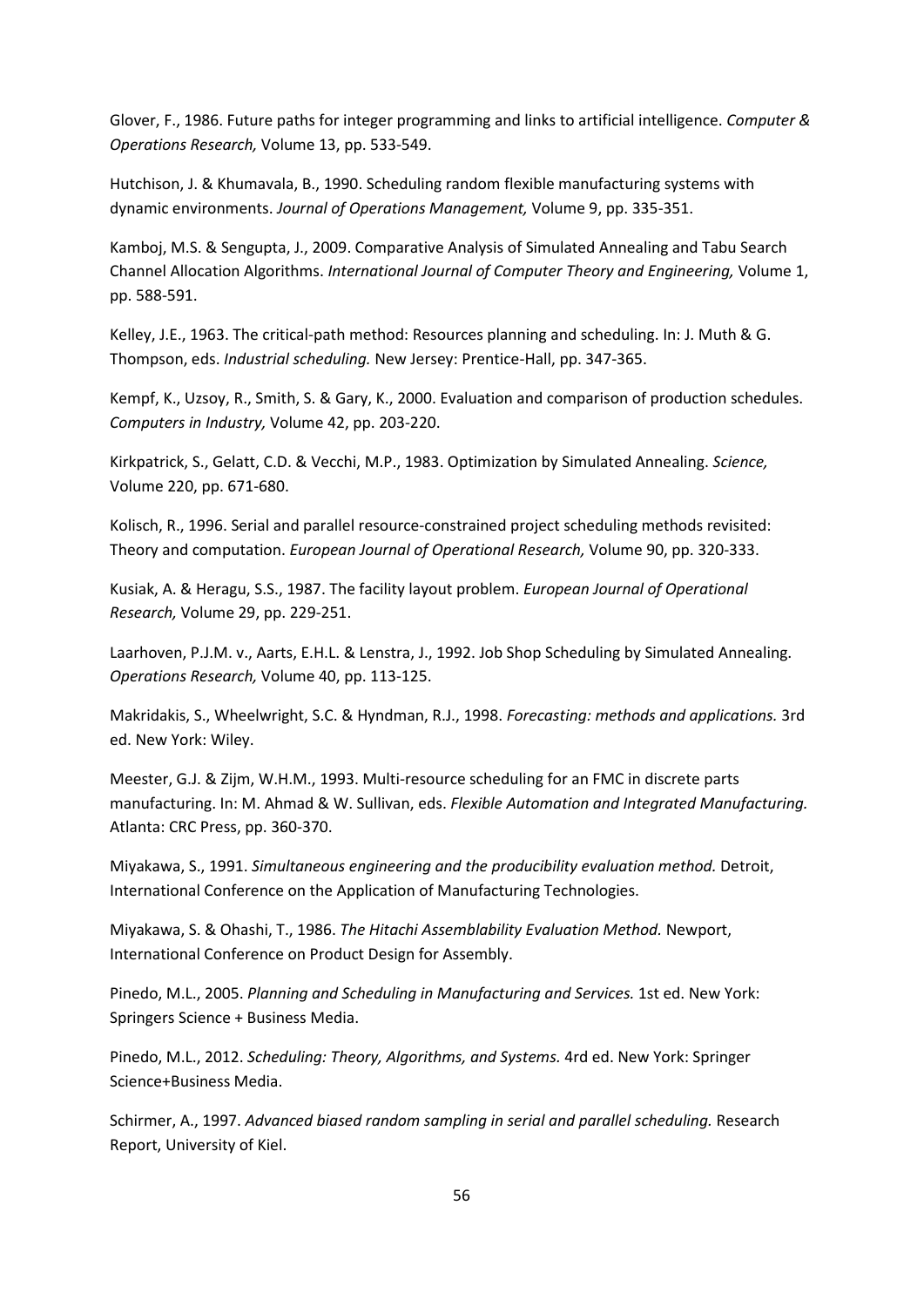Schutten, J.M.J., 1996. *Shop Floor Scheduling with Setup Times. PhD Thesis, University of Twente,*  Enschede.

Schutten, J.M.J., 1998. Practical job shop scheduling. *Annals of Operations Research,* Volume 83, pp. 161-177.

Senthiil, P.V. & Selladurai, V., 2011. Optimal Job shop Scheduling Performance Enhancement Trough Computer Based Simulated Annealing Technique. *Journal for Manufacturing Science and Production,*  Volume 8, pp. 169-180.

Seyedi, I., Maleki-Daronkolaei, A. & Kalashi, F., 2012. Tabu search and simulated annealing for new three-stage assembly flowshop scheduling with blocking. *Interdisciplinary Journal Of Contemporary Research In Business,* Volume Volume 4, pp. 394-402.

Silver, E.A., Pyke, D.F. & Peterson, R., 1998. *Inventory management and production planning and scheduling.* 3rd ed. New York: Wiley.

Sprecher, A., Kolisch, R. & Drexl, A., 1995. Semi-active, active, and non-delay schedules for the resource-constrained project scheduling problem. *European Journal of Operational Research,* Volume 80, pp. 94-102.

Suri, R., Sanders, J.L. & Kamanth, M., 1993. Performance evaluation of production networks. In: S. Graves, A. Rinnooy Kan & P. Zipkin, eds. *Handbooks in operations research and management science.*  New York: Elsevier Science Publishers B.V., pp. 199-284.

Takahaski, K., Suzuki, I. & Suguro, T., 1989. *Producibility evalutation method.* Kanazawa, International Conference On Assembly Automation.

Wang, Z., Li, X. & Qi, X., 2008. The Design and Development of a Multi-agent Agile Scheduling System*. International Journal of Computational Intelligence Research,* Volume 4, pp. 45-52.

Wang, Z. & Liu, Y., 2006. A Multi-Agent agile scheduling system for job-shop problem. ISDA'06. Published by *IEEE Computer Society,* pp. 679.

Wemmerlov, U. & Hyer, N.L., 1989. Cellular manufacturing in the US industry: a survey of users. *International Journal of Production Research,* Volume 27, pp. 1511-1530.

Yamada, T. & Nakano, R., 1997. Job-shop scheduling. In: A. Zalzala & P. Fleming, eds. *Genetic algorithms in engineering systems.* London: The Institution of Electric Engineers, pp. 134-160.

Zijm, W.H.M., 2000. Towards intelligent manufacturing planning and control systems. *OR Spektrum,*  Volume 22, pp. 313-345.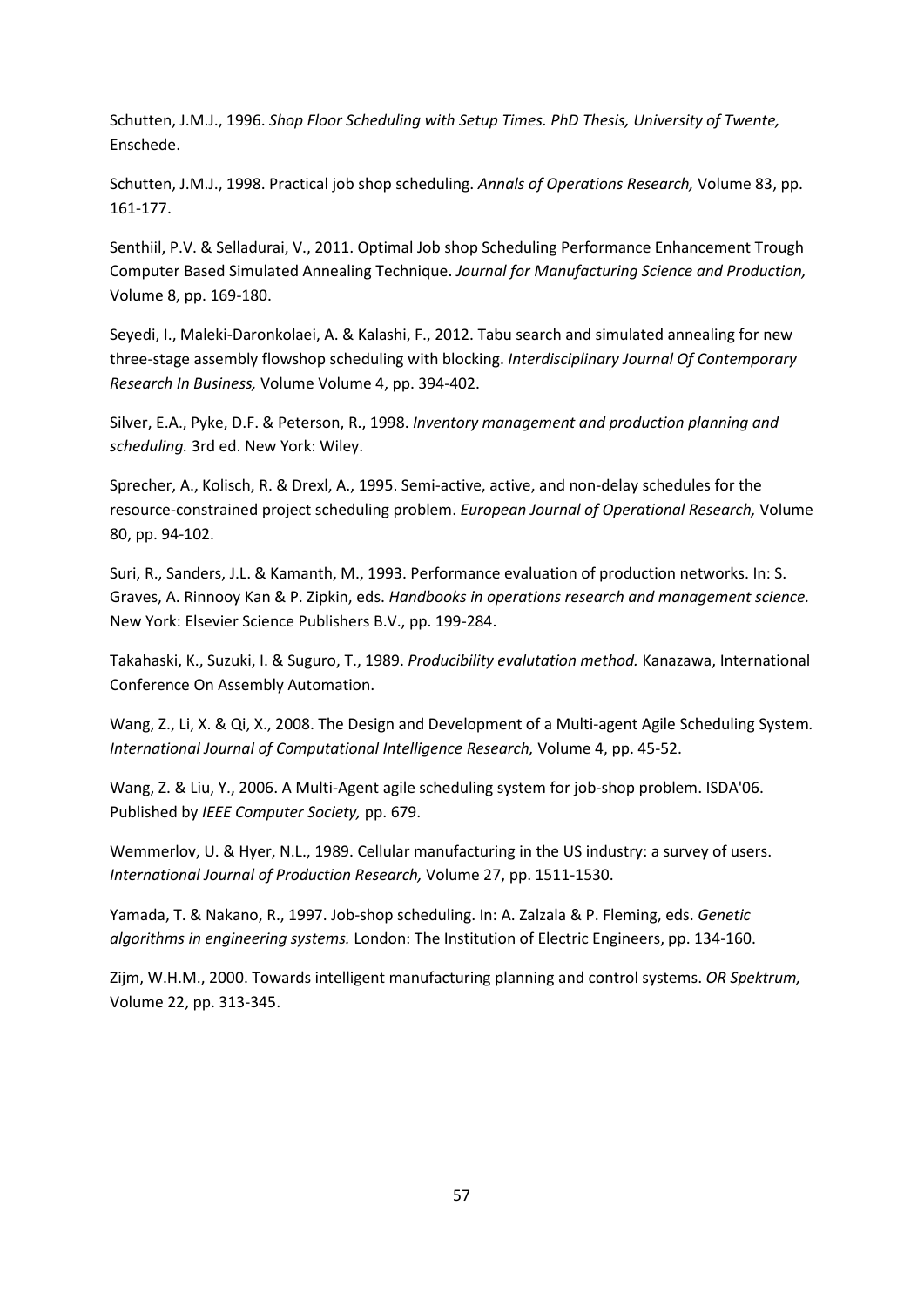# **Appendix A: Concept Smart Planning**

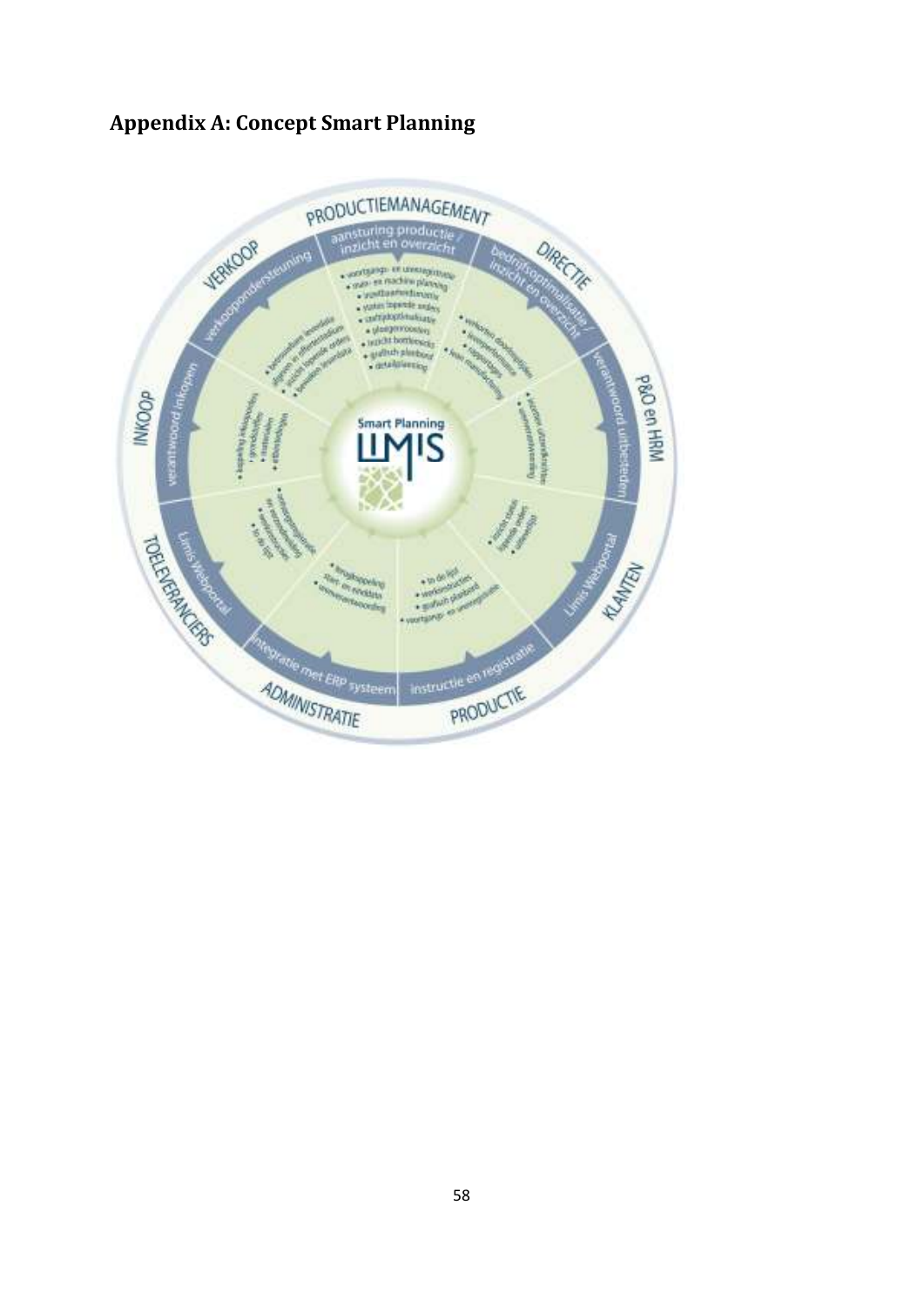

# **Appendix B: Manufacturing planning and control architecture**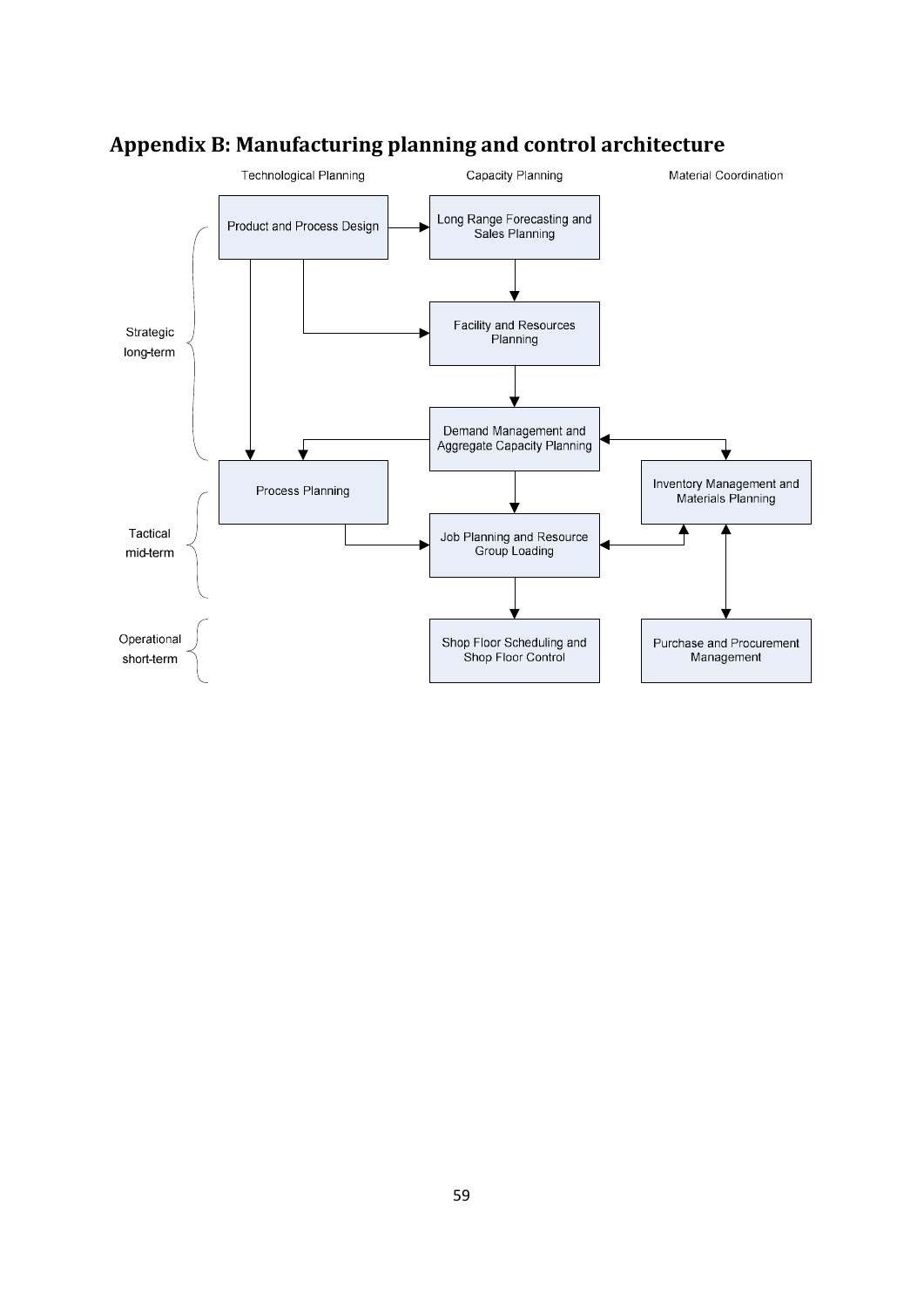### **Appendix C: Overview of planning in a production company**

This appendix gives an overview of all relevant aspects of planning in a production company. The links between these different aspects are presented in a mathematical way. There could be made distinction between categories objectives in the planning. Minimizing costs is the first objective category and minimizing time the second category.

Relevant costs are changeover costs  $tc_{ii'}$  between job  $i$  and job  $i'$ , inventory costs  $ic_{kp}$  of material type k on day p, inventory costs  $ic_{mp}$  at machine m on day p, order costs  $ro_k$  of material type k, penalty costs  $pe_i$  of job i, penalty costs  $pe_o$  of order  $o$ , penalty costs  $pe_n$  of project  $n$ , set up costs  $cr_m$  of machine  $m$ , transportation costs  $nc_{ii'}$  between job  $i$  and job  $i'$ , using costs of machine  $um_i$  for job  $i$  , using costs of tool  $uq_i$  for job  $i$ , and using costs of employee  $uw_i$  for job  $i$ .

Relevant times are changeover times  $tt_{ii'}$  between job  $i$  and job  $i'$ , completion times  $ci_i$  of job  $i$  , completion times  $c i_o$  of order  $o$ , completion time  $c i_n$  of project  $n$ , set up times  $t r_m$  of machine  $m$ , transportation times  $nt_{ii'}$  between job *i* and job *i'*, time in inventory  $ti_{im}$  at machine *m* after job *i*, and time in inventory  $t_{ik}$  of material type  $k$ .

Equation (1) gives this objective function and Equation (2) and (3) show that all the priority factors  $\beta_r$ should be between zero and one and that these priorities sum up to one.

$$
Min\left(\beta_{1} \times \sum_{i=1}^{I} tt_{ii'} + \beta_{2} \times \sum_{i=1}^{I} tc_{ii'} + \beta_{3} \times \sum_{i=1}^{I} ci_{i} + \beta_{4} \times \sum_{i=1}^{O} ci_{o} + \beta_{5} \times \sum_{i=1}^{N} ci_{n} + \beta_{6} \times \sum_{i=1}^{I} nc_{ii'} + \beta_{7} \times \sum_{i=1}^{I} nt_{ii'} + \beta_{8} \times \sum_{i=1}^{I} um_{i} \right. \\
\left. + \beta_{9} \times \sum_{i=1}^{I} uq_{i} + \beta_{10} \times \sum_{i=1}^{I} uw_{i} + \beta_{11} \times \sum_{i=1}^{I} pe_{i} + \beta_{12} \times \sum_{i=1}^{O} pe_{i} + \beta_{13} \times \sum_{i=n}^{N} pe_{n} + \beta_{14} \times \sum_{m=1}^{M} \sum_{p=1}^{I} ic_{mp} + \beta_{15} \times \sum_{k=1}^{K} \sum_{p=1}^{P} ic_{kp} + \beta_{16} \times \sum_{m=1}^{M} \sum_{i=1}^{I} ti_{im} + \beta_{17} \times \sum_{i=1}^{I} ti_{k} + \beta_{18} \times \sum_{k=1}^{K} ro_{k} + \beta_{19} \times \sum_{m=1}^{M} tr_{m} + \beta_{20} \times \sum_{m=1}^{M} cr_{m} \right)
$$
\n(1)

$$
0 \le \beta_r \le 1 \tag{2}
$$

$$
\sum_{r=1}^{R} \beta_r = 1 \tag{3}
$$

There are a lot of different types of machines in a company. Machines that can process the same jobs, are collected in the same type of machines  $m$ . Equations (4), (6) and (7) show that at day  $p$  a job i could be processed by a type of machines m or not  $x_{imn}$ . The sum of planned jobs  $x_{imn}$  on type of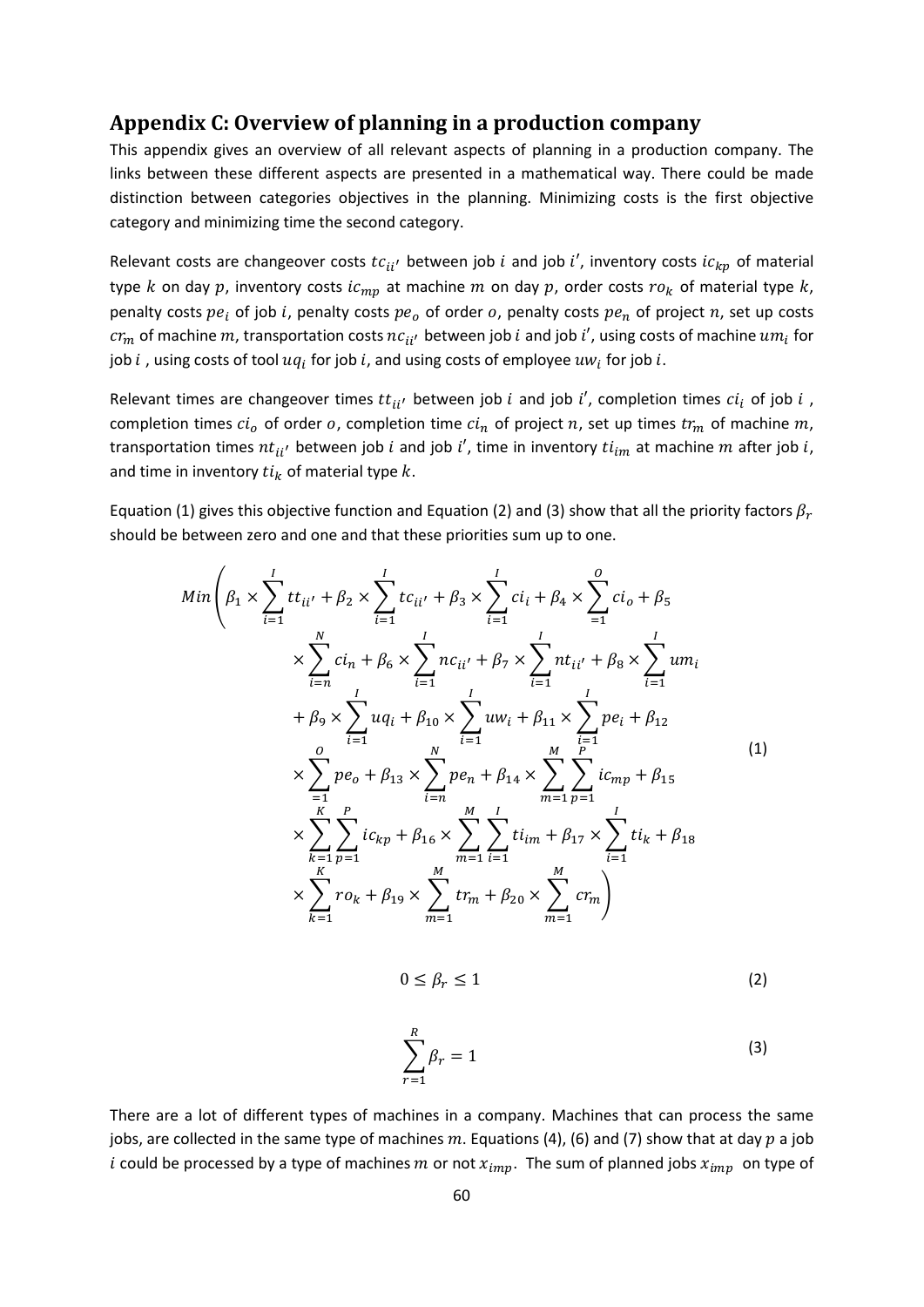machines *m* is equal to sum of jobs *i* that need that type of machines  $b_{im}$ . Equation (5) indicates that a job could be only planned at a type of machines when this job could be processed by this type of machines.

$$
\sum_{p=1}^{P} \sum_{i=1}^{I} x_{imp} = \sum_{i=1}^{I} b_{im} \, (\forall m)
$$
 (4)

$$
x_{imp} \le b_{im} \tag{5}
$$

$$
x_{imp} = \{0,1\} \, (\forall i, \forall m, \forall p) \tag{6}
$$

$$
b_{im} = \{0,1\} \, (\forall i, \forall m) \tag{7}
$$

A type of machines could process a limited number of jobs together, so each type of machines  $m$  has a limited processing capacity  $mc_{mn}$  on day p. Equation (8) gives the available capacity  $kc_{mn}$  of a type of machines  $m$  at day  $p$ , this capacity is calculated by reducing the maximum capacity  $mc_{mp}$  of a type of machines m at day p with the capacity  $c_{im}$  used by the jobs that are planned on that machine  $x_{imp}$ . The available capacity of a type of machines should be positive, but could be not higher than the maximum capacity for that day as showed in Equation(9). Equation (10) indicates, the required capacity could also be not more than the maximum capacity. However, the required capacity must be positive.

$$
kc_{mp} = mc_{mp} - x_{imp} \times c_{im} \ (\forall m, \forall p)
$$
 (8)

$$
0 \leq kc_{mp} \leq mc_{mp} \, (\forall m, \forall p) \tag{9}
$$

$$
0 \le c_{im} \le mc_{mp} \ (\forall i, \forall m)
$$
 (10)

Each type of machines has different costs, the costs of really using a type of machines  $um_i$  for processing job  $i$  are calculated by Equation (11). These costs are calculated by the sum of the using costs  $uc_m$  of the machines that are used for the job  $x_{imn}$ . The costs of using a type of machines should be positive as indicated at Equations (12) and (13).

$$
um_i = \sum_{m=1}^{M} x_{imp} \times uc_m \, (\forall i)
$$
 (11)

$$
uc_m \ge 0 \, (\forall m) \tag{12}
$$

$$
um_i \geq 0 \, (\forall i) \tag{13}
$$

A lot of machines in production companies need different tools to process a job. There are a lot of tools in a company, tools that have the same possibilities are collected in a subset tools q. Each tool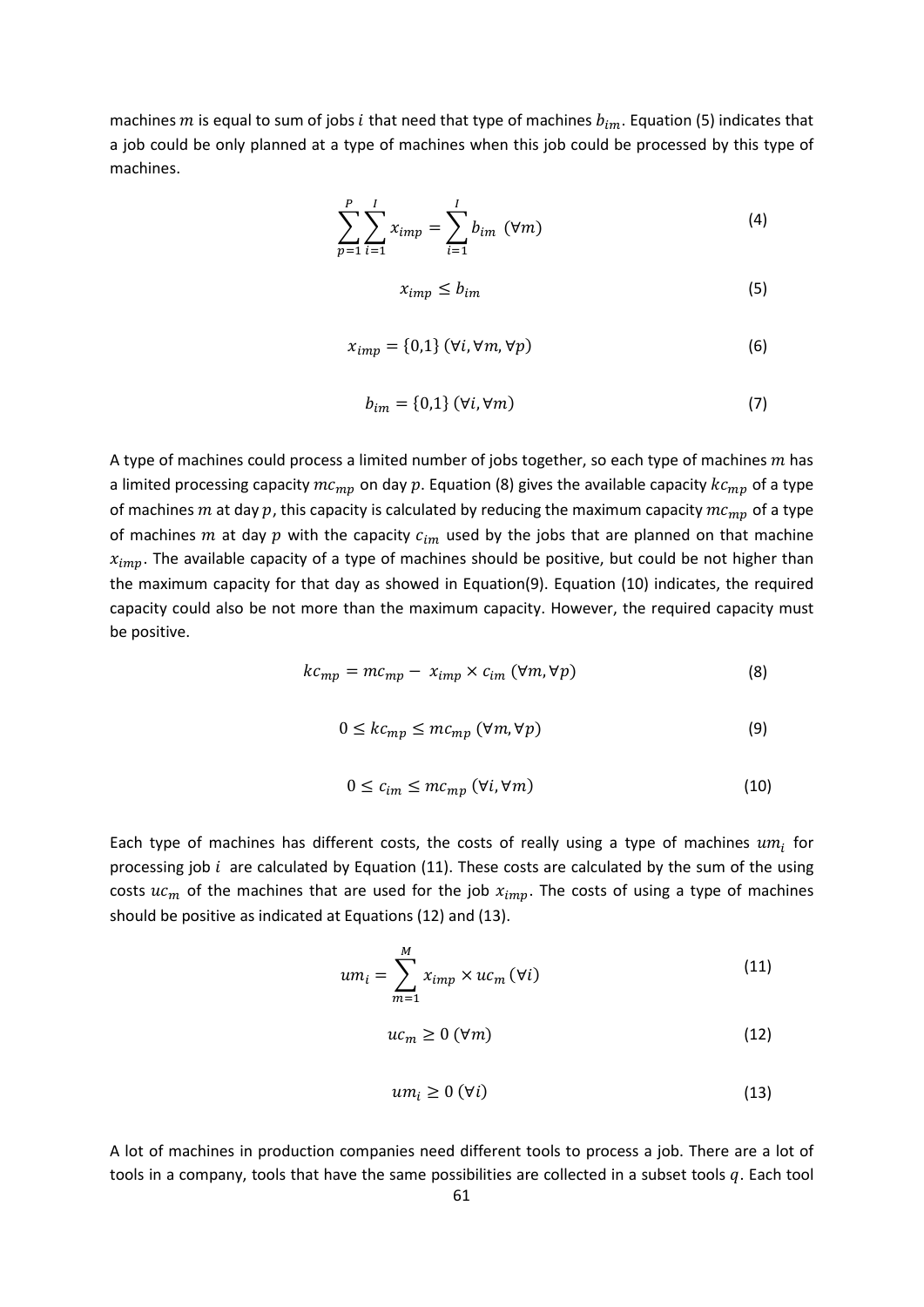should be used by a machine that is suitable for that tool. Equations (14), (16), and (17) show that a job could be processed by a type of tools q or not  $x_{iap}$ . All jobs should be scheduled, so the total number of planned jobs *i* at day  $p$  on that type of tools  $x_{iqp}$  is equal to the number of jobs that need that type of tools  $b_{ia}$ . Equation (15) indicates that a job *i* could be only planned  $x_{iar}$  at a type of tools q when this job could be processed by this type of tools  $b_{iq}$ . Equation (18) shows that a job could be only planned on a machine  $x_{imp}$  and tool  $x_{iqp}$  when this type of tools could be installed on that type of machines  $b_{ma}$ . Equation (19) indicates whether a type of machines could use a certain type of tools or not.

$$
\sum_{p=1}^{P} \sum_{i=1}^{I} x_{iqp} = \sum_{i=1}^{I} b_{iq} (\forall q)
$$
 (14)

$$
x_{iqp} \le b_{iq} \tag{15}
$$

$$
x_{iqp} = \{0,1\} \ (\forall i, \forall q, \forall p)
$$
 (16)

$$
b_{iq} = \{0,1\} \ (\forall i, \forall q)
$$
 (17)

$$
x_{iqp} \times x_{imp} \le b_{mq} \tag{18}
$$

$$
b_{mq} = \{0,1\} \ (\forall m, \forall q)
$$
 (19)

Each type of tools could process a limited number of jobs together, so each type of tools has limited capacity. Each job needs capacity of the needed type of tools and a job could be only processed when a type of tools has enough capacity available. Equation (20) gives the available capacity  $k\epsilon_{ap}$  of a type of tools q at day p, this capacity is calculated by reducing the maximum capacity  $mc_{qp}$  of a type of tools q at day p with the capacity  $c_{iq}$  used by the planned jobs  $x_{iqp}$ . The available capacity should be positive, but could be not higher than the maximum capacity for that day as showed in Equation (21). Equation (22) indicates, the required capacity could be not more than the maximum capacity and must be positive.

$$
kc_{qp} = mc_{qp} - x_{iqp} \times c_{iq} (\forall q, \forall p)
$$
 (20)

$$
0 \le k c_{qp} \le m c_{qp} \ (\forall q, \forall p)
$$
 (21)

$$
0 \le c_{iq} \le mc_{qp} \ (\forall i, \forall q)
$$
 (22)

Each type of tools has different costs, the costs of really using a type of tools  $uq_i$  for processing a job  $i$  are calculated by Equation (23). These costs are calculated with the sum of the using costs of a type of tools q of the jobs i that are processed by that tool  $x_{iqp}$ . The costs of using a type of tools should be positive as indicated at Equations (24) and (25).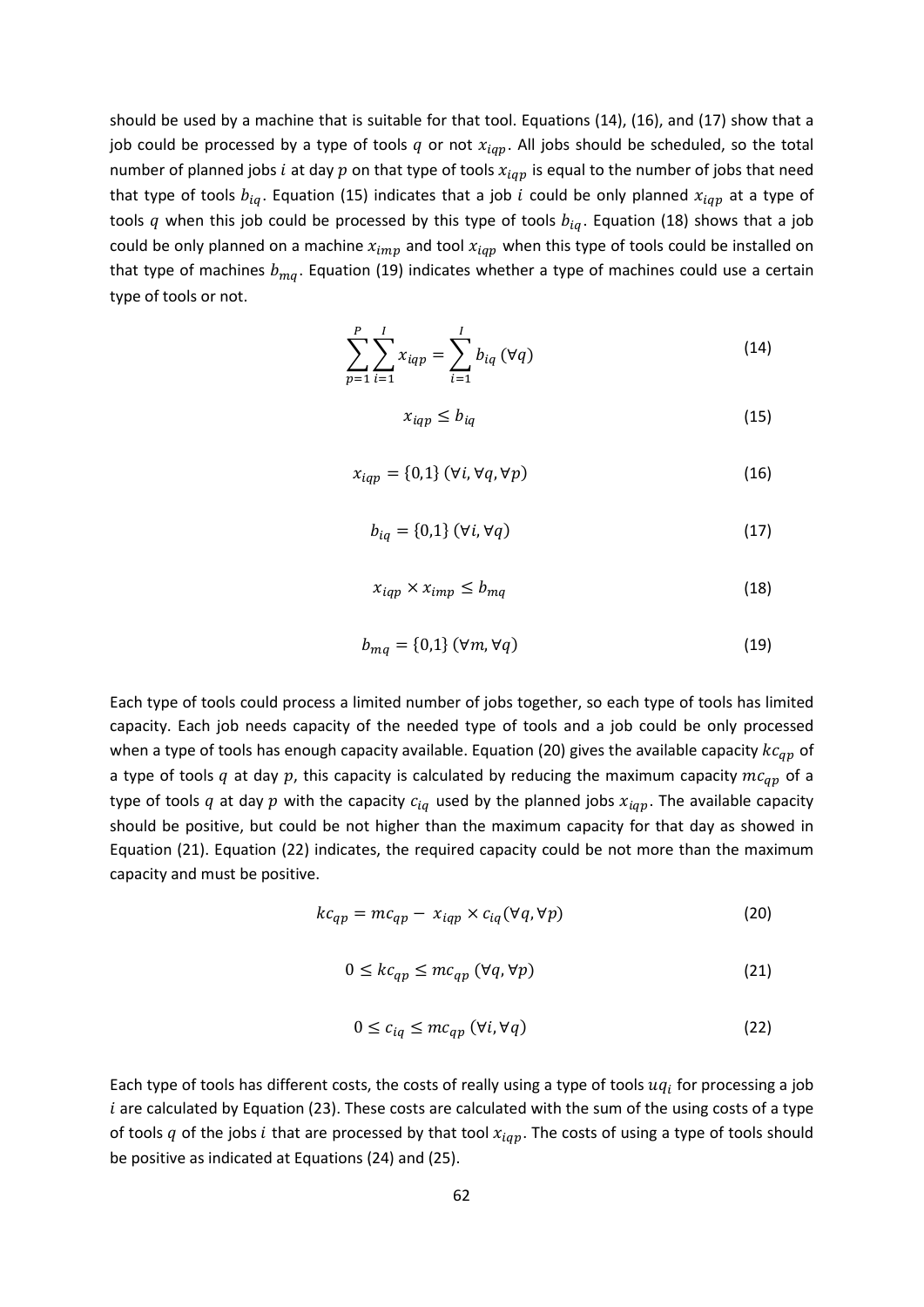$$
uq_i = \sum_{m=q}^{Q} x_{iqp} \times uc_q \, (\forall i)
$$
 (23)

$$
uc_q \ge 0 \, (\forall q) \tag{24}
$$

$$
uq_i \geq 0 \, (\forall i) \tag{25}
$$

A lot of machines in production companies need an employee who operates the machine. Employees who could operate the same machines are collected in a type of employees  $w$ . Equations (26), (28), and (29) show that a job *i* could be processed on day p by a type of employees w or not  $x_{iwn}$ . All jobs should be scheduled, so the total number of processed jobs  $x_{iwp}$  with that type of employees is equal to the number of jobs that need that type of employees  $b_{iw}$ . Equation (27) indicates that a job could be only planned at a type of employees  $x_{iwp}$  when this job could be processed by this type of employees  $b_{iw}$ . Equation (30) shows that a job could be only planned on a machine  $x_{imm}$  and employee  $x_{iwp}$  when this type of employees could operate that type of machines  $b_{mw}$ . Sometimes when employees has more abilities, the employee have to work alternately, so therefore there is a limit to work at a type of machines for a type of employees. Equation (31) indicates that the number of jobs with the same type of machines and employees should be smaller than the maximum number of times  $mi_{wm}$  that an type of employees may operate a type of machines. Equation (32) shows if a type of machines could be operated by a type of employees or not. The maximum number of times that a type of employees may be operate a type of machines should be positive as indicated in Equation (33).

$$
\sum_{p=1}^{P} \sum_{i=1}^{I} x_{iwp} = \sum_{i=1}^{I} b_{iw} \, (\forall w)
$$
 (26)

$$
x_{iwp} \le b_{iw} \tag{27}
$$

$$
x_{iwp} = \{0,1\} \ (\forall i, \forall w, \forall p)
$$
 (28)

$$
b_{iw} = \{0,1\} \ (\forall i, \forall w)
$$
 (29)

$$
x_{iwp} \times x_{imp} \le b_{mw} \tag{30}
$$

$$
\sum_{i=1}^{I} \sum_{p=1}^{P} x_{imp} \times x_{iwp} \leq mi_{wm} \ (\forall m, \forall w)
$$
 (31)

$$
b_{mw} = \{0,1\} \, (\forall m, \forall w) \tag{32}
$$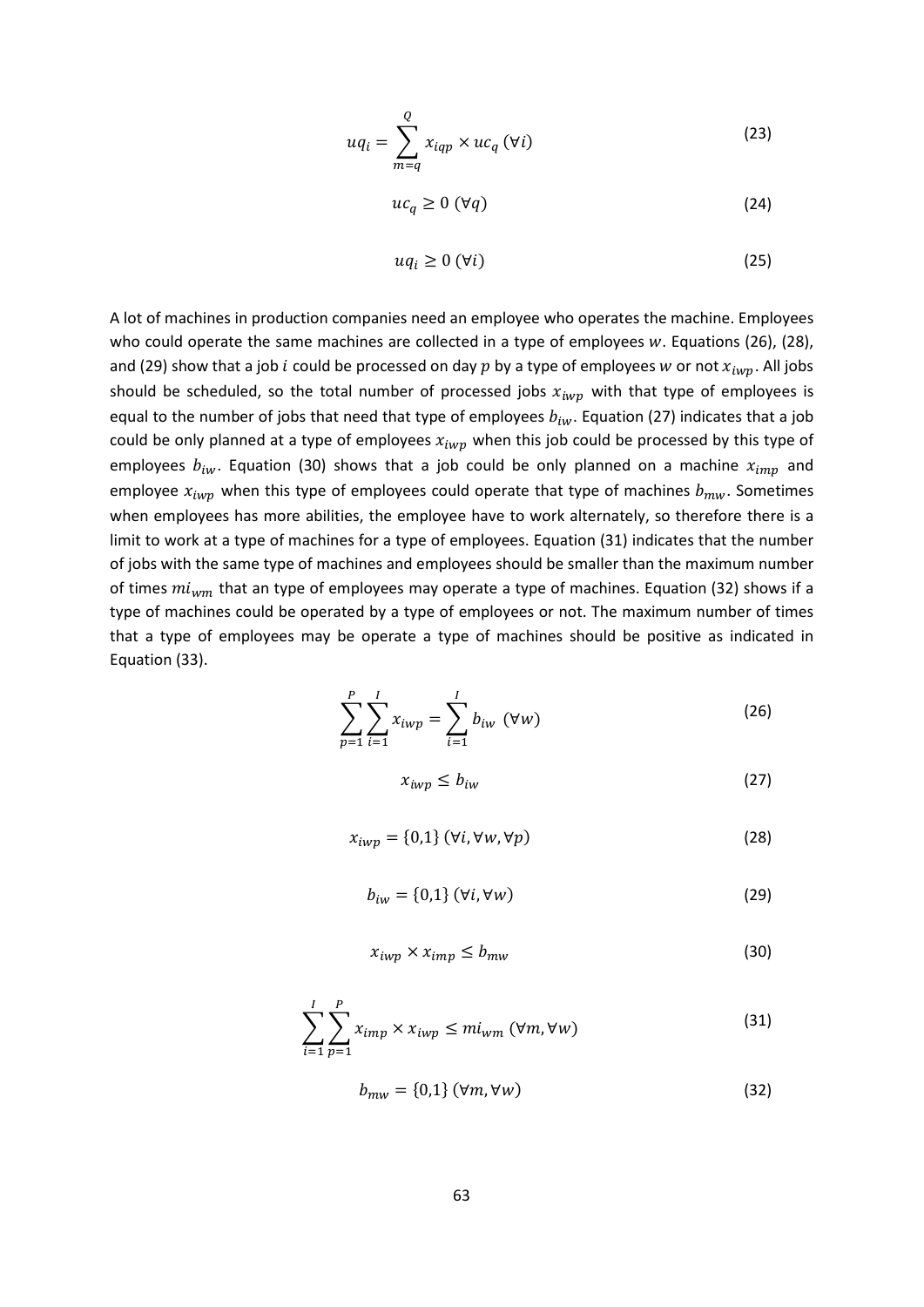$$
mi_{wm} \ge 0 \, (\forall w, \forall m) \tag{33}
$$

Some jobs need two employees for processing, but other jobs need only turning on the machine. Therefore each job needs a number of employees that are required  $c_{iw}$ . This could be an integer number, but also a part of an employee. Also each type of employees has limited capacity and a job could be only processed whether a type of employees has enough capacity available. Equation (34) gives the available capacity  $k c_{wp}$  of a type of employees w on day  $p$ . This capacity is calculated by reducing the maximum capacity  $mc_{wp}$  with the capacity  $c_{iw}$  used by the planned jobs  $x_{iwp}$ . The available capacity of a type of machines, tools, and employees should be positive, but could be not higher than the maximum capacity for that day as showed in Equation (35). Equation (36) indicate that the capacity that a job needs, could be not more than the maximum capacity, but must be positive.

$$
kc_{wp} = mc_{wp} - x_{iwp} \times c_{iw} \ (\forall w, \forall p)
$$
 (34)

$$
0 \leq kc_{wp} \leq mc_{wp} \, (\forall w, \forall p) \tag{35}
$$

$$
0 \le c_{iw} \le mc_{wp} \, (\forall i, \forall q) \tag{36}
$$

Each type of employees has different costs, the costs of really using a type of employees  $uw_i$  for processing a job *i* is calculated by Equation (37). It is the sum of the using costs  $uc_w$  of the employees that are used for processing the job  $x_{iwp}$ . The using costs should be positive as indicated at Equations (38) and (39).

$$
uw_i = \sum_{w=1}^{W} x_{iwp} \times uc_w \quad (\forall i)
$$
 (37)

$$
uc_w \ge 0 \, (\forall w) \tag{38}
$$

$$
uw_i \geq 0 \, (\forall i) \tag{39}
$$

When a job needs another type of tools than installed on the machine, this type of tools should be installed. This costs time and money, so there should be changeover time and costs between type of tools. There could be also changeover times and costs between jobs. For example, when the same tool could be used, but the tools have to be cleaned. Also when a machine gets another employee, this costs money and time, so there are also changeover time and costs between types of employees. Equation (40) shows the total changeover time  $tt_{ii'}$  for a job *i* when it is planned after job *i'*. This changeover time is a sum of the changeover time  $ct_{ii'}$  between job  $i$  and job  $i'$ , the changeover time  $ct_{aa'}$  between tool q and tool q', and the changeover time  $ct_{ww'}$  between employee w and employee  $w'$ . Equations (41), (42), (43), and (44) indicate that the changeover times should be positive. Equation (45) shows the total changeover costs  $tc_{ii}$ , between job  $i$  and job  $i'$ . These changeover costs are a sum of the changeover costs  $c_{i i'}$  between job  $i$  and job  $i'$ , the changeover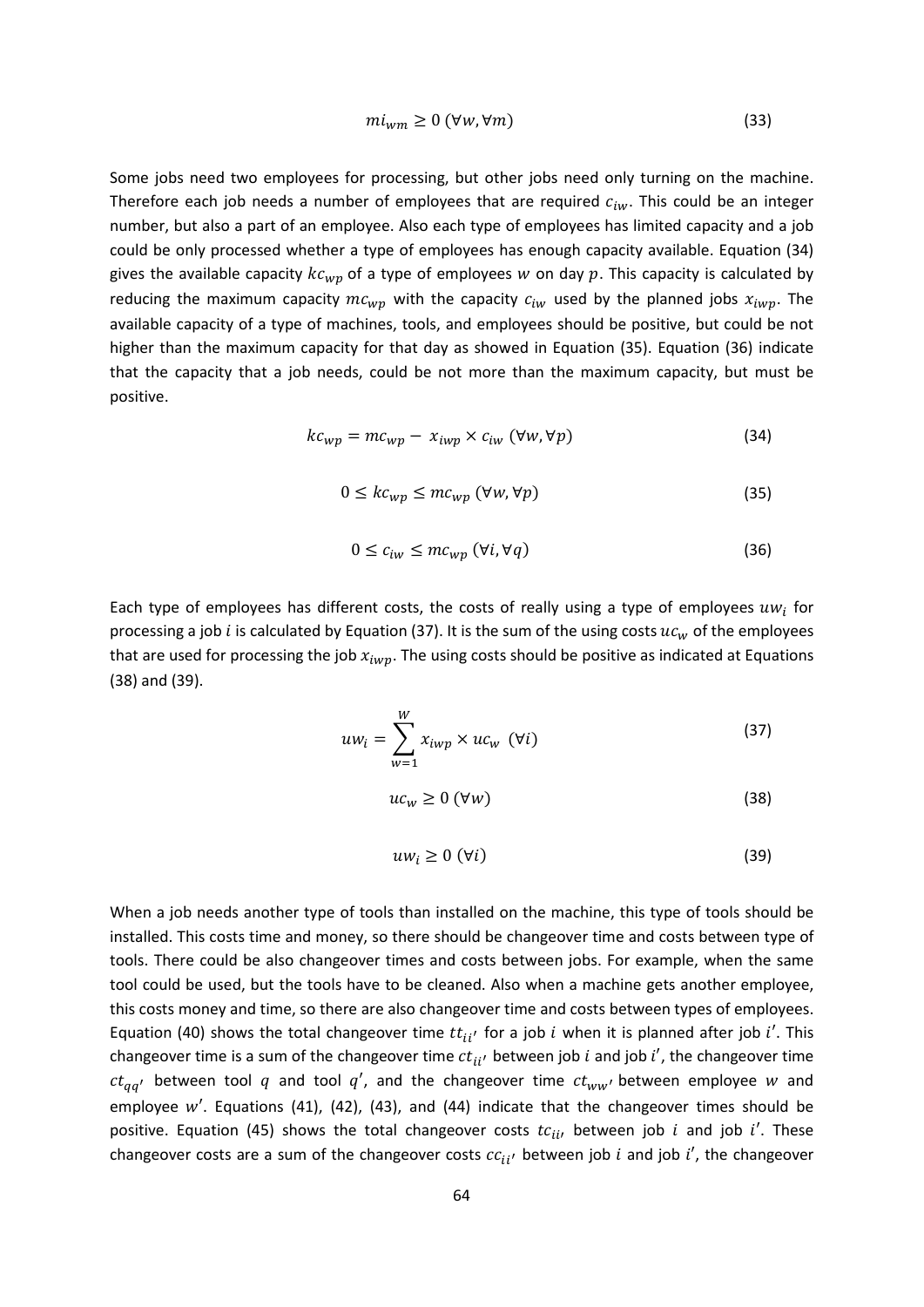costs  $cc_{qq'}$  between tool  $q$  and tool  $q'$ , and the changeover costs  $cc_{ww'}$  between employee  $w$  and employee  $w'$ . Equations (46), (47), (48), and (49) indicates that the changeover costs should be positive.

$$
tt_{ii'} = x_{ii} \times \left(ct_{ii'} + \sum_{q=1}^{Q} \sum_{p=1}^{P} x_{iqp} \times x_{i'q'p} \times ct_{qq'} + \sum_{q=1}^{Q} \sum_{p=1}^{P} x_{iwp} \times x_{i'w'p} \times ct_{ww'}\right) (\forall i)
$$
\n(40)

$$
tt_{ii'} \ge 0 \, (\forall i) \tag{41}
$$

$$
ct_{ii'} \ge 0 \, (\forall i) \tag{42}
$$

$$
ct_{qq'} \ge 0 \, (\forall q) \tag{43}
$$

$$
ct_{ww'} \ge 0 \, (\forall w) \tag{44}
$$

$$
tc_{ii'} = x_{ii'} \times \left( cc_{ii'} + \sum_{q=1}^{Q} \sum_{p=1}^{P} x_{iqp} \times x_{i'q'p} \times cc_{qq'} + \sum_{q=1}^{Q} \sum_{p=1}^{P} x_{iwp} \times x_{i'w'p} \times cc_{ww'} \right) (\forall i)
$$
\n(45)

$$
tc_{ii'} \ge 0 \, (\forall i) \tag{46}
$$

$$
cc_{ii'} \ge 0 \, (\forall i) \tag{47}
$$

$$
cc_{qq'} \ge 0 \, (\forall q) \tag{48}
$$

$$
cc_{ww'} \ge 0 \, (\forall w) \tag{49}
$$

Starting a machine also takes some time, so there should be assigned setup times and costs to type of machines. Equation (50) indicates, there is only set up time  $tr_{mp}$  when the machine is used  $x_{imp}$ . Equation (51) shows that the set up time of a machine is positive.

$$
tr_{mp} = \max(x_{imp} \times st_m)
$$
 (50)

$$
st_m \ge 0 \, (\forall m) \tag{51}
$$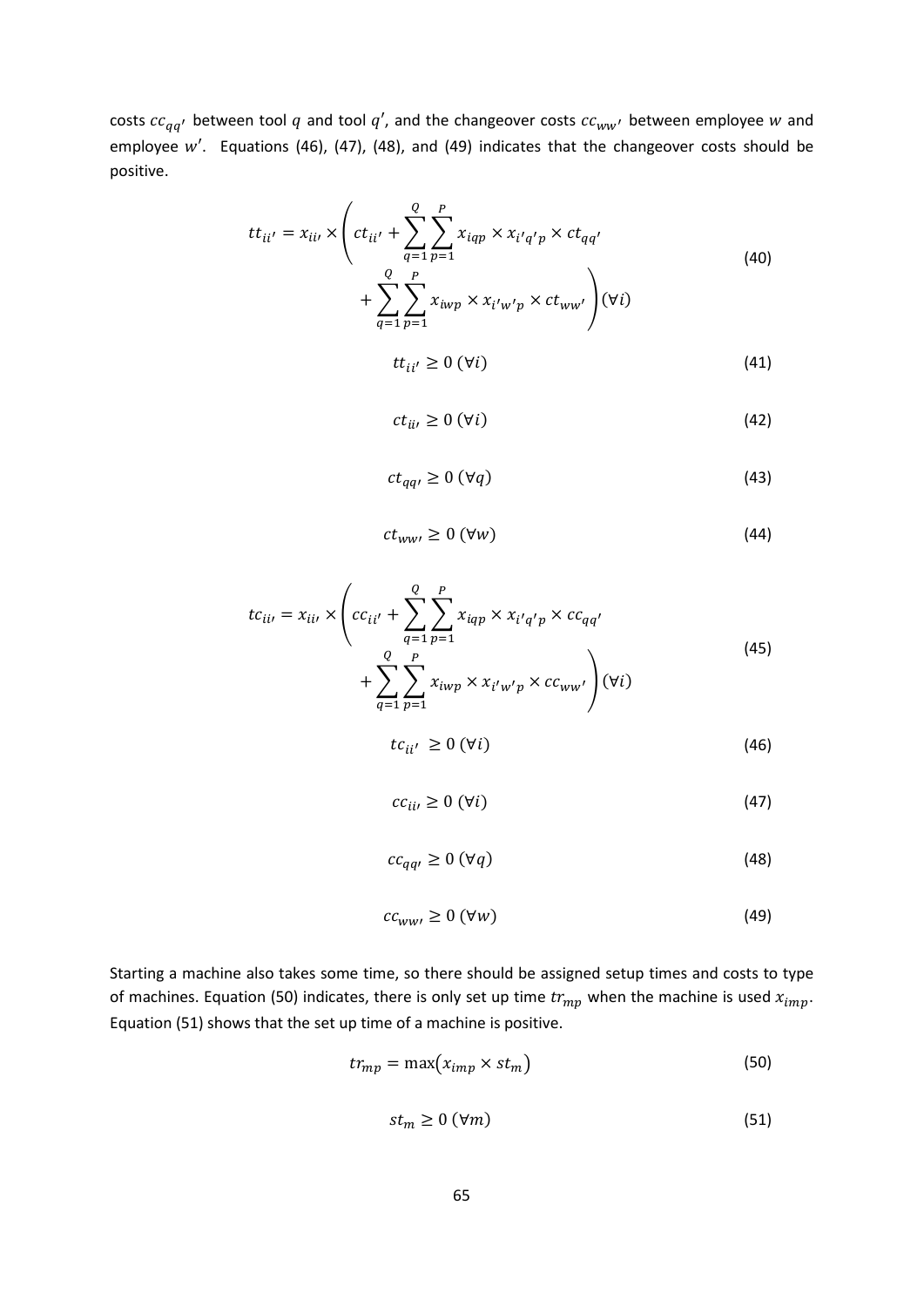Whether an order needs multiple machines, the product should be transported. So there are transportation times and costs between machines. Equation (52) represents, transportation time  $nt_{ii'}$  is only present between job *i* and job *i'* whether these are sequenced. Equation (53) shows that the transportation time between jobs should be positive. Also the transportation time between machines should be positive as showed in Equation (54).

$$
nt_{ii'} = \sum_{m=1}^{M} \sum_{p=1}^{P} x_{imp} \times x_{impp} \times tt_{mm'}
$$
 (52)

$$
nt_{ii'} \ge 0 \, (\forall i) \tag{53}
$$

$$
tt_{mm'} \ge 0 \, (\forall m) \tag{54}
$$

Equation (55) indicates that there are only set up costs  $cr_{mp}$  when the machine is used  $x_{imp}$ . Equation (56) indicates that the set up costs of a machine are positive.

$$
cr_{mp} = \max(x_{imp} \times sc_m)
$$
 (55)

$$
sc_m \ge 0 \, (\forall m) \tag{56}
$$

Equation (57) represents the total transportation costs  $nc_{ii'}$  between job *i* and job *i'* that are sequenced. Equations (58) show that the transportation costs between jobs should be positive and the transportation costs between machines should also be higher than zero as showed in Equation (59).

$$
nc_{ii'} = \sum_{m=1}^{M} \sum_{p=1}^{P} x_{imp} \times x_{imp} \times tc_{mm'}
$$
 (57)

$$
nc_{ii'} \ge 0 \ (\forall i) \tag{58}
$$

$$
tc_{mm'} \ge 0 \, (\forall m) \tag{59}
$$

A machine could be broken, so the time that the machine is available should be taken into account. Therefore the time to failure should be known from each type of machines and the time that is needed to repair each type. Equation (60) gives the definition of the availability  $a_m$  of a machine m. A machine is available all the time reduced with the time that is needed for repairing  $rt_m$ . The mean time to failure  $ft_m$  should be positive as showed in Equation (61). Also the repair time should be longer than zero as showed in Equation (62). Equation (63) shows that the availability is a percentage, so a number between zero and one.

$$
a_m = \frac{ft_m}{ft_m + rt_m} \text{ (}\forall m\text{)}
$$
 (60)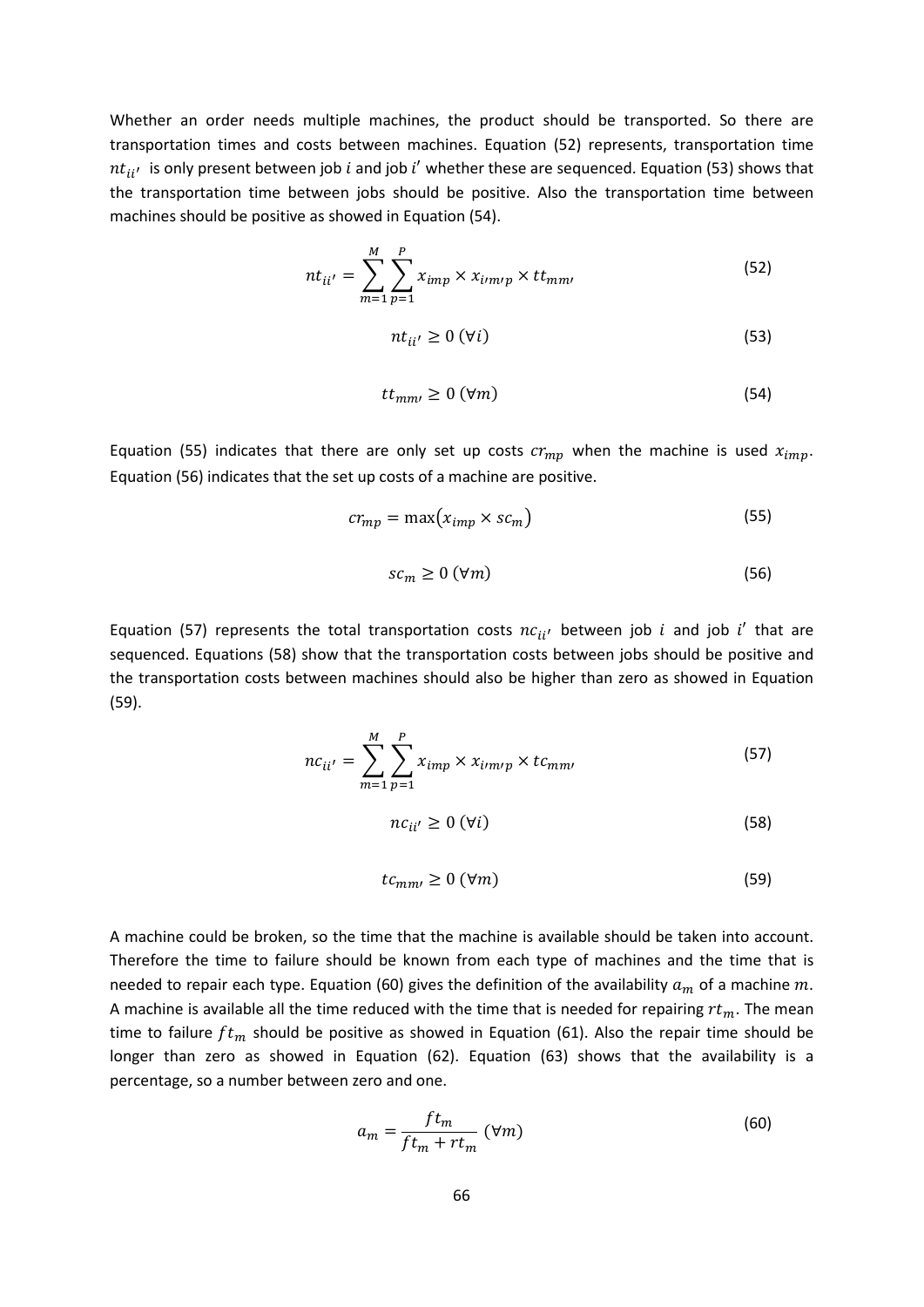$$
ft_m \ge 0 \, (\forall m) \tag{61}
$$

$$
rt_m > 0 \, (\forall m) \tag{62}
$$

$$
0 \le a_m \le 1 \, (\forall i) \tag{63}
$$

The utilization of a type of machines is relevant, because the utilization shows how busy a type of machines is. For example, whether a type of machines has a high utilization it is undesirable to have a high changeover time. Whether the type of machines has a low utilization the problem is smaller. This is the same, for the utilization of the tools and employees. Equations (64), (65), and (66) shows the utilization  $u_m$  of each type of machines m, the utilization  $u_q$  of each type of tools q and the utilization  $u_w$  of each type of employees w. These utilizations are calculated by how much of the maximum capacity is unused. Equations (67), (68), and (69) show that the utilization of respectively type of machines, tools and employees should be between zero and one.

$$
u_m = \sum_{p=1}^{P} \left( \frac{mc_{mp} - kc_{mp}}{mc_{mp}} \right) \, (\forall m) \tag{64}
$$

$$
u_q = \sum_{p=1}^{P} \left( \frac{mc_{qp} - kc_{qp}}{mc_{qp}} \right) (\forall q)
$$
 (65)

$$
u_w = \sum_{p=1}^{P} \left( \frac{mc_{wp} - kc_{wp}}{mc_{wp}} \right) \, (\forall w) \tag{66}
$$

$$
0 \le u_m \le 1 \, (\forall m) \tag{67}
$$

$$
0 \le u_q \le 1 \, (\forall q) \tag{68}
$$

$$
0 \le u_w \le 1 \, (\forall w) \tag{69}
$$

In a production company materials are needed to process a job. Equations (70) and (71) show that a job could be processed with a type of material or not  $x_{ikp}$  and that the total number of processed jobs with material type k is equal to the number of jobs that need that type of material  $b_{ik}$ . Equation (72) shows that a job needs a type of material or not. Material should be delivered by a supplier. When a supplier delivers more types of materials, it is handy to know which material is delivered by which supplier, because then orders could be combined. Equation (73) shows if a certain type of materials is delivered by a supplier or not  $b_{kl}$ .

$$
\sum_{p=1}^{P} \sum_{i=1}^{I} x_{ikp} = \sum_{i=1}^{I} b_{ik} \, (\forall k)
$$
 (70)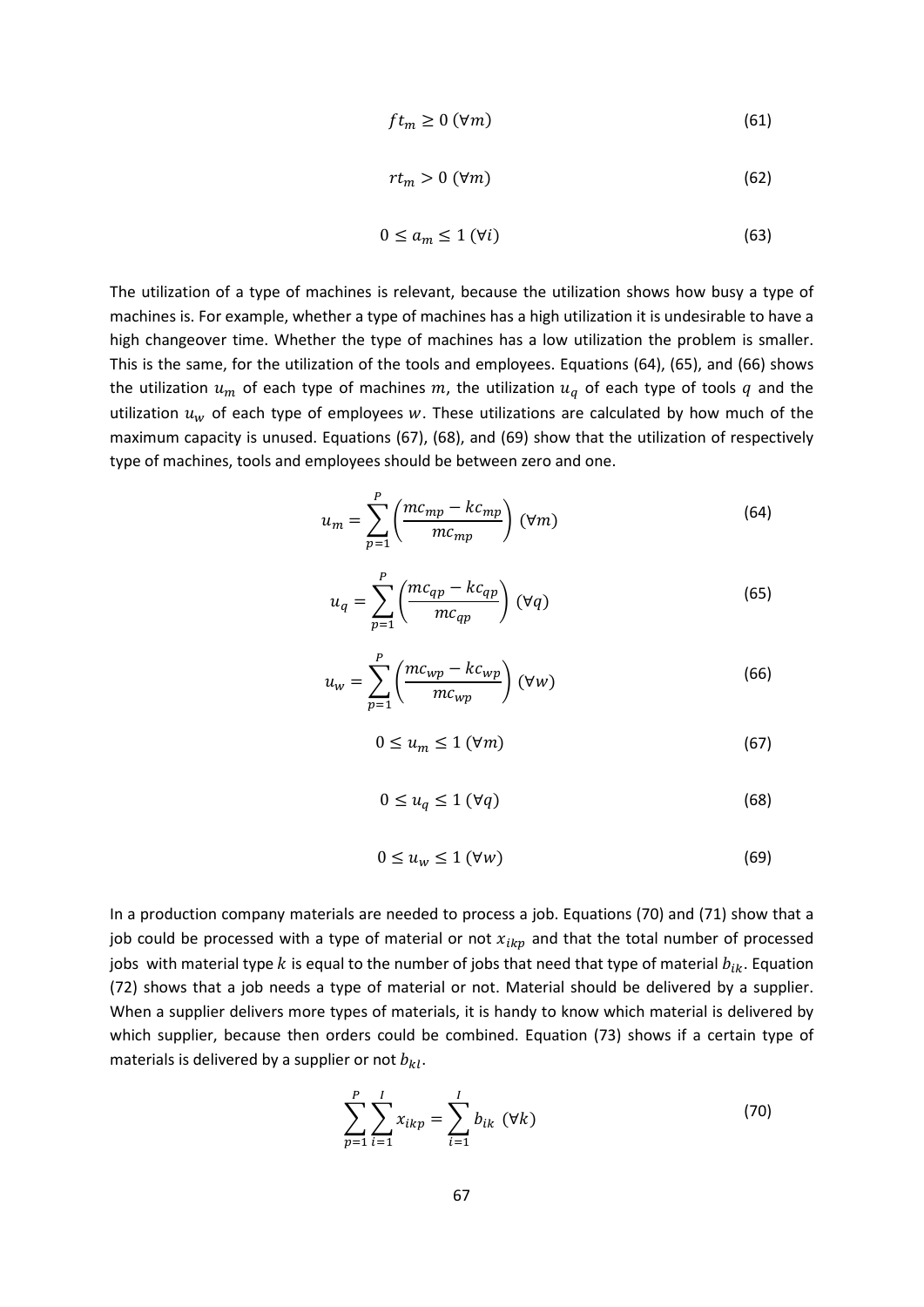$$
x_{ikp} = \{0,1\} \ (\forall i, \forall k, \forall p)
$$
 (71)

$$
b_{ik} = \{0,1\} \ (\forall i, \forall k)
$$
 (72)

$$
b_{kl} = \{0,1\} \, (\forall k, \forall l) \tag{73}
$$

Not only which material is relevant, but also how much material. Each supplier  $l$  has a quantity delivery percentage  $dq_l$  which is given by Equation (74). This is calculated with the number of right quantities  $gq_l$  in relation to the number of wrong quantities  $wq_l$ . Equation (75) indicates whether the right quantity is delivered, so the difference between the ordered quantity  $q_{kh}$  of order h of material type k and the arriving quantity  $rq_{kh}$  is equal to zero. Equation (76) indicates whether the right quantity is not delivered, so the difference between the ordered and arriving quantity is not equal to zero. Equation (77) shows that the ordered volume  $v_k$  of a type of material k should be smaller than the space  $mc_k$  for that material type in inventory. Equation (78) shows that the maximum capacity should be positive. Equation (79) shows that the order quantity should be positive. The volume and the arriving quantity of a material type should be positive as showed in Equations (80) and (81).

$$
dq_{l} = \frac{\sum_{h=1}^{H} \sum_{k=1}^{K} (b_{kl} \times g q_{kh})}{\sum_{h=1}^{H} \sum_{k=1}^{K} (b_{kl} \times g q_{kh} + b_{kl} \times w q_{kh})} \quad (\forall l)
$$
 (74)

$$
gq_{kh} = 1 \text{ if } oq_{kh} - rq_{kh} = 0 \ (\forall k, \forall h)
$$
 (75)

$$
wq_{kh} = 1 \text{ if } oq_{kh} - rq_{kh} \neq 0 \ (\forall k, \forall h)
$$
 (76)

$$
oq_{kh} \times v_k \le mc_k(\forall k, \forall h)
$$
\n<sup>(77)</sup>

$$
mc_k \ge 0 \, (\forall k) \tag{78}
$$

$$
oq_{kh} \ge 0 \ (\forall k, \forall h)
$$
 (79)

$$
v_k \ge 0 \, (\forall k) \tag{80}
$$

$$
0 < r q_{kh} \le m c_k (\forall k, \forall h) \tag{81}
$$

It needs time to deliver material, so each type of material has a delivery time and an order date. Each supplier has a percentage for on time delivery. Equation (82) gives the delivery percentage  $dq_l$  of the suppliers  $l$ , so how many times the delivery order is delivered on time. This is calculated as the on time deliveries  $ot_{kh}$  in relation to the too late deliveries  $tl_{kh}$  Equation (83) indicates if a delivery order is delivered on time, so if the difference between the order date and delivery date is equal to the delivery time. Equation (84) indicates if a delivery order is delivered too late or too early, so when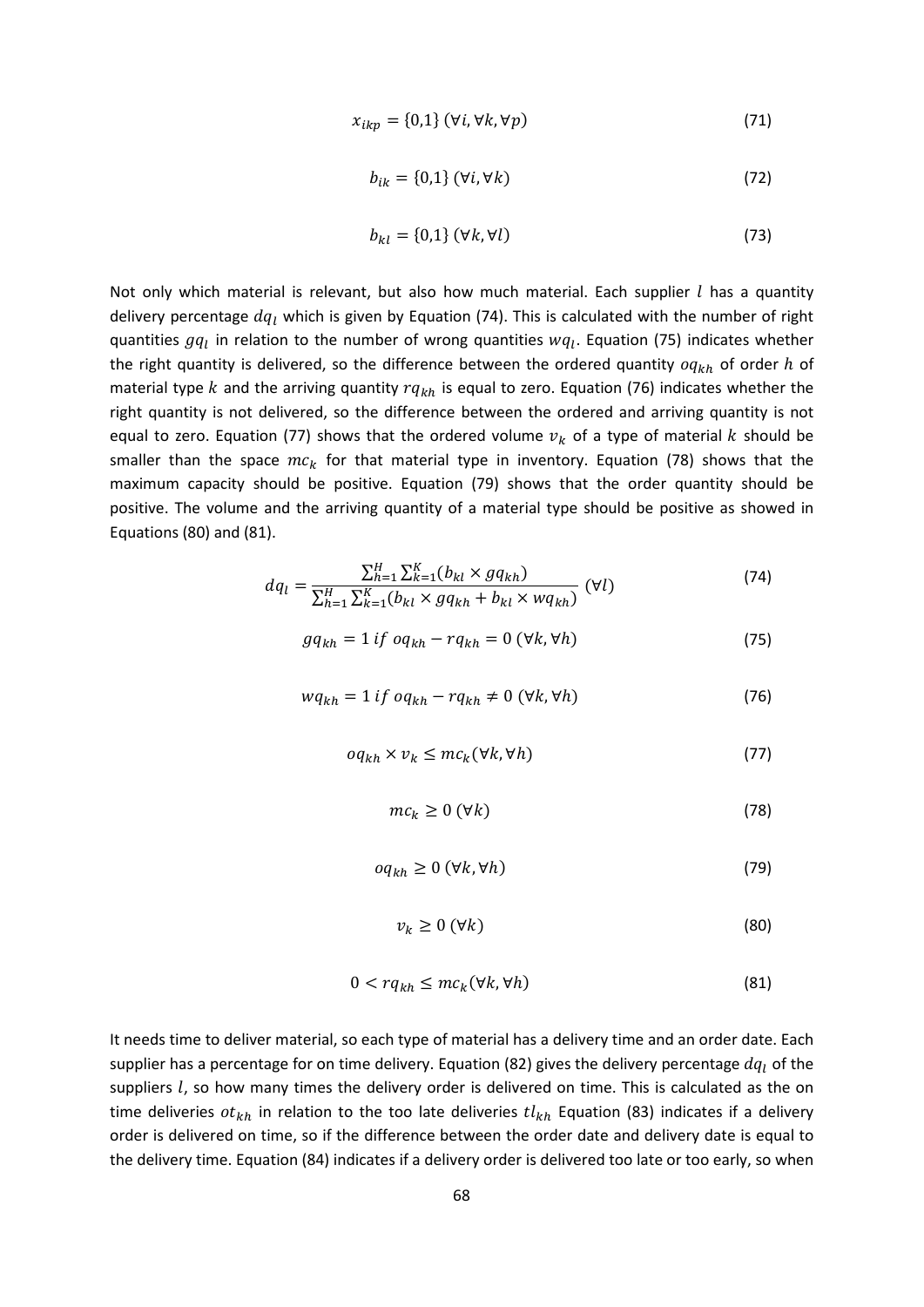the difference between the order date and arriving date is not equal to the delivery time. Equation (85) indicates that a delivery order could be not delivered on time and too late. Equation (86) shows that the arriving date of a delivery order should be further in time than the order date of this order. Equation (87) indicates that the delivery time must be positive.

$$
dp_l = \frac{\sum_{h=1}^{H} \sum_{k=1}^{K} (b_{kl} \times ot_{kh})}{\sum_{h=1}^{H} \sum_{k=1}^{K} (b_{kl} \times tl_{kh} + b_{kl} \times ot_{kh})} \quad (\forall l)
$$
\n(82)

$$
ot_{kh} = 1 \text{ if } ra_{kh} - od_{kh} = dt_l \ (\forall k, \forall h)
$$
 (83)

$$
tl_{kh} = 1 \text{ if } ra_{kh} - od_{kh} \neq dt_l \ (\forall k, \forall h)
$$
 (84)

$$
tl_{kh} + ot_{kh} \le 1 \ (\forall k, \forall h)
$$
\n(85)

$$
ra_{kh} \ge od_{kh} \ (\forall k, \forall h)
$$
 (86)

$$
dt_l \ge 0 \, (\forall l) \tag{87}
$$

Ordering material costs money, so also order costs should be assigned to a type of material. Equation (88) shows that the real order costs  $ro_k$  are dependent of how often a material type is ordered  $od_{kh}$ in combination with the height of these costs per order  $oc_k$ . Equation (89) indicates that the order costs should be positive.

$$
ro_k = \sum_{h=1}^{H} od_{kh} \times oc_k
$$
 (88)

$$
oc_k \ge 0 \, (\forall k) \tag{89}
$$

Equation (90) represents the inventory level  $g i_{kp}$  of material type k at the end of day p. This is calculated with the inventory of the day before  $gi_{kp-1}$  plus the quantity of material  $dq_{kh}$ , that arrives  $ad_{khp}$  minus the material that is used for production  $g_{ik}$  whether a job is processed  $x_{ikp}$ . The volume  $vi_{kp}$  of each material type k on day p is calculated by Equation (91) and the total volume in inventory  $vi_n$  on day  $p$  is calculated by Equation (92). It is not possible to have an infinite inventory, because there is a limited capacity for inventory. So there is a maximum inventory size which is dependent of the volume of the material. The volume in inventory should be smaller than the maximum capacity as specified in Equations (93) and (94). Equation (95) shows the quantity a job needs a type of material could be not negative and also the quantity of material in inventory must be positive as showed in Equation(96).

$$
gi_{kp} = gi_{kp-1} + ad_{khp} \times dq_{kh} - x_{ikp} \times g_{ik} \ (\forall k, \forall p)
$$
 (90)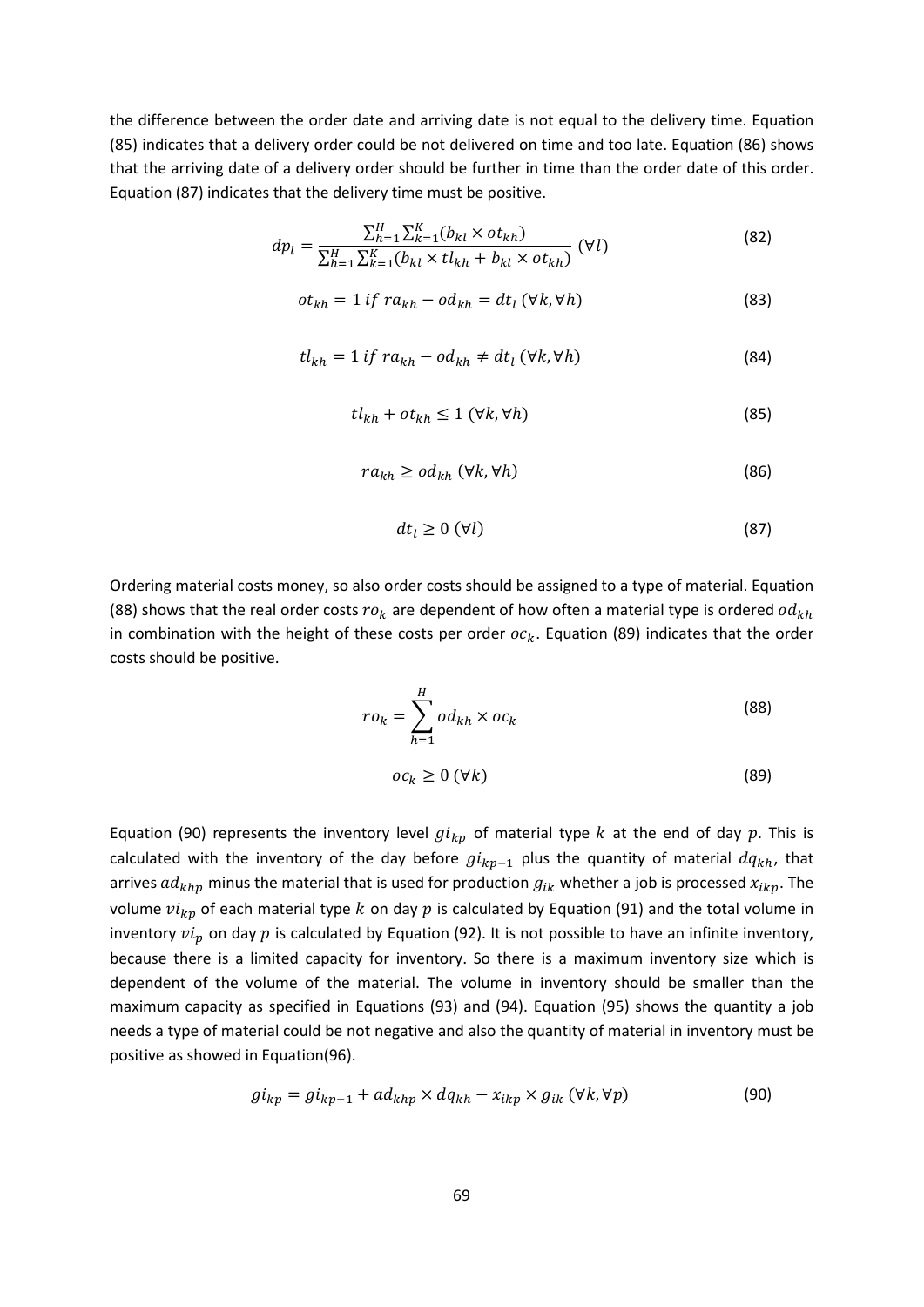$$
vi_{kp} = gi_{kp} \times v_k \ (\forall k, \forall p)
$$
 (91)

$$
vi_p = \sum_{k=1}^{K} vi_{kp} \, (\forall p) \tag{92}
$$

$$
vi_{kp} \le mc_k \ (\forall k, \forall p)
$$
 (93)

$$
vi_p \le mc \, (\forall p) \tag{94}
$$

$$
g_{ik} \ge 0 \, (\forall i, \forall k) \tag{95}
$$

$$
gi_{kp} \ge 0 \ (\forall k, \forall p) \tag{96}
$$

Materials have to be stored which involves costs, so holding costs must be assigned to each type of material. Equation (97) gives the inventory costs  $ic_{kp}$  of a material type k at day p. These are dependent of the holding costs  $hc_k$  for the type of material and how much material is in inventory  $g_{k,p}$ . Also the intermediate and finished products must be stored. Each machine has restricted inventory space for waiting jobs. Equation (98) gives the inventory costs  $ic_{mp}$  at the machines  $m$  on day  $p$  which is calculated with the time in inventory  $t i_i$ , the holding costs  $hc_i$  and if the job is processed on the machine  $x_{imp}$ . Also the holding costs must be positive which is indicated with Equations (99) and (100).

$$
ic_{kp} = hc_k \times (\forall k, \forall p)
$$
\n(97)

$$
ic_{mp} = \sum_{i=1}^{I} x_{imp} \times hc_i \times ti_i \, (\forall m, \forall p)
$$
 (98)

$$
hc_i \ge 0 \, (\forall i) \tag{99}
$$

$$
hc_k \ge 0 \, (\forall k) \tag{100}
$$

Equation (101) gives the time  $ti_{im}$  that a result of a job *i* is inventory at machine  $m$ , this is dependent of the difference between the completion time  $ci_i$  of a job i and the starting date  $sd_i$ , of the successor. When there is no successor, this is dependent of the difference between the completion time and the shipping date  $ts_n$  of a project. Sometimes there is also an maximum time that a product could be in inventory. For example, this is relevant in the production of product with expiration date. The time in inventory  $ti_{im}$  should be shorter than the maximum time  $mt_i$  in inventory which is specified in Equation (102). Equation (103) indicates that the volume  $v_i$  in the inventory at a machine type should be smaller than the capacity of the inventory  $mc_m$  at machine type  $m$ . Equation (104) shows that the maximum capacity should be positive. Equation (105) shows that the time in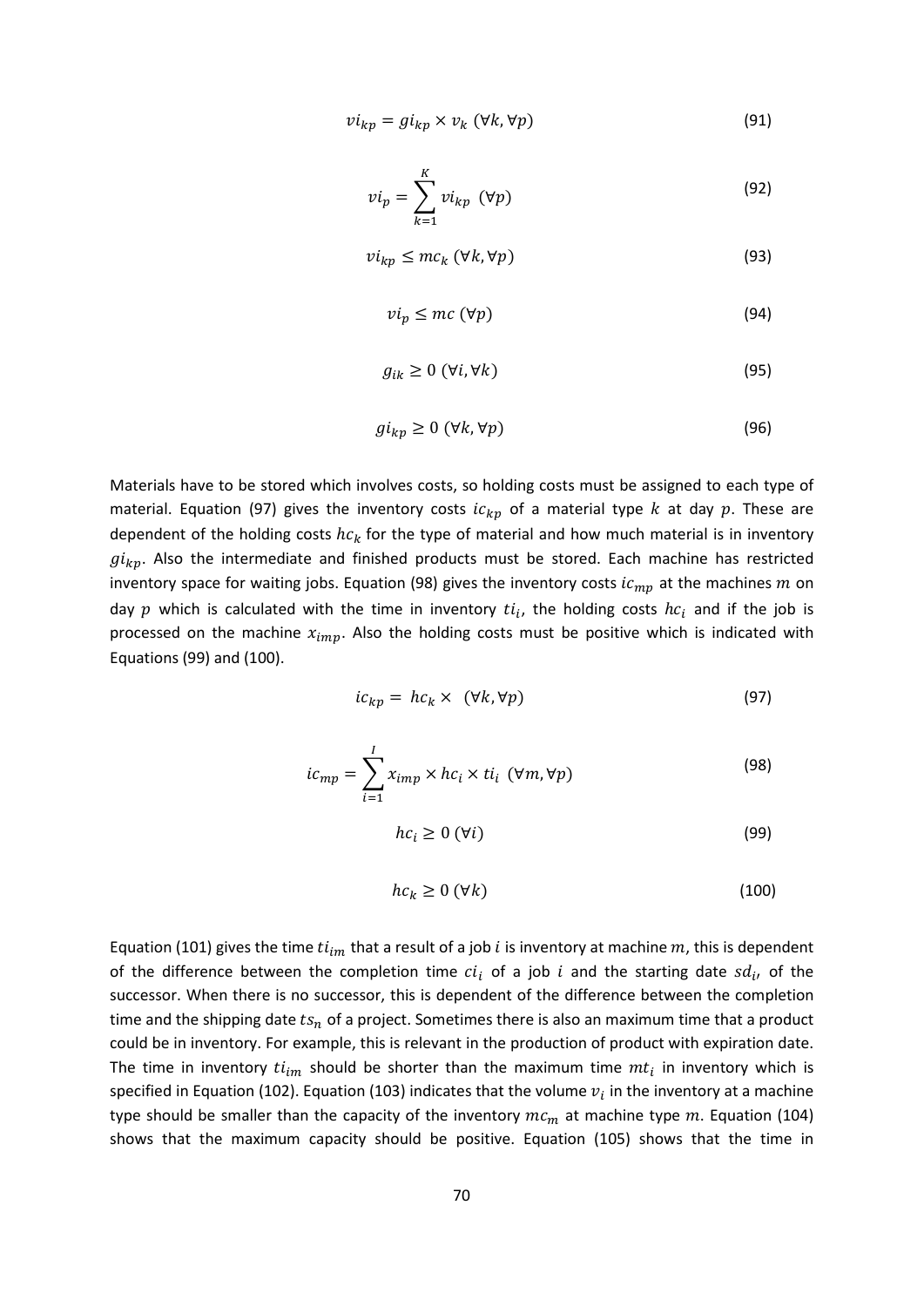inventory should be positive. The volume of a result of a job should be positive as showed in Equation (106).

$$
ti_{im} = \min(b_{im} \times bs_{ii} \times (ci_i - sd_{i}), b_{im} \times (ts_n - ci_i)) \quad (\forall i, \forall m)
$$
 (101)

$$
ti_{im} \leq mt_i \ (\forall i, \forall m)
$$
 (102)

$$
ti_{im} \times v_i \le mc_m \ (\forall i, \forall m)
$$
 (103)

$$
mc_m \ge 0 \, (\forall m) \tag{104}
$$

$$
ti_{im} > 0 \ (\forall i, \forall m)
$$
 (105)

$$
v_i \ge 0 \, (\forall i) \tag{106}
$$

Equation (107) gives the completion time  $c i_n$  of the project  $n$  which is the completion time  $c i_o$  of the latest completed order  $o$  of the project. The completion time  $ci<sub>o</sub>$  of the order  $o$  is given by Equation (108), this is the completion time  $ci_i$  of the latest completed job i of the order. Equation (109) shows that a job *i* is part of an order *o* or not  $b_{io}$ . Equation (110) shows that an order *o* is part of a project *n* or not  $b_{on}$ .

$$
ci_n = max(b_{on} \times ci_o) \, (\forall n) \tag{107}
$$

$$
ci_o = max(b_{io} \times ci_i) \, (\forall o)
$$
 (108)

$$
b_{io} = \{0,1\} \ (\forall i, \forall o)
$$
\n
$$
(109)
$$

$$
b_{on} = \{0,1\} \ (\forall o, \forall n) \tag{110}
$$

The status of the project and the order should be showed for an overview of the progress. Equations (111) and (112) give the status  $z_n$  of the project  $n$  and the status  $z_o$  of the order  $o$ , so how much is completed. Each order consists of different jobs and has jobs which must be ready before a job could start. Equation (113) shows the number of predecessors  $pd_i$ . The job cannot be processed before all the predecessors are completed. The release date of a job should also be further in time than the completion dates of the predecessors. Equations (114) and (115) show which jobs are successors  $bs_{ii}$ , and predecessors  $bp_{ii}$ , from other jobs. The orders should be assigned to a customer, because when a customer has different orders, these orders should be ready around the same moment for joint transportation. Equation (116) indicates whether an order has a certain customer or not.

$$
z_n = \frac{\sum_{o=1}^{O} b_{on} \times ci_o}{\sum_{o=1}^{O} b_{on}} \text{ } (\forall n) \tag{111}
$$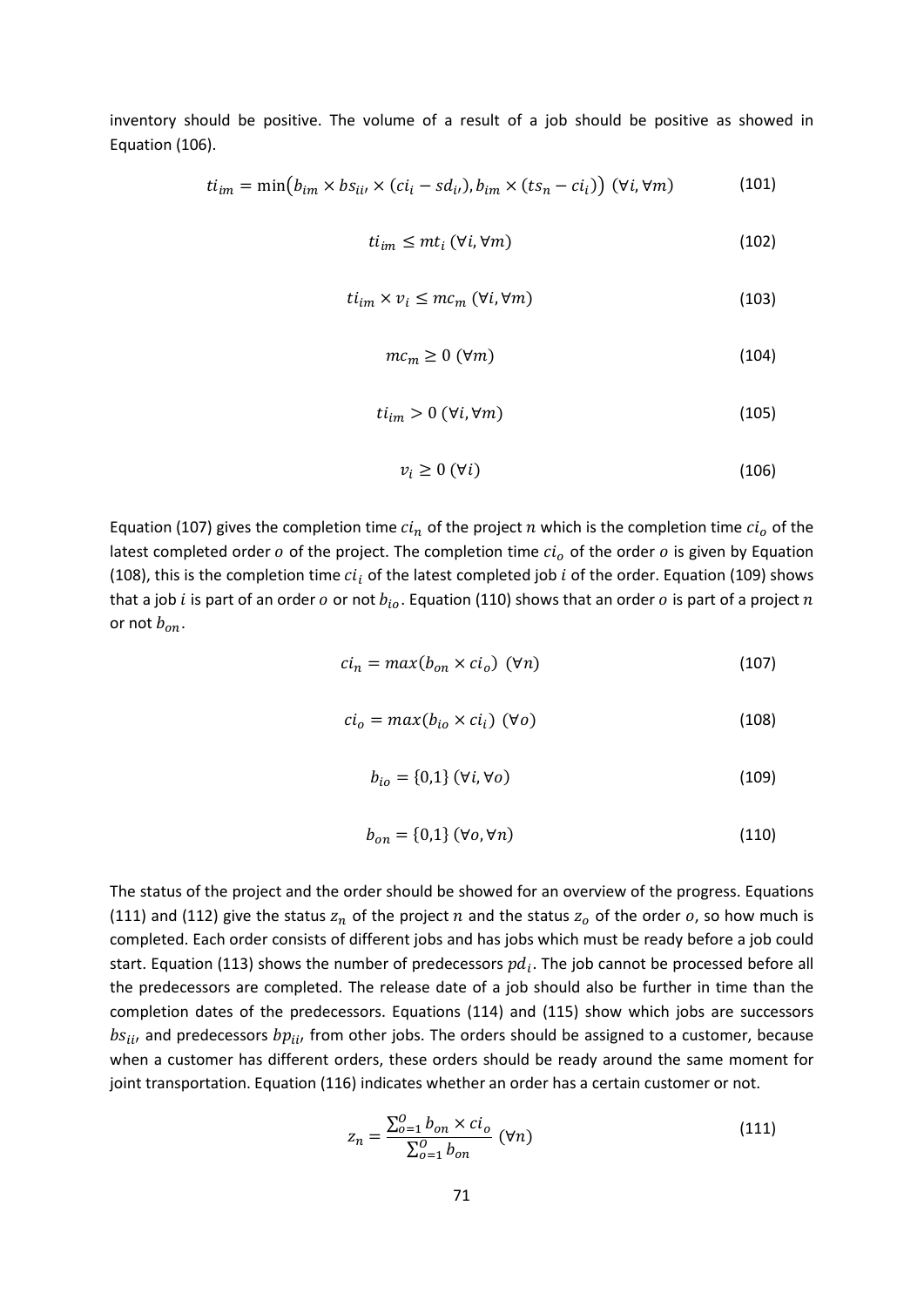$$
z_o = \frac{\sum_{i=1}^{I} b_{io} \times ci_i}{\sum_{i=1}^{I} b_{io}} \text{ } (\forall o)
$$
 (112)

$$
pd_i = \sum_{i'=1}^{I} bp_{ii'} \, (\forall i)
$$
 (113)

$$
bp_{ii'} = \{0,1\} \, (\forall i) \tag{114}
$$

$$
bs_{ii'} = \{0,1\} \, (\forall i) \tag{115}
$$

$$
b_{oe} = \{0,1\} \ (\forall o, \forall e)
$$
\n<sup>(116)</sup>

Equations (117), (118), and (119) shows the reliability of the company  $re$ , the reliability  $re_n$  of a project  $n$ , and the reliability  $re<sub>o</sub>$  of an order  $o$ . These reliabilities are calculated by the percentage of the projects, orders, and jobs that are completed on time. Equations (120), (121), and (122) indicate that the reliabilities should be between zero and one. The project should be ready at a certain moment. Most of the times, this is dependent of appointments with the customer. This date is called the due date, also orders and jobs have due dates. There is also a date that the job is really finished, this is the completion date of a job. Equations (123), (124), and (125) indicate if jobs, orders, and projects are completed on time, so if the due date is later in time than the completion date. Equations (126) and (127) indicate if a job, an order or a project is completed too late, so when the completion date is further in time than the due date.

$$
re = \frac{\sum_{n=1}^{N} ot_n}{\sum_{n=1}^{N}tl_n + ot_n}
$$
 (117)

$$
re_n = \frac{\sum_{o=1}^{O} b_{on} \times ot_o}{\sum_{o=1}^{O} b_{on} \times tl_o + b_{on} \times ot_o} \quad (\forall n)
$$
\n(118)

$$
re_o = \frac{\sum_{i=1}^{I} b_{io} \times ot_i}{\sum_{i=1}^{I} b_{io} \times tl_i + b_{io} \times ot_i} \quad (\forall o)
$$
\n(119)

$$
0 \le re \le 1\tag{120}
$$

$$
0 \le r e_n \le 1 \, (\forall n) \tag{121}
$$

$$
0 \le r e_o \le 1 \, (\forall o) \tag{122}
$$

$$
ot_i = 1 \text{ if } ci_i \le dd_i \text{ } (\forall i) \tag{123}
$$

$$
ot_o = 1 \text{ if } ci_o \le dd_o \text{ } (\forall o) \tag{124}
$$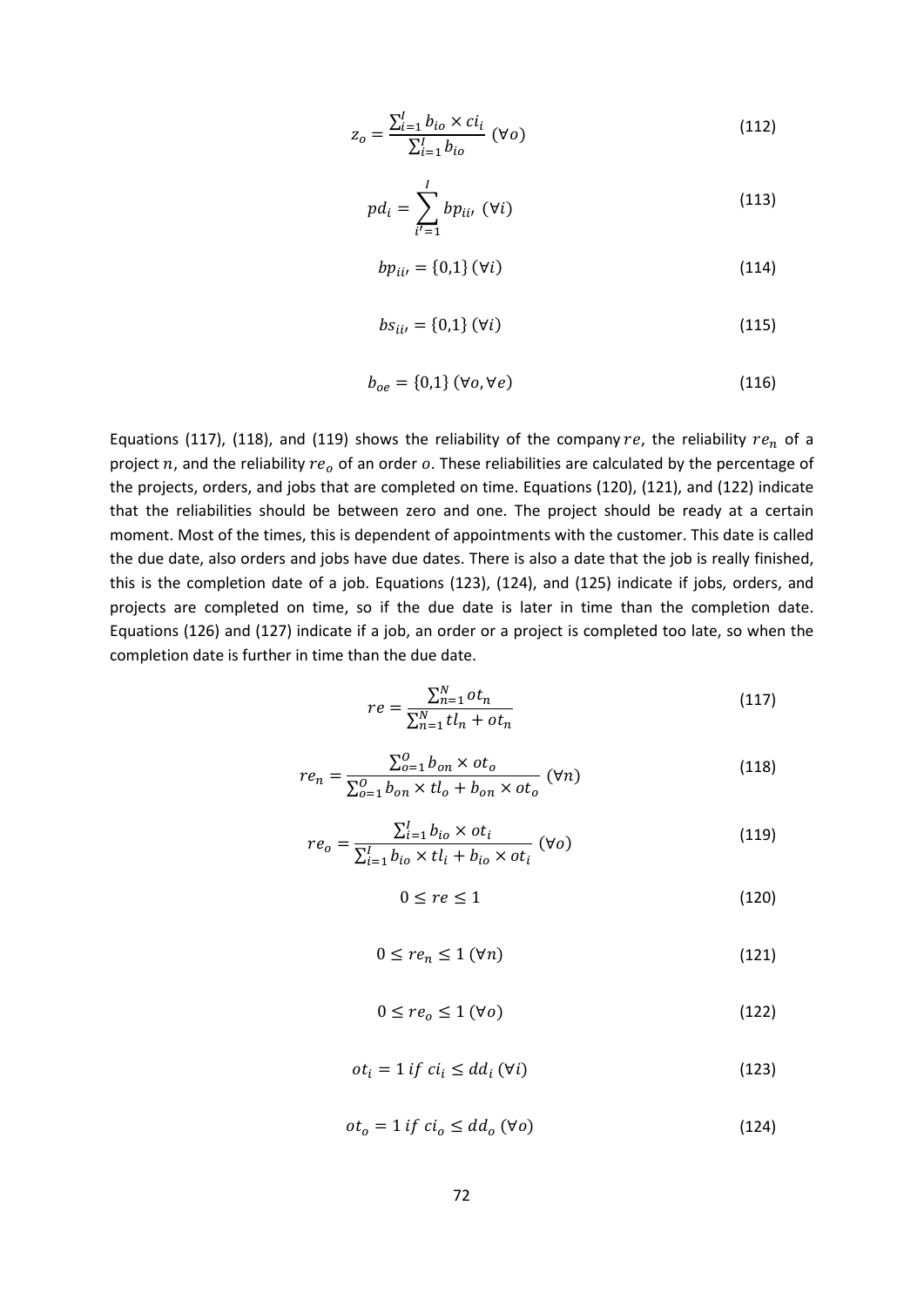$$
ot_n = 1 \text{ if } ci_n \le dd_n \text{ } (\forall n) \tag{125}
$$

$$
tl_i = 1 \text{ if } ci_i > dd_i \text{ } (\forall i) \tag{126}
$$

$$
tl_n = 1 \text{ if } ci_n > dd_n \text{ } (\forall n) \tag{127}
$$

$$
tl_o = 1 \text{ if } ci_o > dd_0 \text{ } (\forall o) \tag{128}
$$

Equation (129) equates the earliest starting date  $es_i$  to the release date  $rd_i$ . The latest starting date  $ls_i$  is defined in Equation (130) as the latest moment that a job could start, taken into account the processing time  $pt_i$  and the due date  $dd_i$ . The starting date of a job should be further in time than the release date and the earliest starting date of a job as showed in Equations (131) and (132).

$$
es_i = rd_i \ (\forall i)
$$
 (129)

$$
ls_i = dd_i - pt_i(\forall i)
$$
\n(130)

$$
sd_i \ge rd_i \ (\forall i)
$$
 (131)

$$
sd_i \ge es_i \, (\forall i) \tag{132}
$$

The completion date could be later than the due date, but then lateness is created for the job and a penalty for the job is incurred. Lateness and a penalty are also incurred for orders and projects whether the completion dates are later than the due dates. The lateness  $la_i$  of job i, the lateness  $la_o$ of order  $o$  and the lateness  $la_n$  of project  $n$  are given by respectively equation (134), (138), and (142). Lateness is defined as the difference between the due date and the completion date. Equations (133), (137), and (141) give the penalty  $pe_i$  for a job i, the penalty  $pe_o$  for an order  $o$ , and the penalty  $pe_n$  for a project  $n$ . These penalties are dependent of the lateness and the standard penalty height  $ph.$  It should be possible that there is a limit to lateness, therefore is included a maximum lateness for jobs, orders and projects. Equations (135), (143), and (139) indicate that the lateness of a project, order and job should be smaller than the maximum lateness. The penalty heights should be zero or higher as showed in Equations (136), (144), and (140).

$$
pe_i = la_i \times ph_i \, (\forall i)
$$
\n<sup>(133)</sup>

$$
la_i = max(0, ci_i - dd_i) \quad (\forall i)
$$
 (134)

$$
la_i \le ml_i \, (\forall i) \tag{135}
$$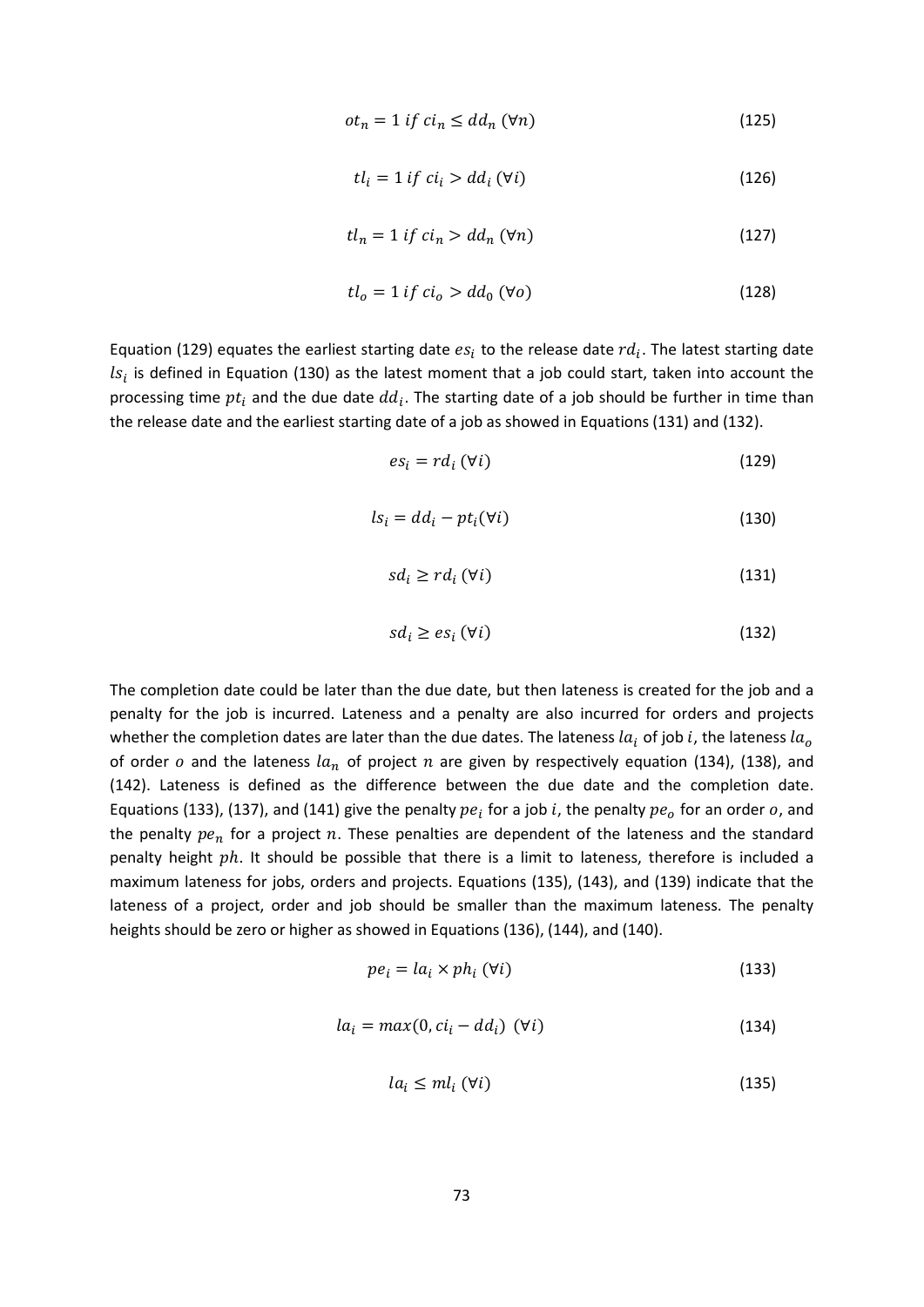$$
ph_i \ge 0 \, (\forall i) \tag{136}
$$

$$
pe_o = la_o \times ph_o \, (\forall o) \tag{137}
$$

$$
la_o = max(0, ci_o - dd_o) \, (\forall o)
$$
\n(138)

$$
la_o \le ml_o \, (\forall o) \tag{139}
$$

$$
ph_o \ge 0 \, (\forall o) \tag{140}
$$

$$
pe_n = la_n \times ph_n \, (\forall n) \tag{141}
$$

$$
la_n = max(0, ci_n - dd_n) \, (\forall n) \tag{142}
$$

$$
la_n \le m l_n \, (\forall n) \tag{143}
$$

$$
ph_n \ge 0 \, (\forall n) \tag{144}
$$

The processing time  $pt_i$  of a job i is represented by Equation (145) and the processing times  $pt$  for a job on the different type of machines, tools, and employees are given by Equations (146), (147), and (148). When jobs could be processed on different types of machines with different speeds, the speed is relevant. So each type of machines has a speed rate. Also each type of employees and type of tools have not the same speed, so also tools and employees have a speed rate. Equations (149), (150), and (151) show that the speed rates of a type of machines, tools and employees should be positive. The standard processing time of a job should be positive as indicated by Equation (152).

$$
pt_i = \max\left(pt_{im}, pt_{iq}, pt_{iw}\right) \tag{145}
$$

$$
pt_{im} = \frac{sp_i}{s_m} \ (\forall i, \forall m)
$$
 (146)

$$
pt_{iq} = \frac{sp_i}{s_q} \ (\forall i, \forall q)
$$
 (147)

$$
pt_{iw} = \frac{sp_i}{s_w} \ (\forall i, \forall w)
$$
 (148)

$$
s_m > 0 \, (\forall m) \tag{149}
$$

$$
s_q > 0 \; (\forall q) \tag{150}
$$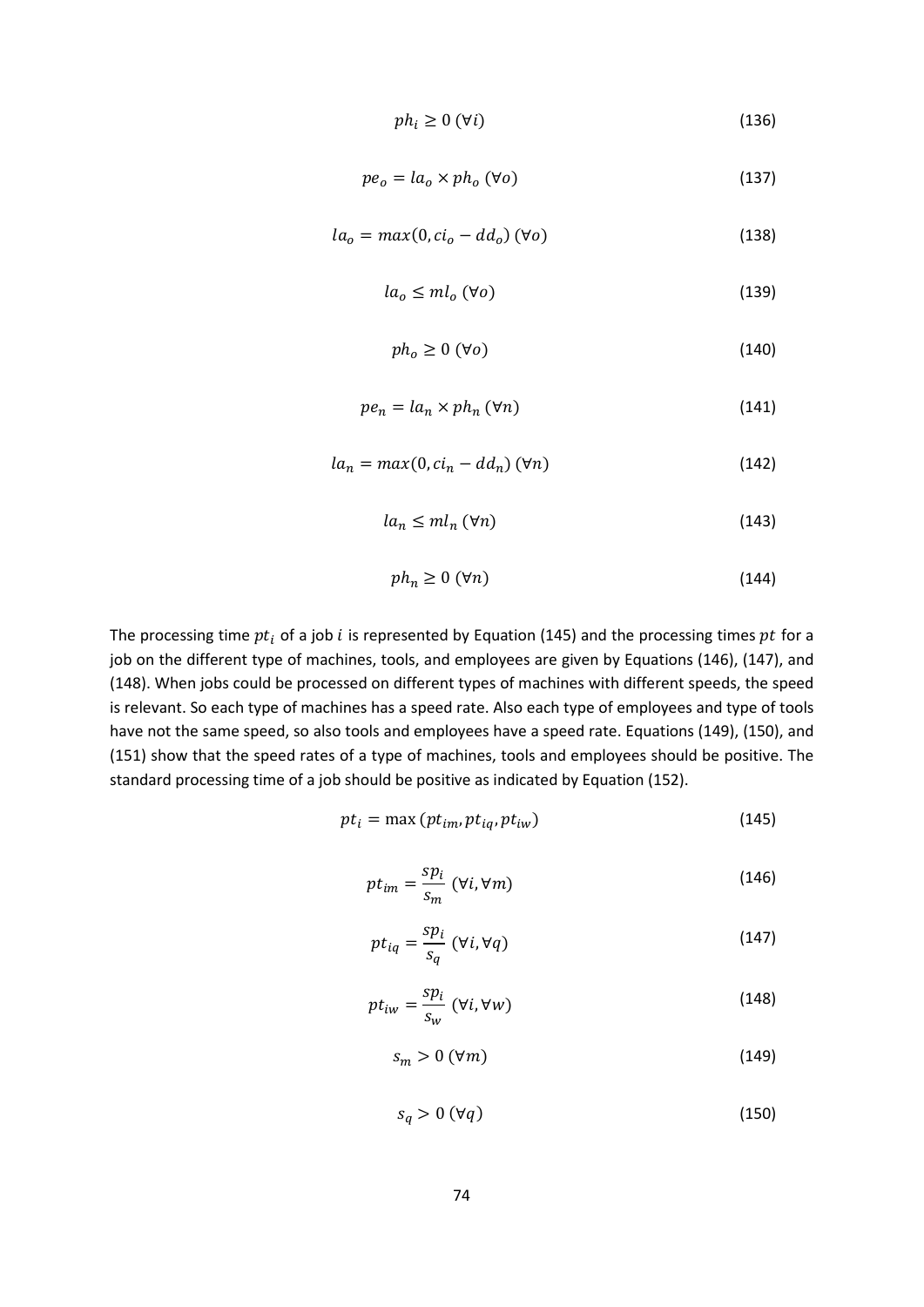$$
s_w > 0 \, (\forall w) \tag{151}
$$

$$
sp_i \ge 0 \, (\forall i) \tag{152}
$$

Equations (153) and (154) show that a job could be processed in sequence with another job or not  $x_{ii}$ , and that all jobs have to be sequenced.

$$
\sum_{i=1}^{I} x_{ii'} = 1 \, (\forall i)
$$
 (153)

$$
x_{ii'} = \{0,1\} \, (\forall i) \tag{154}
$$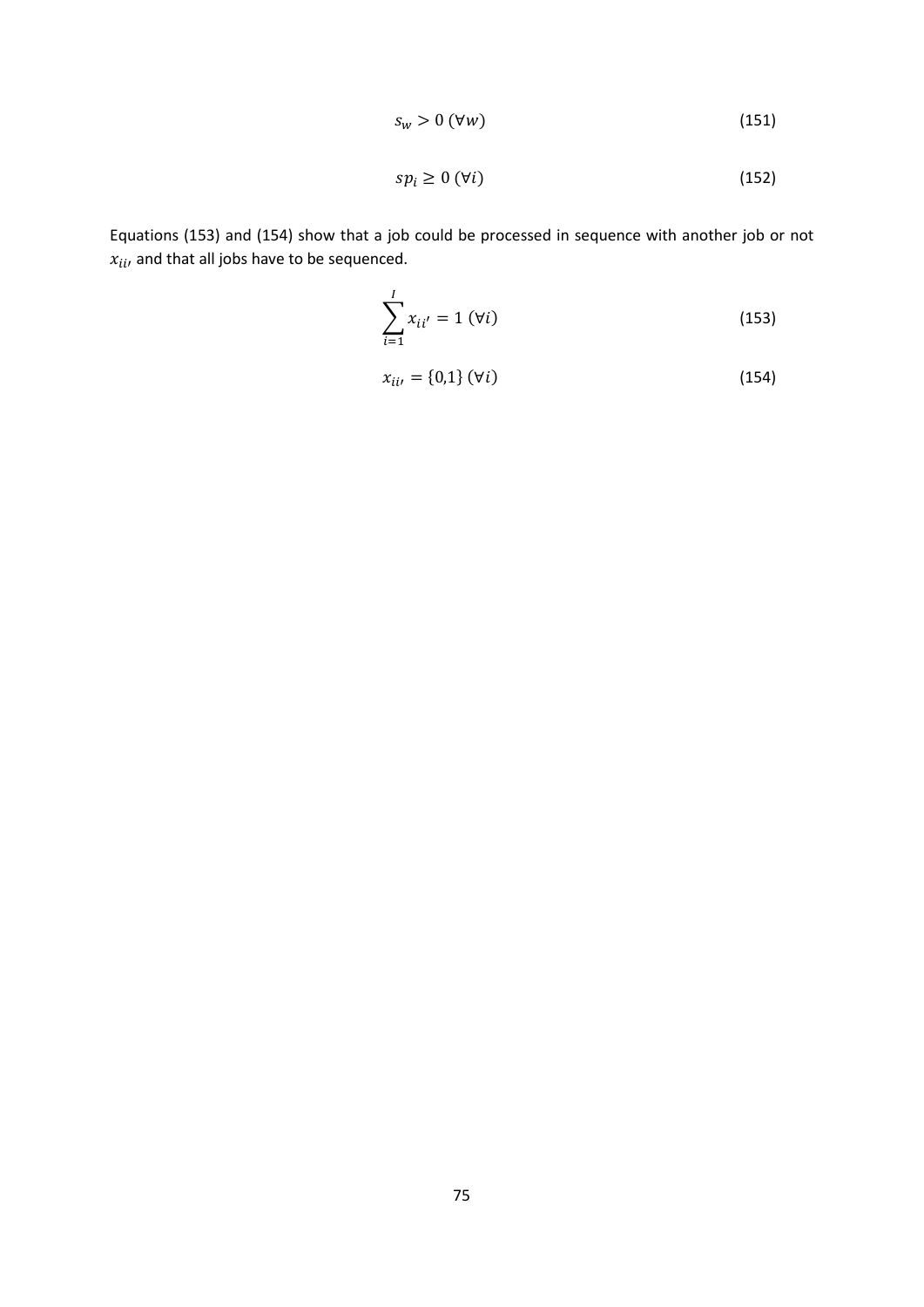| <b>Job Tardiness in hrs</b>       | <b>Situation 1</b> | <b>Situation 2</b> | <b>Situation 3</b> | <b>Situation 4</b> | <b>Situation 5</b> |
|-----------------------------------|--------------------|--------------------|--------------------|--------------------|--------------------|
| <b>EDD</b>                        | 48                 | 15                 | 103.25             | 100.5              | 80.5               |
| SST                               | 1403.25            | 1161.75            | 1768.25            | 1751.25            | 2114.75            |
| <b>SPT</b>                        | 1132.75            | 968                | 1249.5             | 1011.75            | 1312.75            |
| SA with 0.95                      | 48                 | 15                 | 103.25             | 100.5              | 58                 |
| SA with 0.99                      | 29.25              | 15                 | 101.25             | 96.25              | 62.25              |
| RBRS with 100                     | 41.25              | 19.25              | 80.25              | 89.5               | 69.25              |
| RBRS with 1000                    | 28.25              | 14.5               | 74                 | 77.5               | 52.75              |
| <b>Utilization in %</b>           |                    |                    |                    |                    |                    |
| <b>EDD</b>                        | 45.95              | 45.62              | 52.97              | 49.95              | 54.27              |
| <b>SST</b>                        | 50.70              | 47.72              | 51.98              | 50.18              | 51.03              |
| SPT                               | 53.13              | 48.65              | 57.87              | 52.09              | 48.73              |
| SA with 0.95                      | 46.01              | 45.62              | 52.97              | 49.95              | 49.10              |
| SA with 0.99                      | 44.77              | 45.62              | 52.20              | 46.27              | 49.90              |
| RBRS with 100                     | 46.01              | 45.71              | 53.25              | 50.74              | 54.88              |
| RBRS with 1000                    | 45.84              | 44.85              | 53.57              | 50.57              | 54.36              |
| <b>Operation Tardiness in hrs</b> |                    |                    |                    |                    |                    |
| EDD                               | 274                | 73                 | 476.25             | 675                | 328.75             |
| <b>SST</b>                        | 8488.25            | 6194.5             | 10364              | 8092               | 10152.75           |
| <b>SPT</b>                        | 5351               | 5450               | 6371               | 6436.75            | 7345.75            |
| SA with 0.95                      | 273.25             | 73                 | 476.25             | 675                | 402.75             |
| SA with 0.99                      | 264.5              | 73                 | 486.5              | 623.75             | 377                |
| RBRS with 100                     | 244                | 63.25              | 315.5              | 529.25             | 400.25             |
| RBRS with 1000                    | 205                | 57                 | 262                | 517.25             | 138.5              |
| Setup Time in hrs                 |                    |                    |                    |                    |                    |
| <b>EDD</b>                        | 584.75             | 593.75             | 593.75             | 579.75             | 582.75             |
| <b>SST</b>                        | 497.5              | 505                | 504.25             | 499.5              | 493.25             |
| <b>SPT</b>                        | 580.75             | 598.75             | 588.25             | 578                | 577.75             |
| SA with 0.95                      | 586.5              | 593.75             | 593.75             | 579.75             | 557.5              |
| SA with 0.99                      | 556.5              | 593.75             | 596.5              | 558.5              | 558.75             |
| RBRS with 100                     | 583.5              | 592                | 591.5              | 583                | 576.75             |
| RBRS with 1000                    | 584                | 594.25             | 591.5              | 582.25             | 576.5              |
| <b>Computation Time in sec</b>    |                    |                    |                    |                    |                    |
| EDD                               | $\mathbf{1}$       | 1                  | 1                  | $\mathbf{1}$       | 1                  |
| <b>SST</b>                        | 1                  | $\mathbf{1}$       | 1                  | $\mathbf{1}$       | $\mathbf{1}$       |
| SPT                               | $\mathbf{1}$       | $\mathbf{1}$       | $\mathbf{1}$       | $\mathbf 1$        | $\mathbf{1}$       |
| SA with 0.95                      | 231                | 231                | 225                | 229                | 227                |
| SA with 0.99                      | 1192               | 1178               | 1120               | 1168               | 1156               |
| RBRS with 100                     | 89                 | 75                 | 99                 | 93                 | 92                 |
| RBRS with 1000                    | 828                | 742                | 927                | 920                | 834                |

## **Appendix D: Results of Case I**